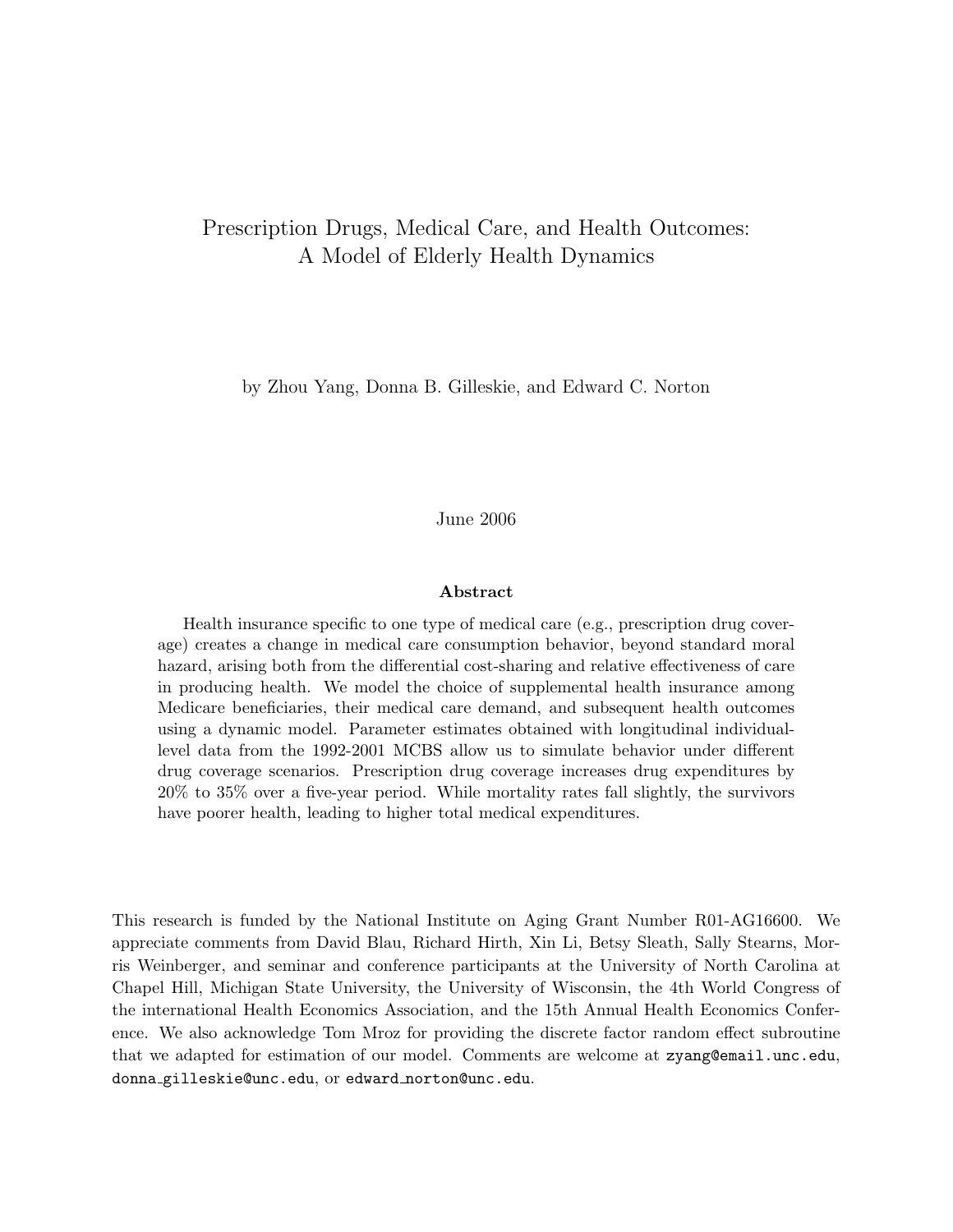## 1 Introduction

One of the fundamental questions in health economics is how health insurance affects the demand for medical care. A related question concerns the relative effectiveness of various medical care inputs in producing health. Although general health insurance causes moral hazard (i.e., an increase in the demand for medical care as a result of the decreased net price of care),<sup>1</sup> health insurance that is specific to just one type of medical care — prescription drugs, long-term care, or mental health care — could influence consumption of other types of care. This change in medical care consumption behavior stems both from the differential cost-sharing features of insurance for different types of care as well as the relative effectiveness of each type of care in producing or maintaining health. The behavioral effect, however, could lead to more efficient use of medical care resources if increased demand for a newly-covered service reduces costly expenditures of other types of care and if the associated changes in care improve health over time. Alternatively, changes in behavior associated with additional coverage in one area may cause unnecessary costs if consumption of costly or redundant care escalates or if health outcomes deteriorate.

We contribute to the understanding of this behavior by modeling how health insurance affects medical care expenditures and health outcomes in a dynamic framework. Health insurance for one type of care lowers the price of that type of care and thus increases the quantity of care received. It may also alter the quantity of other types of care demanded. In addition to the price-driven changes in consumption behavior, the relative differences in the marginal effectiveness of different types of care in producing health lead to different input allocations. The resulting changes in morbidity and mortality affect all future medical care expenditures. This process implies that an empirical study investigating the effects of drug coverage on medical care expenditures must account for all types of medical care consumption. Furthermore, it must examine medical care expenditures over time because they both influence and depend on changes in morbidity and mortality. Finally, it must incorporate observable and unobservable individual differences that influence behavior.

<sup>&</sup>lt;sup>1</sup>This form of *ex post* moral hazard is typically used to describe the behavior of a person after he becomes sick. Ex ante moral hazard refers to disincentives induced by health insurance for an individual to reduce his probability of falling ill.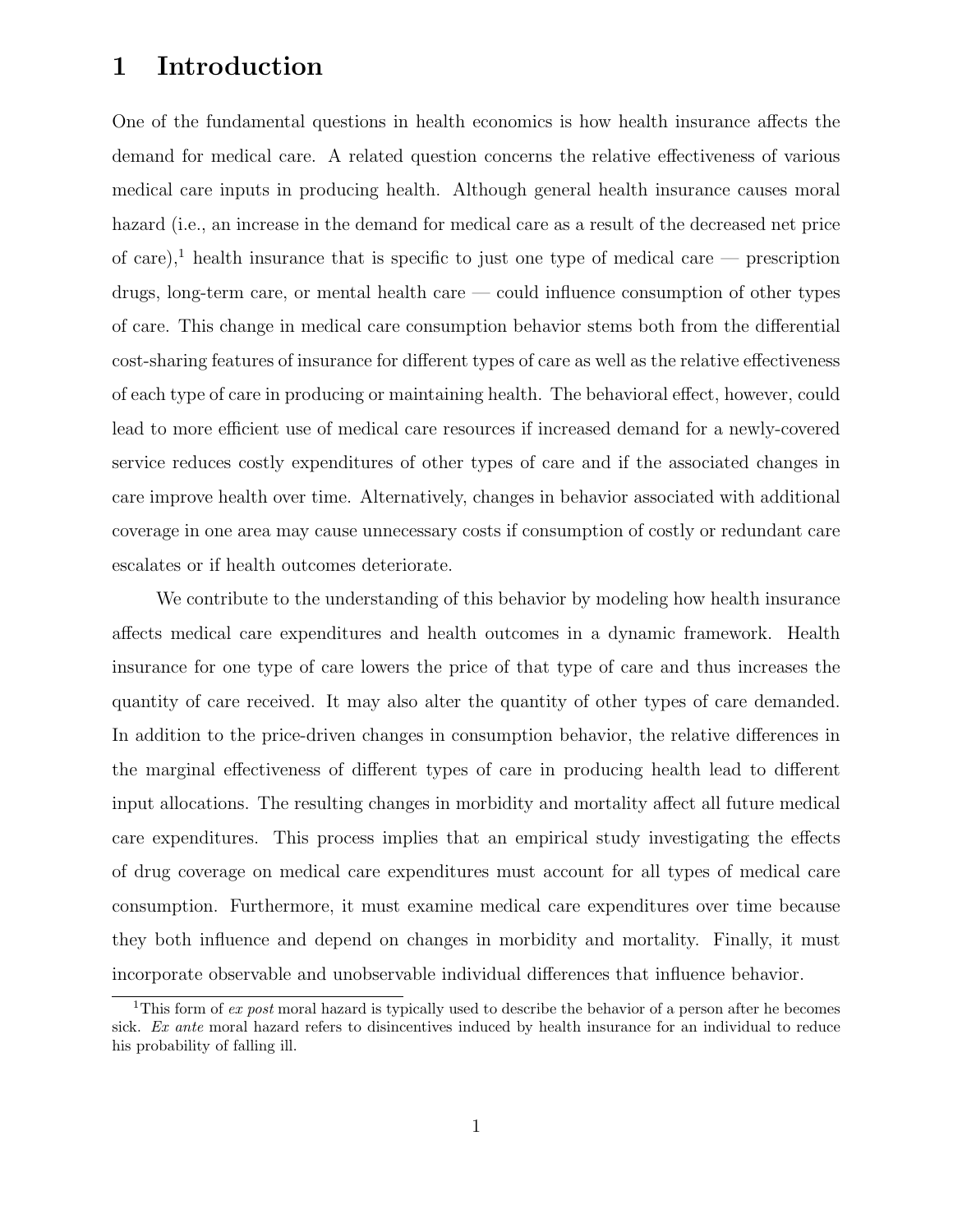The recent expansion of Medicare from hospital and physician services coverage for the elderly (Parts A and B) to one that includes optional coverage of prescription drugs (Part D) will provide an interesting social experiment for evaluating the effect of one type of insurance on consumption of other types of medical care and, perhaps more importantly, on the health of the elderly. Unfortunately, we must wait a few years; careful examination of what are obviously dynamic outcomes can occur only at some point in the future.<sup>2</sup> However, existing sources of prescription drug coverage, and health insurance in general, provide some insight into the relationship between the demands for medical care services of all types and the subsequent production of health. To examine these relationships we use panel data on elderly Medicare-covered individuals to estimate a dynamic model of supplemental insurance selection (which may or may not include prescription drug coverage); demand for hospital services, physician services, and prescription drugs; health shocks; and health production.

Our model can be used to understand how prescription drug coverage, such as Medicare's new Part D, affects total medical care expenditures and health over time. One argument in favor of the Medicare expansion is the expected reduction in other health care expenditures. Support for this argument cannot be tested within a static framework, as others have tried to do. Projections of long-run costs associated with drug coverage should reflect not only the immediate moral hazard effect but also the longer-run changes in morbidity and mortality associated with changes in both drug use and other medical care use over time (substitutes or complements). Increased prescription drug use may improve Medicare beneficiaries' general health, reduce the onset of chronic illness and/or its complications, or decrease mortality leading to opposing forces. Improved health and lower disability rates may reduce inpatient and outpatient expenditures in the short run. However, decreased mortality may increase the number of Medicare beneficiaries and the total demand for Medicare-covered services in the long run. Modeling the health and behavior of marginal survivors, those individuals who would have died without prescription drug coverage but who live longer with it, is critical to understanding the full costs and benefits of prescription drug coverage.

<sup>&</sup>lt;sup>2</sup>In December 2003, the president of the U.S. signed into law the Medicare Prescription Drug Improvement and Modernization Act in the greatest expansion of Medicare benefits since its creation in 1965. The first beneficiaries began receiving drug coverage in January 2006.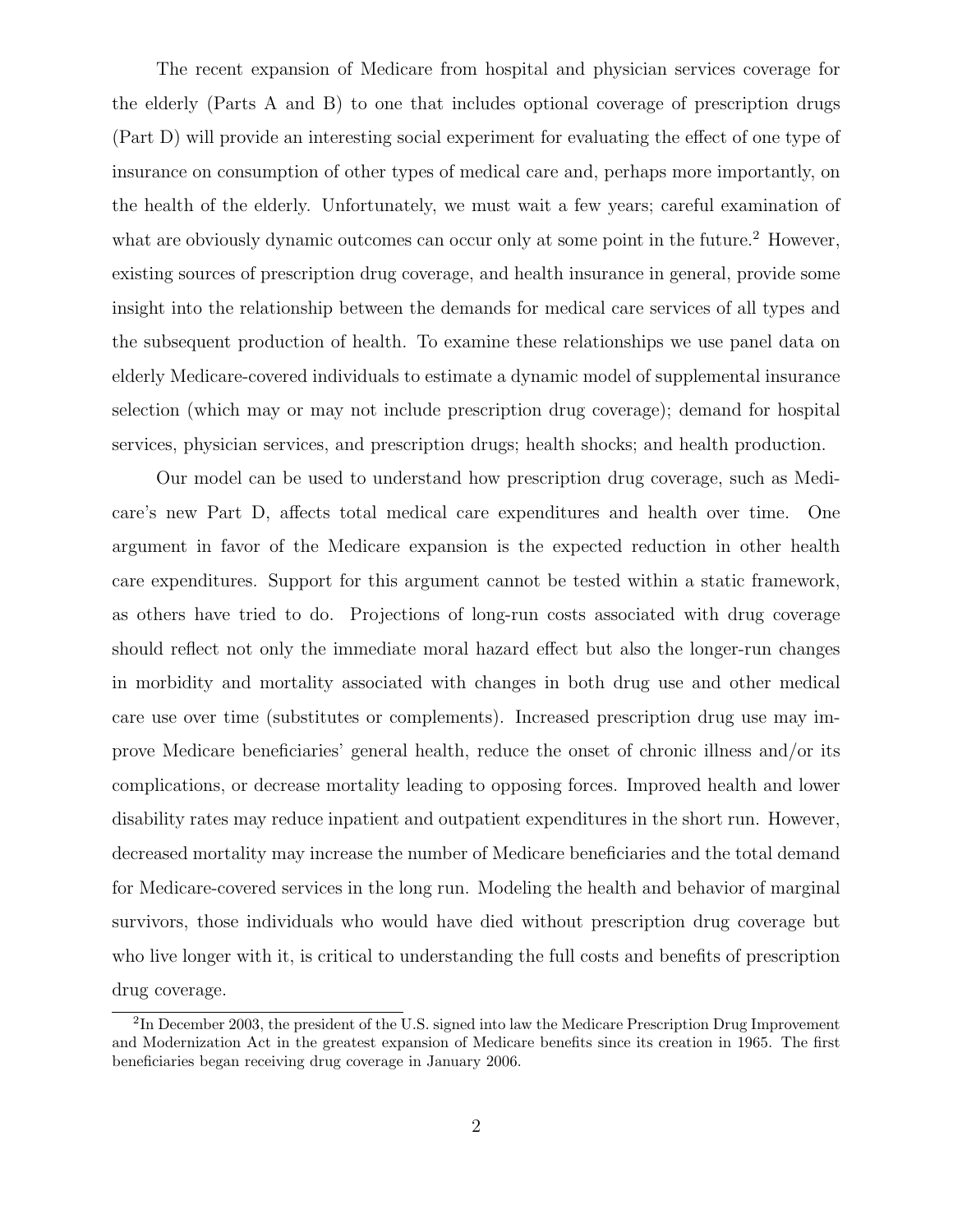Our dynamic behavioral analysis allows the increase in prescription drug use induced by drug coverage to affect subsequent total health care expenditures of the elderly through changes in health status over time. We use data from the longitudinal Medicare Current Beneficiary Survey Data (MCBS) from 1992 to 2001 to jointly estimate a system of empirical equations representing supplemental insurance coverage choices, dynamic drug and other medical care demand, and health production. Specifically, our findings quantify the effect of drug coverage (through Medicaid, employer and private insurance plans, or Medicare's managed care option (Part C)) on the demand for drugs as well as Medicare Part A (hospitalization) and Part B (physician) services among Medicare beneficiaries, the effect of each medical care input on functional status and mortality, and the effect of health on subsequent medical care consumption over time. We evaluate the long-run (5-year) effect of drug coverage by simulating behavioral outcomes under different drug coverage scenarios, and updating endogenous explanatory variables, year by year. Universal prescription drug coverage would increase prescription drug expenditures in our sample by 20 to 35% (depending on the type of drug coverage provided) over five years. The associated changes in inpatient care and physician services differ depending of the source of drug coverage. While some of the increase is directly attributable to changes in insurance, the increase in total expenditures results from changes in health also. Long-run survival probabilities increase, leading to larger proportions of elderly survivors with functional limitations. Our projections of changes in both expenditures and health, however, are smaller than those produced by extrapolating static models that fail to incorporate the dynamic consequences of increased prescription drug use on health and other Medicare-covered services.

This paper extends the literature on moral hazard induced by health insurance, addresses the adverse selection inherent in insurance decisions, evaluates the role of different medical care inputs in health production, and fills a void in the policy debate about the Medicare prescription drug benefit. In Section 2 we discuss the relevant literature and our contributions. Dynamic behavioral models are appropriate when studying complex behavior over time where changes in the composition of individual characteristics are associated with the behavior of interest. Details of both the theoretical motivation and our empirical specification are provided in Section 3. Our longitudinal data, described in Section 4, are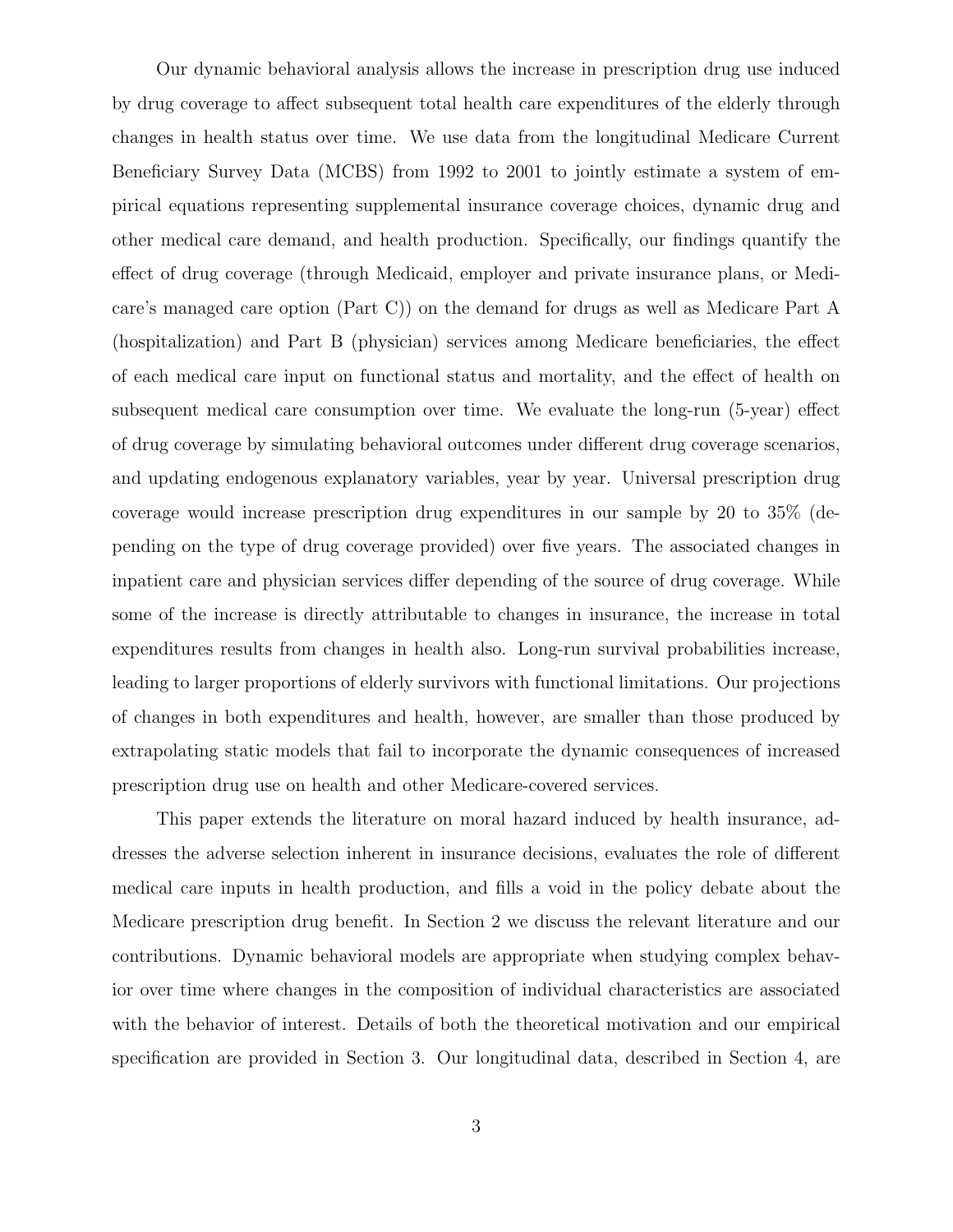sufficiently rich in both health and expenditure information to estimate the dynamic empirical model. In Section 5 we discuss the use of our estimated model to evaluate the long-term effects of drug coverage, not only for the sample as a whole, but also for several interesting subpopulations defined by specific health conditions. Section 6 summarizes our findings.

# 2 Background and Literature Review

Even without Medicare prescription drug coverage, elderly Americans (age 65 and older) spend a large amount on outpatient prescription drugs. In 1995, approximately 85 percent of the noninstitutionalized elderly had at least one prescription, and the average annual outpatient prescription drug expenditure was around \$600 per person and \$22 billion in total (Poisal et al., 1999). Although the elderly only account for one-eighth of the total population, their drug expenditures account for one-third of all drug expenditures in the U.S. (DHHS, 1998; Long, 1994). Elderly persons have greater demand for prescription drugs because of worse general health, higher disability rates, and a higher prevalence of chronic diseases (Adams et al., 2001a; Blustein, 2000; Johnson et al., 1997; Lillard et al., 1999; Poisal et al., 1999; Rogowski et al., 1997; Soumerai and Ross-Degnan, 1999; Stuart and Coulson, 1994).

Despite the high demand, insurance coverage of outpatient prescription drugs is limited among the elderly. Before 2006, the Medicare program did not cover most outpatient prescription drugs. However, about 65% of Medicare beneficiaries have some drug coverage from at least one supplemental insurance plan, leaving 35% who must cover the full cost of outpatient prescription drugs out of pocket. Among those with drug coverage (which may be from multiple sources), about 44% have employer-provided health insurance (either as retirees or active workers), 16% hold privately-purchased individual coverage, 16% have Medigap insurance,  $11\%$  are covered through a Medicare HMO,  $17\%$  are on Medicaid, and 4% have other publicly-provided coverage, including Veteran Assistance or state Pharmacy Assistance (Poisal et al., 1999). Adverse selection suggests, however, that those who purchase additional insurance beyond Medicare are those who expect to have higher than average expenditures.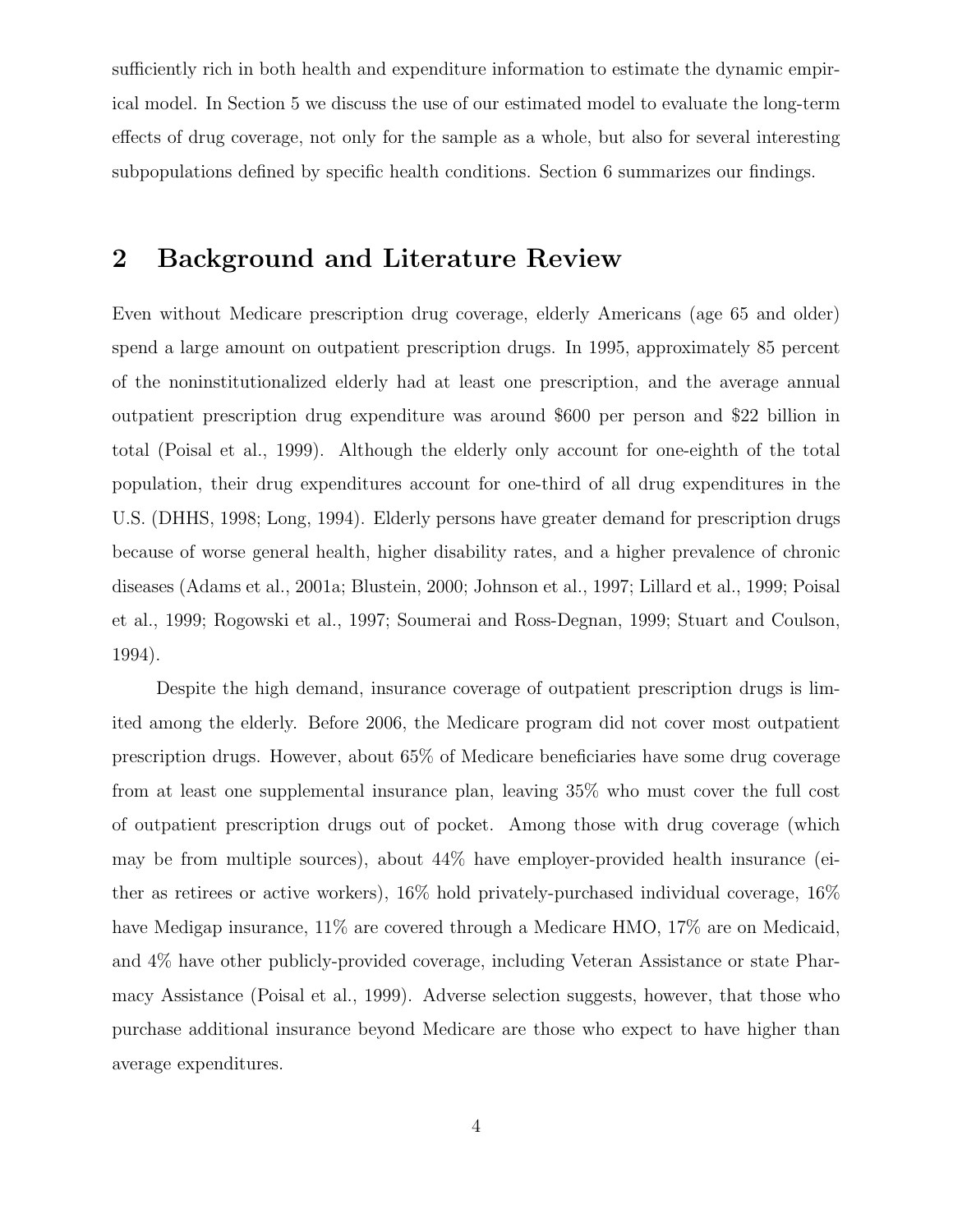Although more than half of the Medicare beneficiaries have at least one type of drug coverage, none of these drug insurance plans are comprehensive. Out-of-pocket payment is still the largest source of outpatient drug payment for the elderly, and accounts for 50% of total drug expenditures (Poisel et al., 1999). Several studies show that lack of sufficient insurance coverage is one major reason for under-use of prescription drugs. Steinman and colleagues (2001) found that, among elderly people age 70 and older in the U.S., chronicallyill patients without drug insurance were more likely to skip doses or avoid using medication than those with drug insurance. Federman and colleagues (2001) found that, among Medicare beneficiaries with coronary heart disease, those without drug insurance have lower use of statins, which is a class of expensive and effective cardiovascular drugs, compared with those who have prescription drug insurance. Poisal and Murray (2001) found that elderly Medicare beneficiaries with drug coverage received 9% more prescriptions on average from 1997 to 1998, while those without any drug coverage received 2.4% fewer prescriptions from one year to the next. Their findings suggest that moral hazard may be an issue among the insured, but that lack of drug insurance (and hence high out-of-pocket costs) may also distort consumption over time. Even among those Medicare beneficiaries who have drug insurance, high copayment rates or other cost-sharing limitations may restrict the appropriate use of clinically-essential drugs (Reeder and Nelson, 1985; Soumerai et al., 1987; Soumerai and Ross-Degnan, 1990; Soumerai et al., 1991; Soumerai et al., 1994).

Most studies of the potential costs of a Medicare prescription drug benefit are crosssectional and provide only a point-in-time correlation between drug coverage and drug utilization. These studies suggest that insurance increases prescription drug use, and the more generous plans have the strongest positive effects (Adams et al., 2001b; Blustein, 2000; Lillard et al., 1999; Long, 1994; Poisal et al., 1999; Rogowski et al., 1997). Other cross-sectional studies conducted at the state or community level draw similar conclusions (Fillenbaum et al., 1993; Stuart and Coulson, 1993; Stuart and Grana, 1995).

To better understand the effects of increased drug coverage among the elderly, it is necessary to consider both the effect of insurance on drug use, as well as the effect of drug use on other health care costs and health outcomes. With regard to the effect of drug use on non-drug medical care expenditures, Soumerai and colleagues (1991) found that a reduction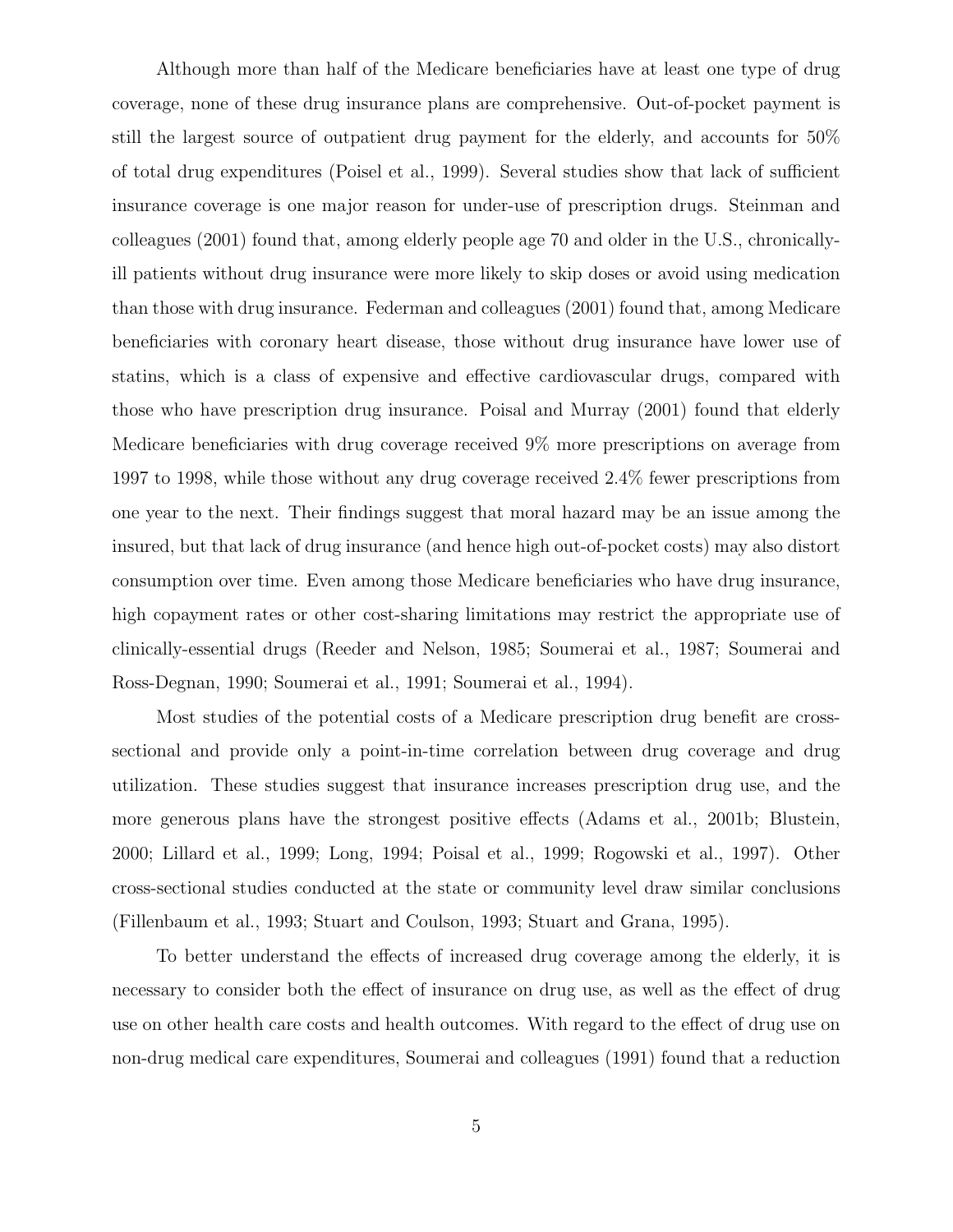in use of outpatient drugs due to a prescription cap in New Hampshire led to increased hospital and nursing home admission rates among elderly beneficiaries over one year. For mentally-ill patients, the increase in the cost of non-drug medical services even exceeded the savings in reduced prescription drug use (Soumerai et al., 1994). A study conducted in Canada revealed that greater consumer cost-sharing for prescription drugs led to a reduction in consumption of essential drugs, and higher rates of adverse health events and emergency room visits among elderly persons (Tamblyn et al., 2001). These studies, however, do not consider explicitly the effect of altered drug use on patient mortality or morbidity.

Turning to the effect of drug use on health outcomes, Gowrisankaran and Town (2004) analyzed county-level mortality rates over time and found that greater enrollment in Medicare managed care insurance plans without a drug benefit was associated with higher mortality but found no association between mortality and Medicare managed care plans with drug coverage. Federman et al. (2001) and Lichtenberg (2003) found that greater use of clinicallyessential drugs or newer drugs may decrease the population mortality rate. None of these studies, however, investigate morbidity and functional status among the survivors and their subsequent medical care expenditures. Some researchers argue that chronic diseases are the main reason for functional disability and therefore suggest that the development and use of new drugs could decrease disability rates (Cutler, 2001; Ferrucci and Guralnik, 1997).

Measurement of the effect of drug use on health outcomes (both mortality and morbidity) over time is necessary for predicting the net cost of a Medicare drug benefit. For example, studies that fail to consider the possible reduction in disability rates due to drug use may overstate the net cost of the drug benefit given the positive correlation between disability and inpatient care expenditures among the elderly (Stearns et al., 2006). If the elderly live longer but healthier lives, then the total medical care cost at the population level may not necessarily increase. Alternatively, studies that fail to consider how drug use affects morbidity and mortality may understate the long-term net costs of a Medicare drug benefit. A lower mortality rate and greater longevity will increase the number of Medicare beneficiaries and lead to greater demand for all Medicare-covered health care services. Additionally, the distribution of health among survivors changes: increased survival may imply a larger proportion of disabled elderly. The lack of longitudinal analyses of individual behavior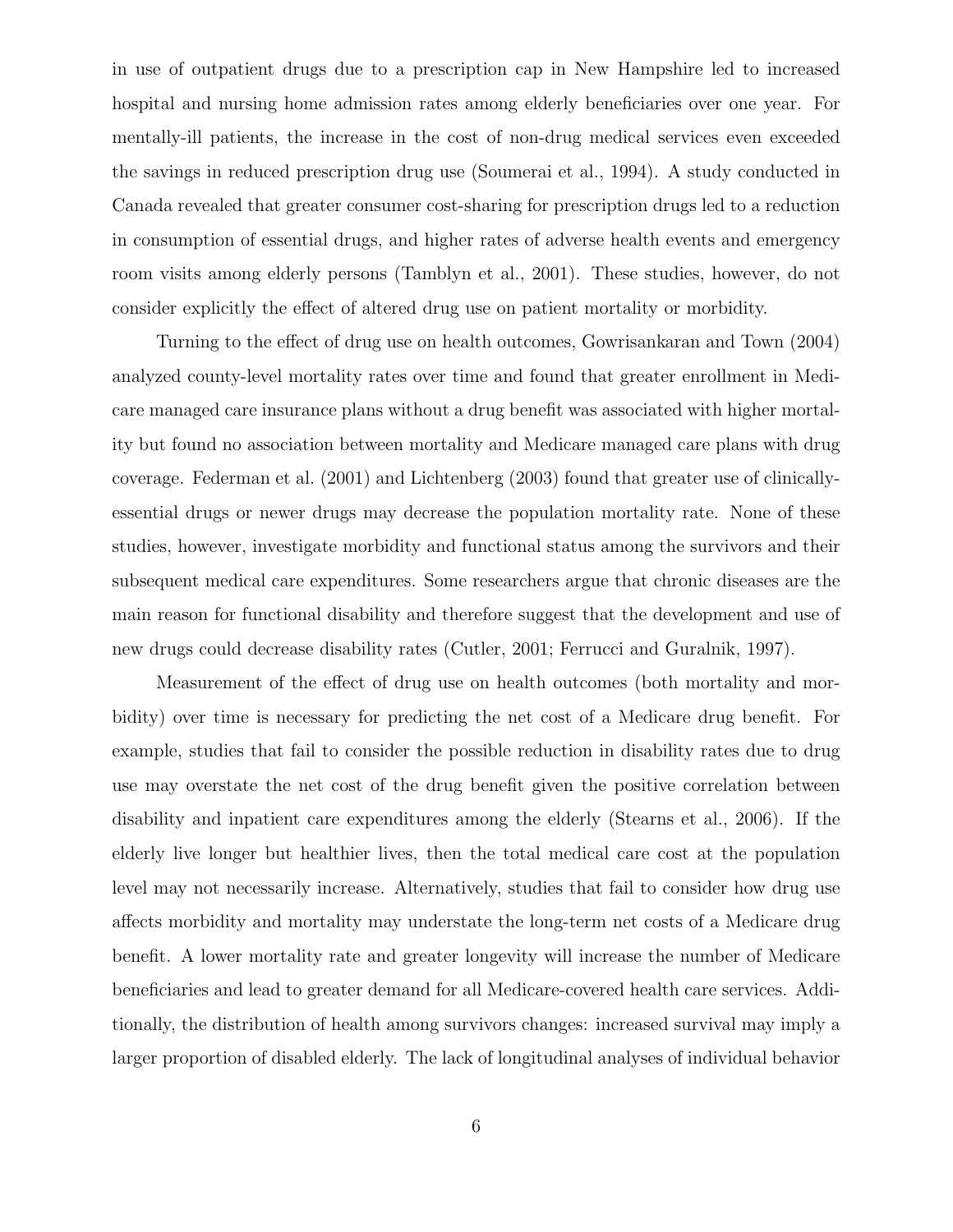that could explain the complicated causal relationship between drug utilization, changes in health status, and subsequent expenditures on other medical care services among the elderly population is a striking omission from the existing literature (Adams et al., 2001a). This paper seeks to fill the void.

# 3 Model of Elderly Health Dynamics

### 3.1 Theoretical Motivation

Economic theory provides a framework for analyzing medical care demand and health production over time. The seminal work of Grossman (1972) adopted the household production approach to model a consumer's lifetime demand for health, and derived demand for medical care, where health exhibits both consumption value and investment value. Individuals receive utility each period from the services of a health stock (i.e., healthy days). Health inputs (medical care and time spent in health producing-activities) augment the natural depreciation of the health stock over time.

In the thirty-five years since Grossman's formalization of health behavior, he and other health economists have extended his model to incorporate uncertainty, health insurance, preventive care, and retirement policies, among other things. However, few economists have attempted to parameterize and estimate the optimization behavior of individuals with regard to their health and health care consumption. Keeler, et al. (1977) suggested that the dynamic behavior be characterized by Bellman equations and the uncertainty made explicit. Yet, only a handful of empirical research of this sort has materialized; only four papers to our knowledge (Gilleskie, 1998; Crawford and Shum, 2005; Davis and Foster, 2005; and Khwaja, 2001) explain medical care and non-medical input decisions and their influence on health outcomes in a manner suggested in health economics' infancy by Grossman and reiterated by Keeler and his colleagues. That is, rather than simply measuring correlations or stand-alone production functions, these authors estimate the preferences, constraints, and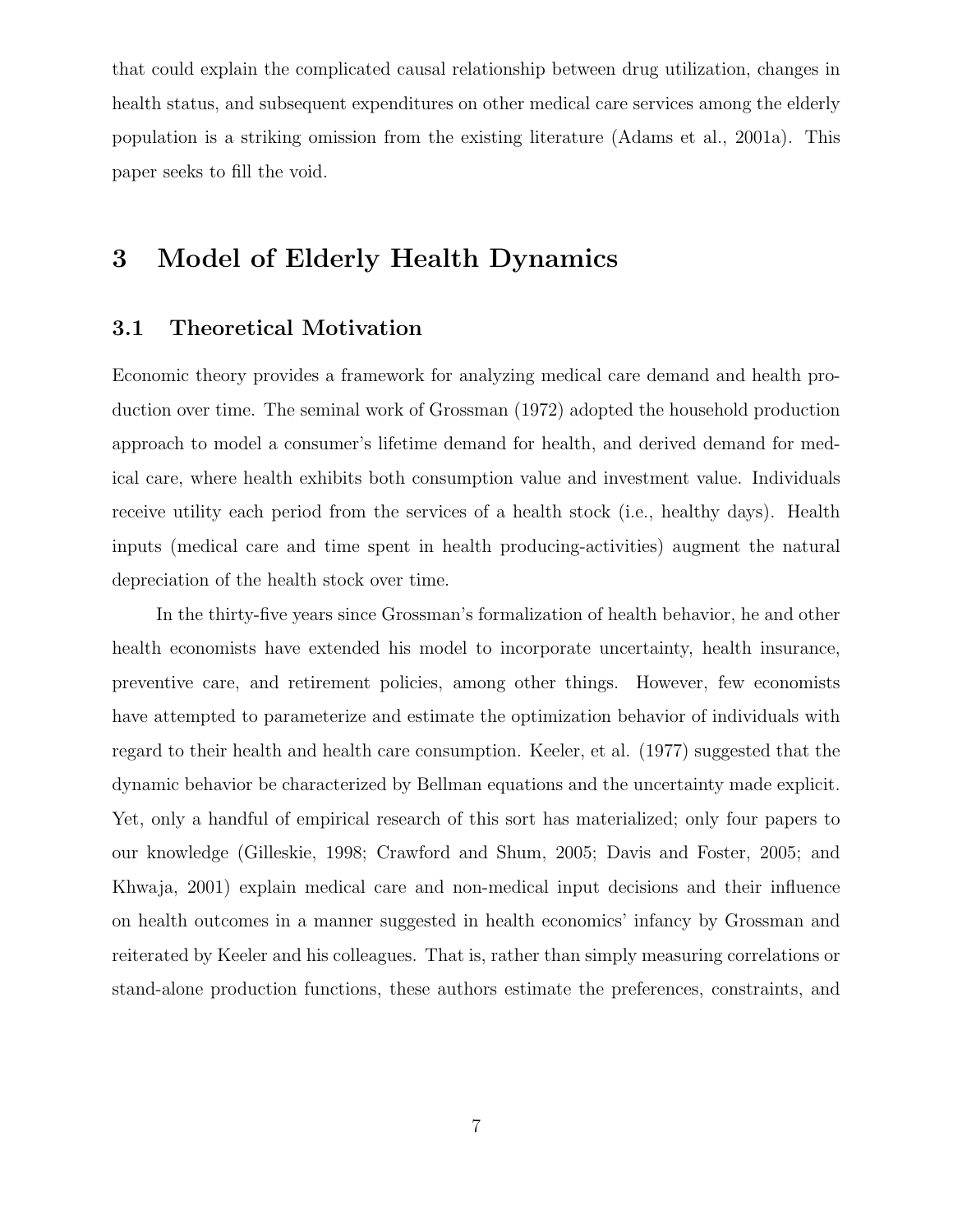expectations of forward-looking individuals that allow for evaluation of interesting health policy alternatives.<sup>3</sup>

Much of the empirical work on medical care demand has been based on reduced form models, or has exploited changes or differences in policies to provide "natural" exogenous variation in the determinants of demand. This outcome arises largely because of the difficulty of solving, and estimating structural parameters of, optimization problems that involve many decisions, numerous alternatives, and large state spaces. Various authors in the body of empirical work have tried to address issues of uncertainty, unobserved heterogeneity, and dynamics, but a unifying framework that captures each of these issues remains elusive. However, estimable approximations representing the structural demand equations, health production functions, and uncertain health shocks can be derived from a theoretical framework that captures the dynamic utility maximization problem under uncertainty. We provide such a framework below.

Our general theoretical model introduces the variables used in the empirical specifications in Section 3.2. For brevity, we reduce the dimension of some variables in the theoretical discussion. Following Grossman, utility is a function of health, but we also allow medical inputs to directly influence current period utility. Additionally, we allow for the possibility that medical care utilization in the previous period may alter current period utility of medical care directly rather than only indirectly through its influence on health transitions from period to period. Health stock transitions are uncertain, but the technology is assumed to be known. We also allow health shocks to randomly influence per-period consumption and subsequent health stock transitions. Analogous to our empirical specification, we model the demand for hospital services, physician services, and prescription drugs.

A Bellman equation captures the dynamic and uncertain lifetime value of medical care consumption alternatives this period conditional on health insurance coverage and information known up to the current period. The lifetime value of hospital services, physician

<sup>3</sup>Gilleskie (1998) models daily medical care and absence decisions over an episode of acute infectious, parasitic, or respiratory illness. Crawford and Shum (2005) model prescription drug decisions during an episode of gastro-intestinal illness. Davis and Foster (2005) model semi-annual mental health care decisions during childhood. Khwaja (2001) models annual smoking, exercise, drinking, and medical care decisions over an adult lifetime.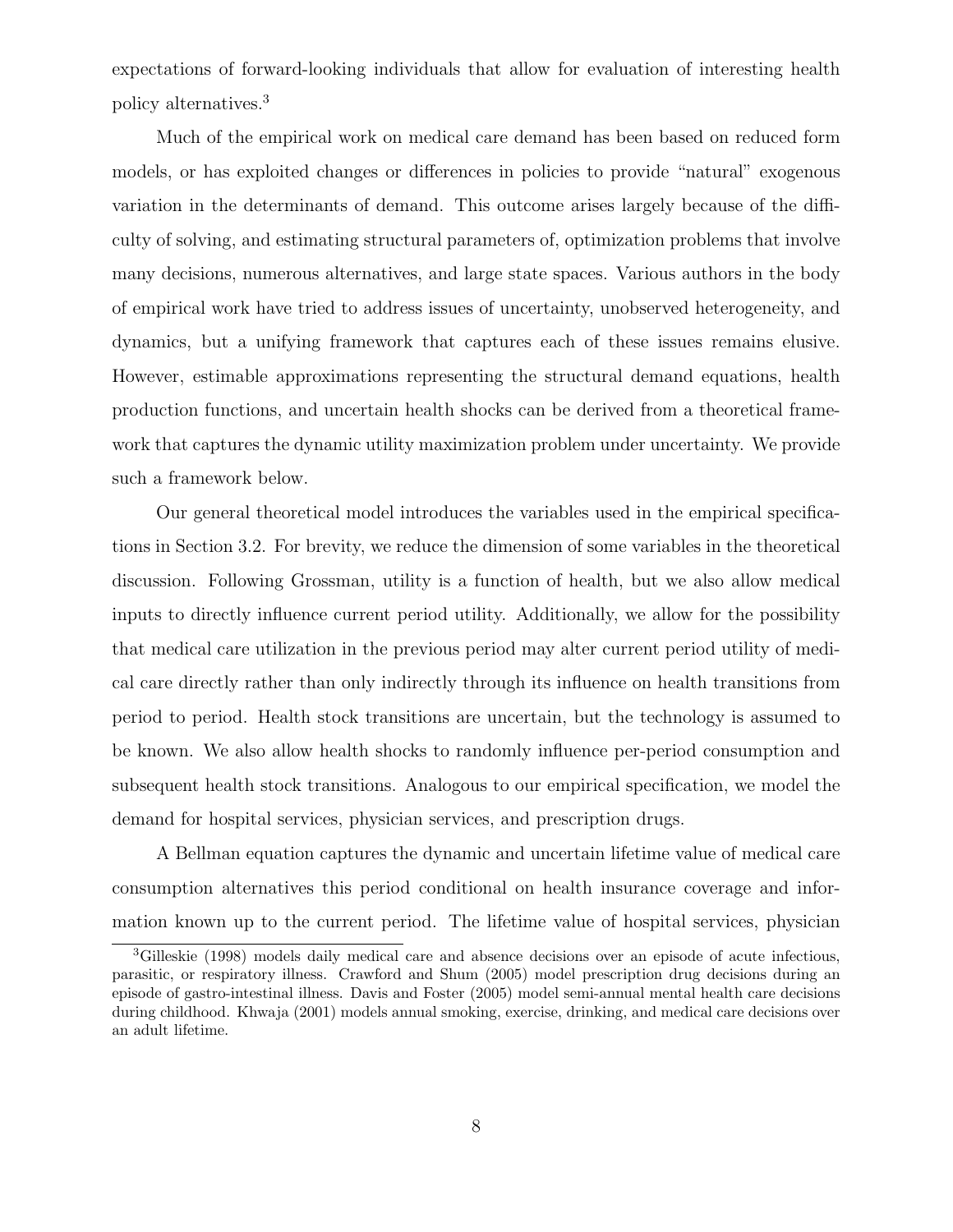services, and prescription drugs alternatives  $(A_t = a, B_t = b, \text{ and } D_t = d)$  in period t is comprised of current period expected utility plus a random alternative- and health shock- specific error and the expected present discounted value of utility in the future. More specifically,

$$
V_{abd}(A_{t-1},B_{t-1},D_{t-1},H_t,C_t,X_t,Z_t,\epsilon_t|I_t) =
$$
\n
$$
\sum_{s=0}^{1} \left[ p(S_t = s | H_t,C_t,X_t) U(C_t,A_t=a,B_t=b,D_t=d,H_t,S_t=s,A_{t-1},B_{t-1},D_{t-1},X_t) + \epsilon_{st}^{abd} \right]
$$
\n
$$
+ \beta \sum_{h=0}^{H} \left[ p(H_{t+1} = h | H_t,C_t,S_t=s,A_t=a,B_t=b,D_t=d,X_t) W(X_{t+1},Z_{t+1}|H_{t+1}=h,C_{t+1}) \right]
$$
\n
$$
\forall a, b, \text{ and } d, \quad \forall t = 1,\dots,T.
$$
\n(1)

The arguments of the alternative-specific value function,  $V_{abd}(\cdot)$ , represent the information known to the individual at the beginning of the period and include lagged medical care utilization, health entering the period  $(H_t)$ , presence of chronic conditions  $(C_t)$ , exogenous individual characteristics  $(X_t)$ , exogenous prices  $(Z_t)$ , and all current and lagged values of the unobserved (by the researcher) components of utility. The value of each alternative also depends on the insurance coverage  $(I_t)$  selected by the individual prior to health shocks and utilization decisions in period t. Composite consumption of other goods  $(G_t)$  is defined by the budget constraint. That is,

$$
G_t = Y_t(p_t^i) - p_t^a(I_t) \cdot A_t - p_t^b(I_t) \cdot B_t - p_t^d(I_t) \cdot D_t \tag{2}
$$

where  $Y_t(\cdot)$  represents per-period income net of the insurance premium for plan i, and the price of the composite consumption good is normalized to one. Prices of medical care, the insurance premium, and insurance cost-sharing and non-price characteristics are components of the exogenous price vector  $Z_t = (p_t^a, p_t^b, p_t^d, p_t^i, n_t^i)$ . Out-of-pocket prices of care are determined by the cost-sharing features of the health insurance plan. Savings is not modeled, for simplicity.

The model captures the uncertainty of both per-period health shocks and the stochastic nature of health stock transitions. In this model, whether one has ever had a chronic condition entering period  $t, C_t$ , is updated each period based on the observance of health shocks,  $S_{t-1}$ , in the previous period. The uncertain last period of decisionmaking,  $t = T$ , is followed by death (i.e.,  $H_{T+1} = H$ ) where increasing values of  $h = 0, ..., H$  represent decreasing values of the health stock.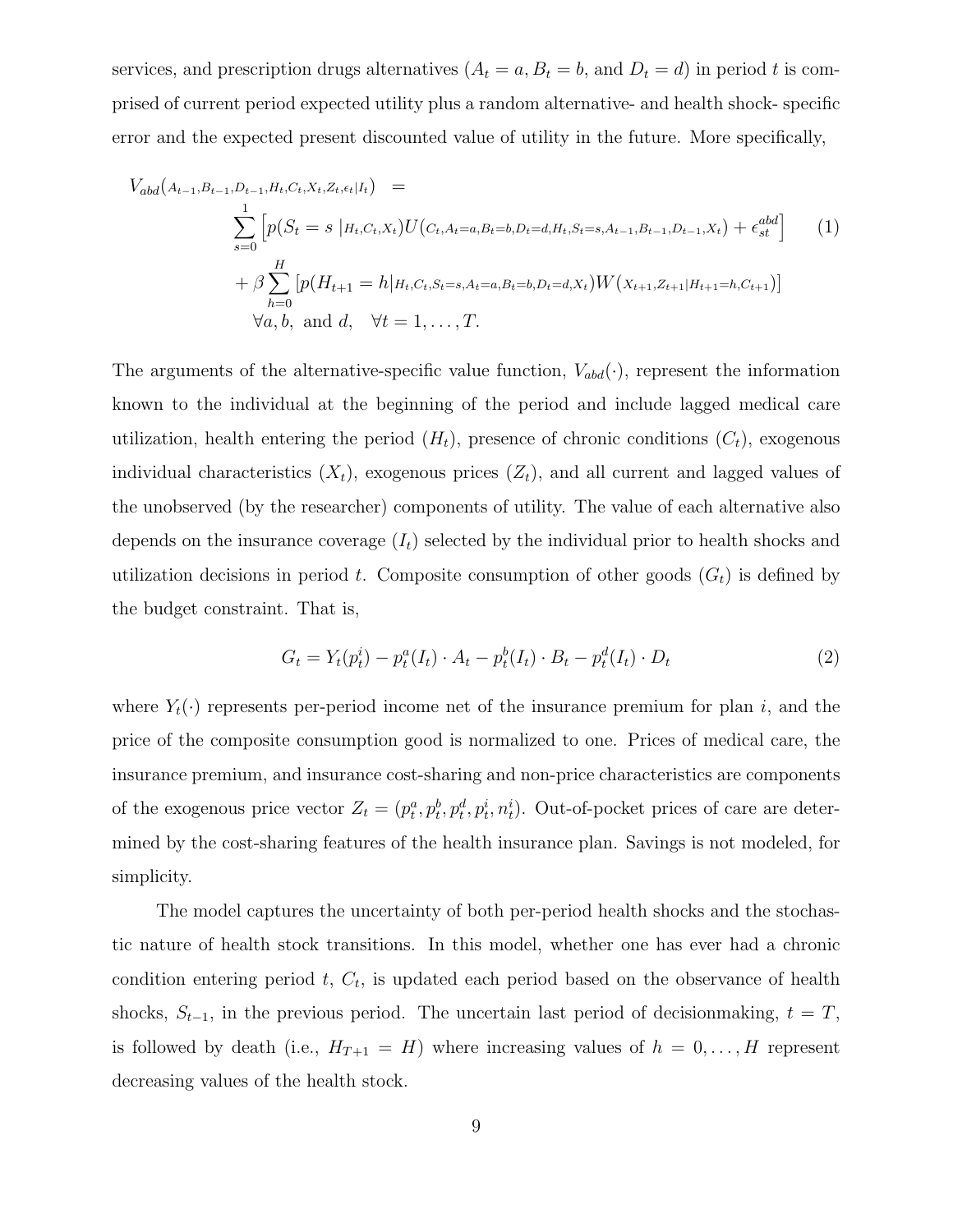Future utility in Equation (1) is captured by the maximal value of lifetime utility at period  $t + 1$  unconditional on the future insurance selection,  $W(\cdot)$ , where

$$
W(X_{t+1}, Z_{t+1}|H_{t+1}, C_{t+1}) = \mathcal{E}_t \left[ \max_{i'} W_{i'}(X_{t+1}, Z_{t+1}, \epsilon_{t+1}^{i'} | H_{t+1}, C_{t+1}) \right], \forall t.
$$
 (3)

The value of each insurance alternative, *i*, depends on the non-price attributes of the plan and expected health care utilization in the future given cost-sharing characteristics associated with the plan. That is,

$$
W_i(X_{t+1}, Z_{t+1}, \epsilon_{t+1}^i | H_{t+1}, C_{t+1}) =
$$
\n
$$
f(X_{t+1}, Z_{t+1}, H_{t+1}, C_{t+1}, V(A_t, B_t, D_t, H_{t+1}, C_{t+1}, X_{t+1}, Z_{t+1} | I_{t+1} = i)) + \epsilon_{t+1}^i \ \forall i, \forall t.
$$
\n
$$
(4)
$$

where the maximal value of lifetime utility *conditional* on insurance (i.e., the last argument of  $f(\cdot)$  in Equation (4)) is

$$
V(A_t, B_t, D_t, H_{t+1}, C_{t+1}, X_{t+1}, Z_{t+1} | I_{t+1}) =
$$
\n
$$
E_t \left[ \max_{a'b'd'} V_{a'b'd'}(A_t, B_t, D_t, H_{t+1}, C_{t+1}, X_{t+1}, Z_{t+1}, \epsilon_{t+1} | I_{t+1}) \right], \forall t
$$
\n(5)

and the expectation at time  $t$  is taken over the uncertain values of alternative specific error terms,  $\epsilon_{t+1}$ , next period. Solution to the optimization problem yields medical care and insurance demand equations, a health stock production function, and the probability of a health shock. These structural equations derived from the model above are presented in our empirical specification below.

### 3.2 Empirical Specification

Our empirical model has five key features: 1) observed supplemental prescription drug coverage decisions depend on unobserved individual characteristics that also influence the demand for prescription drugs (endogenous insurance coverage); 2) current consumption of different types of medical care may be correlated (joint estimation of medical care demand equations); 3) medical care demand and insurance decisions are determined by both the stock and the flow of health (joint estimation of general health and health shocks); 4) current medical care consumption influences future health which, in turn, determines future consumption (joint estimation of endogenous medical care inputs and health outcomes); and 5) past medical care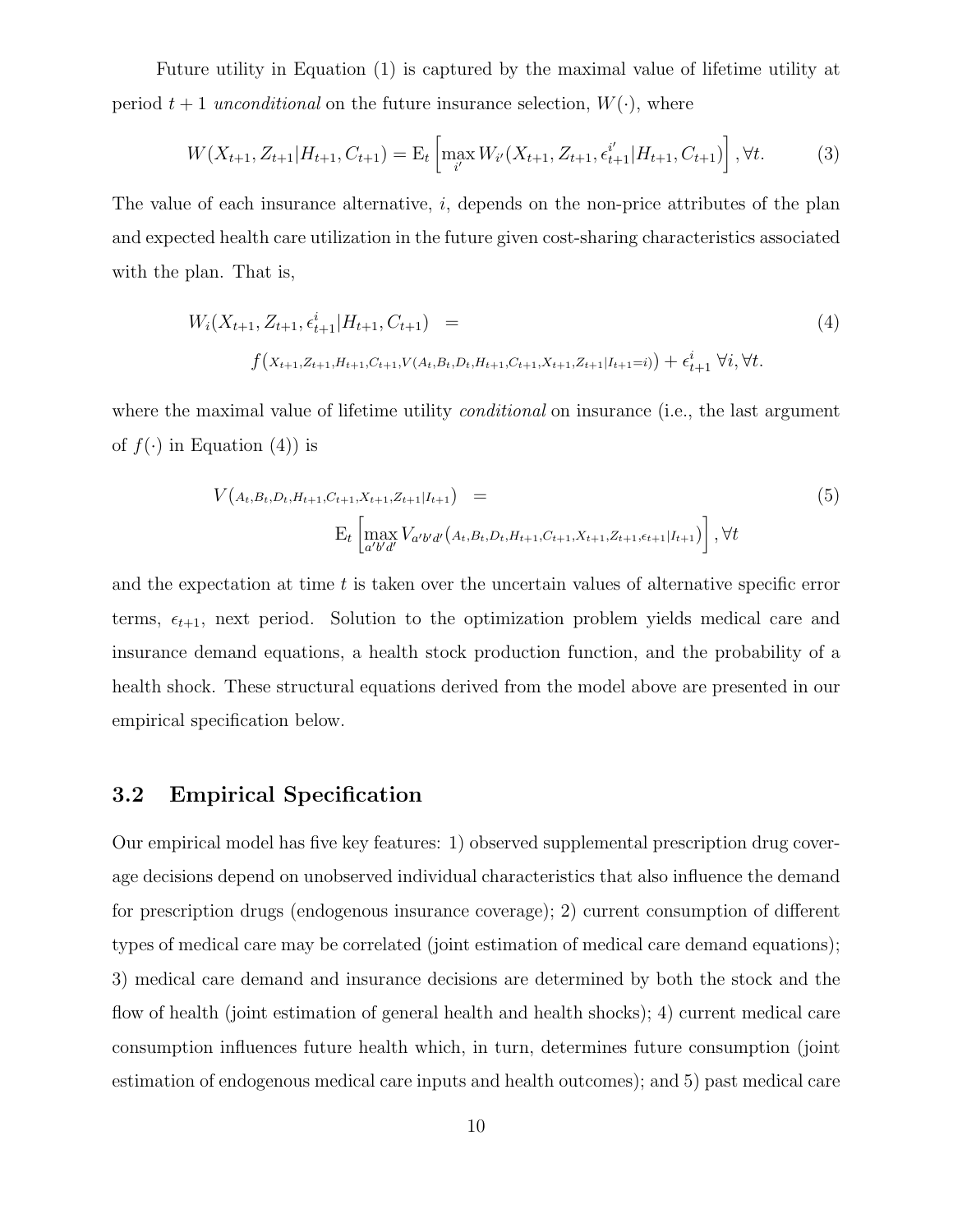consumption influences current consumption partially through pathways other than health (direct effects of lagged behavior).

We begin by specifying equations for supplemental insurance coverage, health shocks, dynamic medical care demand, and health outcomes over time. Generally, these equations are functions of theoretically-relevant variables described as observable and unobservable heterogeneity. The observed heterogeneity in our set of equations includes the endogenous time-varying variables: supplemental insurance coverage  $(I_t \text{ and } J_t)$ ; health stock and health shocks  $(H_t, C_t, \text{ and } S_t)$ ; and medical care consumption  $(A_t, B_t, \text{ and } D_t)$ . Exogenous timevarying county-level variables likely to influence health, the supply or price of insurance, and the supply or price of medical care  $(Z_t^H, Z_t^I, \text{ and } Z_t^P)$  also enter relevant equations. Additionally, observed outcomes are influenced by exogenous permanent and time-varying economic and demographic information  $(X_t)$ .<sup>4</sup> The timing and use of lagged or contemporaneous variables in specific equations are described below.

This observed variation explains only part of the variation in outcomes of interest in the data. Unobserved individual characteristics likely influence many or all of the behaviors we model. To allow for this correlation, we estimate the set of insurance, medical care demand, and health equations jointly rather than separately. Our empirical framework incorporates two specific types of unobserved heterogeneity. One type is permanent individual heterogeneity, such as unobserved attitudes toward medical treatment or quality of health care providers. For example, a patient who prefers outpatient care to inpatient care is more likely to seek drug treatment than a patient who better tolerates inpatient care. Similarly, he may choose supplemental insurance with better prescription drug coverage.

The other type of unobserved heterogeneity is time-varying individual heterogeneity. The time unit of analysis in this study is a calendar year. Within this time interval the health status of Medicare beneficiaries may change significantly. Although observed health shocks and medical care inputs help explain health transitions over a year (i.e., health production), unobserved factors also influence changes in health status. An example of an unobserved characteristic that may vary over time for a particular individual is the unobserved rate of natural deterioration of her health. Although medical care consumption may help people

<sup>&</sup>lt;sup>4</sup>Refer to Tables 3 and 4 for specific variable names and descriptions.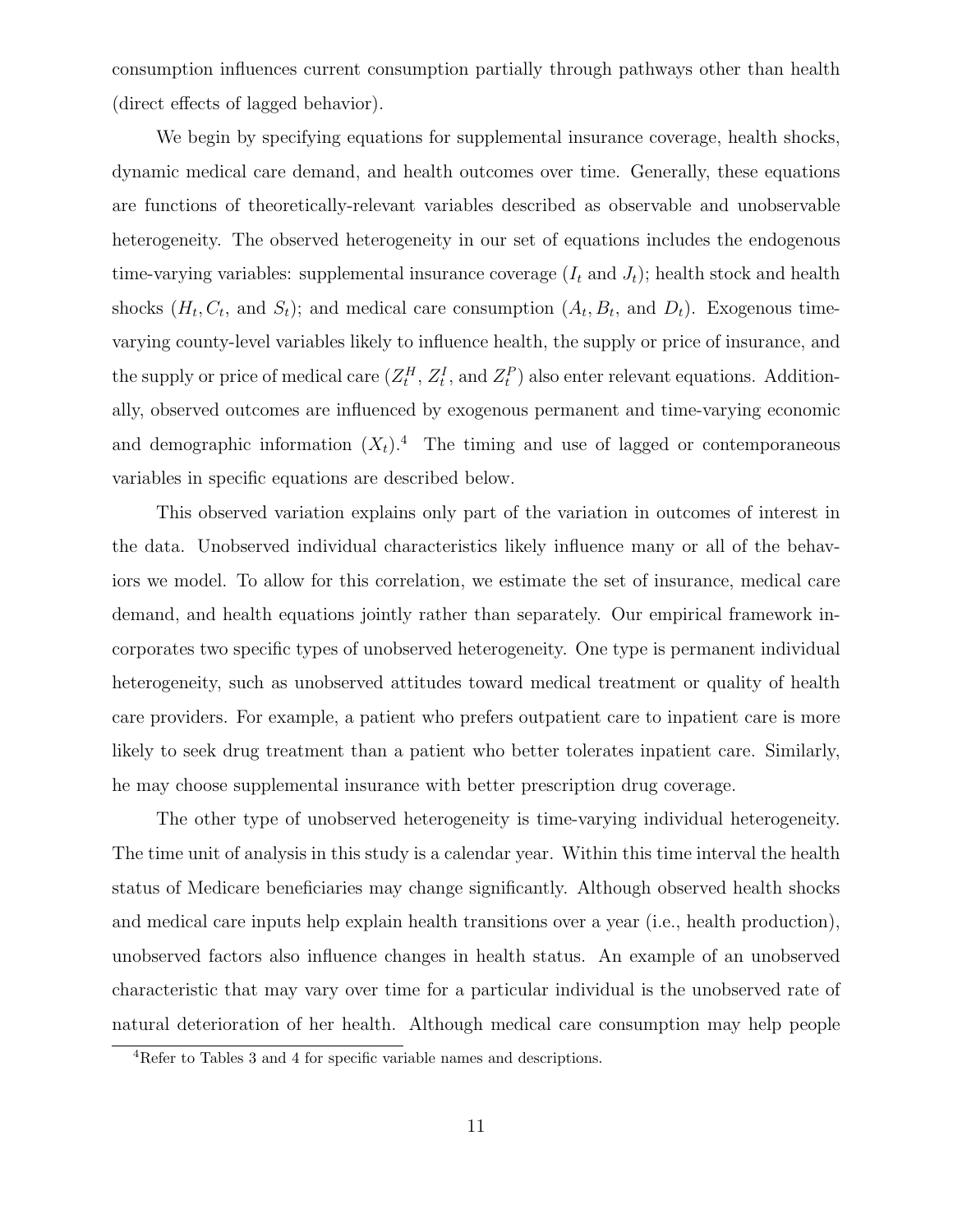maintain good health, the health status of elderly people deteriorates naturally because of aging and, more importantly, at different rates for different people. Another example is an unobserved health shock in any particular year.

Let  $u_t^e$  represent the unobserved error term associated with a particular equation e (in our set of jointly estimated equations) at time  $t$ . To define the unobserved individual heterogeneity, we decompose the error term of each equation into three components. The first part,  $\mu$ , captures permanent, or time-independent, unobserved individual heterogeneity; the second part,  $\nu_t$ , represents time-varying unobserved individual heterogeneity; and the third part,  $\varepsilon_t^e$ , is a serially uncorrelated error term for equation e. Let  $\rho^e$  be the factor loading on  $\mu$  and  $\omega^e$  be the factor loading on  $\nu_t$  for equation e. The error decomposition is

$$
u_t^e = \rho^e \mu + \omega^e \nu_t + \varepsilon_t^e \tag{6}
$$

where vectors  $\rho^e$ ,  $\mu$ ,  $\omega^e$ , and  $\nu_t$  are estimated parameters of the empirical model.<sup>5</sup> The *i.i.d.* error is assumed to be normally distributed,  $\varepsilon_t^e \sim N(0, \sigma_e^2)$ , for OLS equations with continuous outcomes and the standard error,  $\sigma_e$ , is jointly estimated with the other parameters. The errors in dichotmous and polychotomous outcome equations with logit or multinomial logit specifications have an extreme value distribution. The set of jointly estimated equations (insurance, medical care demand, and health outcomes) and specification of their observed and unobserved components is provided next.

We assume that all elderly persons (age 65 and older) are covered by Medicare (and virtually all elect both Part A and Part B Medicare coverage in our data). Supplementation of Medicare coverage, however, is a choice. Each period, an elderly person decides whether to supplement her Medicare coverage where  $I_t = 0$  indicates no additional coverage,  $I_t = 1$ is Medicaid coverage,  $I_t = 2$  is private coverage (Medigap), and  $I_t = 3$  is the Medicare HMO option. Assuming an Extreme Value distribution of the additive error term in the alternative-specific value function for insurance defined in Equation (4), the decision rule is

$$
Pr(I_t = i) = Pr(W_i(X_t, Z_t, \epsilon_t^i | H_t, C_t) \geq max[W_{i'}(X_t, Z_t, \epsilon_t^{i'} | H_t, C_t), \forall i' \neq i])
$$

<sup>5</sup>The discrete mass points of the permanent and time-varying heterogeneity distributions are denoted  $\mu = (\mu_m, m = 1, \ldots, M)$  and  $\nu_t = (\nu_{tt}, \ell = 1, \ldots, L)$ , respectively, where M and L are the number of mass points in the discrete approximations to the distributions. The factor loadings measure the weight on the heterogeneity component for each outcome,  $o$ , of each equation,  $e$ , where  $\rho^e = (\rho_o^e, o = 1, \ldots, O)$  and  $\omega^e = (\omega_o^e, o = 1, \ldots, O)$  for each equation with more than two outcomes. Appropriate normalizations are imposed for identification.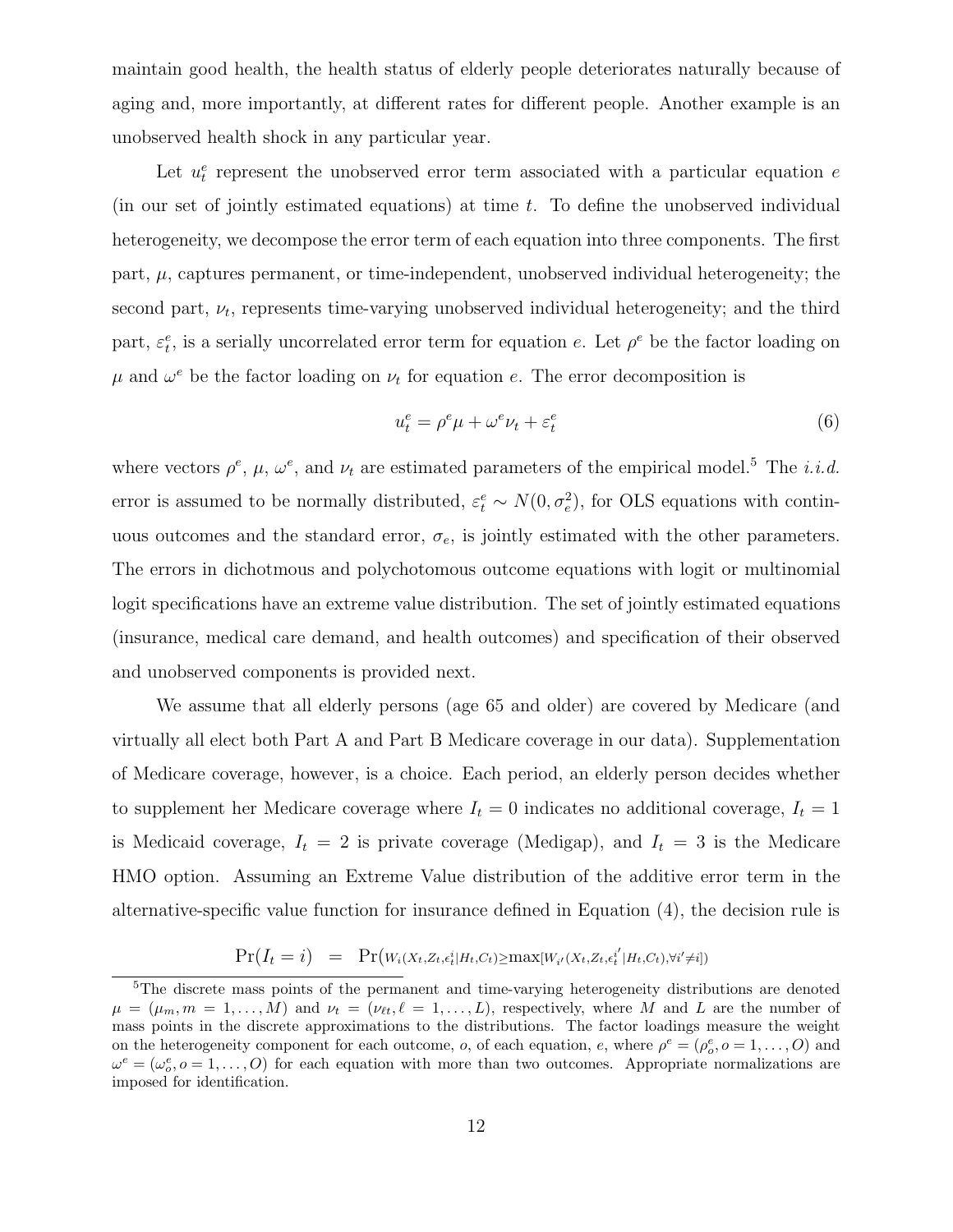$$
= \Pr(\epsilon_t^i \ge \max[W_{i'}(X_t, Z_t, \epsilon_t^{i'} | H_t, C_t), \forall i' \ne i] - \overline{W}_i(X_t, Z_t | H_t, C_t))
$$

$$
= \frac{\exp \frac{\overline{W}_i(X_t, Z_t | H_t, C_t)}{\kappa}}{\sum_{i=0}^3 \exp \frac{\overline{W}_i(X_t, Z_t | H_t, C_t)}{\kappa}} \quad \forall i
$$

where  $\overline{W}_i(\cdot)$  indicates the deterministic part of the insurance-specific value function and  $\kappa$ defines the mean and variance of the Extreme Value error. As an alternative to solving the optimization problem specified in the previous section and estimating the primitive parameters of the model, we approximate the polydichotomous supplemental insurance probabilities as a function of the theoretically-relevant variables known by the individual at the beginning of the period. Written in log odds form, these choice probabilities are specified as

$$
\ln\left[\frac{\Pr(I_t = i)}{\Pr(I_t = 0)}\right] = \eta_{i0} + \eta_{i1}X_t + \eta_{i2}H_t + \eta_{i3}C_t + \eta_{i4}Z_t^I + \eta_{i5}t + \rho_i^I\mu + \omega_i^I\nu_t, \ni = 1, 2, \text{ and } 3.
$$
\n(7)

An individual selecting either a private supplemental plan or the Medicare HMO option may or may not have prescription drug coverage. An indicator of drug benefits  $(J_t = 1)$  is modeled as a logit outcome where

$$
\ln\left[\frac{\Pr(J_t=1|I_t=2 \text{ or } 3)}{\Pr(J_t=0|I_t=2 \text{ or } 3)}\right] = \xi_0 + \xi_1 X_t + \xi_2 H_t + \xi_3 C_t + \xi_4 \mathbf{1}(I_t=3) \tag{8}
$$

$$
+ \xi_5 Z_t^I + \xi_6 t + \rho^J \mu + \omega^J \nu_t .
$$

These insurance decisions, assumed to occur at the beginning of a year  $t$ , are a function of observed health entering the period  $(H_t$  and  $C_t$ ), as well as an exogenous measure of per county HMO penetration each year  $(Z_t^I)$ , which serves to capture both availability and price of insurance. Time trends are included to control for general variation in coverage that occurs over time.<sup>6</sup> We allow the observed supplemental health insurance and drug coverage of an individual to be influenced by unobservable individual characteristics (e.g., health history or preferences for care),  $\mu$  and  $\nu_t$ , that are likely to also influence medical care decisions and health transitions. Assumed exogeneity of health insurance and drug coverage decisions would bias estimates of its effect on drug consumption if such adverse selection

 ${}^{6}$ Participation in the Medicare managed care plans (Part C) increased throughout the 1990s (from about 2.5 million enrollees in 100 plans) and hit its peak in 1999 (of over 6 million enrollees and 350 plans). Participation has steadied and decreased slightly throughout the early 2000s.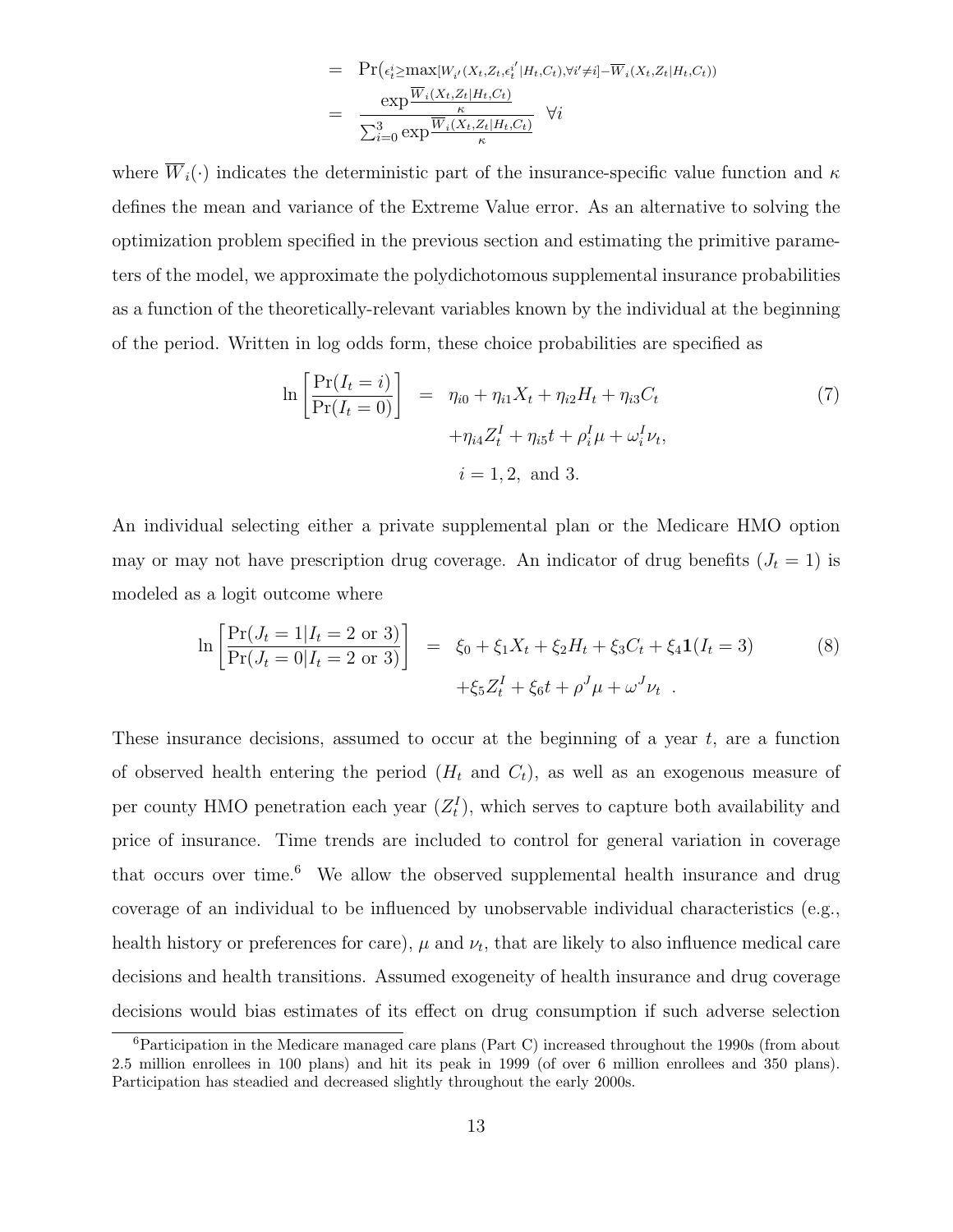occurs. Correct estimates of the effects of insurance are crucial for evaluating the costs and benefits of prescription drug coverage.

Theory suggests that demand for medical care during the year is influenced by one's stock of health  $(H_t)$  and existing chronic conditions  $(C_t)$ . In each year, functional status serves as our measure of health stock  $(H_t)$  at the beginning of the annual observation period t and is defined by ADL and IADL limitations.<sup>7</sup> We model the existence in year t of four major chronic health concerns of the elderly  $(C_t = (C_t^1, C_t^2, C_t^3, C_t^4))$ :  $1 \equiv$  heart problems (including high blood pressure, stroke, and heart disease);  $2 \equiv$  respiratory problems (such as bronchitis and emphysema);  $3 \equiv$  cancer; and  $4 \equiv$  diabetes. But medical care consumption is also dictated by health shocks  $(S_t)$  or adverse events that occur during the year. These shocks are likely correlated with permanent and time-varying unobservables that determine other health-related behaviors such as insurance selection, medical care demand, and health transitions. As such, our equation system includes the probability of health shocks of type  $k$  where  $k$  indicates health shocks of the types enumerated above. That is,

$$
\ln \left[ \frac{\Pr(S_t^k = 1)}{\Pr(S_t^k = 0)} \right] = \phi_0^k + \phi_1^k X_t + \phi_2^k H_t + \phi_3^k C_t + \phi_4^k Z_t^H + \rho^{Sk} \mu + \omega^{Sk} \nu_t, k = 1, 2, \text{ or } 3.
$$
\n(9)

Note that individuals with or without the existence of chronic condition  $k$  entering year  $t$  may experience a health shock of type  $k$  in year  $t$ . An adverse health shock among individuals free of disease (i.e.,  $C_t^k = 0$  and  $S_t^k = 1$ ) implies that they have the chronic condition  $(C_{t+1}^k = 1)$  in the subsequent period. We also assume that these conditions are never cured (i.e., if  $C_t^k = 1$ , then  $C_{t+1}^k = 1$ .<sup>8</sup> Health shocks are a function of demographic characteristics  $(X_t)$ , health

<sup>7</sup>We estimated the model using the broader, but more subjective, measure of self-reported health status and found very few differences in the results.

 $8$ As such,  $C_t$  is a stochastic variable defined by the onset of a health shock of a particular type. It is endogenous since individuals have the ability to influence their health stock  $(H_t)$  which affects the probability of a health shock. While we model the existence of diabetes as an initially observed chronic condition, we do not model the probability of a diabetes health shock for three reasons. First, the onset of diabetes (after the first period of observation) among our older sample is very small (although existence is near 20%). Second, the health shocks that diabetics incur typically include cardiovascular, cerebrovascular, and respiratory problems, which we do model. Third, the MCBS allows for up to three ICD-9 (International Classification of Diseases, 9th Edition) codes for classification of medical claims. For most health shocks of diabetics, a diabetes code is not listed among the three.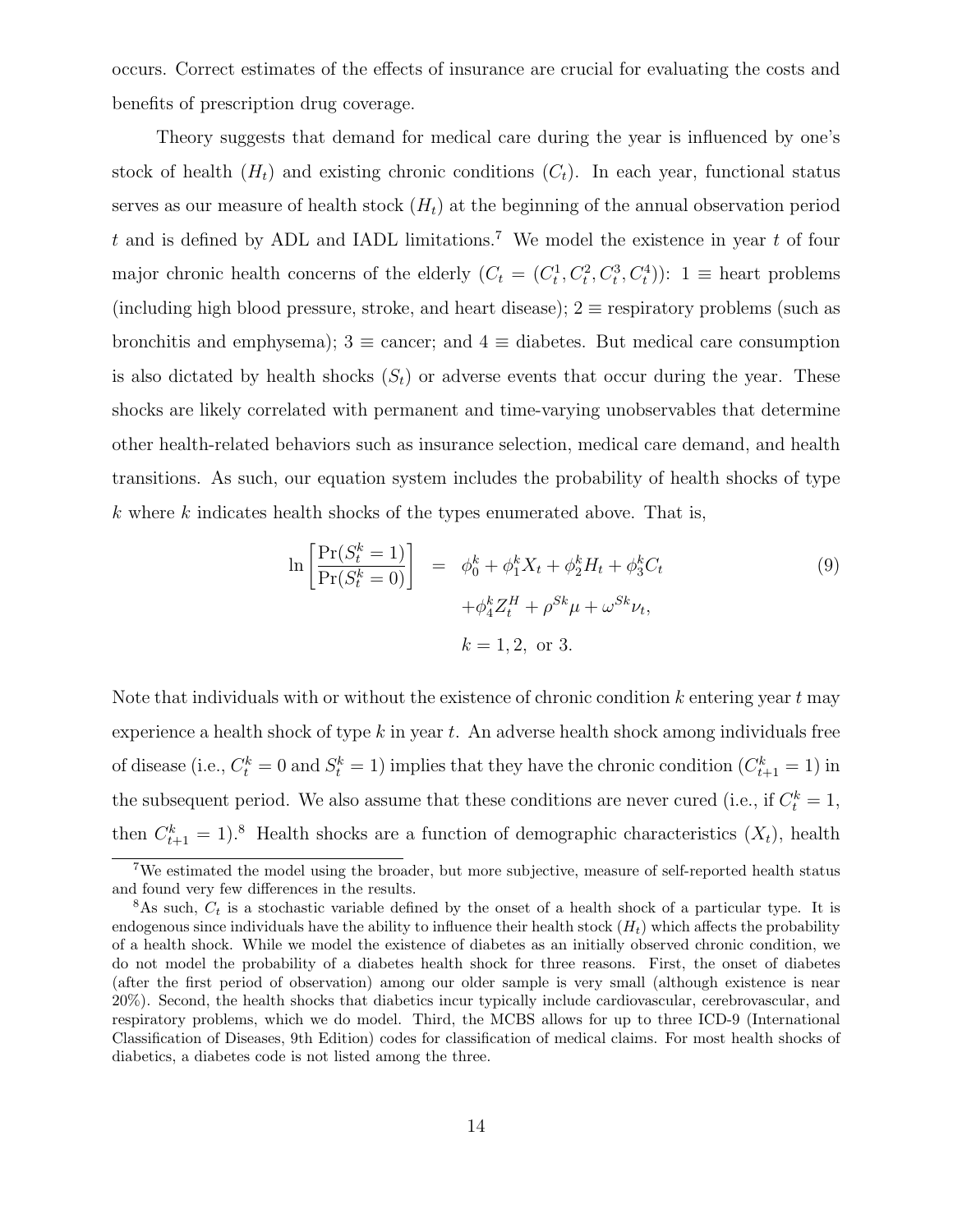and existence of chronic conditions entering the current period  $(H_t \text{ and } C_t)$ , and exogenous differences in health-related variables across counties  $(Z_t^H)$ , such as measures of air quality.

Our next set of equations describes demand for medical care.<sup>9</sup> The distribution of medical expenditures is highly skewed, with some people having zero expenditures. Following much of the literature in health economics, we model expenditures in year  $t$  using a logit equation to estimate utilization (or the probability of any expenditures) and the natural log of expenditures, if any, as a continuous outcome. Letting  $q$  indicate either Part A, Part B, or prescription drug expenditures, the probability of any such expenditures follows a logit specification of the form

$$
\ln\left[\frac{\Pr(q_t > 0)}{\Pr(q_t = 0)}\right] = \alpha_0^q + \alpha_1^q X_t + \alpha_2^q H_t + \alpha_3^q C_t + \alpha_4^q S_t
$$
\n
$$
+ \alpha_5^q \mathbf{1}(A_{t-1} > 0) + \alpha_6^q \mathbf{1}(B_{t-1} > 0) + \alpha_7^q \mathbf{1}(D_{t-1} > 0)
$$
\n
$$
+ \alpha_8^q I_t J_t + \alpha_9^q Z_t^P + \alpha_{10}^q t + \rho^{q1} \mu + \omega^{q1} \nu_t,
$$
\n
$$
q = A, B, \text{ or } D.
$$
\n(10)

Log expenditures on  $q$ , if any, are modeled as

$$
\ln(q_t|q_t > 0) = \delta_0^q + \delta_1^q X_t + \delta_2^q H_t + \delta_3^q C_t + \delta_4^q S_t
$$
  
+ 
$$
\delta_5^q \mathbf{1}(A_{t-1} > 0) + \delta_6^q \mathbf{1}(B_{t-1} > 0) + \delta_7^q \mathbf{1}(D_{t-1} > 0)
$$
  
+ 
$$
\delta_8^q I_t J_t + \delta_9^q Z_t^P + \delta_{10}^q t + \rho^{q^2} \mu + \omega^{q^2} \nu_t,
$$
  

$$
q = A, B, \text{ or } D.
$$
 (11)

The two-equation specification of demand allows variables of interest to have a different marginal effect on the probability of any expenditures and the level of expenditures.<sup>10</sup> Explanatory variables include demographic and economic characteristics such as income and

<sup>&</sup>lt;sup>9</sup>Specification of the utility function parameters,  $U(\cdot)$ , and the structural parameters of the insurance function,  $f(\cdot)$ , would yield estimates of the policy-invariant primitives of the individual's optimization problem. Our approximations, using Taylor-series expansions of the arguments of  $\overline{V}_{abd}(A_{t-1},B_{t-1},D_{t-1},H_t,C_t,X_t,Z_t|I_t)$ and  $\overline{W}_i(X_{t+1},Z_{t+1}|H_{t+1},C_{t+1})$ , provide estimable structural medical care and insurance demand equations. Replacement of right-hand side endogenous variables with their exogenous components would produce reduced-form equations, but we do not estimate those. Rather, since we model behavior over time and have data on individuals over time, unbiased estimates of the endogenous arguments of demand are recoverable with appropriate econometric techniques.

<sup>&</sup>lt;sup>10</sup>In our data, about 79%, 16% and 10% of the person observations have zero expenditures on hospital care, physician services, and prescription drugs, respectively.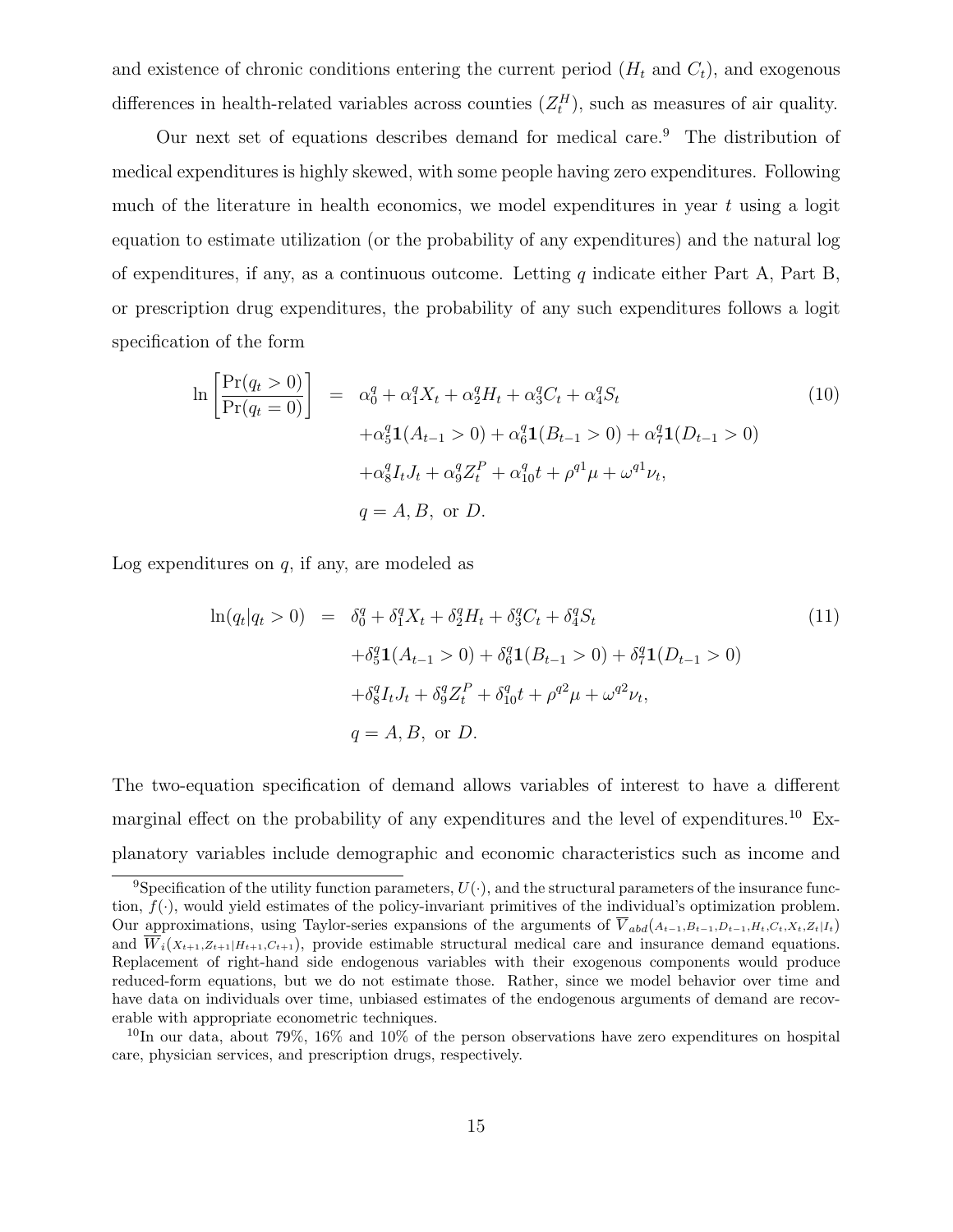education  $(X_t)$ , health stock  $(H_t$  and  $C_t)$ , and health shocks  $(S_t)$ .<sup>11</sup> The interaction of  $I_t$ and  $J_t$  represents the five supplemental insurance alternatives (relative to no supplemental coverage) which are Medicaid, private (with and without prescription drug coverage) and Medicare managed care (with and without prescription drug coverage).

Theory suggests that demand for a particular type of medical care is a function of its own price, as well as the price of substitutes and compliments. Price is, in part, captured by insurance. We also control for average Medicare reimbursement rates for hospital and physician services by county and year  $(Z_t^P)$ . Other supply-side variables such as the number of hospitals, hospital beds, and physicians per 1000 population by county and year are included in  $Z_t^P$ . HMO penetration  $(Z_t^I)$  captures the effect of HMO presence on insurance choices, but this measure also enters the demand equations to reflect lower (negotiated) prices of services in areas of high HMO concentration.<sup>12</sup>

Because this study seeks a comprehensive understanding of how drug coverage affects prescription drug use and subsequent health outcomes, we cannot ignore the correlated use of other medical services such as hospital and physician care. Prescription drug use may be a complement to or a substitute for these other types of medical care. That is, a hospital stay may require physician care follow-ups and prescription pain relief exhibiting positive contemporaneous correlation in (annual) use. Alternatively, prescription drug use may prevent, delay, or substitute for costly hospitalization reflecting negative contemporaneous correlation. Thus, the demands for each type of medical care are correlated through both permanent individual unobservables  $(\mu)$  and contemporaneous time-varying individual unobservables  $(\nu_t)$ .

Some theories of demand suggest that the current utility of consumption of addictive goods may depend on the use of that good in previous periods (Becker and Murphy, 1988 and Becker, et al., 1994). While we are not suggesting that consumption of medical care is

<sup>&</sup>lt;sup>11</sup>We allow particular health shocks in period  $t$  to influence annual medical care expenditures. The influence of chronic conditions that do not result in current period claims (or shocks) occurs indirectly through transitions in the health stock as well as through health shocks that affected utilization in the last period. It also enters directly indicating that a chronic condition may alter medical care consumption behavior even if a health shock does not occur.

 $12\text{Cost-sharing characteristics}$  of insurance plans, such as co-payments, deductibles, or coinsurance rates, are not available in the MCBS data. These data do report out-of-pocket costs, as well as claims, but particular plan details are not reported.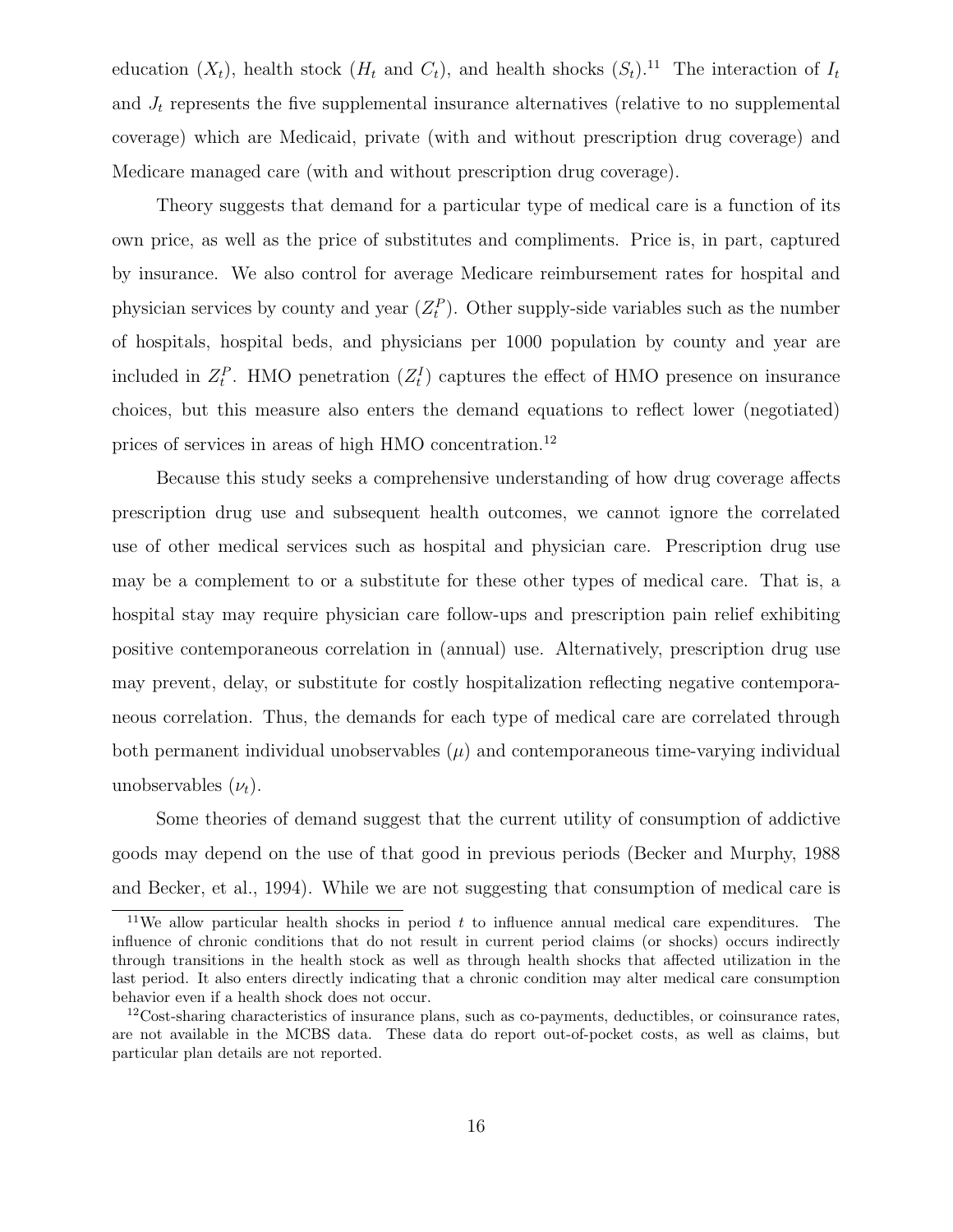addictive, utilization of particular types of care may be habitual or the effectiveness may be dependent on continued use. For example, some Medicare beneficiaries develop stable and trustworthy relationships with their outpatient care providers over time. An individual with more physician contact (or a regular source of care), all else equal, may be more likely to fill prescriptions and use other forms of medical care in the future because of the relationship that has been established between patient and provider. Similarly, hospitalization in the previous period, for example, may require follow-up physician care or prescription medication. For this reason we include lagged indicators of previous use of each type of medial care in current demand equations.<sup>13</sup>

Time trends are also included in the utilization and expenditures equations to capture additional time-series variation in particular types of care. In particular, consumption of prescription drugs has increased considerably over the 1990s. Much of this increase may be related to health or insurance coverage, but a significant amount may be due to exogenous changes in advertising and production of new drugs. Additionally, we show that it is important to appropriately model serial correlation in individual unobservables that might lead to an apparent statistical correlation in use across time given our inclusion of lagged medical care use. A major concern is accurately modeling unobserved health because the health measures available in the data may not fully capture the effects of past medical care utilization through the health production function. Failing to account for unobserved heterogeneity would incorrectly attribute significance to lagged consumption behavior.

Current health and medical care inputs determine health in the subsequent period through a health production function. General health stock is a 4-category outcome represented by functional limitations, with death as the extreme negative health outcome. Using a multinomial logit model, functional status outcomes include zero ADL or IADL limitations  $(H_{t+1} = 0)$ , at least one IADL limitation and up to two ADL limitations  $(H_{t+1} = 1)$ , more than two ADL limitations  $(H_{t+1} = 2)$ , and death  $(H_{t+1} = 3)$ . The logit specification of the health production function is

<sup>&</sup>lt;sup>13</sup>We include an indicator of any hospital service, physician service, and prescription drug utilization in the previous period. The index function  $\mathbf{1}(\cdot)$  equals one when the endogenous previous behavior in parenthesis is true and is zero, otherwise.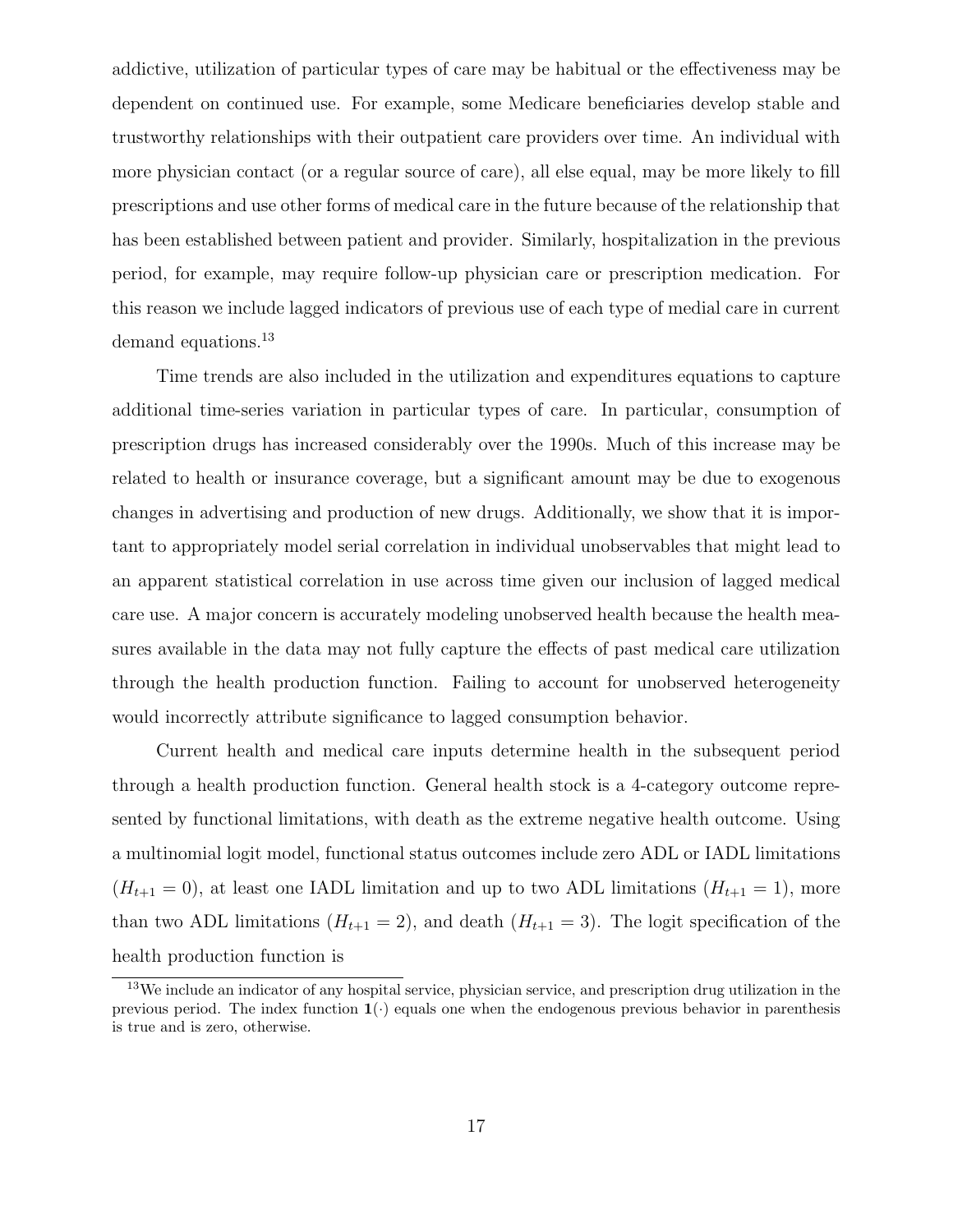$$
\ln\left[\frac{\Pr(H_{t+1} = h)}{\Pr(H_{t+1} = 0)}\right] = \gamma_{h0} + \gamma_{h1}X_t + \gamma_{h2}H_t + \gamma_{h3}S_t
$$

$$
+ \gamma_{h4}\mathbf{1}(A_t > 0) + \gamma_{h5}A_t
$$

$$
+ \gamma_{h6}\mathbf{1}(B_t > 0) + \gamma_{h7}B_t
$$

$$
+ \gamma_{h8}\mathbf{1}(D_t > 0) + \gamma_{h9}D_t
$$

$$
+ \rho_h^H \mu + \omega_h^H \nu_t,
$$

$$
h = 1, 2, \text{ and } 3.
$$

The dynamics of health are captured, in part, by the dependence of one's health stock next period on endogenous values of her health stock in the current period. The occurrence of health shocks each period also influence health stock transitions. Additionally, health transitions are dynamic because they depend on medical care consumption in the current period. Theory suggests that health production depends on utilization but not expenditures per se (Grossman, 1972). That is, consumption of medical care, not expenditures on medical care, improves, restores, or limits further deterioration in the health stock. Hence, we include indicators of any use, but examine the role of expenditures also.<sup>14</sup> In estimation we include interactions of general health  $(H_t)$  with each type of care  $(A_t, B_t, A_t)$  to allow for a different productive effect of medical care at different levels of health. We include interactions of each medical care type with the other types of care to measure complementarities in input allocation. This Grossman-like dynamic health production function is essential for linking current consumption behavior with future health (and indirectly, future medical care utilization) and thus appropriately predicting net costs of expanded drug coverage.

In addition to the two insurance equations (Equations 7 and 8), one general health equation (Equation 12) and three health shock equations (Equations 9), and six medical care demand equations (Equations 10 and 11), our model is not complete without specifying equations for lagged endogenous variables (measured in the first period an individual is observed) that enter some of the dynamic equations. These include initial health, initial insurance, and initial utilization. While we observe these initial values for individuals in

<sup>&</sup>lt;sup>14</sup>In the results section we provide our interpretation of the significance of expenditures and utilization in the production function.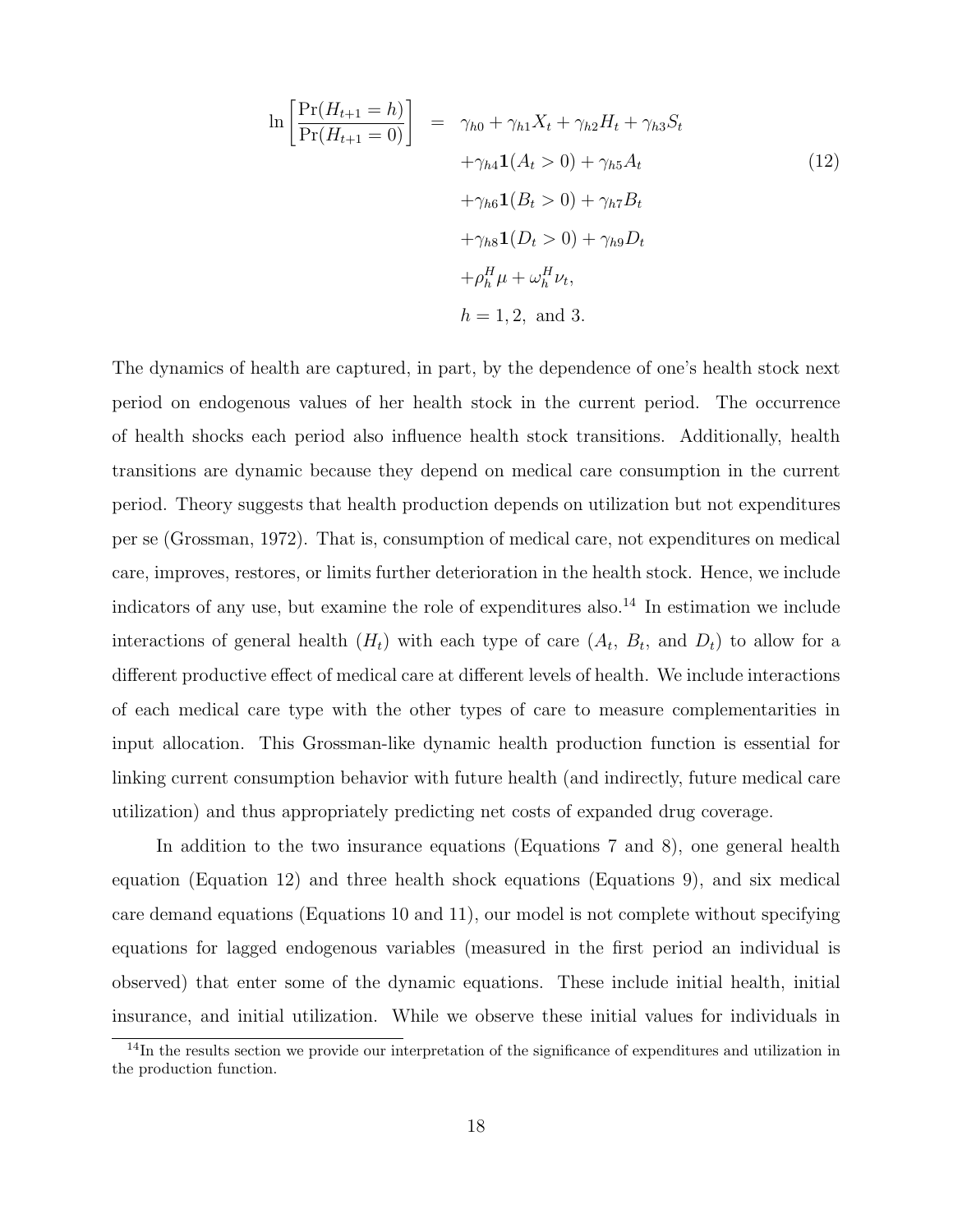our sample, we cannot model them as described above because we do not observe previous behavior. Hence our initial conditions represent reduced form analogues to the dynamic demand and health production equations and include appropriate variables for identification. We also include equations for existence of the four chronic conditions when we first observed individuals in our sample. Discussion of these initial equations, their dependence on the unobserved heterogeneity, and the estimated likelihood function is provided in the Appendix. There we also provide more detail about the joint estimation procedure.

### 3.3 Identification

Identification in this system of dynamic equations follows the arguments of Bhargava and Sargan (1983) and Arellano and Bond (1991). Estimation of dynamic equations with panel data requires exogeneity of some of the explanatory variables conditional on the unobserved individual heterogeneity. Thus, all lagged values of exogenous variables serve to identify the system. These include  $Z_t^H$ ,  $Z_t^I$ , and  $Z_t^P$ , as well as time-varying individual characteristics in  $X_t$ . Similarly, conditional on the unobserved heterogeneity ( $\mu$  and  $\nu_t$ ), lagged values of the endogenous variables also aid identification assuming there is no serial correlation in the remaining errors. Additionally, we include some exogenous variables in the reduced-form specification of the initial conditions that do not independently affect the dynamic demand and health outcome equations. These include height, which serves to measure health during childhood, and exogenous time-varying supply-side variables. Height is jointly significant in the initial condition equations, and is found to be insignificant when included in the main equations.

Our specification of the permanent and time-varying unobserved individual heterogeneity also serves to identify the system, allowing all lagged *i.i.d.* errors to independently influence current behavior (e.g., through inclusion of lagged health in the expenditure equations or the inclusion of current medical care inputs in subsequent health outcomes). That is, observed values of endogenous variables enter those equations rather than predicted values as in two-stage techniques that deal with endogeneity of explanatory variables. Finally, the functional forms of the equations are not linear in each circumstance, and hence identification is further enhanced by the non-linear nature of the specification. This non-linearity of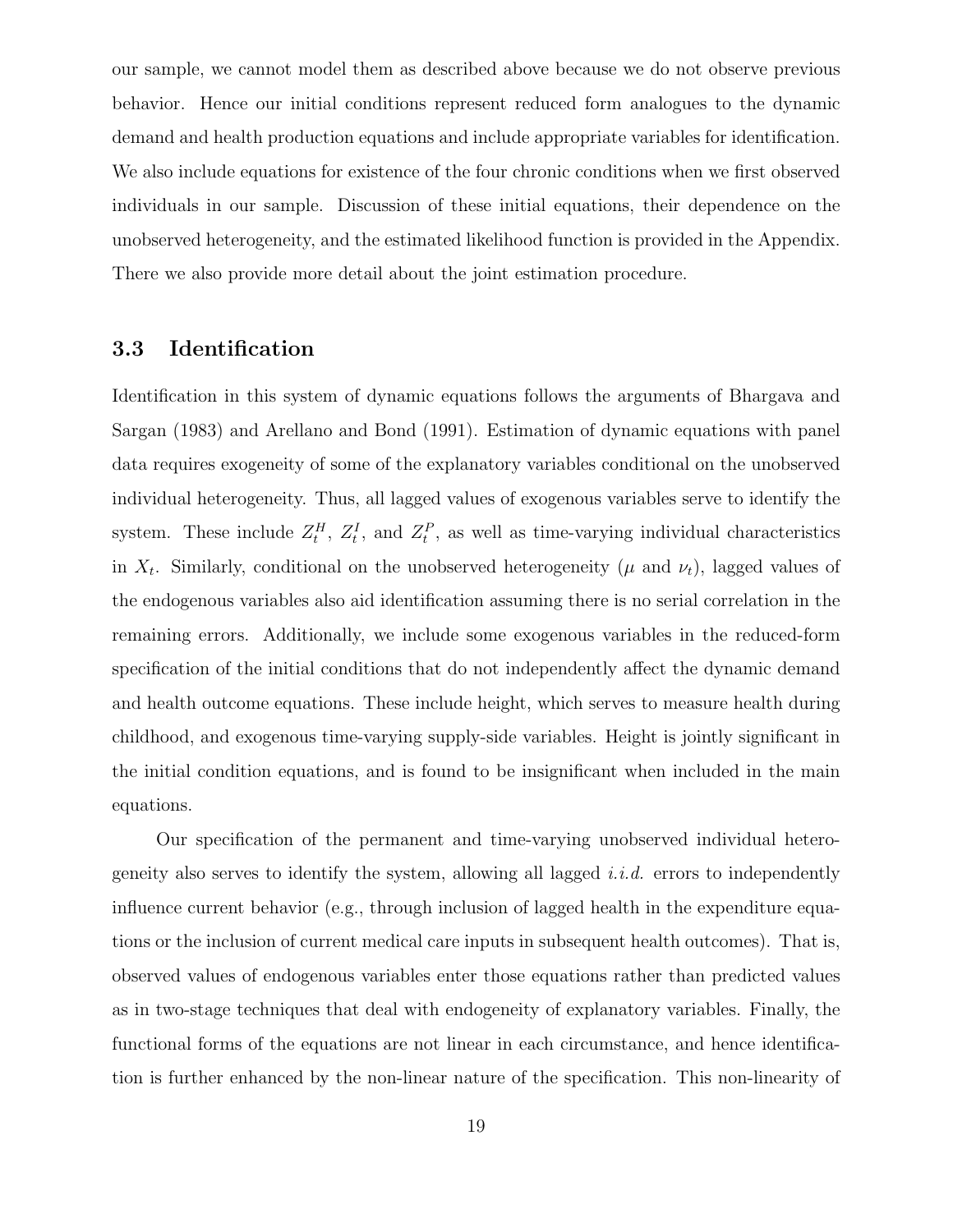the initial condition equations also reduces the number of identifying variables needed for identification.

## 4 Description of Data

The Medicare Current Beneficiary Survey (MCBS) is well suited for estimating our dynamic model. The MCBS is a longitudinal survey conducted by the Center for Medicare and Medicaid Services. Information in the MCBS is provided in two major parts—the survey files and the event files. Each respondent of the sample was surveyed three times a year and followed for multiple years. At the first interview, the respondents answered questions about their demographics, insurance and health status, including their functional status and chronic conditions. At the end of each year, usually between September and December, respondents re-answered questions about their health status to record changes in their health. The event files include the date, charge and payment information of each inpatient, outpatient, medical provider, nursing home, home health and hospice event since the first interview and is based on claims data. The charge and payment information of each prescription or refill are also recorded, but the exact date of each prescription or refill is not available.

Our study uses the MCBS files from 1992 to 2001. As part of a longitudinal survey, the respondents were followed for several years. This longitudinal feature of MCBS makes it possible to estimate the effect of drug utilization in one year on subsequent health outcomes and medical care utilization in the next year. Additionally, new elderly individuals (age 65 and older) were brought into the survey each year allowing the sample size and composition to be relatively similar across time. However, not all of the respondents in the sample are observed for the same number of years. Differences in length of participation are due to sample design and death; there is relatively little attrition due to non-response.<sup>15</sup> However, because expenditures on outpatient prescription drugs are not available from the MCBS for people who lived in long-term care facilities, we do not include them in analysis. Of the 28,906 elderly individuals surveyed between 1992 and 2001, 2941 were dropped because they were either continuously enrolled in a nursing home, or entered a nursing home during the

<sup>&</sup>lt;sup>15</sup>Respondents in early years of the survey were followed for five years; more recent participants were followed for two or three years.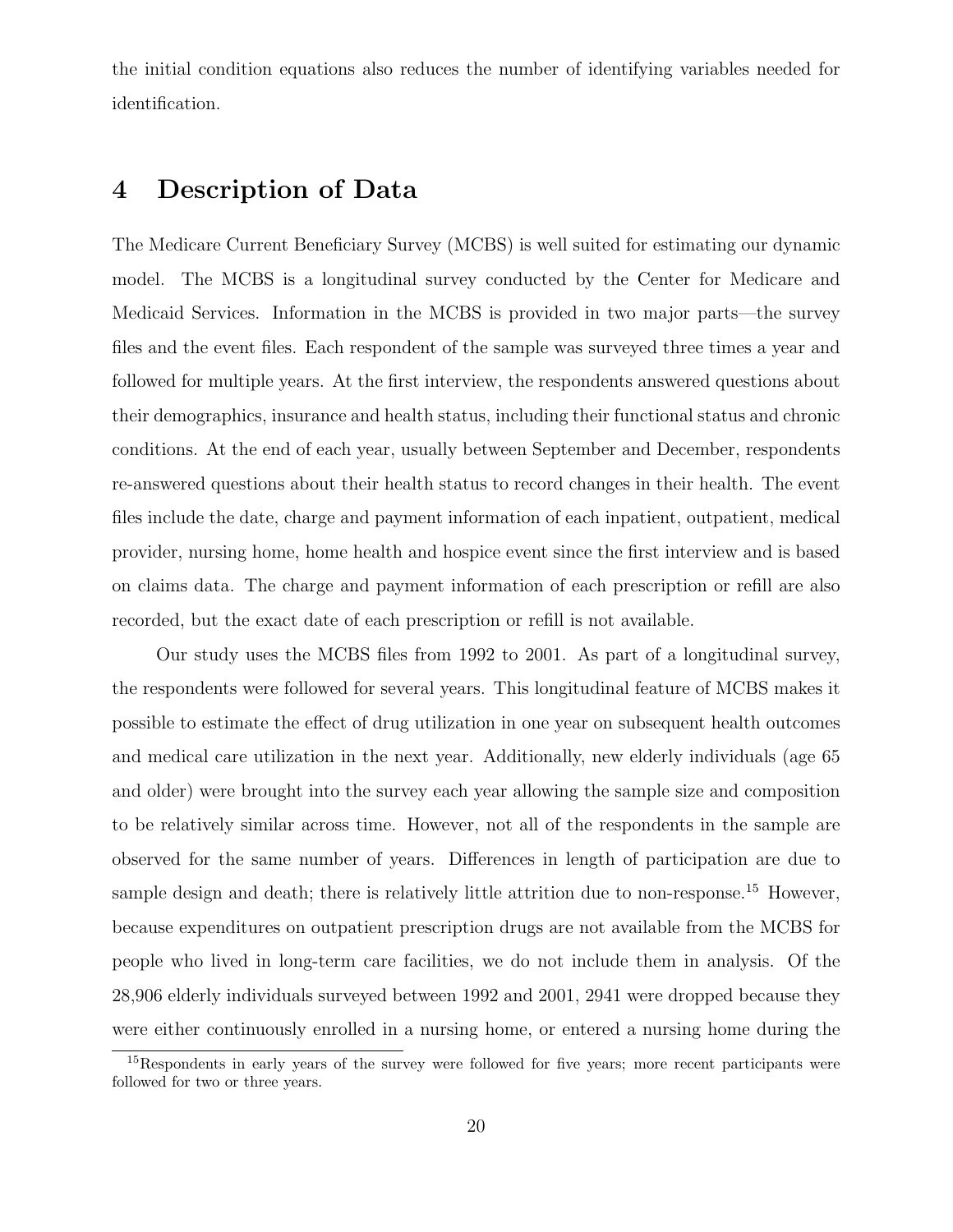period of observation.<sup>16</sup> Table 1 details information on the sample of 25,935 men and women who contribute 76,321 person-year observations to our analyses.

Measurement of health stock should reflect true health as accurately and broadly as possible. Rather than use subjective self-reported health, we select the more objective measures of functional status. In the MCBS, a survey of functional status is conducted between September and December in every calendar year. About 40% of the sample respondents report some functional limitation at some point during the survey period. Almost 30 percent report moderate disability measured by difficulty with at least one Instrumental Activities of Daily Living (IADL) and with no more than two Activities of Daily Living (ADL). Severe disability, measured by difficulty with three or more ADLs, affects about 10 percent of the sample. Death rates average about five percent and rise with age (as seen in Figure 1) and deterioration in health. The top panel of Table 2 details one-year health transitions of the elderly over the sample period. This table highlights the extent of movement across health categories; obviously the transition rates differ by age and other characteristics. About 40% of the elderly remain in a given health state from one year to the next. However, transitions to poorer health are common. Death, for example, is more probable as functional limitations increase with 14% of the severely disabled dying in a given year. Interestingly, the incidence of health improvement is also significant. Almost 20% of the sample experiences improved health from one year to the next.

The bottom panel of Table 2 summarizes the probability of health shocks conditional on ever experiencing a particular chronic condition. Upon initial observation, individuals report whether they have ever had cardiovascular or cerebrovascular disease (denoted heart or stroke), respiratory disease, cancer, or diabetes. In each year surveyed, the individual may experience medical claims associated with the first three of these diseases. We define such claims to indicate a particular health shock in that year. Hence we are able to capture both the onset of chronic conditions as well as complications associated with existing conditions.

<sup>&</sup>lt;sup>16</sup>Those who entered a nursing home amount to 5.8% of the elderly sample. If medical expenditures of these individuals is higher and health is worse (relative to those who are not institutionalized) prior to entering a nursing home, then our conclusions represent underestimates of both the costs and benefits of insuring drug coverage. However, logistically, we cannot glean from the survey whether a nursing home admission is a short-term stay or long-term residence for many individuals (e.g., those who enter in the last year they are surveyed) and hence, do not model this form of attrition.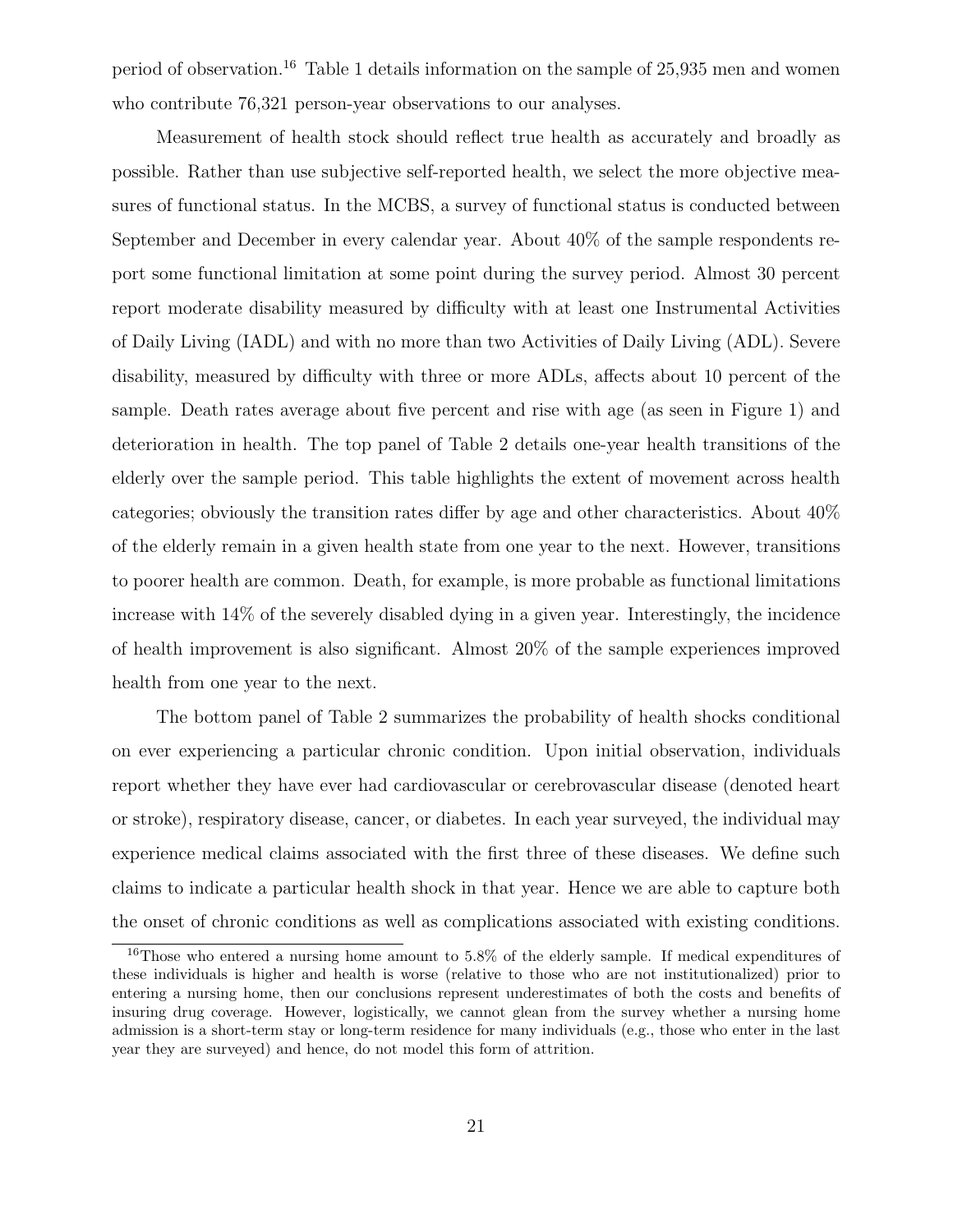Case and Paxson (2004) find that differences in morbidity and mortality across genders can be explained by differences in the distribution of chronic conditions.

Table 3 describes the distribution of dependent variables, along with notation and specification of each equation in the set of jointly estimated equations. The sources of major supplemental insurance for Medicare beneficiaries are Medicaid, employer-provided and privately purchased insurance (private plans), and the Medicare managed care option. In order to measure the effect of third-party coverage of drugs, we group private plans and managed care insurance by whether or not the plan offers outpatient prescription drug coverage. Thus, as explanatory variables, supplemental insurance includes five dummy variables indicating whether the Medicare beneficiary has Medicaid, a private plan with a drug benefit, a private plan without a drug benefit, managed care with a drug benefit, and managed care without a drug benefit. About 13% of the Medicare-covered sample respondents were dually covered by Medicaid, which covers prescription drug medication. Almost 50% of the sample respondents received some other form of supplemental insurance with a drug benefit. Yet, over one-third of the elderly have no prescription drug coverage.

The average annual outpatient prescription drug expenditure (conditional on any) was \$980 over the 1992-2001 period.<sup>17</sup> Although the observed probability of prescription drug use by age is nearly constant, expenditures, if any, gradually fall (see Figure 2).<sup>18</sup> This simple graph illustrates the complex relationship between medical care use and age. One might expect expenditures to rise with age because health is likely to be deteriorating. However, those individuals who survive to older ages may be healthier reflecting a negative relationship between medical care expenditures and age among survivors.

Figure 3 illustrates similar patterns of Part A inpatient expenditures (conditional on any) with age (mean: \$13,058). However, the probability of hospitalization increases dramatically with age from around 12% at age 65 to over 30% at ages above 90. The lower average hospital expenses as individuals age suggest that the stays of older patients may be shorter than those of younger patients. This may be due to higher death rates or reflect the less aggressive treatment of those who are hospitalized at older ages. Utilization of Part B

<sup>&</sup>lt;sup>17</sup>We adjust all expenditures and income in the sample to year 2001 dollars using the Consumer Price Index.

<sup>&</sup>lt;sup>18</sup>Diamonds represent the observed statistics from the actual sample; we discuss simulated observations indicated by circles later.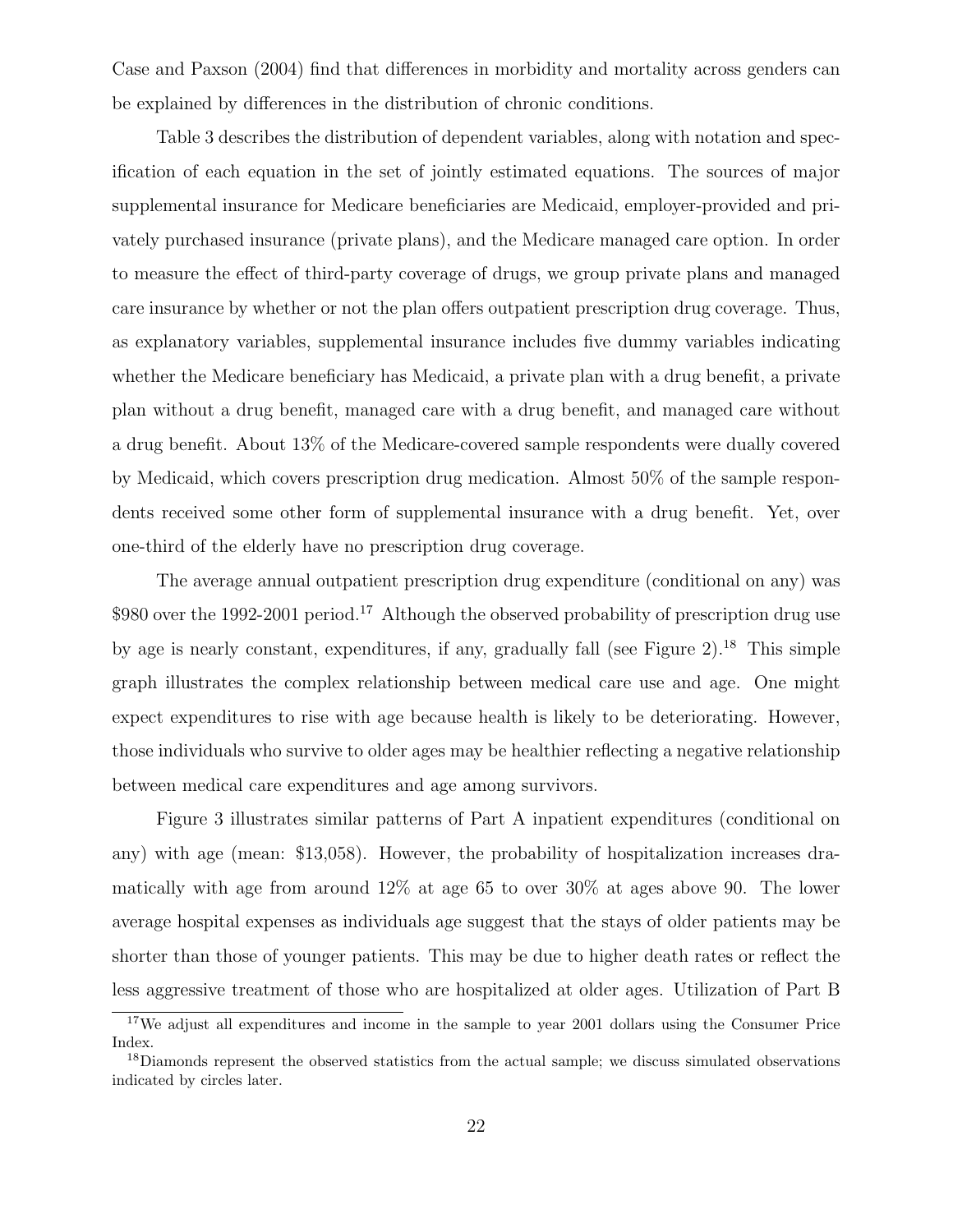physican services is uniform by age, as shown in Figure 4, but annual expenditures by age exhibit the similar inverted U-shaped pattern. On average, these expenditures, if any, are \$2,013.

It is well known that a large proportion of elderly health care expenditures in the U.S. is consumed by individuals in their last year of life. Figure 5 illustrates, by age, the higher average annual expenditures for hospital and physician services among those in their death year and those who do not die that year. The differences are more striking for individuals who die at earlier ages. Interestingly, outpatient prescription drug use is lower for those who die relative to survivors. These deceased individuals obviously have fewer days within the year to consume drugs and may be hospitalized more days out of the year (and receiving inpatient drug treatment).

Table 4 summarizes additional variables used to explain insurance selection, medical care demand, health shocks, and health stock transitions. In addition to these exogenous variables, the dependent variables defined in Table 3 serve as endogenous explanatory variables in relevant equations. Most of the explanatory variables vary across time. We include several variables to capture variation in the supply and price of insurance and medical care during our sample period. These include the number of physicians, hospitals, and hospital beds per 1000 elderly by county and year, obtained from the Area Resource File. This data source also provides the adjusted average per capita cost (AAPCC) rates for Medicare services, which is based on projected average county-level fee-for-service spending for each upcoming year. Retail prescription drug prices vary by state and year. We also include an indicator of whether the elderly person lives within 100 miles of the Canadian or Mexican borders since drugs are relatively cheaper in these non-U.S. locations. Managed care penetration (or number of HMOs enrollees per capita) reflects availability of different types of insurance coverage as well as prices of medical care services in particular markets. We include the Environmental Protection Agency's measure of median air quality by county and year, where increasing values of the index indicate lower air quality, to capture changes in exogenous measures that may influence health. As a representative sample of aging Medicare beneficiaries, the average age of the sample is 75 years. Sixty percent of the sample are female. Over half of the respondents are married, and almost 40 percent are widowed.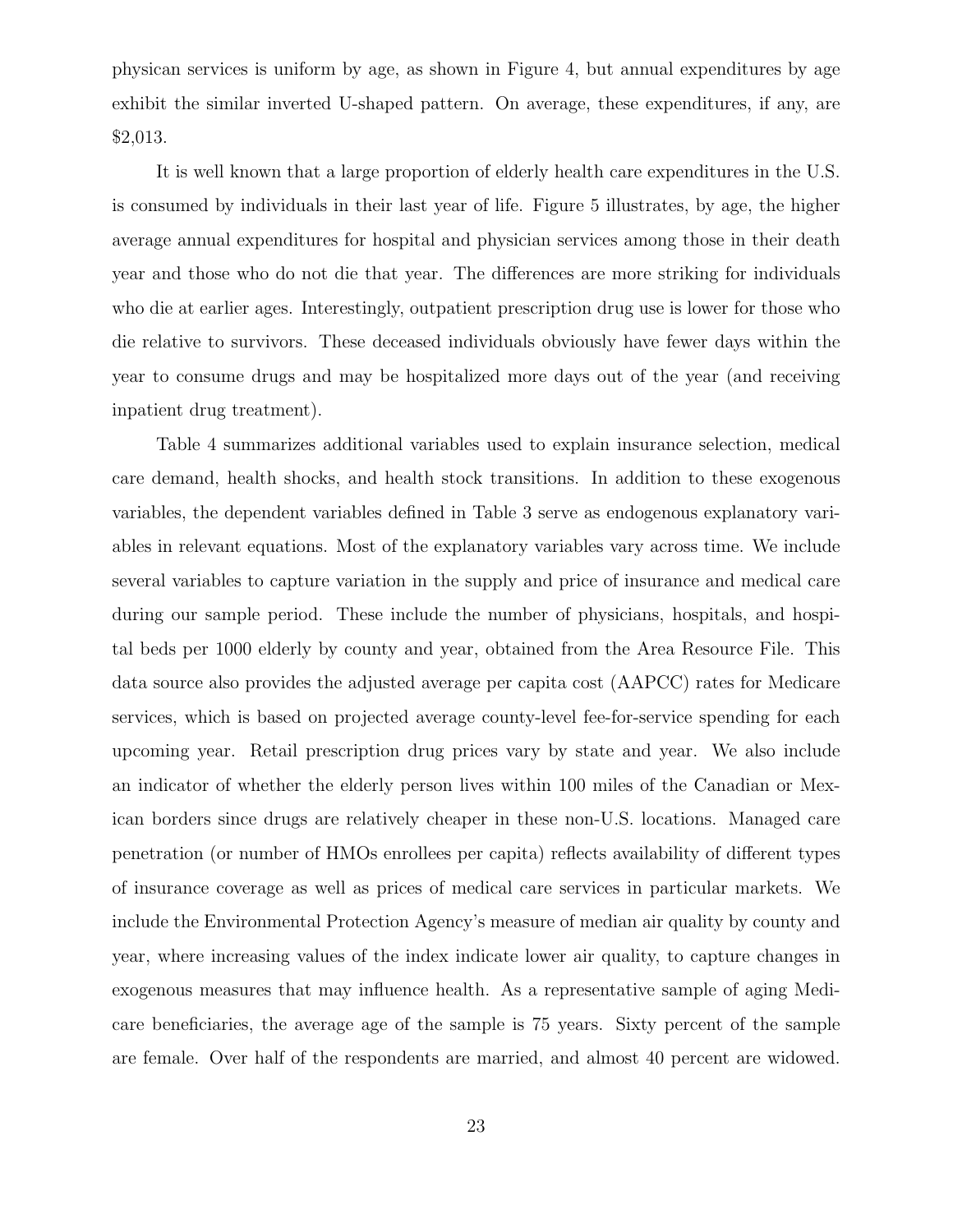Minority populations account for 12 percent of the entire sample, and 27 percent of the sample live in a rural area.

## 5 Results

#### 5.1 Estimation Results

The interpretation of results is difficult in this dynamic system of demand equations and health production with its feed-forward structure. First we discuss the signs and significance of the main explanatory variables of interest in each equation, which qualitatively describes the short-run effects.<sup>19</sup> In section 5.2 we discuss simulation results to illustrate the influence of particular variables in the long run, taking into account changes in health status and mortality.

#### Effects of insurance on medical care demand

We begin by discussing the effect of insurance on prescription drug consumption, since this relationship is at the heart of our analysis and is an object of policy concern. In our preferred model that controls for endogeneity (i.e., the jointly estimated set of correlated equations henceforth labeled *multiple equations with unobserved heterogeneity*), drug coverage, and supplemental insurance of any kind, has a significant positive effect on whether a person purchases any prescription drugs (Table 5a, second column) and the (log) level of expenditures for those who purchase any (Table 5a, fourth column). The signs of coefficients on other variables are generally in the expected direction, with functional limitations, chronic conditions, and current health shocks each increasing utilization of and expenditures on prescription drugs.

Drug coverage, specifically, has little influence on the probability or (log) level of hospital expenditures (see Table 5b, second and fourth columns). Interestingly, however, the Medicare managed care plan is associated with a greater probability of hospitalization, but lower expenditures among those with any inpatient stay. This relationship supports the efforts by managed care organizations to reduce medical care costs among its members by such

<sup>19</sup>Estimated coefficients and standard errors for all explanatory variables in each jointly estimated equation are available by request from the authors.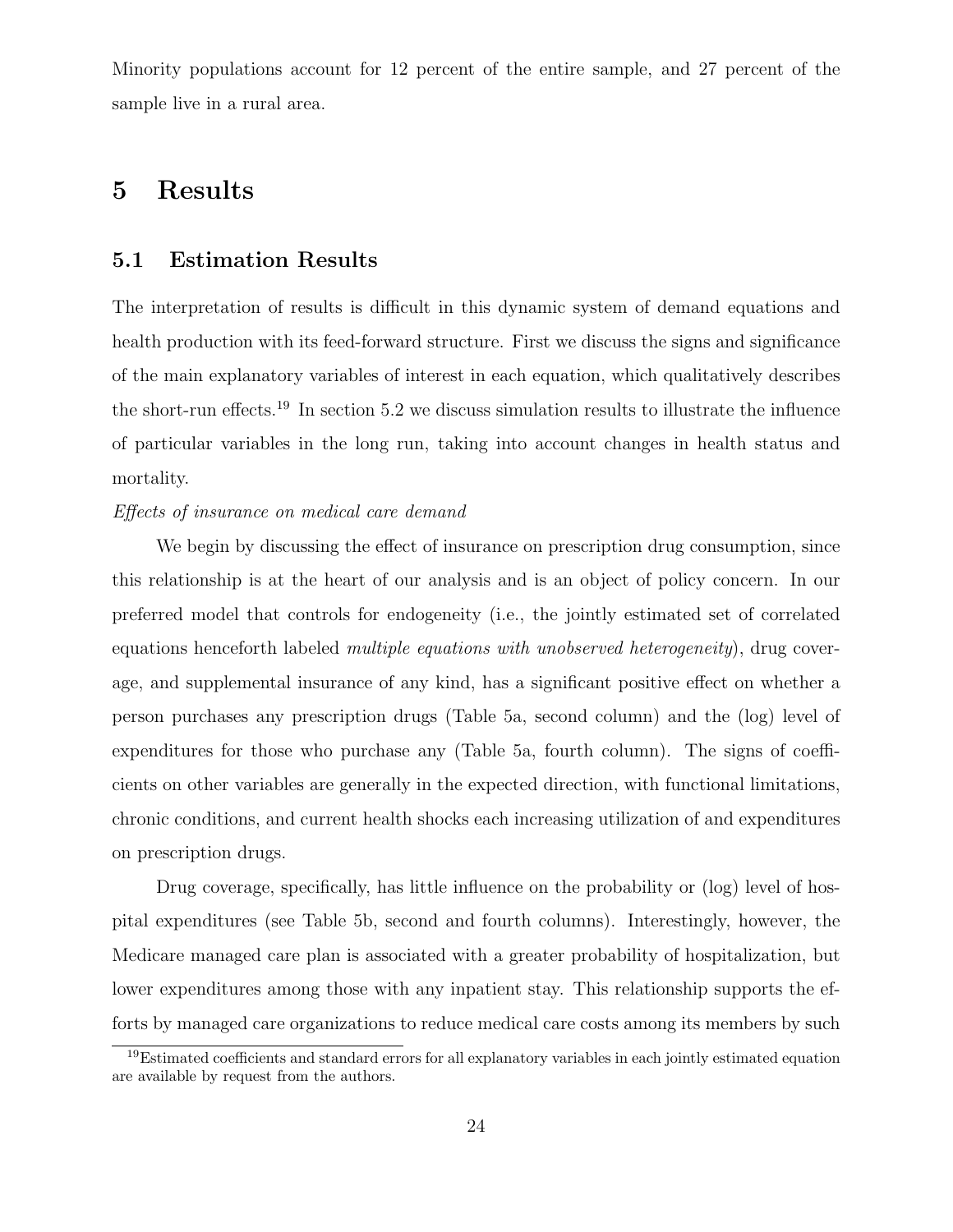means as early detection and controlled spending. Health shocks have a large positive effect on hospital services consumption. Disability is associated with more hospital care. Supplemental insurance of all types increases physician services consumption, except managed care coverage (Table 5c, second and fourth columns). Again we see reductions in utilization and expenditures among those who select the Medicare managed care option. The influence of disability, health shocks, and chronic conditions is positive and significant.

To understand the bias stemming from unobserved heterogeneity that is eliminated with our preferred approach, it is necessary to compare the marginal effects of particular variables from our jointly estimated system of equations with those produced by estimating the equations independently (i.e., separate estimation of uncorrelated equations henceforth labeled *single equation without unobserved heterogeneity*). The alternative estimation approach treats previous behavior, health, and insurance as exogenous and hence does not account for correlation in individual unobservables across time or between contemporaneous endogenous variables. The extent of the bias is not easily determined by comparing coefficients; thus, we simulate behavior using both models in order to evaluate the role of heterogeneity in purging the estimates of bias. However, differences in the size and significance of particular variable effects is evident.

In modeling the permanent and time-varying individual unobserved heterogeneity that is likely to influence insurance, expenditures, and health, we found three mass points to be sufficient to capture the distribution of permanent heterogeneity, and three mass points for time-varying heterogeneity. (Estimation with more mass points for either discrete distribution did not improve the fit of the model.) The estimated loadings are positive in most cases where they are significant, suggesting that individuals with unobserved characteristics to the right of the distribution are more likely to use that medical service and to spend more on it (see last two rows of Tables 5a through 5c). The time-varying heterogeneity exhibits significance uniformly in these demand equations, whereas the permanent heterogeneity is often insignificant. We interpret this pattern to suggest that our measures of health are good predictors of general health, and that the time-varying heterogeneity serves to pick up unobserved or omitted health shocks that alter per-period demand. This importance of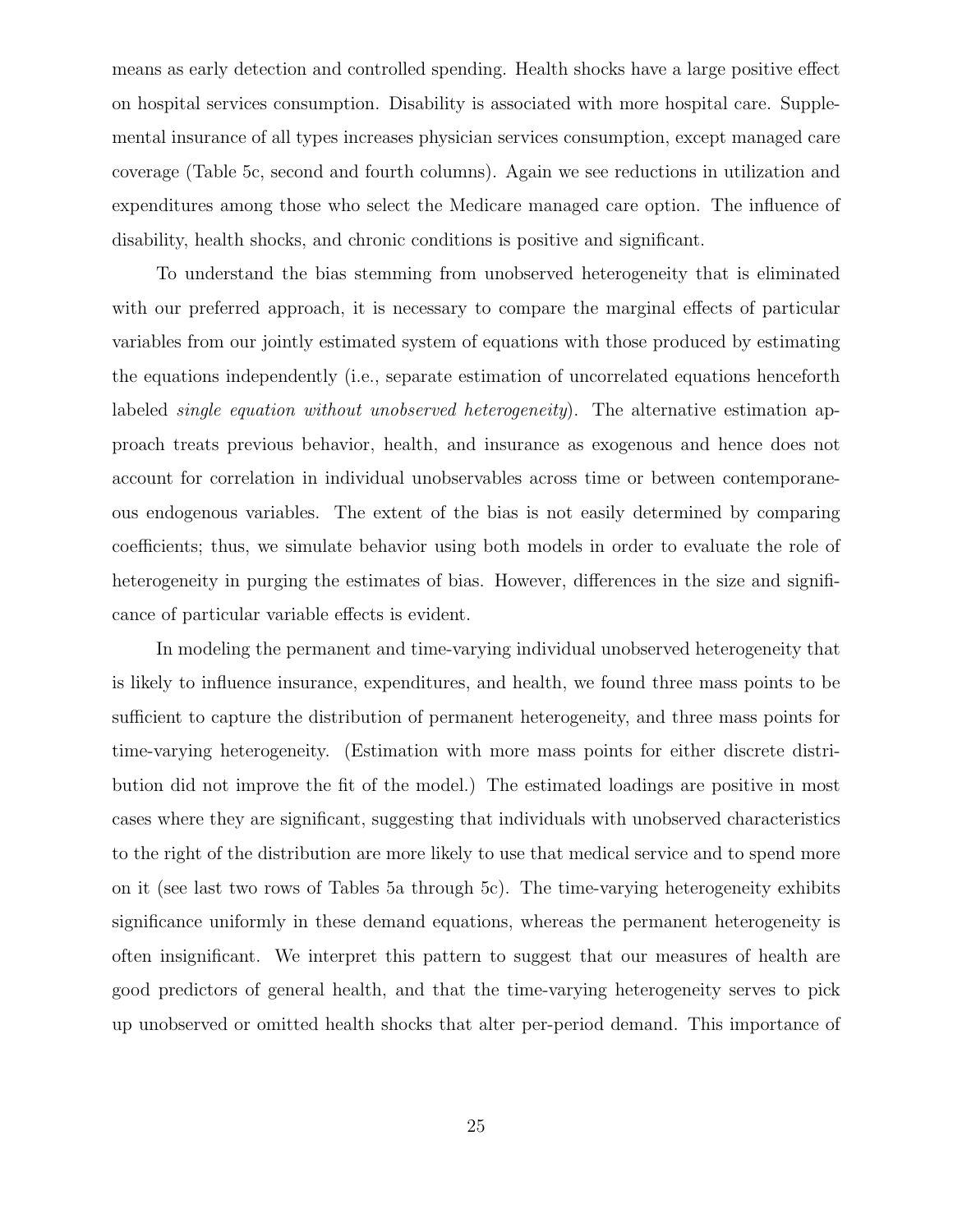time-varying heterogeneity supports a main feature of our model (i.e., joint estimation of medical care demand equations).

#### Effects of medical care consumption on health production

We turn now to coefficient estimates on variables that influence health production (Tables 6a-6c). The importance of modeling this equation jointly with the expenditure equations (and health shocks) is to capture correlation in the error terms associated with health outcomes and endogenous medical care inputs that affect health. Such correlation is confirmed if the marginal effects of the endogenous inputs differ when heterogeneity is modeled and when it is not. With the caveat that specific parameter estimates are hard to compare, we find sizable differences in the estimates for each health outcome relative to no functional limitation.

Increases in prescription drug expenditures, if any, reduce the probability of death. This effect is greater for those who are moderately disabled and when used in combination with other types of medical care. In general, combinations of the different medical care inputs have a productive effect on health, suggesting that they are complements. Notice also that while inpatient and physician services expenditures appear to reduce health (i.e., increase the probability of being in the worse health state), this effect is moderated (where significant) for individuals with greater functional limitations. If we believe that differences in expenditures reflect differences in consumption levels only, then additional medical care use may maintain current health levels or prevent transitions to worse health. However, we recognize that higher expenditures may reflect differences in quality.

The positive sign on the permanent heterogeneity factor loadings is consistent with the notion of unobserved bad health. The negative time-varying factor coefficients indicate reduced probabilities of falling into worse health from one period to the next. This is not inconsistent with the interpretation of lower unobserved time-varying health in the demand equations (if we had to attempt to label it) as the latter may reflect unobserved health shocks that lead to temporary health declines among generally healthier people. We contend that another feature of our model (i.e., joint estimation of endogenous medical care inputs and health outcomes) is warranted.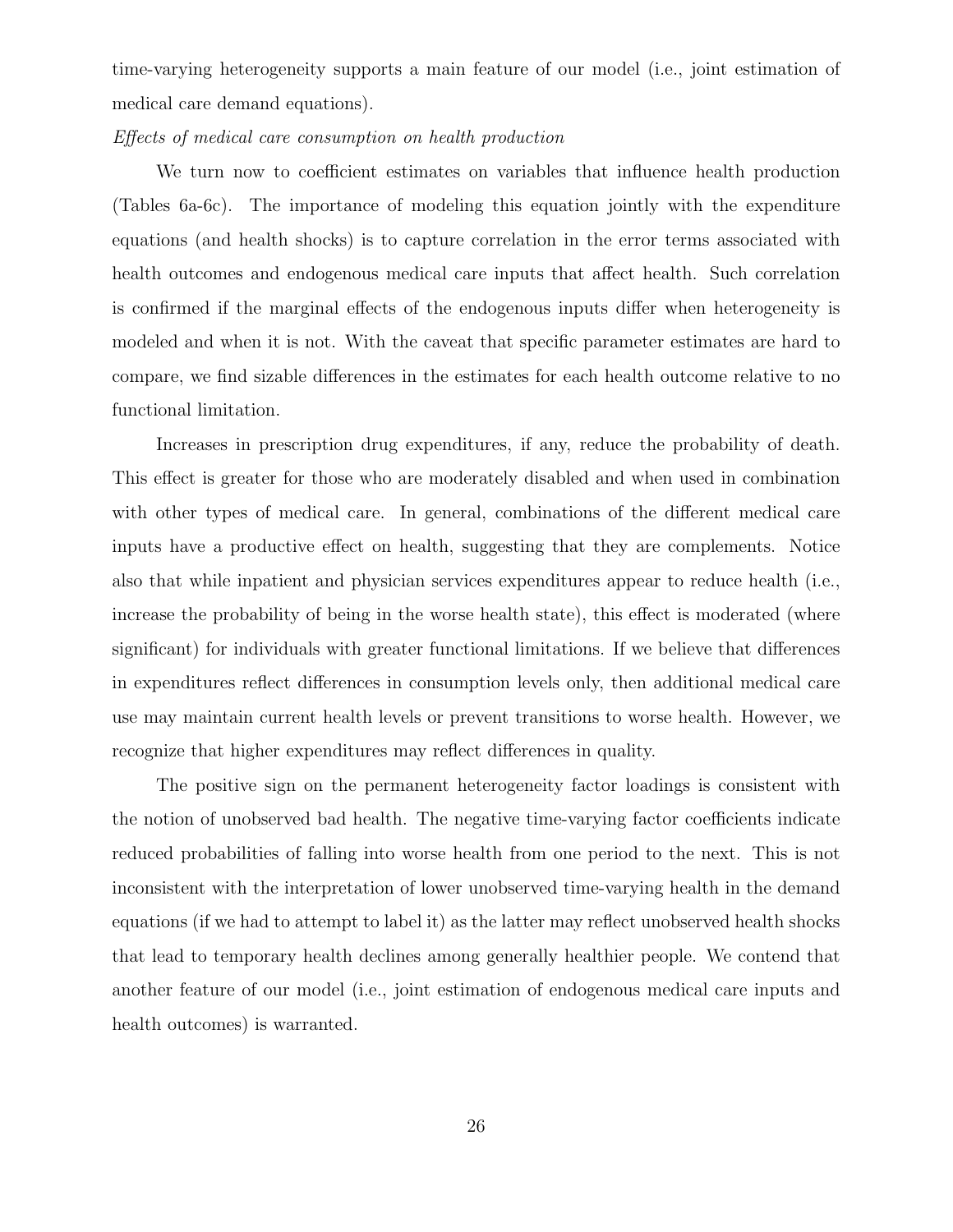#### Effects of previous medical care consumption on current consumption

Next, we investigate the impact of lagged medical care use on current expenditures. Serial correlation in use as well as expenditures requires that permanent unobserved heterogeneity be modeled if we do not want to incorrectly assume that previous behavior causes current behavior. Differences in point estimates between a model with and without this heterogeneity demonstrate the importance of modeling the endogeneity of past use. In Table 5a, for example, we find that lagged medical care use affects medical care consumption today. Previous prescription drug and physician services use are positively serially correlated with contemporaneous drug use, while lagged hospitalization suggests a lower probability of any drug use, but greater expenditures if any. Individuals who have been hospitalized or used physician services in the previous year are more likely to be hospitalized this year (Table 5b), but prescription drug consumption appears to reduce the need for hospital services in the subsequent year. Prescription drug use in the previous year is highly positively correlated with demand for physician services in the current year. These estimates suggest that previous use has a direct effect on current use independent of its indirect effect through changes in health. We have attempted to adequately capture health with both the observed measures of health and the unobserved heterogeneity. If our efforts have been unsuccessful then lagged expenditures may, in part, reflect true health. We maintain, however, that our results confirm importance of this feature of our preferred model (i.e., direct effects of lagged behavior). These findings will have significant effects on the long-run cost projections associated with a Medicare drug benefit.

Coefficient estimates on selected variables describing supplemental insurance selection, prescription drug coverage, and health shocks are provided in Tables 7, 8, and 9. The influence of unobserved heterogeneity in the supplemental insurance equations suggests that those in worse health are more likely to be on Medicaid and less likely to be privately insured. It also suggests, however, that the unobserved heterogeneity may be associated with socioeconomic unobservables. To help understand the role of these endogenous variables on expenditures and health over time, we quantify the effects of the dynamic, feed-forward behavior that we model in section 5.2.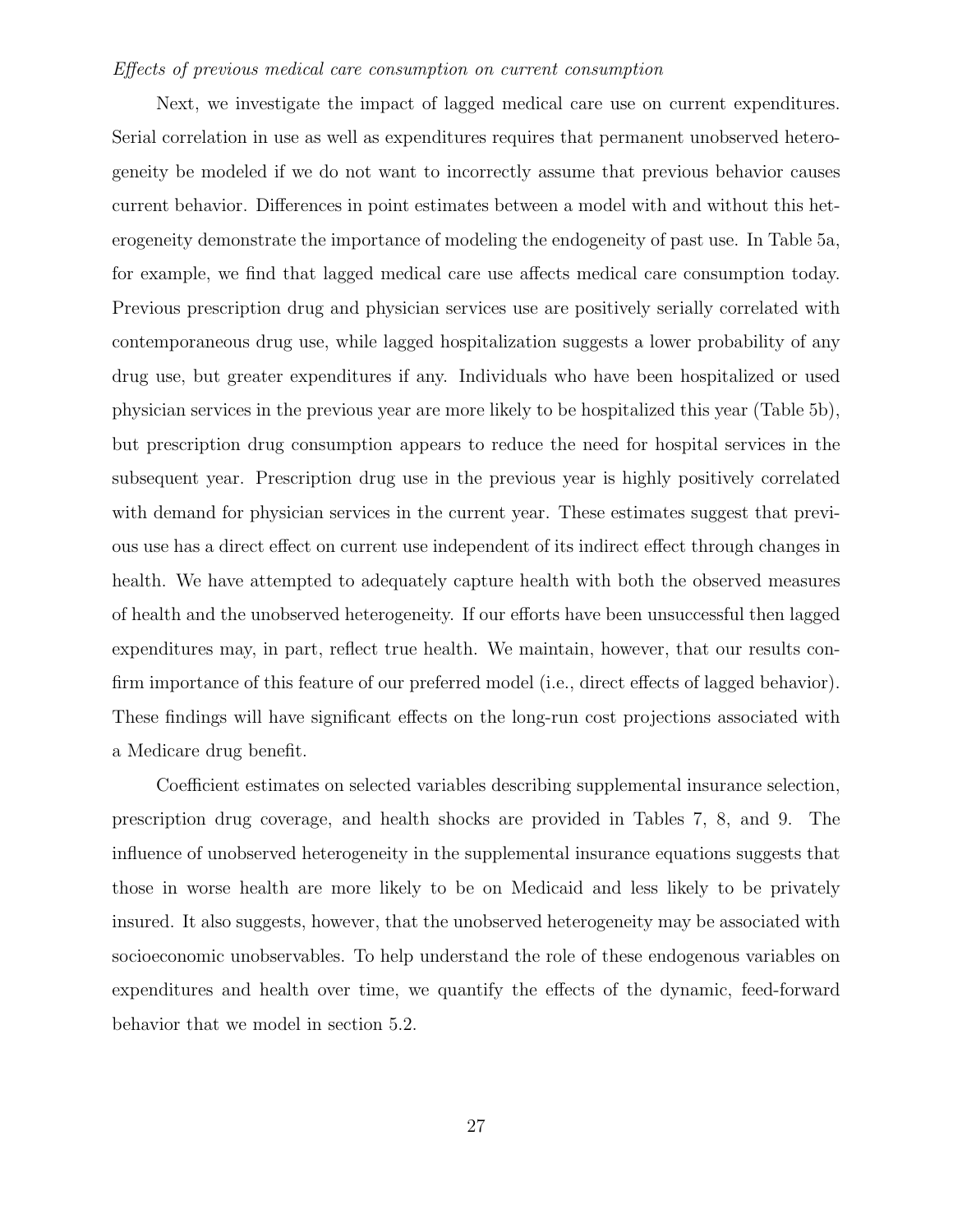We demonstrate the fit of our preferred model by comparing observed outcomes of the sample with model predictions using estimated model parameters and observed explanatory variables. In Table 10, we summarize observed outcomes by year and report predictions from our model simulation using the updated values of endogenous regressors. Figure 1 depicts how well our model (indicated by circles) fits the observed MCBS mortality rate (indicated by diamonds). Comparisons of observed and predicted prescription drug use and expenditures, hospitalization rates and expenditures, and physician services use and expenditures by age are depicted in Figures 2, 3, and 3. The model fits these outcomes well, bearing in mind that the sample size gets relatively small at ages above 90. We also compare our model's predictions of medical care demand with that from the observed data for individuals in their death year. Figure 5 indicates that our model captures the observed fact that expenditures differ considerably among these two groups of elderly. We conjecture that the model is able to do so given its rich specification of endogenous health stock and stochastic health shocks.

### 5.2 Simulation of Drug Coverage

The effect of drug coverage on medical care expenditures and health in this nonlinear dynamic model is best shown with simulations. The simulations quantify the long-run effect of drug coverage by incorporating the dynamic effects of behavior on future medical care choices and health transitions. To answer the policy question of how expansion of prescription drug coverage to all elderly Medicare beneficiaries would affect medical care expenditures, we choose a five-year period. This is long enough to demonstrate the importance of a dynamic model but not so long as to simulate beyond our data. We simulate expenditures and health transitions under four different drug coverage scenarios: no supplemental insurance beyond Medicare (i.e., no drug coverage), coverage by Medicaid, coverage by private insurance with a drug benefit, and coverage by Medicare managed care with a drug benefit. We show results from models that do and do not control for unobserved heterogeneity.

The simulation procedure is straightforward. We use the estimated model to simulate health shocks and demand for prescription drugs and Medicare Part A and B services for the entire sample of 25,935 individuals given their initially observed characteristics. Supplemental health insurance is not simulated because it is fixed as part of each policy simulation.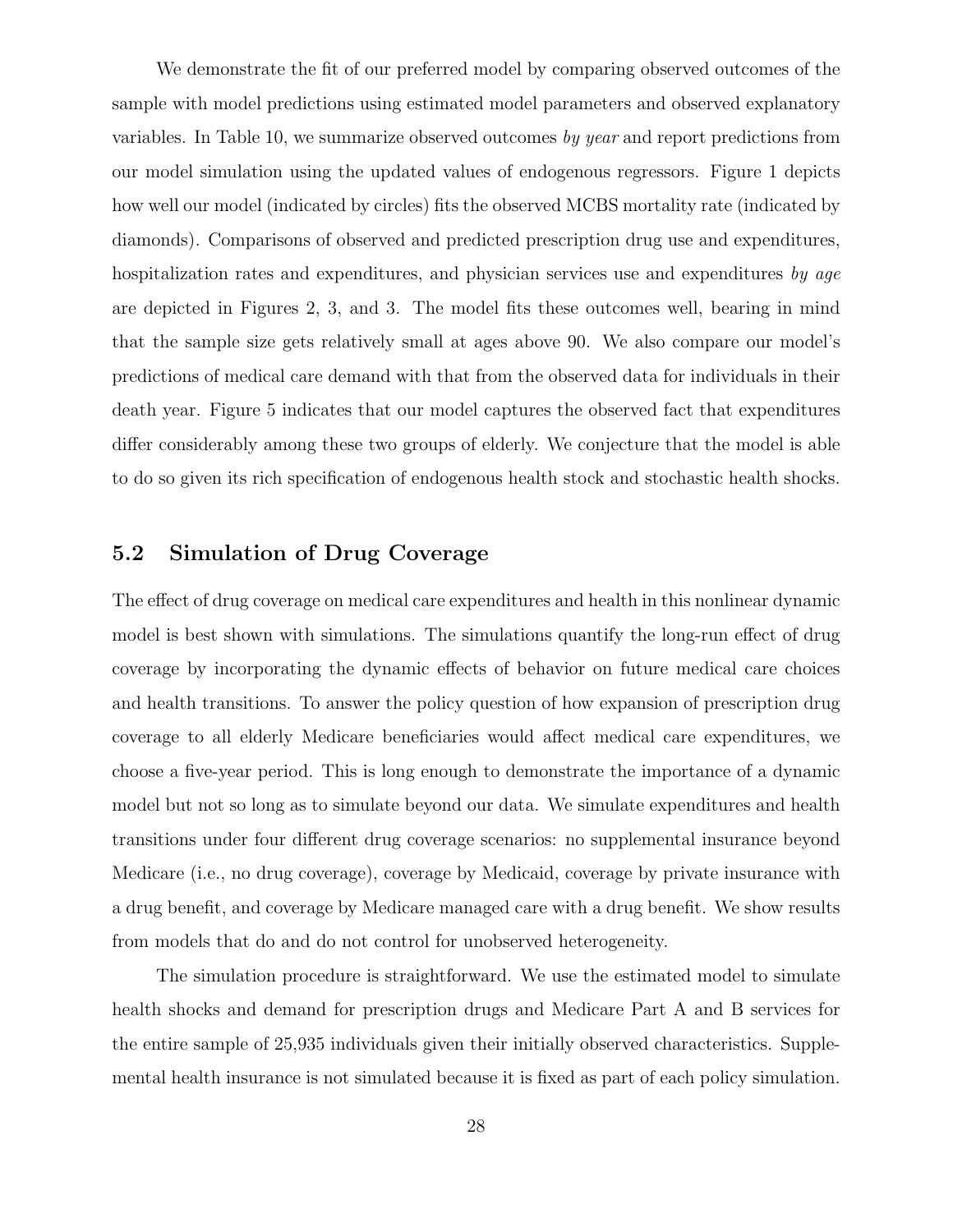We use these simulated input choices and health shocks and the estimated health production function to update end-of-period health. This simulated health outcome is then transferred to the next period and chronic conditions are updated to reflect any health shocks during the period. Conditional on the updated health and previous (simulated) expenditures, expenditures and current health shocks are again simulated. Given these, the health stock is simulated and chronic conditions updated. This process can be repeated for any number of years. We use the simulated values of all endogenous right-hand side variables but retain the observed (in the original data) values of exogenous variables (e.g., age, marital status, rural residency, supply-side variables, etc.).<sup>20</sup> We generate 400 replications of each individual allowing, per replication, one draw from the permanent unobserved heterogeneity distribution for the five-year period and draws every year from the time-varying distribution. Predicted probabilities of any expenditure of each type (i.e., prescription drug, hospital, and physician services) and health outcomes (i.e., shocks and stock) are mapped to the unit interval and a uniform random variable determines the simulated outcome. Normally distributed random numbers reflecting the estimated standard error are added to predicted log expenditures and expenditure outcomes in levels are calculated. To evaluate different types of prescription drug coverage, the simulations are repeated using the same random numbers (for determination of unobserved heterogeneity and endogenous outcomes) but drug coverage from one of the four sources (i.e., Medicare only (no drug coverage), Medicaid, private insurance with drug coverage, and Medicare HMO with drug coverage) is assigned to all individuals and does not vary over the five-year simulation.

The use of our preferred dynamic model with unobserved heterogeneity suggests that drug coverage increases prescription drug expenditures over a five-year period by 20 to 35 percent depending on the source of coverage (see top half of Table 11).<sup>21</sup> The static model without heterogeneity suggests a larger average range of the increase in drug expenditures from 16 to 58 percent. Recall that estimation of the static model does not account for

<sup>&</sup>lt;sup>20</sup>In instances where individuals are simulated to survive (beyond the years we observe them) we assume that the exogenous individual values (such as marital status and rural residency) are the same as the last observed period. We use the corresponding current year values of exogenous supply-side variables based on the individual's last observed county or state of residence.

 $21$ The expenditures are averaged over time and over survivors in each year.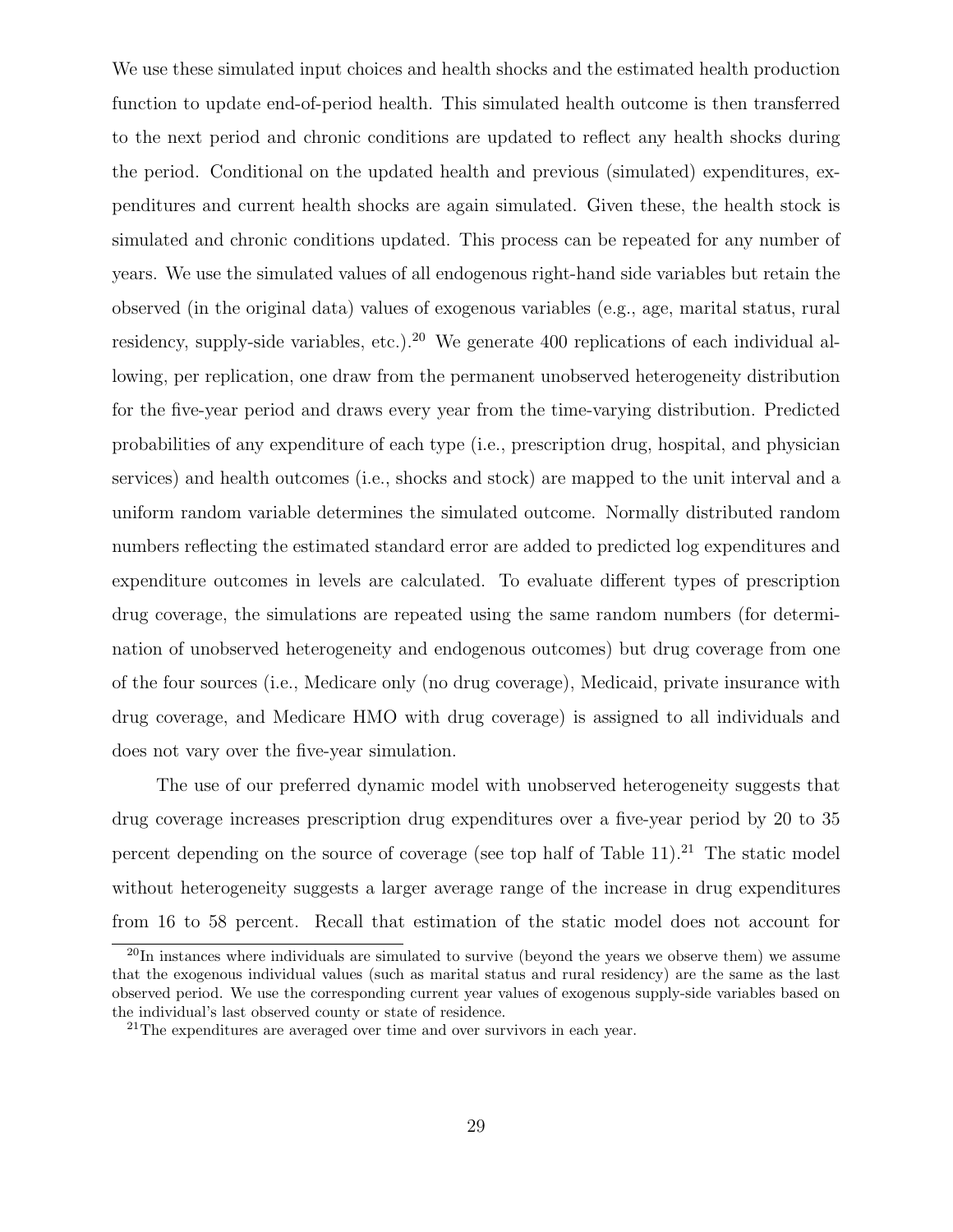dynamics in behavior and produces biased estimates of the effect of insurance since unobservables correlated with both the insurance choice and expenditures or health outcomes are not modeled. In contrast to the substantial increase in drug expenditures, Part A expenditures increase about 10% over five years with private or HMO coverage, but actually decrease with Medicaid coverage. Interestingly, Part B expenditures are 34% larger on the Medicaid and private plans, but fall by 47% with the HMO plan. These responses reflect both substitution/complementarity between different types of medical care as well as changes in health over time. The differential responses across plans, however, suggest that something unique to each type of insurance plays a role in total medical care consumption. For example, private coverage may induce greater consumption of all services (e.g., prescription drug use requires physician consultation and follow-up) whereas managed care insurance seeks to control medical care use. In total, expenditures increase by 14 and 23% with Medicaid and the private plan respectively, but fall slightly when all individuals are covered by Medicare's managed care plan with drug benefits. The static model without heterogeneity predicts that changes in these expenditures would be over twice as large. Our preferred model indicates that prescription drug coverage from all sources leads to increases in survival probabilities relative to coverage by Medicare only. In each case, however, the distribution of health among survivors is shifted to worse health. The changes in survival and the health distribution among survivors are larger in the static model without heterogeneity, reflecting the biases implied by failure to jointly model all correlated outcomes over time.

In an effort to further understand the effects of prescription drug coverage on health outcomes and medical care expenditures, we decompose the changes in medical care consumption and the resulting health outcomes by survival status. Sole survivors are those individuals who live regardless of the drug benefit structure. Marginal survivors would have died if no drug benefit were available. Put differently, marginal survivors survive longer when either a Medicaid, private, or HMO drug benefit is available. As expected, sole survivors are healthier in year one than marginal survivors (see top panel of Table 12). They are younger, more likely to be female, and have fewer functional limitations or chronic conditions. Although differences in age and health at baseline between these two groups explain some of the differences in health outcomes, we see that supplemental drug coverage results in very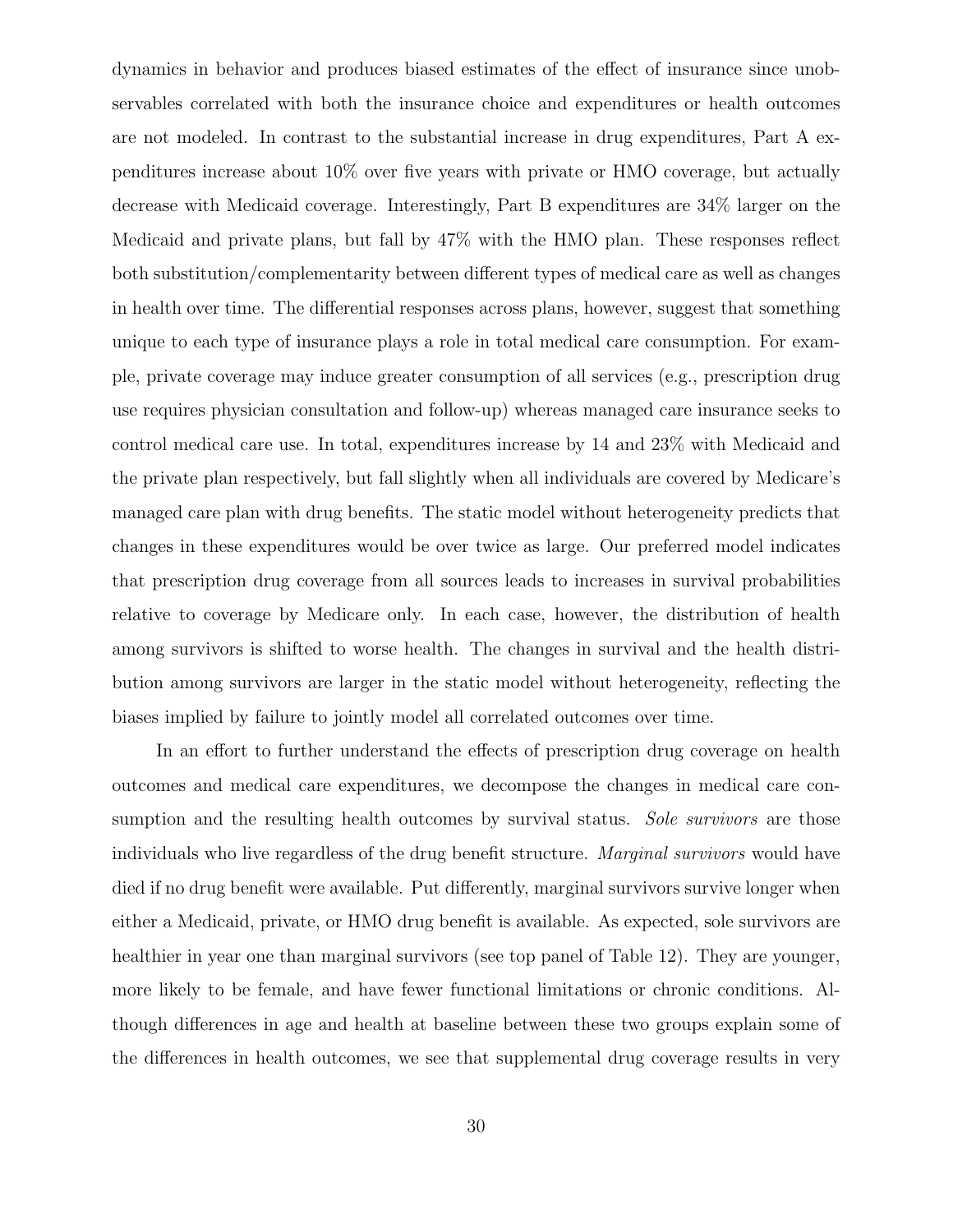different medical care responses across the two groups. Unconditional on type of drug coverage, the sole survivors increase their drug consumption a moderate amount ( $\approx 27\%$ ), and experience a slight increase in hospital expenditures. The marginal survivors, however, triple their expenditures on drugs, and consume significantly more hospital services. Interestingly, physician services use among those with HMO coverage drops for both groups, relative to the increases in Part B expenditures for the Medicaid and private insurance simulations across the two groups. In both instances, however, expenditures of the marginal survivors is quite different. These expenditure differences (averaged over the surviving years) are the result of increased survival years of the marginal group, but also reflect the lowered health status of these survivors.

The effect of drug coverage on long-run behavior is also evident in Table 13 where we report changes in five-year expenditures in each service category by whether the health of sole survivors improved, was maintained, or deteriorated. While the direction of expenditure change across insurance plans and type of medical care is the same for all health categories, it appears that the expenditures of individuals whose health deteriorated were lower than that of those whose health improved or stayed the same. Put differently, those who increased their spending more (with drug coverage than without) had better health outcomes. This finding reflects the productive effect of medical care as an input to health production.

The results in Tables 11, 12, and 13 account for dynamic changes in behavior over time. That is, they reflect the per-period simulated and updated choices, rather than the observed sample values of endogenous explanatory variables. In order to compare our results to those from static models that do not account for the dynamic effects nor the unobserved heterogeneity likely to influence behavior, we report the effects of each type of insurance coverage on expenditures in the first year of simulation. Hence, we can isolate the omission of dynamic behavior from the omission of unobserved heterogeniety. The bias eliminated by the modeling of unobserved heterogeneity is apparent in Table 14 by comparing the two different estimation procedures. Comparisons of the top panel of Table 14 with Table 11 demonstrate the effects of dynamic health outcomes and lagged expenditure behavior on five-year expenditures.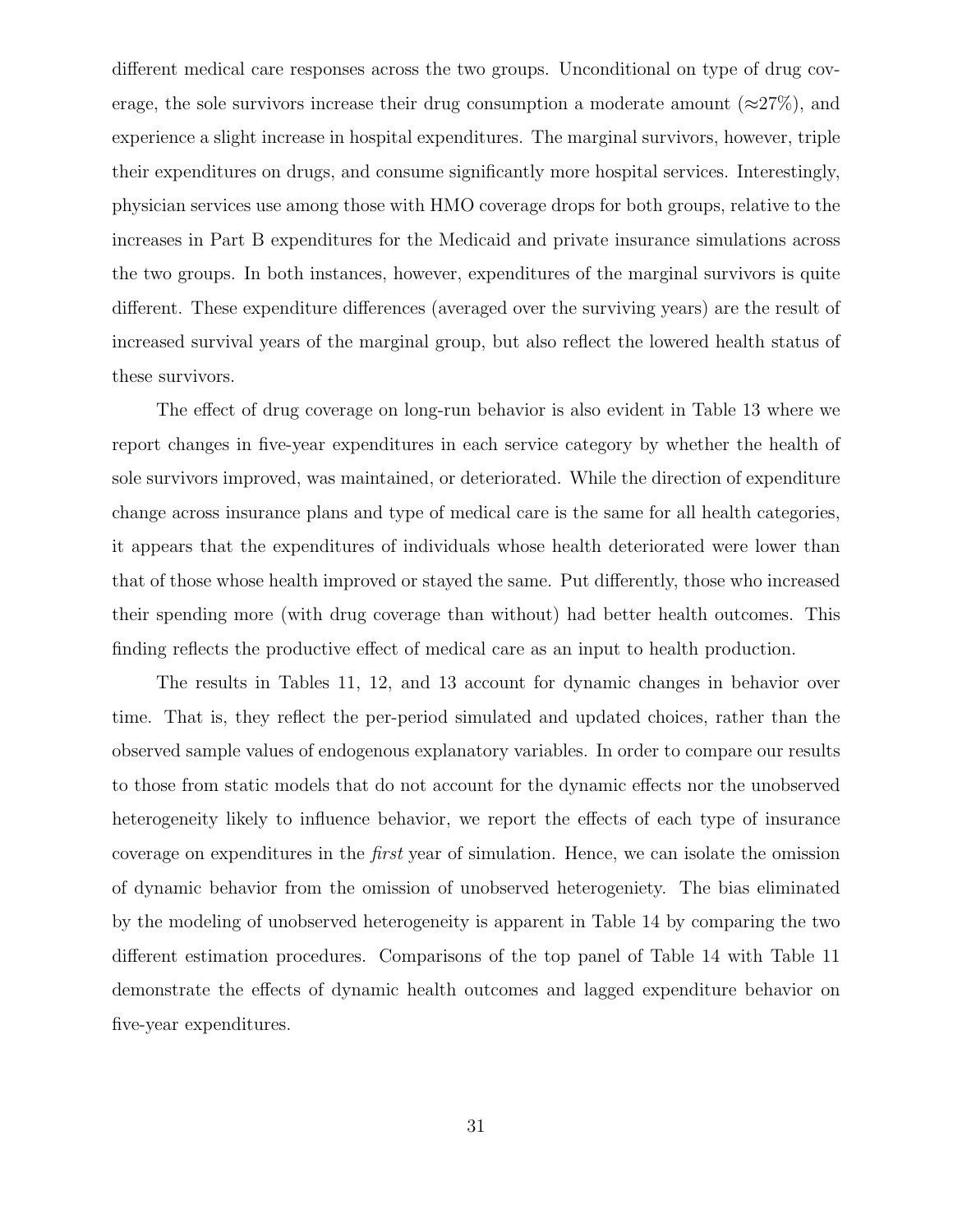## 6 Discussion

Our study of elderly health dynamics has produced several important policy-relevant and methodological findings. In the policy area, we have three notable findings. First, the simulation results suggest that a prescription drug benefit will increase the demand for prescription drugs over a five-year period by an average of between 20 and 35 percent. Second, drug coverage decreases the mortality rate of elderly persons, which leads to an observed increase in the average disability rate among survivors. For healthier persons, prescription drugs may help improve their health status slightly; for those in worse health, prescription drugs may reduce their mortality rate. Third, the type of insurance coverage matters. Medicaid and private prescription drug coverage increases the demand for hospital care and physician services, largely due to increased longevity. Furthermore, individuals with managed care experience lower physician service expenditures, without significant differences in health outcomes.

In terms of methods, our study contributes three important ideas. First, our study goes beyond looking at the effect of drug policy on the demand for drugs only, and investigates the dynamic effects of insurance and drug coverage on Medicare beneficiaries' health and other Medicare-covered service expenditures. Second, our study provides evidence that health care behavior of the elderly is correlated over time, and that the significance of this relationship depends on both permanent and time-varying unobserved heterogeneity. Third, our study produces both short-term and long-run predictions that illustrate the dynamic effects of prescription drug coverage on total Medicare expenditures and on the health status of Medicare beneficiaries.

Returning to the general question of how health insurance affects health expenditures, our study vividly shows how health insurance for one type of medical care creates an additional change in medical care consumption behavior beyond simple moral hazard. Prescription drug insurance changes the relative out-of-pocket price of different types of therapies that may also have different relative effectiveness. The simulations not only show evidence of simple moral hazard, with an increase in prescription drug use, but also show changes in expenditures for other types of medical care over time. Thus, our study demonstrates the practical importance of this theoretical issue. McFadden (2006) explained that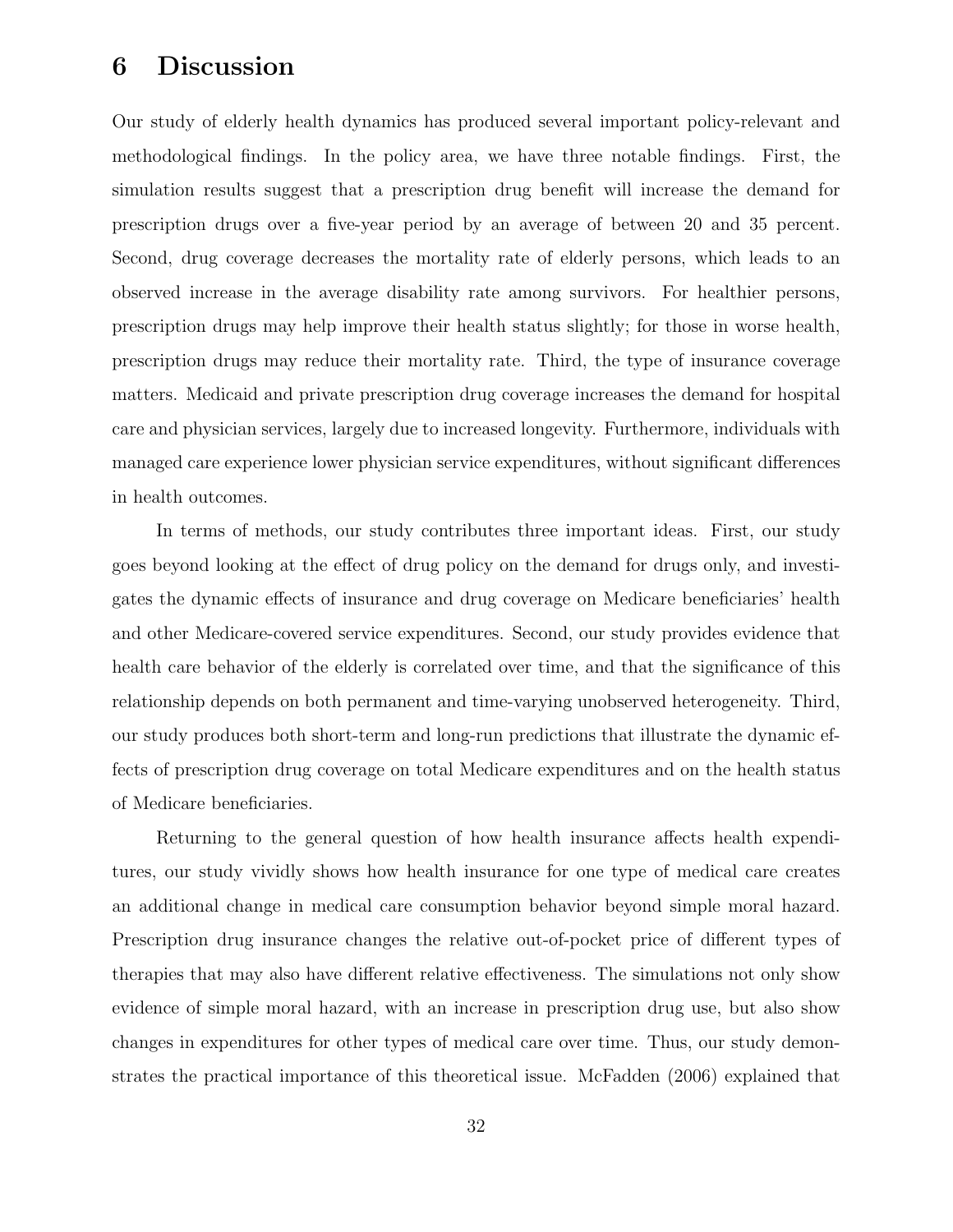for Medicare Part D, moral hazard is a bigger issue than adverse selection. This moral hazard issue, we argue, is more complex than in standard insurance problems.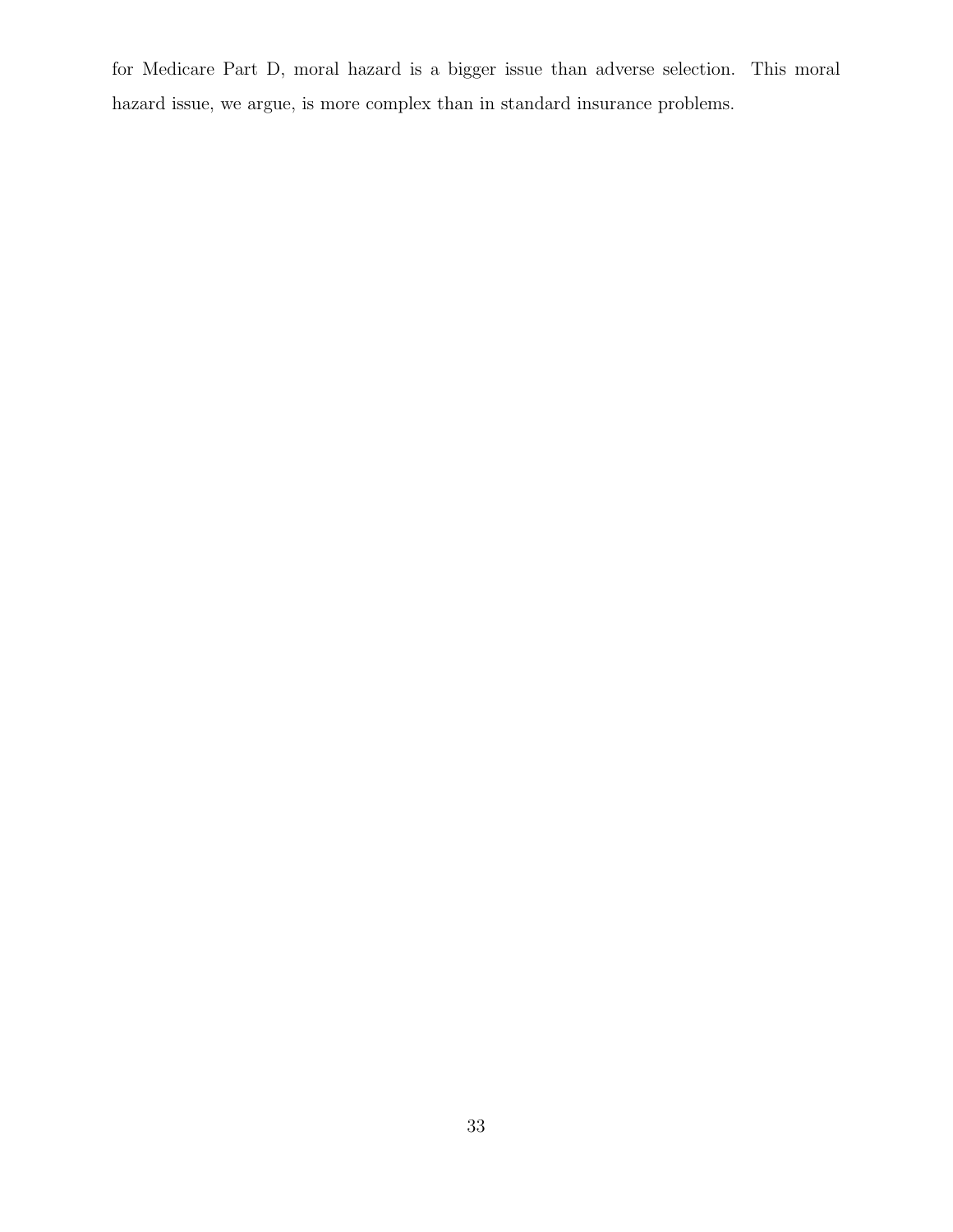## References

Adams, A.S., Soumerai, S.B. and Ross-Degnan, D. "The Case for a Medicare Drug Coverage Benefit: A Critical Review of the Empirical Evidence." Annual Review of Public Health, 2001a, 22, pp. 49-61.

. "Utilization of Antihypertensive Drugs among Medicare Enrollees." Health Affairs, 2001b.

Angeles, Gustavo, Guilkey, David, and Mroz, Thomas A. "Purposive Program Placement and the Estimation of Family Planning Program Effects in Tanzania." Journal of the American Statistical Association, 1998, 93(443), pp. 884-899.

Arellano, M. and Bond S. "Some Tests of Specification for Panel Data: Monte Carlo Evidence and an Application to Employment Equations." Review of Economic Studies, 1991, 58, pp. 277-297.

Becker, Gary and Murphy, Kevin. "A Theory of Rational Addiction." American Economic Review, 1988, 96, pp. 675-700.

Becker, Gary, Michael Grossman, and Kevin Murphy. "An Empirical Analysis of Cigarette Addiction." American Economic Review, 1994, 84, pp. 396-418.

Bhargava, A. and Sargan, J.D. "Estimating Dynamic Random Effects Models From Panel Data Covering Short Time Periods." Econometrica, 1983, 51(6), pp. 1635-1659.

Blau, David and Gilleskie, Donna "Retiree Health Insurance and Labor Force Behavior of Older Men in the 1990's." Review of Economics and Statistics, 2001, 83(1), pp. 60-84.

Blau, David and Hagy, Alison "The Demand for Quality in Child Care." Journal of Political Economy, 1998,  $106(1)$ , pp. 104-146.

Blustein, J. "Drug Coverage and Drug Purchases by Medicare Beneficiaries with Hypertension." Health Affairs, 2000, 19, pp. 219-30.

Case, Anne and Paxson, Christina "Sex Differences in Morbidity and Mortality." Working paper, 2004.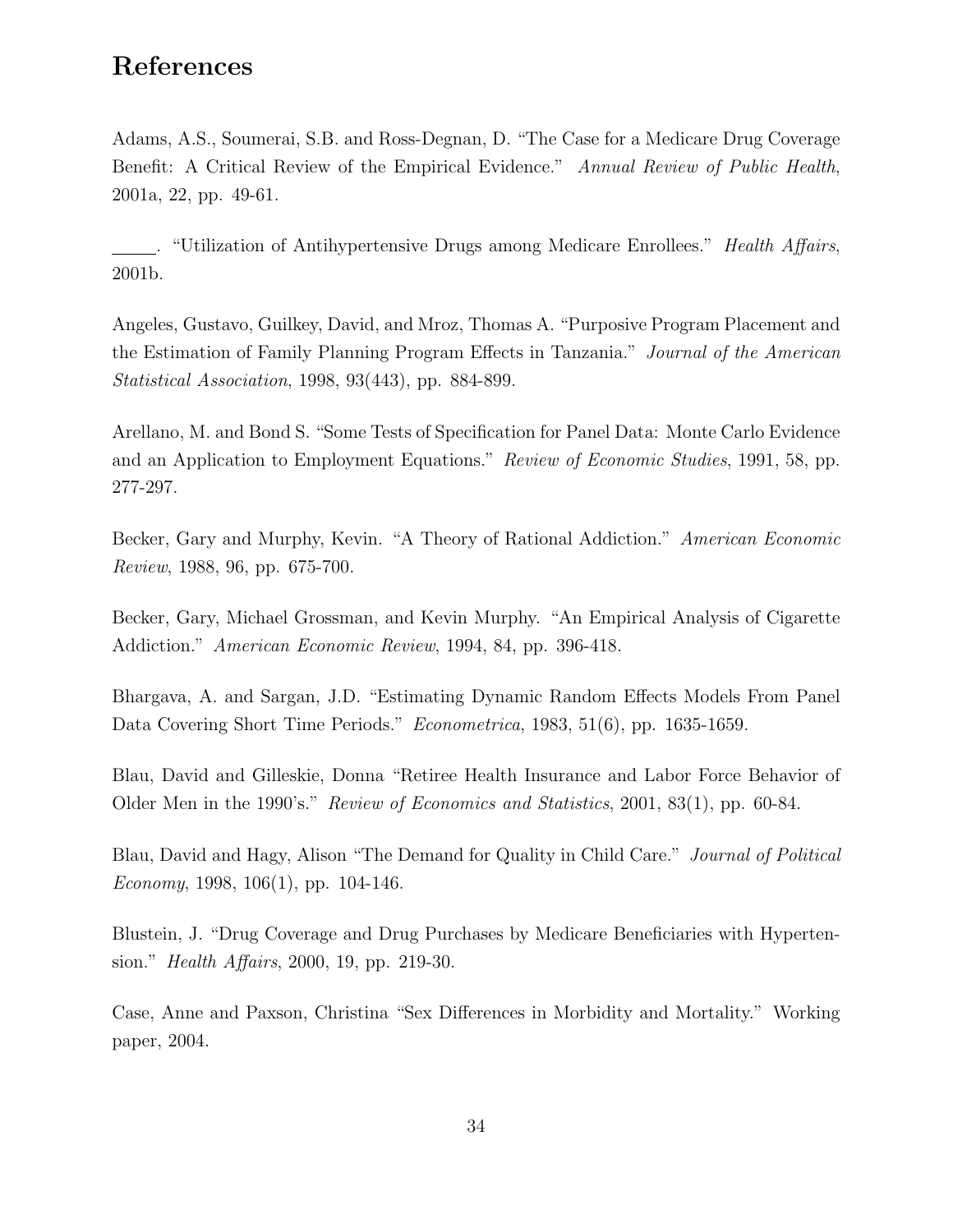Crawford, Greg and Shum, Matthew. "Uncertainty and Learning in Pharmaceutical Demand," Econometrica, 2005, 73(4), pp. 1135-1174.

Cutler, David. "The Incidence of Adverse Medical Outcomes under Prospective Payment." Econometrica, 1995, 63(1), pp. 29-50.

Cutler, David. "Declining Disability among the Elderly." Health Affairs, 2001, 20(6), pp. 11-28.

Davis, Morris and Foster, E. Michael. "A Stochastic Dynamic Model of the Mental Health of Children," International Economic Review, 2005, 46(3), pp. 837-866.

Federman, A.D., Alyce, S.A., Ross-Degnan, D., Sourmerai, S.B. and Ayanina, J.Z. "Supplemental Insurance and Use of Effective Cardiovascular Drugs among Elderly Medicare Beneficiaries with Coronary Heart Disease." JAMA, 2001, 286(14), pp. 1732-39.

Ferrucci, L. and Guralnik, J. "Hospital Diagnoses, Medicare Charges, and Nursing Home Admissions in the Year When Older Persons Become Severely Disabled." JAMA, 1997, 277, pp. 728-34.

Fillenbaum, G.G., Hanlon, J.T., Corder, E.H., Ziqubu-Page, T., Wall, W.E. and Brock, D. "Prescription and Nonprescription Drug Use among Black and White Community-Residing Elderly." American Journal of Public Health, 1993, 83, pp. 1577-1582.

Goldman, Dana. "Managed Care as a Public Cost Containment Mechanism." RAND Journal of Economics, 1995 , 26(2), pp. 277-295.

Gilleskie, Donna. "A Dynamic Stochastic Model of Medical Care Use and Work Absence." Econometrica, 1998, 66(1), pp. 1-45.

Gowrisankaran, Gautum and Town, Robert J. "Managed Care, Drug Benefit and Mortality: An Analysis of the Elderly." NBER Working Paper No. 10204, 2004.

Grossman, Michael. "On the Concept of Health Capital and the Demand for Health." Journal of Political Economy, 1972, 80(2), pp. 223-255.

Heckman, James and Singer, Burton. "A Method for Minimizing the Impact of Distributional Assumptions in Econometric Models for Duration Data." Econometrica, 1983, 52, pp. 271-320.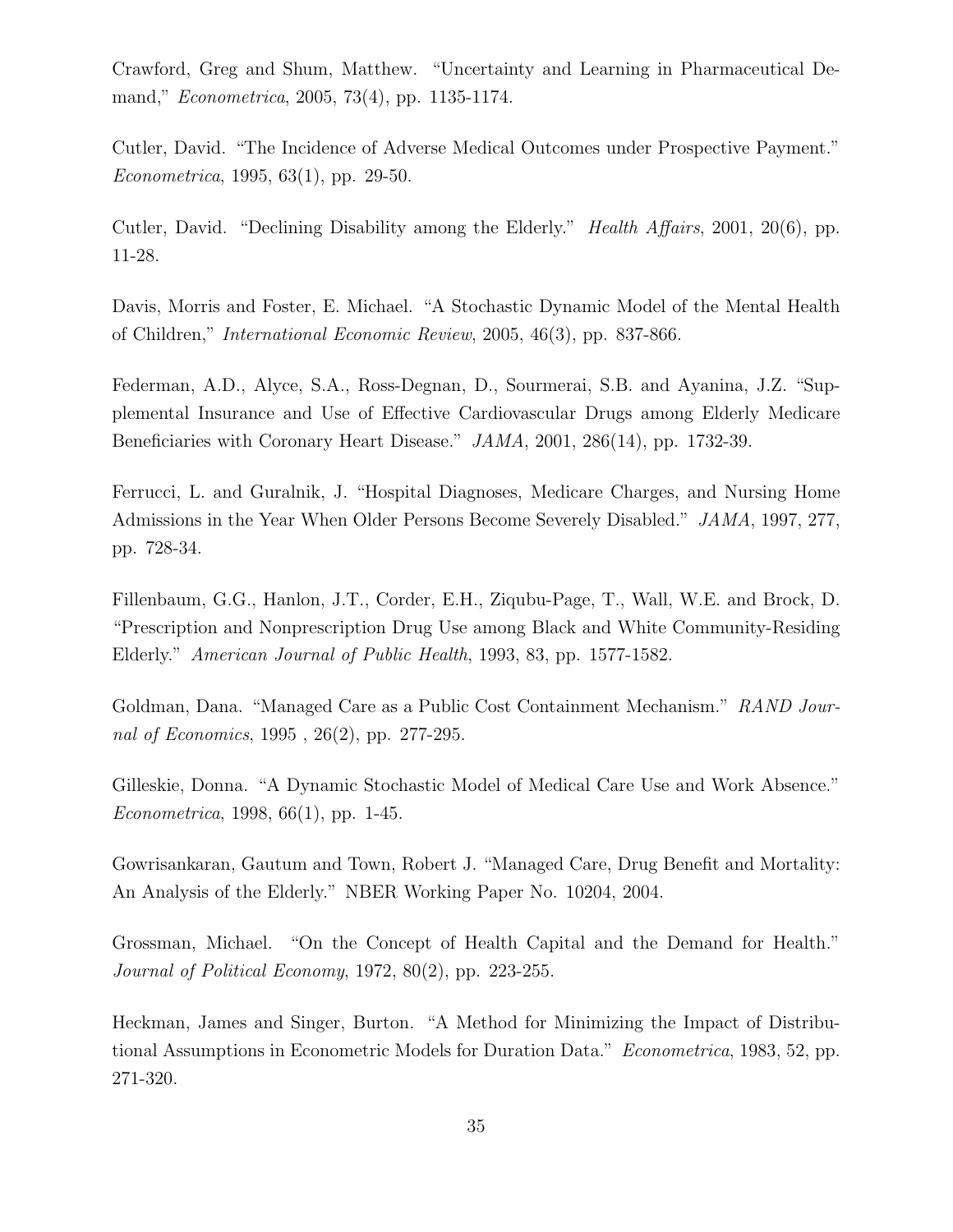Hoynes, Hilary. "Welfare Transfers in Two-parent Families: Labor Supply and Welfare Participation under AFDC-UP." *Econometrica*, 1996, 64(2), pp. 295-332.

Hu, W. "Child Support, Welfare Dependency, and Women's Labor Supply." Journal of Human Resources, 1999, 34(1), pp. 71-103.

Johnson, R.E., Goodman, M.J., Hornbook, M.C. and Eldredge, M.B. "The Impact of Increasing Patient Prescription Drug Cost-Sharing on Therapeutic Classes of Drugs Received and on the Health Status of Elderly HMO Members." Health Services Research, 1997, 32, pp. 103-22.

Keeler, Emmett, Newhouse, Joseph, and Phelps, Charles. "Deductibles and the Demand for Medical Care Services: The Theory of a Consumer Facing a Variable Price Schedule under Uncertainty," Econometrica,1977, 45, pp. 641-655.

Khwaja, Ahmed. "Health Insurance, Habits and Health Outcomes: A Dynamic Stochastic Model of Investment in Health," Ph.D. Dissertation, University of Minnesota, 2001.

Lichtenberg, Frank. "The Economic and Human Impact of New Drugs." *Journal of Clinical* Psychiatry, 2003, 64, pp. 15-18.

. "The Impact of New Drug Launches on Longevity: Evidence from Longitudinal Disease-Level Data from 52 Countries, 1982-2001." NBER Working Paper No. W9754, 2003.

Lillard, Lee, Rogowski, Jeanette, and Kington, R. "Insurance Coverage for Prescription Drugs: Effects on Use and Expenditures in the Medicare Population." *Medical Care*, 1999, 37, pp. 926-36.

Long, S.H. "Prescription Drugs and the Elderly: Issues and Options." *Health Affairs*, 1994, 13, pp. 157-74.

Mays, Glen and Norton, Edward C. "Managed Care Contracting and Medical Care for the Uninsured: Untangling Selection from Production." Health Services and Outcomes Research Methodology, 2000, 1(3–4), pp. 305–334.

McFadden, Daniel "Free Markets and Fettered Consumers. American Economic Review, 2006, 96(1), pp. 5-29.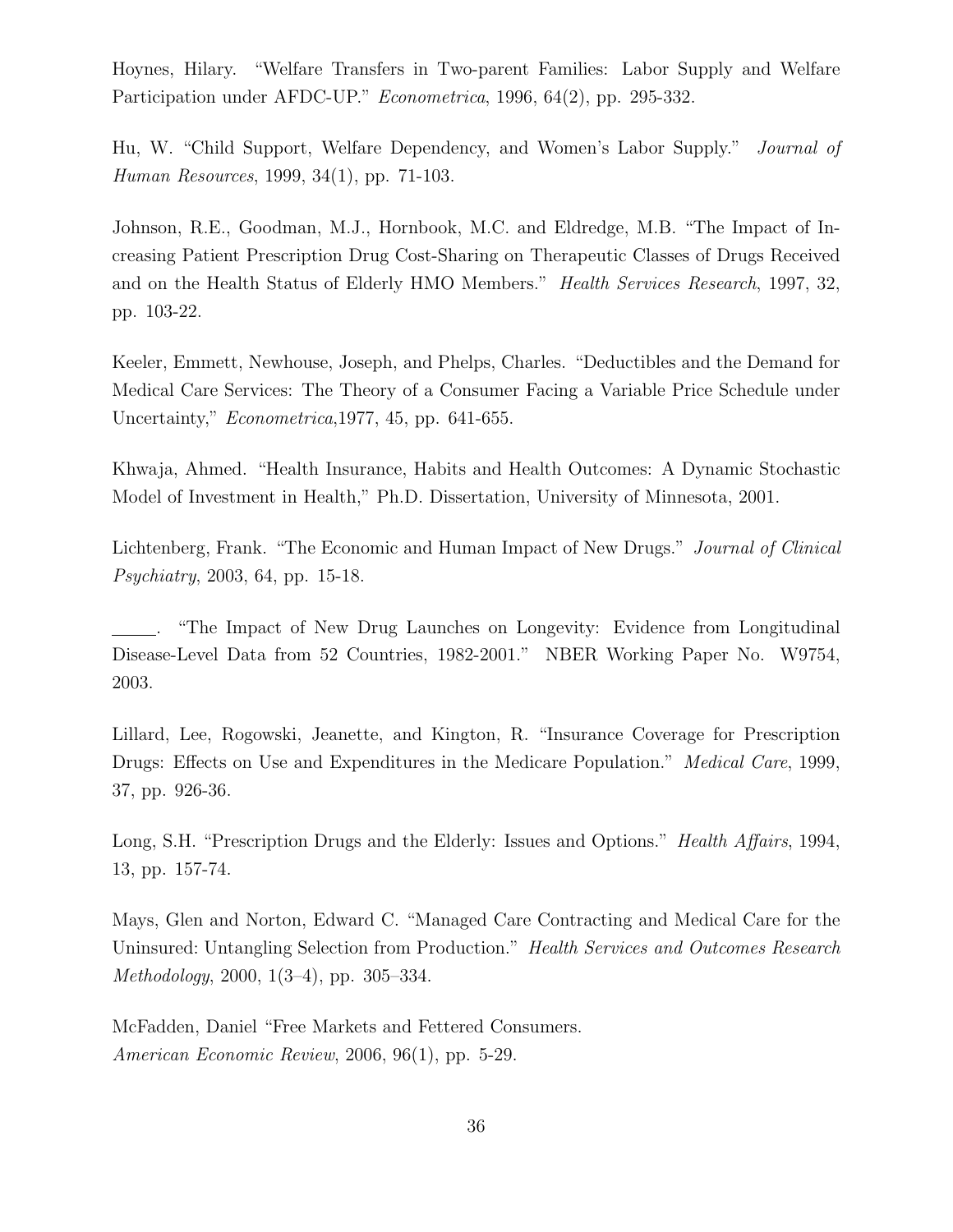Mello, M., Stearns, Sally, and Norton, Edward C. "Do Medicare HMOs Still Reduce Health Services Use after Controlling for Selection Bias?" Health Economics, 2002, 11, pp. 323–340.

Mroz, Thomas A. "Discrete Factor Approximation in Simultaneous Equation Models: Estimating the Impact of a Dummy Endogenous Variable on a Continuous Outcome." Journal of Econometrics, 1999, 92, pp. 233-74.

Poisal, J.A. and Murray, L. "Growing Differences between Medicare Beneficiaries with and without Drug Coverage." *Health Affairs*, 2001, 20(2), pp. 75-85.

Poisal, J.A., Murray, L.A., Chulis, G.S. and Cooper, B.S. "Prescription Drug Coverage and Spending for Medicare Beneficiaries." *Health Care Financing Review*, 1999, 20(3), pp. 15-25.

Reeder, C.E. and Nelson, A.A. "The Differential Impact of Copayment on Drug Use in a Medicaid Population." Inquiry, 1985, 22, pp. 396-403.

Rogowski, Jeanette, Lillard, Lee, and Kington, R. "The Financial Burdens of Prescription Drug Use among Elderly Persons." Gerontologist, 1997, 37, pp. 475-82.

Soumerai, S.B., Avorn, J., Ross-Degan, D. and Fortmaker, S. "Payment Restrictions for Prescription Drugs under Medicaid: Effect on Therapy, Cost, and Equity." New England Journal of Medicine, 1987, 317, pp. 550-56.

Soumerai, S.B., McLaughlin, T.J., Ross-Degnan, D., Casteris, C.S. and Bollini, P. "Effects of Limiting Medicaid Drug-Reimbursement Benefits on the Use of Psychotropic Agents and Acute Mental Health Services by Patients with Schizophrenia." New England Journal of Medicine, 1994, 331, pp.650-655.

Soumerai, S.B. and Ross-Degnan, D. "Experience of State Drug Benefit Program." Health Affairs, 1990, 9, pp. 36-54.

. "Inadequate Prescription Drug Coverage for Medicare Enrollees–a Call to Action." New England Journal of Medicine, 1999, 340(9), pp. 722-28.

Soumerai, S.B., Ross-Degnan, D., Avorn, J., McLaughlin, T.J. and Choodnovskiy, I. "Effects of Medicaid Drug-Payment Limits on Admission to Hospitals and Nursing Homes." New England Journal of Medicine, 1991, 325, pp.1072-1077.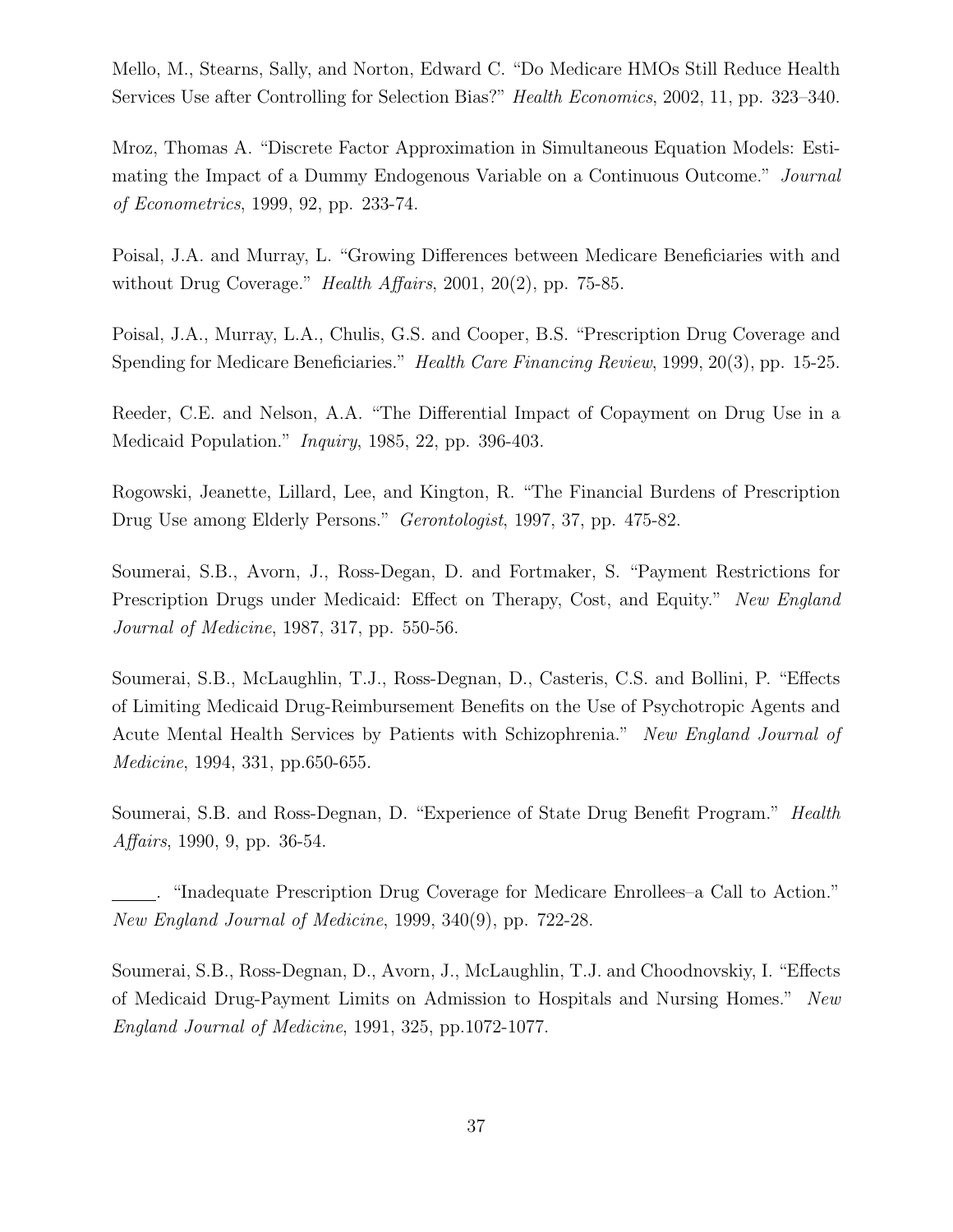Stearns, Sally, Norton, Edward C., and Yang, Zhou "Disability Offsets in the Expenditure Trade-Off between Age and Proximity to Death." Working paper, 2006.

Steinman, M.A., Sands, L.P. and Covinsky, K.E. "Self-Restriction of Medications Due to Cost in Seniors without Prescription Coverage: A National Survey." Journal of General Internal Medicine, 2001, 16, pp. 793-99.

Stuart, B. and Coulson, N.E. "Dynamic Aspects of Prescription Drugs Use in an Elderly Population." Health Services Research, 1993, 28, pp. 237-64.

. "Use of Outpatient Drugs as Death Approaches." Health Care Finance Review, 1994, 15, pp. 63-82.

Stuart, B. and Grana, J. "Are Prescribed and over-the-Counter Medicines Economic Substitutes? A Study of the Effects of Health Insurance on Medicine Choices by the Elderly." Medical Care, 1995, 33, pp. 487-501.

Tamblyn, R., Laprise, R., Hanley, J.A., Abrahamowicz, M., Scott, S., Mayor, N., Hurley, J., Grad, R., Latimer, E., Perreault, R., et al. "Adverse Events Associated with Prescription Drug Cost-Sharing among Poor and Elderly Persons." JAMA, 2001, 285(4), pp. 421-29.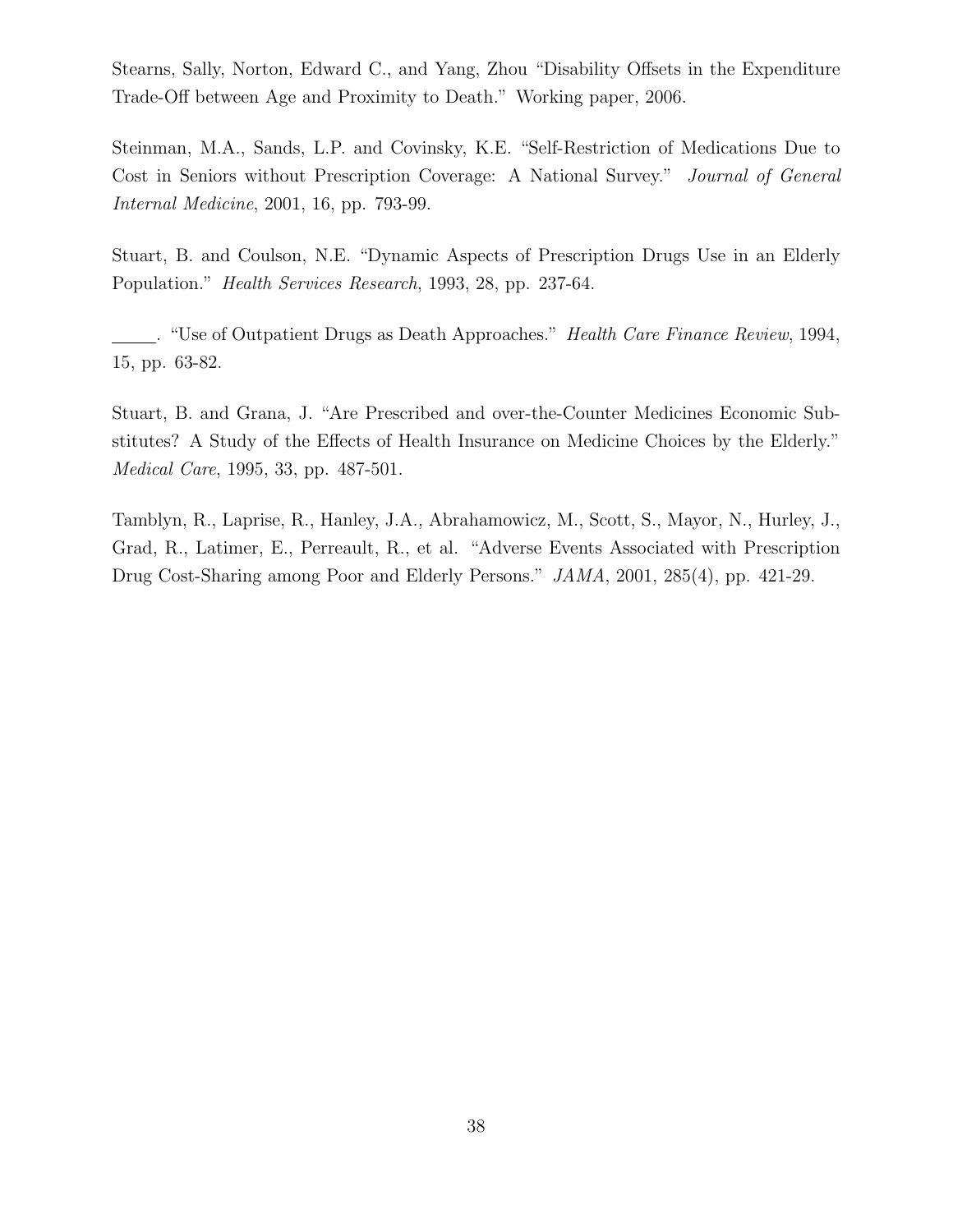

Figure 1: Actual and Simulated Annual Mortality Rate, by Age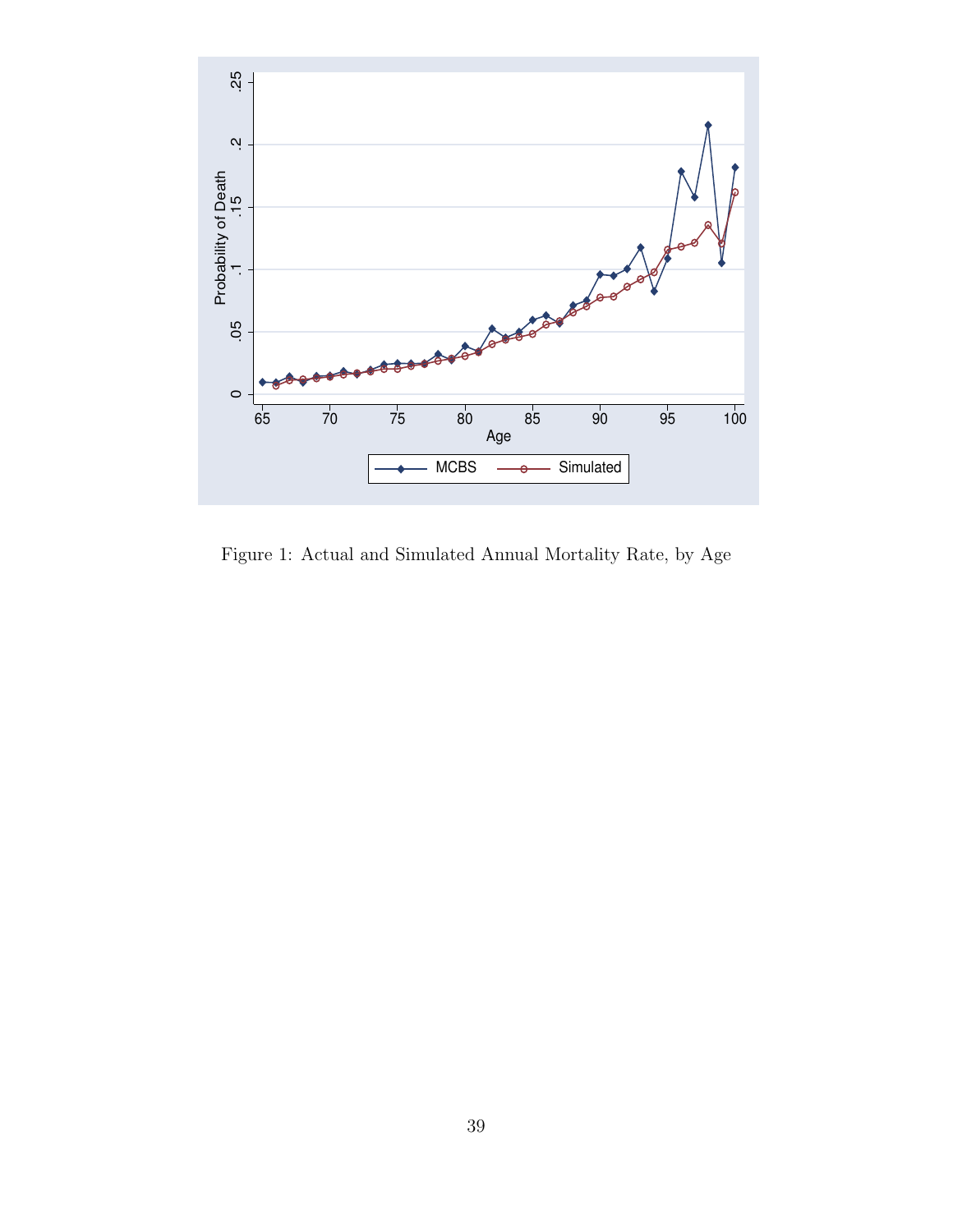

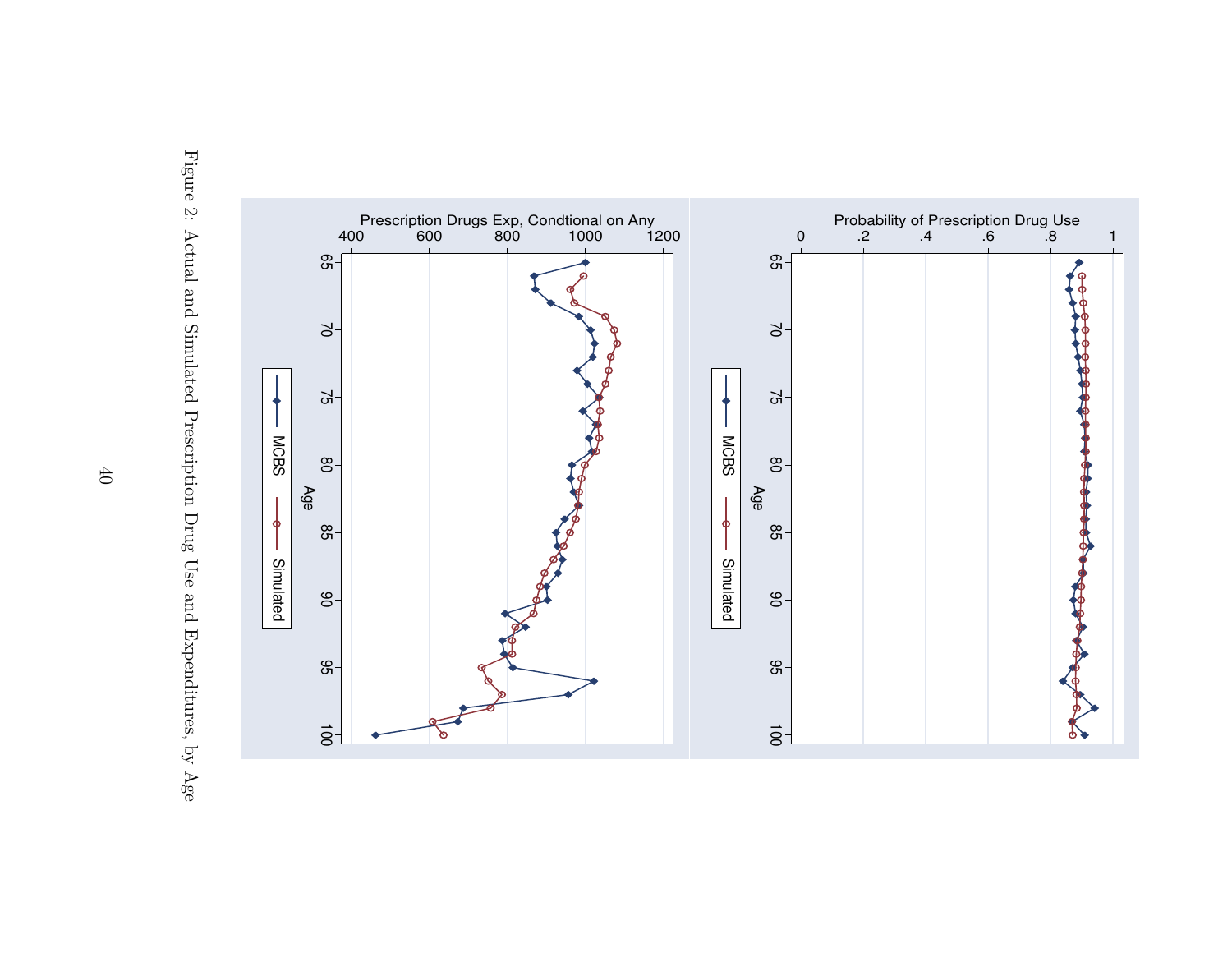

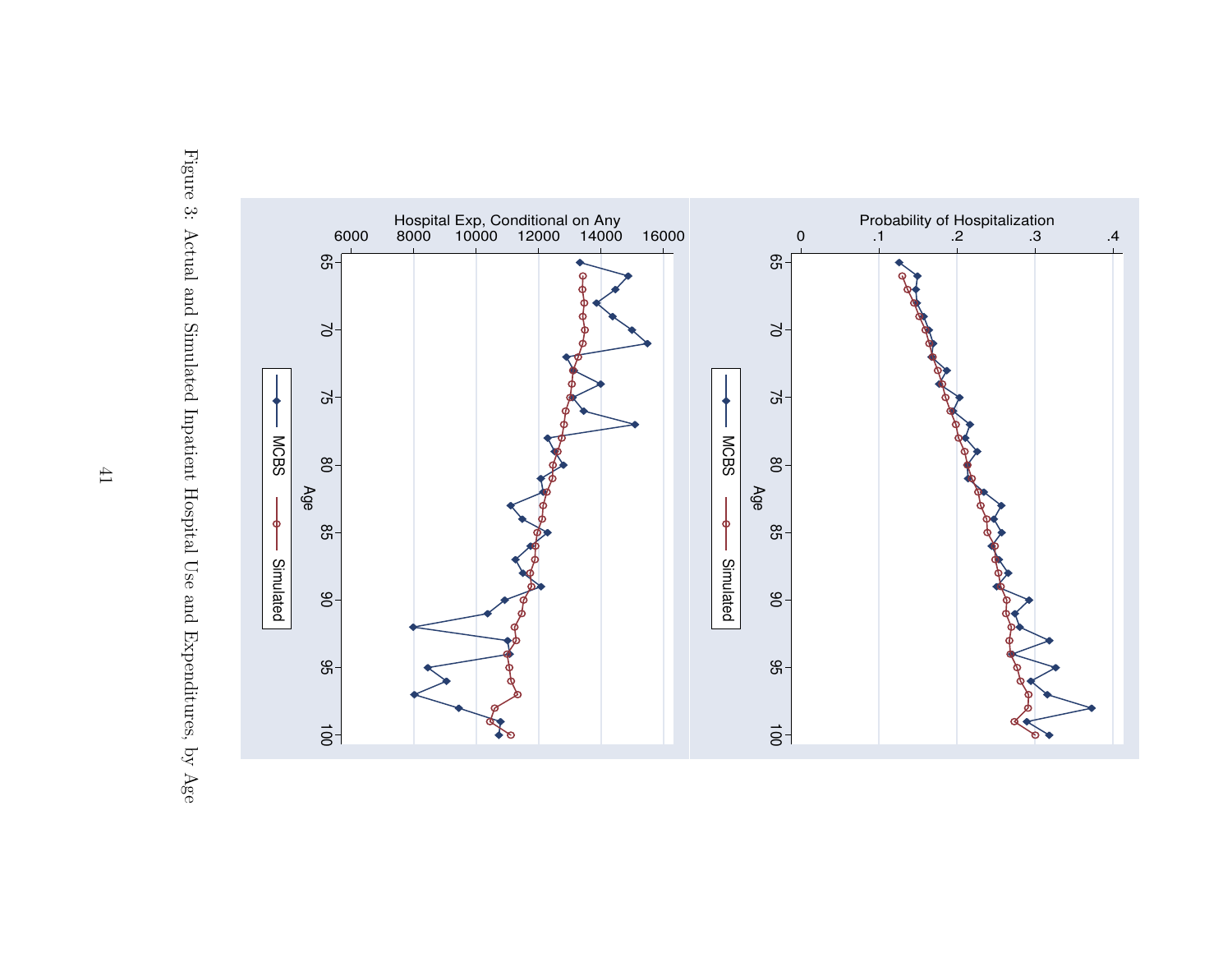

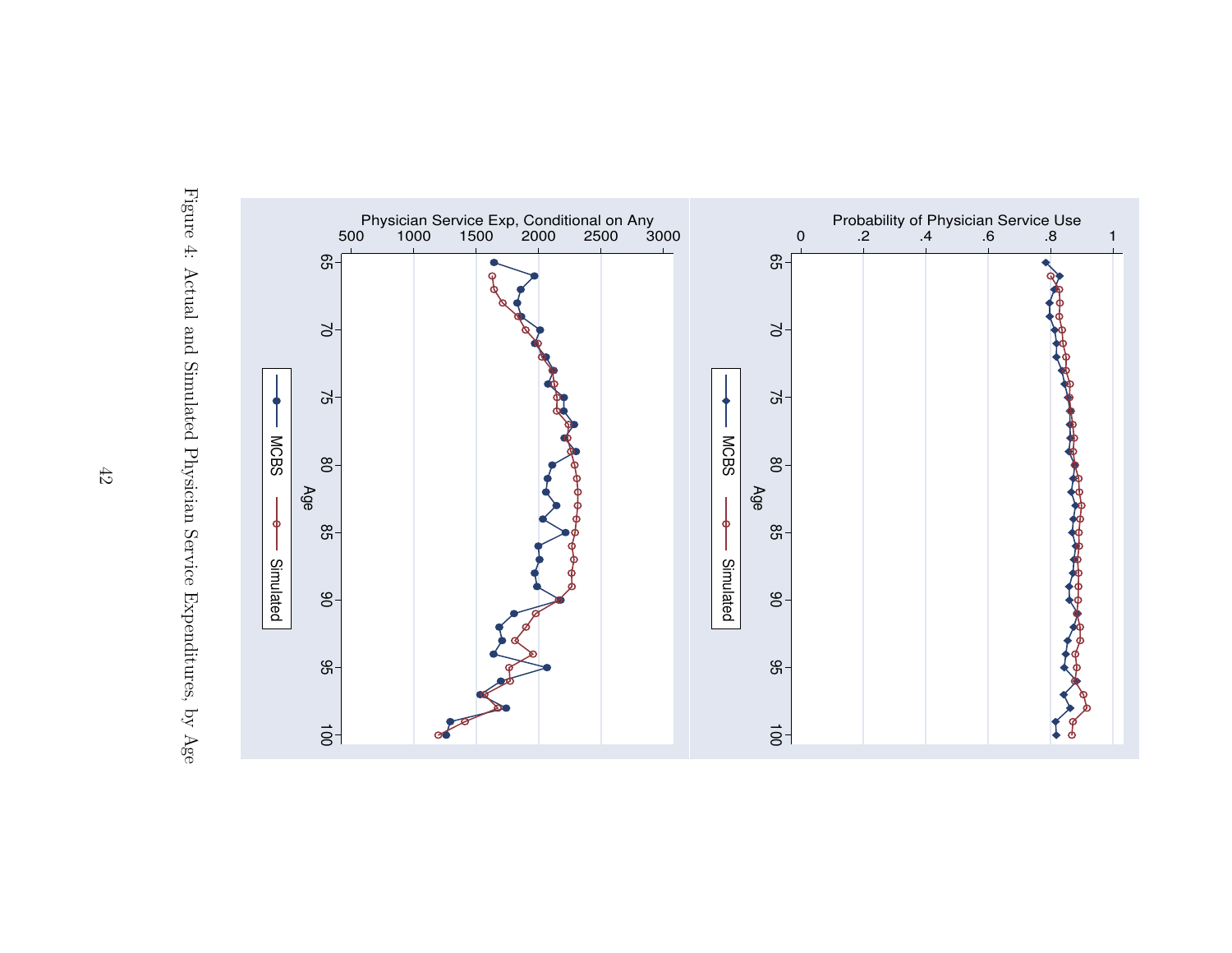

Figure 5: Actual and Simulated  $\frac{E}{43}$  spenditures, by Age and Death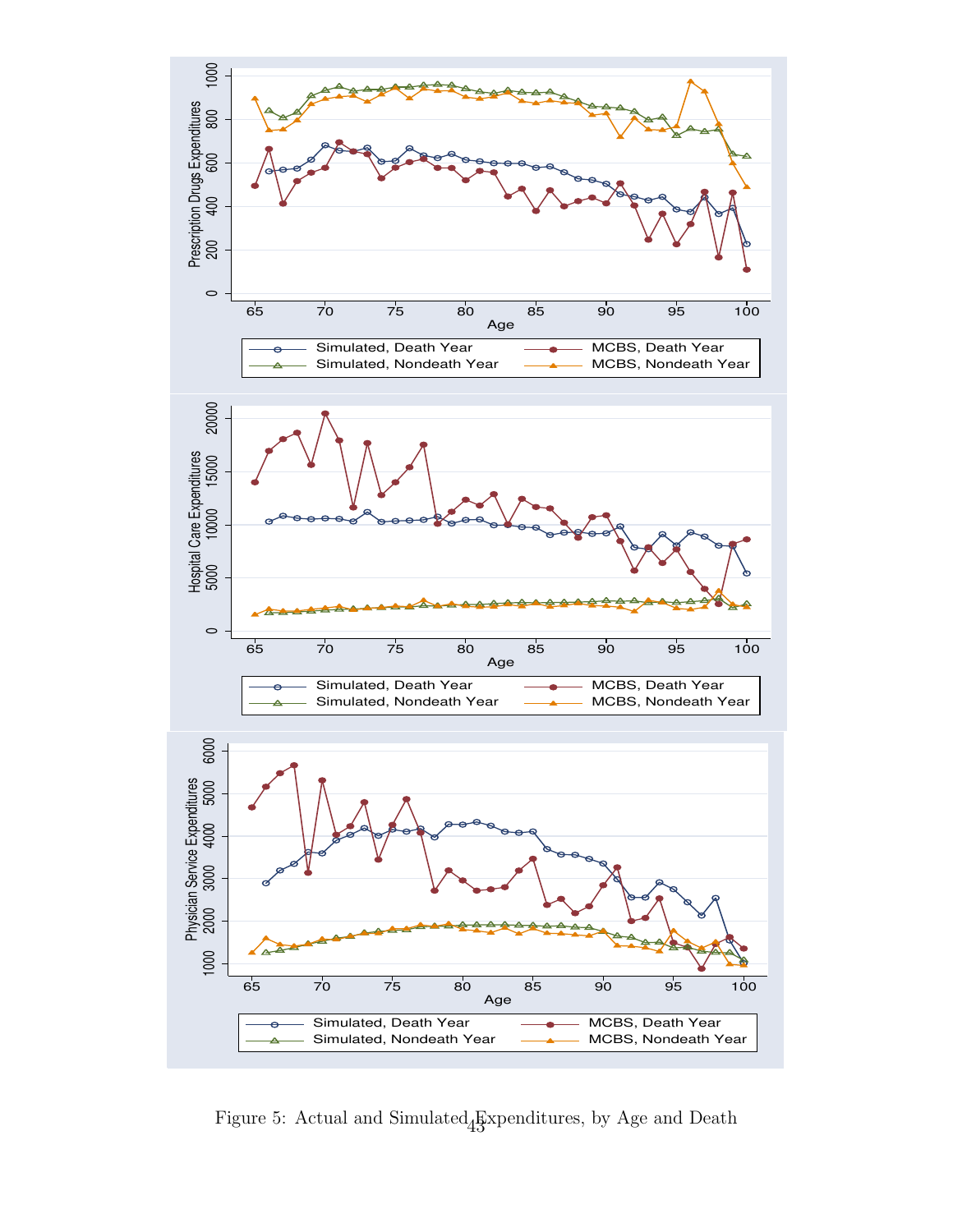| Years Followed                     | Number of<br>individuals | Percent of<br>sample |
|------------------------------------|--------------------------|----------------------|
| At least 2 years                   | 25,935                   | 100                  |
| At least 3 years                   | 19,913                   | 77                   |
| At least 4 years                   | 3,574                    | 13                   |
| More than 4 years                  | 1,031                    | $\Delta$             |
| Exactly 2 years                    | 6,022                    | 23                   |
| Exactly 3 years                    | 16,366                   | 63                   |
| Exactly 4 years                    | 2,516                    | 10                   |
| More than 4 years                  | 1,031                    | 4                    |
| 1992                               | 6,470                    | 8.5                  |
| 1993                               | 7,860                    | 10.3                 |
| 1994                               | 8,675                    | 11.4                 |
| 1995                               | 7,850                    | 10.3                 |
| 1996                               | 7,480                    | 9.8                  |
| 1997                               | 7,484                    | 9.8                  |
| 1998                               | 7,227                    | 9.4                  |
| 1999                               | 8,470                    | 11.1                 |
| 2000                               | 8,954                    | 11.7                 |
| 2001                               | 5,891                    | 7.7                  |
| Number of unique individuals       |                          | 25,935               |
| Number of person-year observations |                          | 76,361               |

Table 1: Empirical Distribution of Sample Participation in MCBS, 1992-2001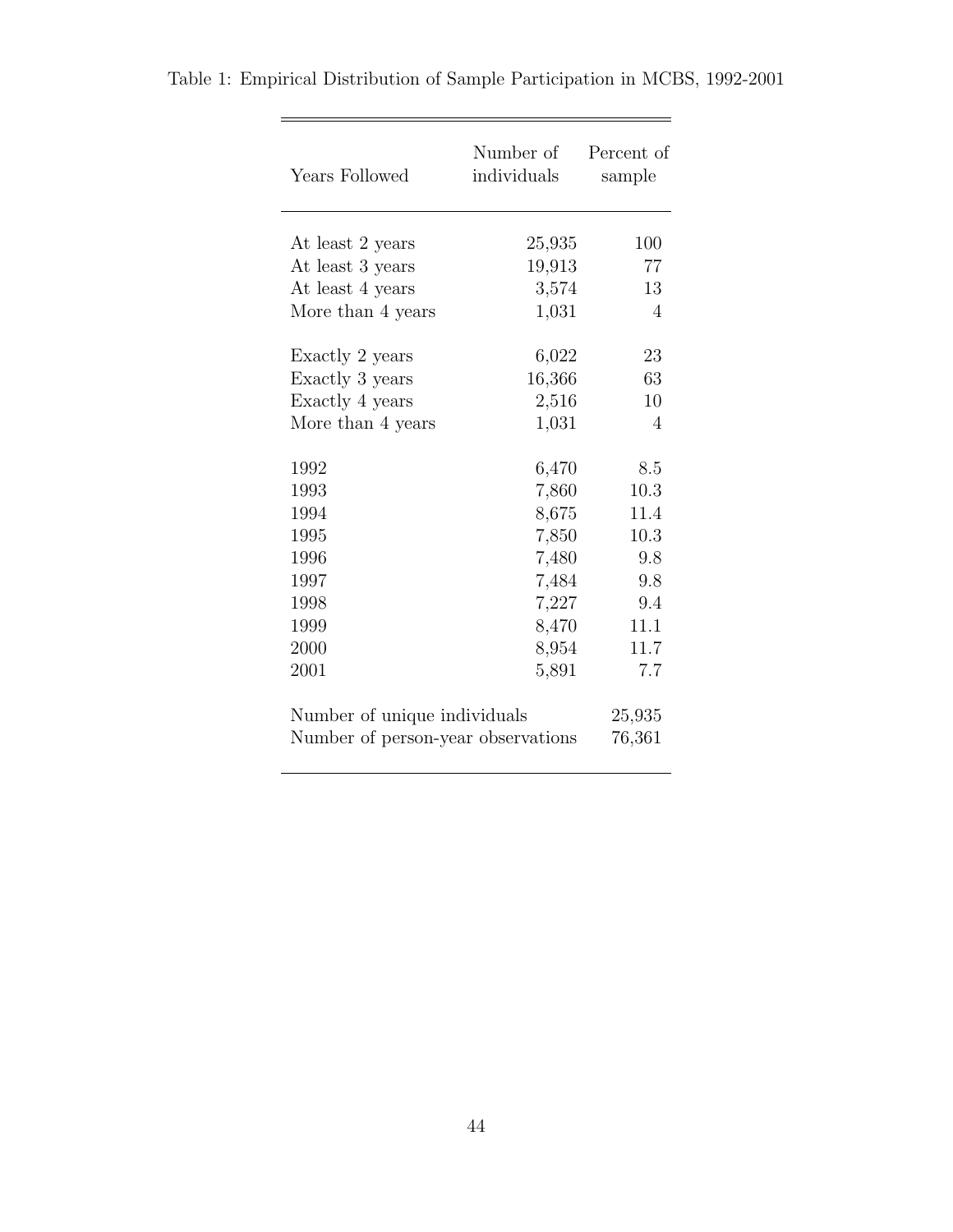|                                                              |                                      |                              | Functional Status in year $t+1$ $(H_{t+1})$ |                      |      |
|--------------------------------------------------------------|--------------------------------------|------------------------------|---------------------------------------------|----------------------|------|
| Observed One-Year<br><b>Health Stock Transitions</b>         | Proportion <sup><math>a</math></sup> | N <sub>o</sub><br>Disability | Moderately<br>Disabled                      | Severely<br>Disabled | Die  |
| Functional Status in year $t(H_t)$                           |                                      |                              |                                             |                      |      |
| No Disability<br>(No ADL or IADL)                            | 0.59                                 | 0.81                         | 0.15                                        | 0.02                 | 0.02 |
| Moderately Disabled<br>(IADL or up to 2 ADLs)                | 0.28                                 | 0.26                         | 0.57                                        | 0.11                 | 0.06 |
| Severely Disabled<br>(3 or more ADLs)                        | 0.10                                 | 0.06                         | 0.24                                        | 0.56                 | 0.14 |
| Dead                                                         | 0.03                                 | 0.00                         | 0.00                                        | 0.00                 | 1.00 |
| Probability of Health Shocks                                 |                                      |                              | Health Shock During Year $t(S_t^k)$         |                      |      |
| (Conditional on Existing<br>Chronic Conditions) <sup>b</sup> | %                                    | Heart/Stroke Respiratory     |                                             | Cancer               |      |
| Chronic Condition entering year $t(C_t^k)$                   |                                      |                              |                                             |                      |      |
| Heart/Stroke<br>$(ICD-9 390-439)$                            | 0.48                                 | 0.38                         | 0.06                                        | 0.06                 |      |
| Respiratory<br>$(ICD-9 480-496)$                             | 0.15                                 | 0.32                         | 0.20                                        | 0.07                 |      |
| Cancer<br>$(ICD-9 140-205)$                                  | 0.20                                 | 0.27                         | $0.18\,$                                    | 0.06                 |      |
| Diabetes<br>$(ICD-9 250)$                                    | 0.19                                 | 0.33                         | $0.05\,$                                    | 0.06                 |      |
| None                                                         | 0.28                                 | 0.01                         | 0.05                                        | 0.08                 |      |

Note:

<sup>a</sup> Proportion is measured over all person-year observations in the sample.

 $b$  A person may have multiple chronic conditions or shocks.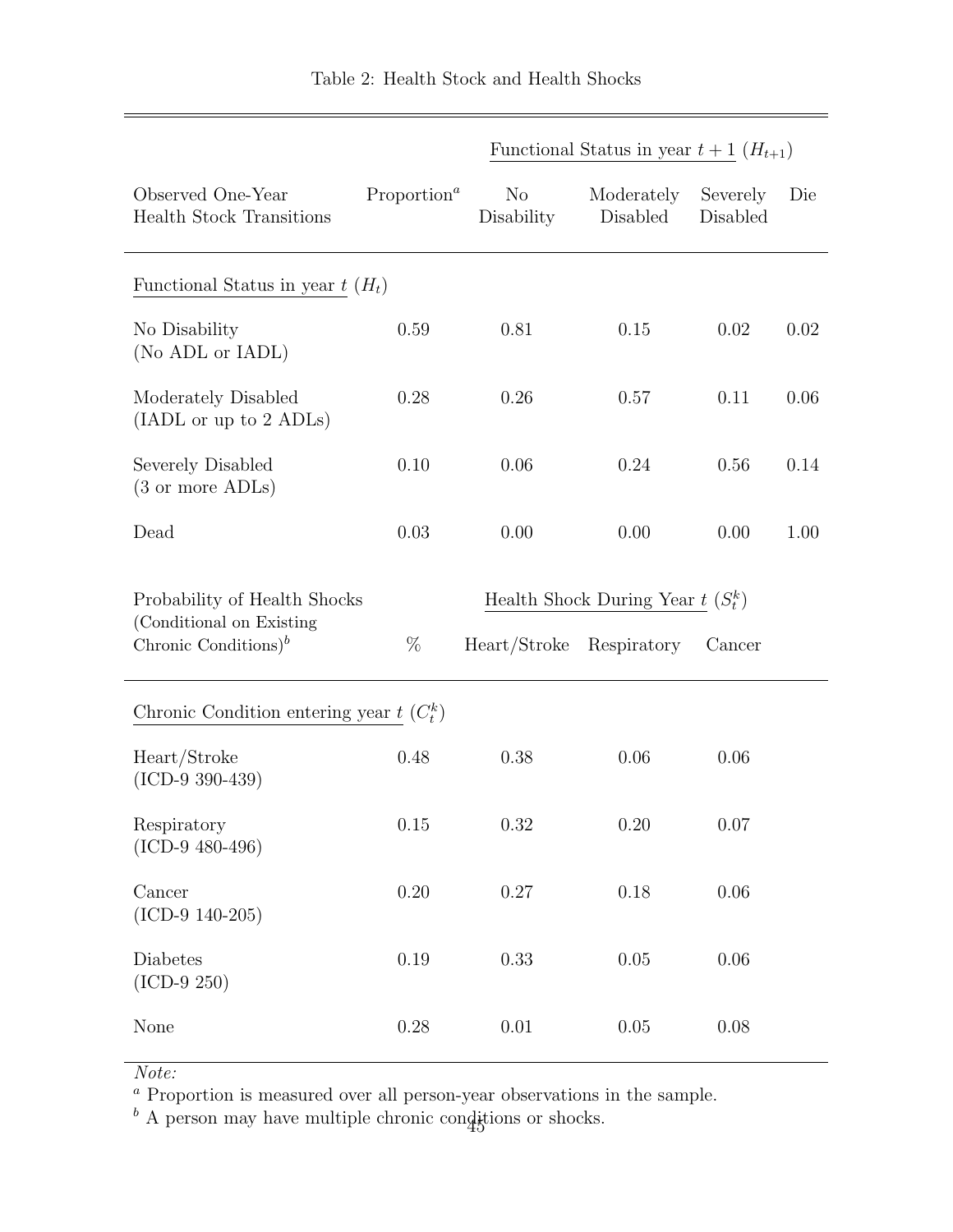| Notation                                  | Variable Name                                                                                                                                                            | Specification                          | $Percent^b$                     |                                      |
|-------------------------------------------|--------------------------------------------------------------------------------------------------------------------------------------------------------------------------|----------------------------------------|---------------------------------|--------------------------------------|
| $I_t$                                     | Supplemental Insurance Plan in $t$<br>Medicare Only (no supplement)<br>Medicaid<br>Private Insurance<br>Medicare HMO alternative                                         | multinomial<br>logit                   | 8.05<br>11.96<br>64.43<br>15.56 |                                      |
| $J_t$                                     | Prescription Drug Coverage in $t$<br>conditional on Private or HMO plan                                                                                                  | logit                                  | 62.99                           |                                      |
| $S_t$                                     | Health Shock in $t$<br>$Heart/Stroke (ICD-9 390-496)$<br>Respiratory (ICD-9 480-496)<br>Cancer (ICD-9 140-209)                                                           | logit<br>logit<br>logit                | 24.47<br>4.79<br>5.70           |                                      |
| $A_t > 0$                                 | Any Hospitalization in $t$                                                                                                                                               | logit                                  | 20.82                           |                                      |
| $B_t > 0$                                 | Any Physician Service Utilization in $t$                                                                                                                                 | logit                                  | 83.79                           |                                      |
| $D_t > 0$                                 | Any Prescription Drug Utilization in $t$                                                                                                                                 | logit                                  | 89.58                           |                                      |
| $A_t A_t>0$<br>$B_t B_t>0$<br>$D_t D_t>0$ | Hospital Expenditures in $t$<br>Physician Service Expenditures in $t$<br>Prescription Drug Expenditures in $t$                                                           | <b>OLS</b><br><b>OLS</b><br><b>OLS</b> | 13057.64<br>2013.00<br>980.12   | (16900.38)<br>(3359.87)<br>(1159.48) |
| $H_{t+1}$                                 | Health Stock entering $t + 1$ (at end of t)<br>No Disability (No ADL or IADLs)<br>Moderate Disability (IADL or $<$ 3 ADLs)<br>Severe Disability (3 or more ADLs)<br>Dead | multinomial<br>logit                   | 57.74<br>28.05<br>9.62<br>4.59  |                                      |
| $C_t$                                     | Existing Chronic Conditions up to $t$<br>$C_{t+1} = C_t + S_t, t = 1, \ldots, T$                                                                                         |                                        |                                 |                                      |
| $C_0$                                     | $C_1 = C_0$ where $C_0$ includes shocks at period $t = 0^c$<br>Heart/Stroke                                                                                              | logit                                  | 46.68                           |                                      |
|                                           | Respiratory                                                                                                                                                              | logit                                  | 15.02                           |                                      |
|                                           | Cancer                                                                                                                                                                   | logit                                  | 19.26                           |                                      |
|                                           | Diabetes                                                                                                                                                                 | logit                                  | 19.73                           |                                      |
|                                           |                                                                                                                                                                          |                                        |                                 |                                      |

# Table 3: Description of Endogenous Variables<sup> $a$ </sup>

Note:

 $^a$  The statistics describe the distribution of dependent variables in the set of jointly

estimated equations. These variables also serve as endogenous right-hand side variables.

 $<sup>b</sup>$  Means (in year 2001 dollars) are reported for expenditures. Standard deviations</sup> are in parentheses.

 $c$  The equations for  $C_0$  are estimated in the first period only.

Statistics for additional initial condition equations are in Appendix Table A1.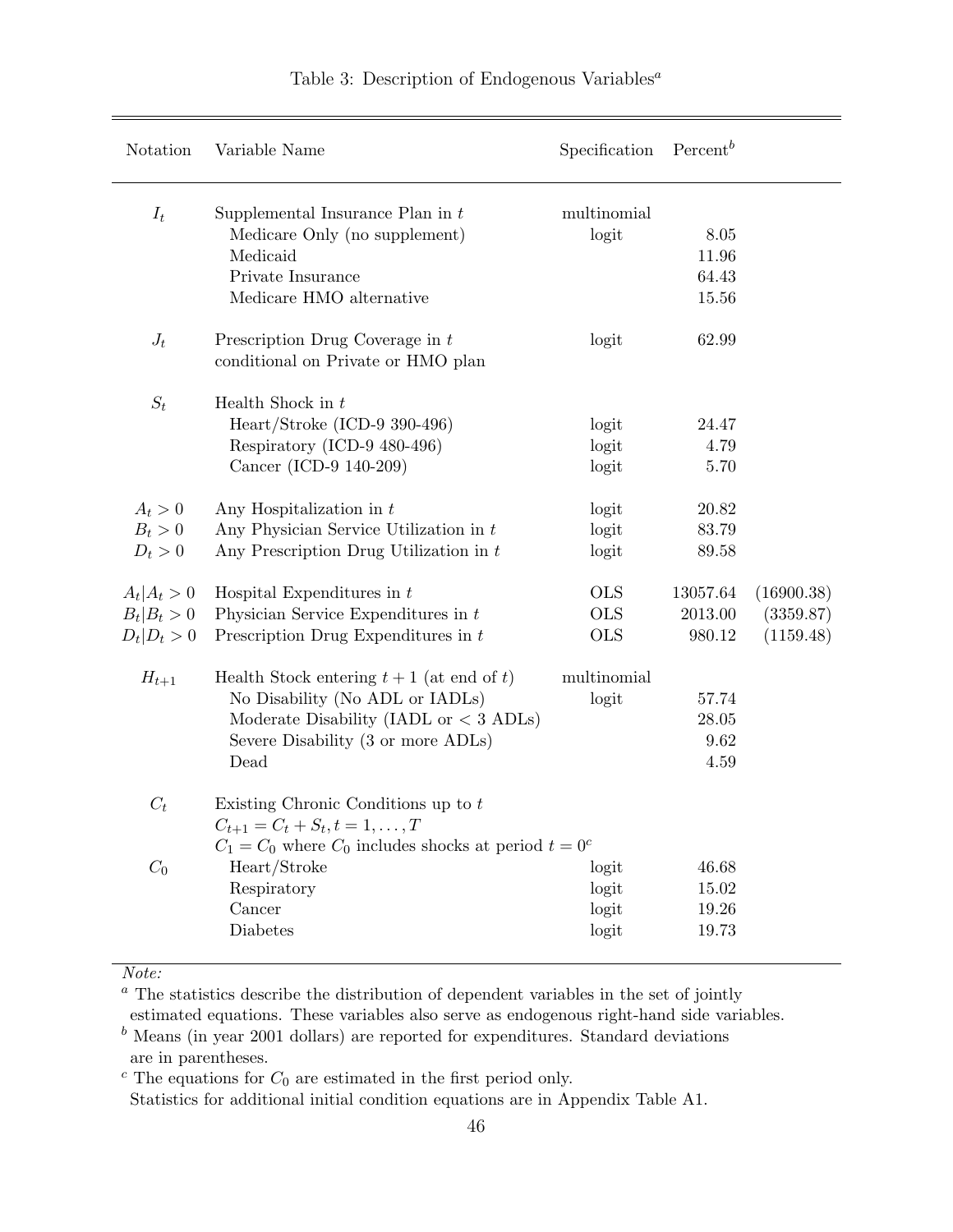| Variable Name                                                                                                                                                                                                                                                                                                                                                                   | Mean                                                                          | Standard<br>Deviation                                                        |
|---------------------------------------------------------------------------------------------------------------------------------------------------------------------------------------------------------------------------------------------------------------------------------------------------------------------------------------------------------------------------------|-------------------------------------------------------------------------------|------------------------------------------------------------------------------|
| Non Time-Varying Individual Characteristics                                                                                                                                                                                                                                                                                                                                     |                                                                               |                                                                              |
| Education (range: 0-18 years)<br>Male (omitted: female)                                                                                                                                                                                                                                                                                                                         | 6.72<br>0.42                                                                  | 2.67<br>0.49                                                                 |
| Race (omitted: white)<br><b>Black</b>                                                                                                                                                                                                                                                                                                                                           | 0.09                                                                          | 0.29                                                                         |
| Hispanic<br>Other Non-White<br>Veteran                                                                                                                                                                                                                                                                                                                                          | 0.02<br>0.01<br>0.23                                                          | 0.13<br>0.10<br>0.42                                                         |
| Birth Decade ( $0 \equiv 1900$ )<br>Initial Height (range: 36-88 inches)                                                                                                                                                                                                                                                                                                        | 1.63<br>65.67                                                                 | 0.81<br>3.99                                                                 |
| Time-Varying Individual Characteristics                                                                                                                                                                                                                                                                                                                                         |                                                                               |                                                                              |
| Age (range: $65-106$ years)<br>Rural Resident (omitted: urban)<br>Marital Status (omitted: married)<br>Widowed<br>Divorced, Separated, or Single<br>Annual Income (000's of year 2000 \$)                                                                                                                                                                                       | 75.67<br>0.27<br>0.38<br>0.06<br>26.58                                        | 7.11<br>0.45<br>0.49<br>0.24<br>57.49                                        |
| Time-Varying Supply-Side Characteristics                                                                                                                                                                                                                                                                                                                                        |                                                                               |                                                                              |
| Medicare AAPCC Part A rate <sup>a</sup><br>Medicare AAPCC Part B rate<br>Average Prescription Drugs Retail Price <sup>b</sup><br>Reside within 100 miles of Canada/Mexico border <sup>c</sup><br>$#$ of Physicians per capita<br>$#$ of Hospitals per capita<br>$#$ of Hospitals beds per capita<br>$\%$ of HMO enrollees <sup>d</sup><br>Median Air Quality Index <sup>e</sup> | 350.07<br>226.56<br>41.01<br>0.17<br>18.01<br>0.18<br>30.52<br>18.91<br>34.79 | 230.75<br>140.53<br>5.49<br>0.37<br>14.26<br>0.18<br>22.12<br>14.14<br>11.04 |
|                                                                                                                                                                                                                                                                                                                                                                                 |                                                                               |                                                                              |

### Table 4: Description of Exogenous Variables

Note:

<sup>a</sup> The projected average county-level fee-for-service spending for the coming year is used to set Medicare reimbursement rates, or adjusted average per capita cost (AAPCC) rates. These values and  $#$  of physicians,

hospitals and beds per capita per county are from the Area Resourse Files.

 $\real^b$  Drug prices were calculated as the total value of drug cost divided by total number of drugs sold in a particular state and year.

<sup>c</sup> Distance to the border was calculating using zip code centroids and North America Equidistant Conic map projections.

 $\real^d$  We thank Lawrence Baker for measures of HMO penetration per county.

<sup>e</sup> The median Air Quality Index is reported for counties by the Environmental Protection Agency. Higher values indicate worse air quality.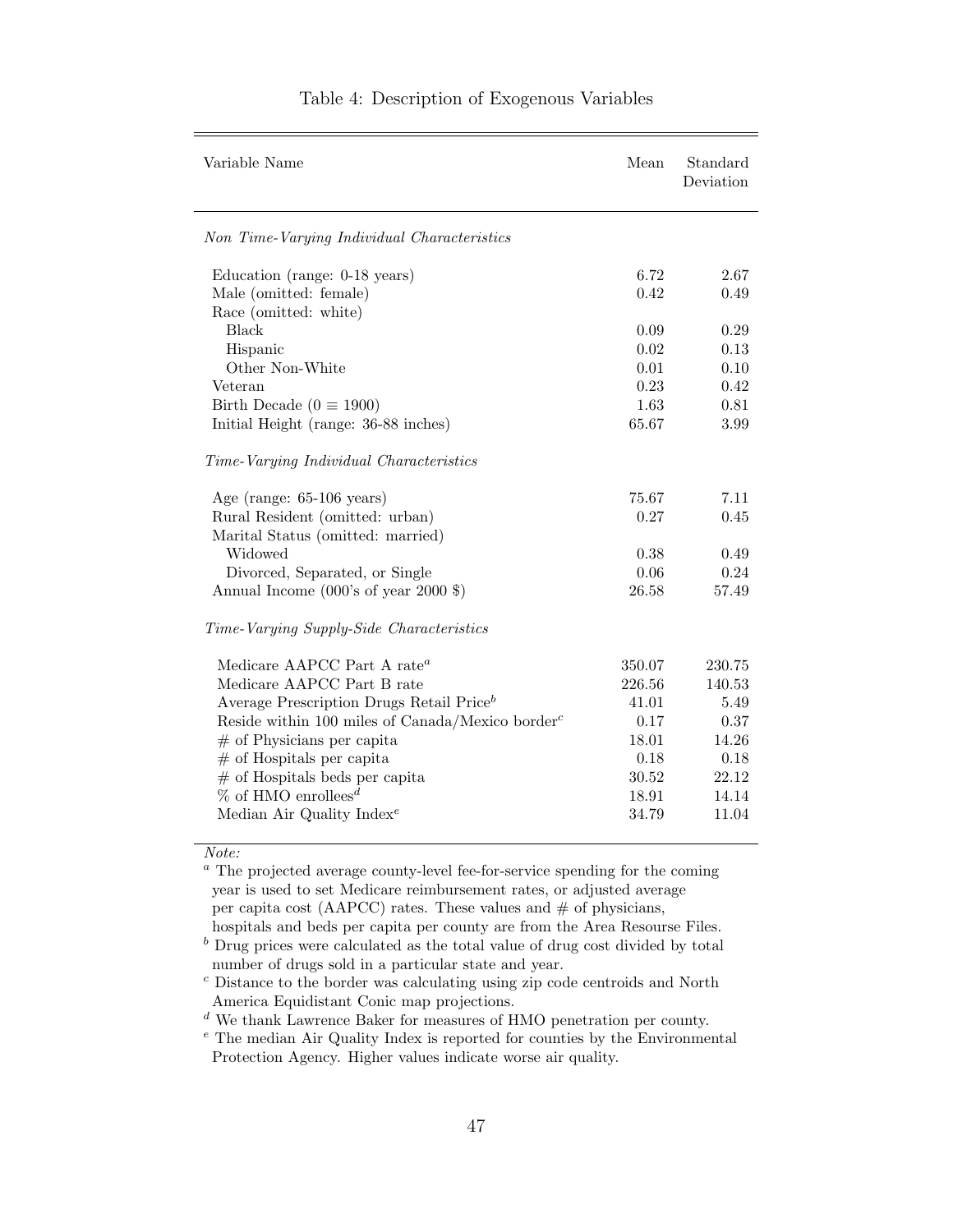|                                                 | Any Prescription Drug Expenditures |                                                        |            |          |                                                        |            | Prescription Drug Expenditures, if Any |                                                        |        |          |                                                        |        |  |
|-------------------------------------------------|------------------------------------|--------------------------------------------------------|------------|----------|--------------------------------------------------------|------------|----------------------------------------|--------------------------------------------------------|--------|----------|--------------------------------------------------------|--------|--|
| Selected Variables                              |                                    | Single Equation<br>Without Unobserved<br>Heterogeneity |            |          | Multiple Equations<br>With Unobserved<br>Heterogeneity |            |                                        | Single Equation<br>Without Unobserved<br>Heterogeneity |        |          | Multiple Equations<br>With Unobserved<br>Heterogeneity |        |  |
| Supplemental insurance                          |                                    |                                                        |            |          |                                                        |            |                                        |                                                        |        |          |                                                        |        |  |
| Medicaid                                        | 0.430                              | (0.082)                                                | $***$      | 0.329    | (0.091)                                                | $***$      | 0.209                                  | (0.026)                                                | $***$  | 0.194    | (0.027)                                                | $**$   |  |
| Private without Rx coverage                     | 0.322                              | (0.067)                                                | $\ast\ast$ | 0.349    | (0.090)                                                | $***$      | 0.094                                  | (0.023)                                                | $**$   | 0.024    | (0.027)                                                |        |  |
| Private with Rx coverage                        | 0.377                              | (0.066)                                                | $***$      | 0.485    | (0.123)                                                | $***$      | 0.354                                  | (0.023)                                                | $**$   | 0.230    | (0.033)                                                | $**$   |  |
| HMO without Rx coverage                         | 0.348                              | (0.122)                                                | $***$      | 0.425    | (0.134)                                                | $**$       | 0.060                                  | (0.041)                                                |        | 0.086    | (0.042)                                                | $**$   |  |
| HMO with Rx coverage                            | 0.710                              | (0.078)                                                | $***$      | 0.843    | (0.087)                                                | $***$      | 0.121                                  | (0.026)                                                | $***$  | 0.142    | (0.027)                                                | $**$   |  |
| Health stock entering year $t$                  |                                    |                                                        |            |          |                                                        |            |                                        |                                                        |        |          |                                                        |        |  |
| Moderately Disabled                             | 0.218                              | (0.049)                                                | $**$       | 0.260    | (0.053)                                                | $**$       | 0.272                                  | (0.013)                                                | $***$  | 0.277    | (0.013)                                                | $**$   |  |
| Severely Disabled                               | 0.091                              | (0.081)                                                |            | 0.127    | (0.087)                                                |            | 0.307                                  | (0.019)                                                | $***$  | 0.318    | (0.020)                                                | $**$   |  |
| Health Shocks during year $t$                   |                                    |                                                        |            |          |                                                        |            |                                        |                                                        |        |          |                                                        |        |  |
| Heart/Stroke                                    | 1.092                              | (0.069)                                                | $***$      | 0.774    | (0.073)                                                | $***$      | 0.262                                  | (0.013)                                                | $**$   | 0.200    | (0.013)                                                | $**$   |  |
| Respiratory                                     | 0.571                              | (0.141)                                                | $***$      | $-0.162$ | (0.148)                                                |            | 0.139                                  | (0.026)                                                | $***$  | $-0.052$ | (0.027)                                                | $\ast$ |  |
| Cancer                                          | 0.324                              | (0.102)                                                | $***$      | $-0.203$ | (0.110)                                                | $\ast$     | 0.041                                  | (0.023)                                                | $\ast$ | $-0.070$ | (0.024)                                                | $**$   |  |
| Chronic conditions entering year $t$            |                                    |                                                        |            |          |                                                        |            |                                        |                                                        |        |          |                                                        |        |  |
| Heart/Stroke                                    | 0.630                              | (0.044)                                                | **         | 0.707    | (0.048)                                                | $***$      | 0.355                                  | (0.012)                                                | $***$  | 0.377    | (0.012)                                                | $**$   |  |
| Respiratory                                     | 0.327                              | (0.066)                                                | $***$      | 0.457    | (0.073)                                                | $**$       | 0.228                                  | (0.015)                                                | $**$   | 0.267    | (0.016)                                                | $**$   |  |
| Cancer                                          | 0.061                              | (0.053)                                                |            | 0.082    | (0.057)                                                |            | 0.013                                  | (0.014)                                                |        | 0.027    | (0.014)                                                | $\ast$ |  |
| <b>Diabetes</b>                                 | 0.665                              | (0.064)                                                | $***$      | 0.678    | (0.069)                                                | $***$      | 0.360                                  | (0.013)                                                | $***$  | 0.366    | (0.013)                                                | $**$   |  |
| Lagged medical care                             |                                    |                                                        |            |          |                                                        |            |                                        |                                                        |        |          |                                                        |        |  |
| Any prescription drugs                          | 2.994                              | (0.040)                                                | $\ast\ast$ | 3.240    | (0.047)                                                | $\ast\ast$ | 1.710                                  | (0.026)                                                | $***$  | 1.783    | (0.026)                                                | $**$   |  |
| Any inpatient stay                              | $-0.358$                           | (0.061)                                                | $***$      | $-0.394$ | (0.065)                                                | $***$      | 0.058                                  | (0.014)                                                | $**$   | 0.054    | (0.015)                                                | $**$   |  |
| Any physician services                          | 0.561                              | (0.046)                                                | $***$      | 0.611    | (0.050)                                                | $***$      | 0.197                                  | (0.018)                                                | $**$   | 0.190    | (0.019)                                                | $**$   |  |
| Unobserved heterogeneity                        |                                    |                                                        |            |          |                                                        |            |                                        |                                                        |        |          |                                                        |        |  |
| Loading $\rho$ on permanent factor $\mu$        |                                    |                                                        |            | 0.089    | (0.116)                                                |            |                                        |                                                        |        | $-0.139$ | (0.028)                                                | $**$   |  |
| Loading $\omega$ on time-varying factor $\nu_t$ |                                    |                                                        |            | 2.517    | (0.081)                                                | $**$       |                                        |                                                        |        | 0.877    | (0.018)                                                | $**$   |  |

Table 5a: Parameter Estimates for Selected Variables Explaining Prescription Drug Expenditures

Note:

Standard errors are in parentheses. \*\*indicates joint significance at the 5% level; \* 10% level.

Additional explanatory variables include individual demographic and economic information and relevant county/state-level supply-side variables.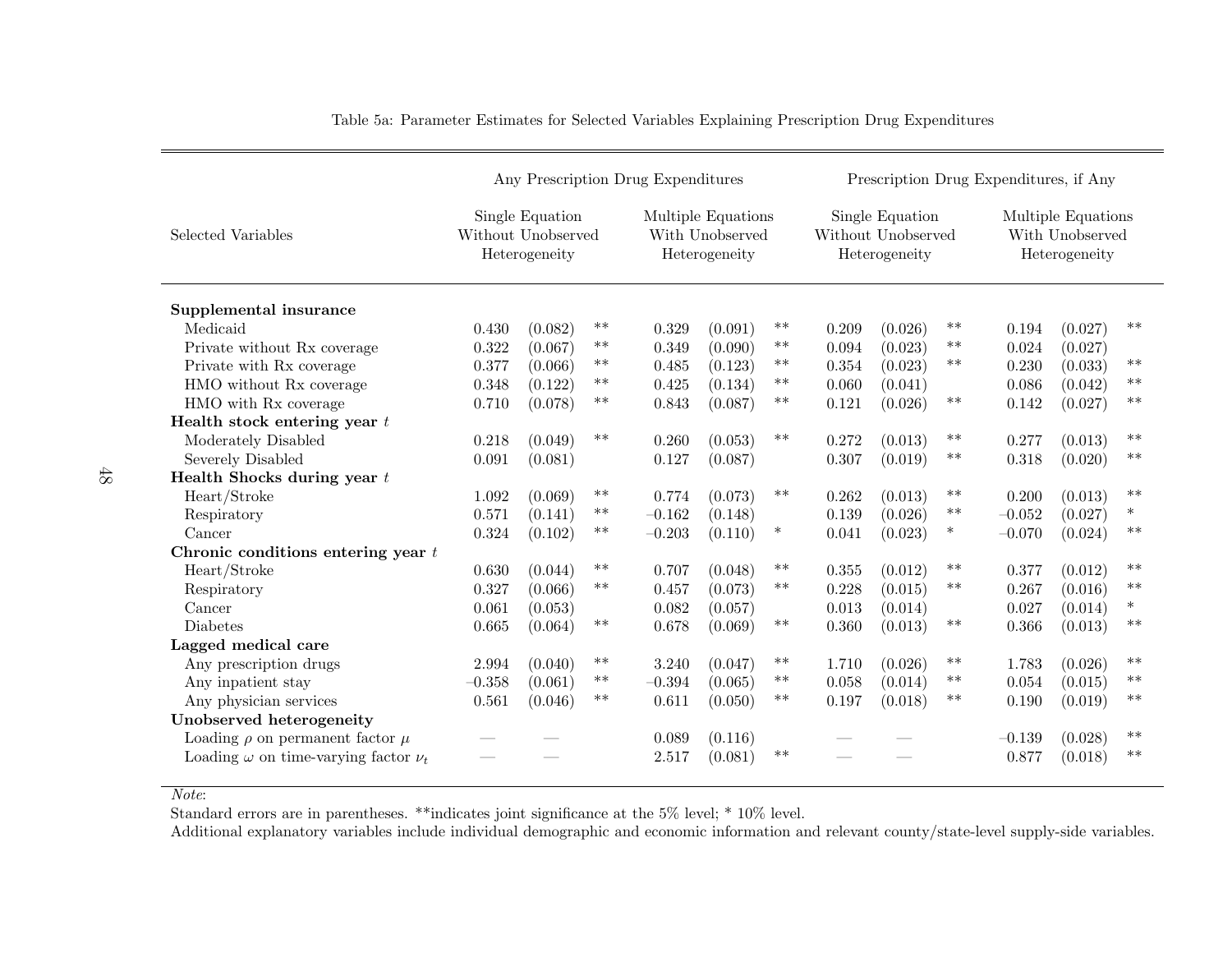|                                                 | Any Hospital Services Expenditures                                                                               |         |       |          |                                                        |        |                                                        | Hospital Services Expenditures, if Any |       |          |         |        |  |
|-------------------------------------------------|------------------------------------------------------------------------------------------------------------------|---------|-------|----------|--------------------------------------------------------|--------|--------------------------------------------------------|----------------------------------------|-------|----------|---------|--------|--|
| Selected Variables                              | Single Equation<br>Multiple Equations<br>With Unobserved<br>Without Unobserved<br>Heterogeneity<br>Heterogeneity |         |       |          | Single Equation<br>Without Unobserved<br>Heterogeneity |        | Multiple Equations<br>With Unobserved<br>Heterogeneity |                                        |       |          |         |        |  |
| Supplemental insurance                          |                                                                                                                  |         |       |          |                                                        |        |                                                        |                                        |       |          |         |        |  |
| Medicaid                                        | 0.049                                                                                                            | (0.059) |       | $-0.152$ | (0.084)                                                |        | 0.029                                                  | (0.042)                                |       | $-0.035$ | (0.042) |        |  |
| Private without Rx coverage                     | 0.065                                                                                                            | (0.054) |       | 0.046    | (0.086)                                                |        | 0.034                                                  | (0.039)                                |       | $-0.015$ | (0.044) |        |  |
| Private with Rx coverage                        | 0.012                                                                                                            | (0.053) |       | 0.130    | (0.113)                                                |        | 0.049                                                  | (0.039)                                |       | 0.024    | (0.055) |        |  |
| HMO without Rx coverage                         | 0.143                                                                                                            | (0.101) |       | 0.249    | (0.141)                                                | $\ast$ | $-0.270$                                               | (0.075)                                | $***$ | $-0.128$ | (0.075) | $\ast$ |  |
| HMO with Rx coverage                            | 0.301                                                                                                            | (0.062) | $***$ | 0.531    | (0.087)                                                | $***$  | $-0.278$                                               | (0.046)                                | $**$  | $-0.147$ | (0.046) | $**$   |  |
| Health stock entering year $t$                  |                                                                                                                  |         |       |          |                                                        |        |                                                        |                                        |       |          |         |        |  |
| Moderately Disabled                             | 0.323                                                                                                            | (0.030) | $***$ | 0.480    | (0.040)                                                | $***$  | 0.032                                                  | (0.021)                                |       | 0.099    | (0.021) | $**$   |  |
| Severely Disabled                               | 0.649                                                                                                            | (0.042) | $***$ | 0.963    | (0.056)                                                | $***$  | 0.066                                                  | (0.028)                                | $**$  | 0.198    | (0.028) | $***$  |  |
| Health Shocks during year $t$                   |                                                                                                                  |         |       |          |                                                        |        |                                                        |                                        |       |          |         |        |  |
| Heart/Stroke                                    | 1.959                                                                                                            | (0.028) | $***$ | 2.264    | (0.038)                                                | $***$  | 0.185                                                  | (0.020)                                | $**$  | 0.329    | (0.020) | $**$   |  |
| Respiratory                                     | 1.633                                                                                                            | (0.054) | $**$  | 0.594    | (0.083)                                                | $**$   | 0.161                                                  | (0.028)                                | $***$ | $-0.139$ | (0.031) | $**$   |  |
| Cancer                                          | 1.283                                                                                                            | (0.048) | $***$ | 0.877    | (0.071)                                                | $***$  | 0.245                                                  | (0.028)                                | $***$ | 0.197    | (0.030) | $**$   |  |
| Chronic conditions entering year $t$            |                                                                                                                  |         |       |          |                                                        |        |                                                        |                                        |       |          |         |        |  |
| Heart/Stroke                                    | $-0.077$                                                                                                         | (0.029) | $***$ | 0.112    | (0.037)                                                | $***$  | 0.020                                                  | (0.021)                                |       | 0.093    | (0.020) | $**$   |  |
| Respiratory                                     | $-0.060$                                                                                                         | (0.036) |       | 0.289    | (0.048)                                                | $***$  | 0.002                                                  | (0.024)                                |       | 0.148    | (0.024) | $**$   |  |
| Cancer                                          | $-0.017$                                                                                                         | (0.032) |       | 0.158    | (0.042)                                                | $***$  | $-0.011$                                               | (0.022)                                |       | 0.062    | (0.022) | $**$   |  |
| <b>Diabetes</b>                                 | 0.206                                                                                                            | (0.031) | $***$ | 0.336    | (0.041)                                                | $***$  | 0.059                                                  | (0.021)                                | $***$ | 0.117    | (0.021) | $**$   |  |
| Lagged medical care                             |                                                                                                                  |         |       |          |                                                        |        |                                                        |                                        |       |          |         |        |  |
| Any prescription drugs                          | 0.307                                                                                                            | (0.054) | $***$ | 0.407    | (0.068)                                                | $**$   | $-0.014$                                               | (0.043)                                |       | 0.050    | (0.041) |        |  |
| Any inpatient stay                              | 0.674                                                                                                            | (0.031) | $***$ | 0.891    | (0.040)                                                | $***$  | 0.116                                                  | (0.021)                                | $***$ | 0.211    | (0.020) | $***$  |  |
| Any physician services                          | $-0.211$                                                                                                         | (0.045) | $***$ | $-0.277$ | (0.059)                                                | $***$  | $-0.076$                                               | (0.035)                                | $***$ | $-0.100$ | (0.034) | $**$   |  |
| Unobserved heterogeneity                        |                                                                                                                  |         |       |          |                                                        |        |                                                        |                                        |       |          |         |        |  |
| Loading $\rho$ on permanent factor $\mu$        |                                                                                                                  |         |       | 0.121    | (0.098)                                                |        |                                                        |                                        |       | $-0.019$ | (0.045) |        |  |
| Loading $\omega$ on time-varying factor $\nu_t$ |                                                                                                                  |         |       | 7.351    | (0.110)                                                | $**$   |                                                        |                                        |       | 2.683    | (0.055) | $**$   |  |

Table 5b: Parameter Estimates for Selected Variables Explaining Hospital Expenditures

Note:

Standard errors are in parentheses. \*\*indicates joint significance at the 5% level; \* 10% level.

Additional explanatory variables include individual demographic and economic information and relevant county/state-level supply-side variables.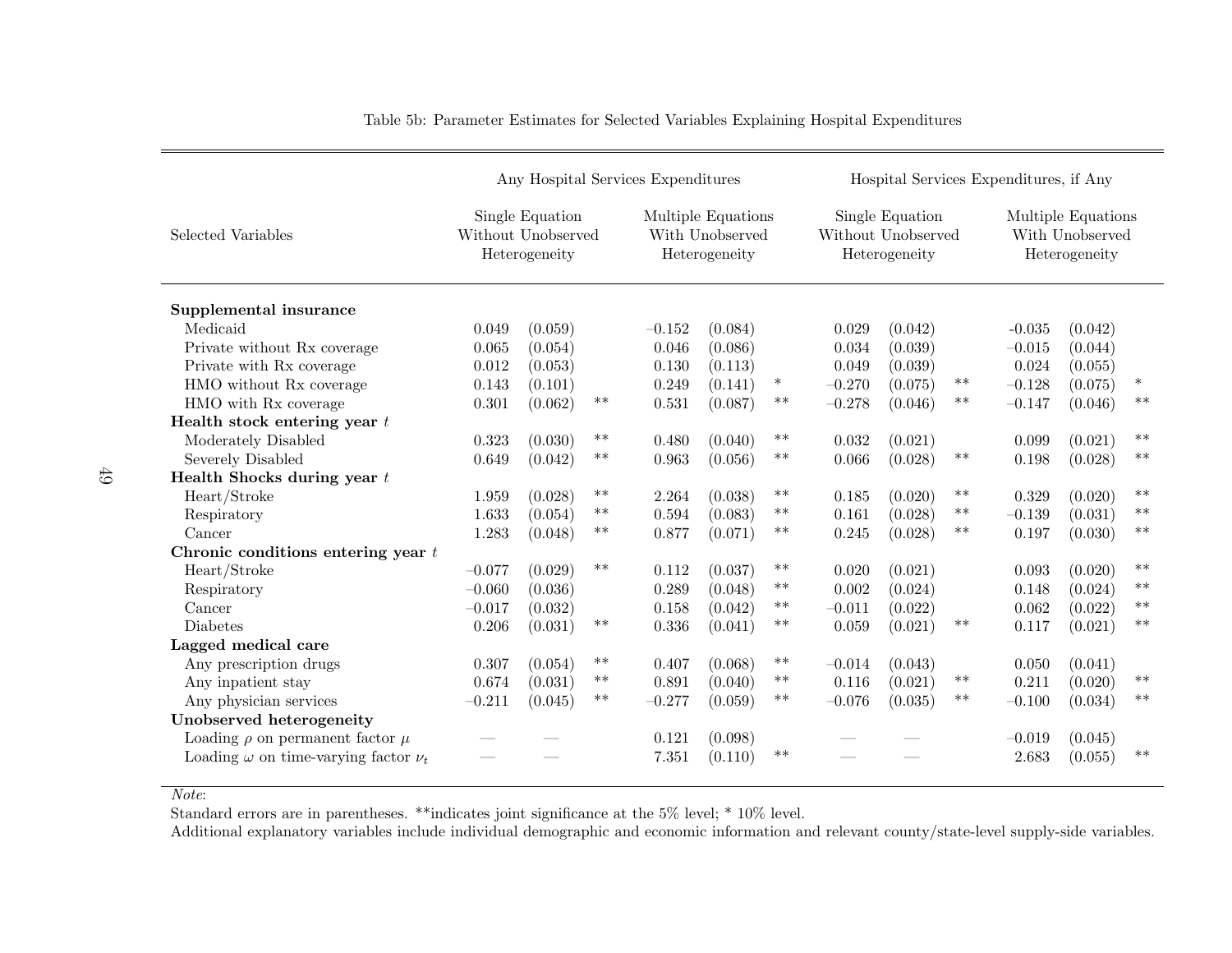|                                                 | Any Physician Services Expenditures                    |         |                                                        |          |         |                                                        | Physician Services Expenditures, if Any |         |                                                        |          |         |       |  |
|-------------------------------------------------|--------------------------------------------------------|---------|--------------------------------------------------------|----------|---------|--------------------------------------------------------|-----------------------------------------|---------|--------------------------------------------------------|----------|---------|-------|--|
| Selected Variables                              | Single Equation<br>Without Unobserved<br>Heterogeneity |         | Multiple Equations<br>With Unobserved<br>Heterogeneity |          |         | Single Equation<br>Without Unobserved<br>Heterogeneity |                                         |         | Multiple Equations<br>With Unobserved<br>Heterogeneity |          |         |       |  |
| Supplemental insurance                          |                                                        |         |                                                        |          |         |                                                        |                                         |         |                                                        |          |         |       |  |
| Medicaid                                        | 0.530                                                  | (0.071) | $***$                                                  | 0.533    | (0.076) | $***$                                                  | 0.340                                   | (0.032) | $***$                                                  | 0.220    | (0.035) | $**$  |  |
| Private without Rx coverage                     | 0.928                                                  | (0.063) | $***$                                                  | 0.738    | (0.080) | $***$                                                  | 0.271                                   | (0.028) | $**$                                                   | 0.210    | (0.034) | $**$  |  |
| Private with Rx coverage                        | 0.763                                                  | (0.059) | $***$                                                  | 0.369    | (0.097) | $***$                                                  | 0.276                                   | (0.028) | $***$                                                  | 0.231    | (0.050) | $**$  |  |
| HMO without Rx coverage                         | $-0.723$                                               | (0.091) | $***$                                                  | $-0.701$ | (0.097) | $***$                                                  | $-0.383$                                | (0.057) | $**$                                                   | $-0.350$ | (0.058) | $**$  |  |
| HMO with Rx coverage                            | $-1.118$                                               | (0.061) | $***$                                                  | $-1.151$ | (0.065) | $***$                                                  | $-0.535$                                | (0.036) | $***$                                                  | $-0.484$ | (0.039) | $***$ |  |
| Health stock entering year $t$                  |                                                        |         |                                                        |          |         |                                                        |                                         |         |                                                        |          |         |       |  |
| Moderately Disabled                             | 0.055                                                  | (0.041) |                                                        | 0.069    | (0.043) |                                                        | 0.195                                   | (0.016) | $***$                                                  | 0.211    | (0.016) | $**$  |  |
| Severely Disabled                               | 0.000                                                  | (0.067) |                                                        | 0.034    | (0.070) |                                                        | 0.339                                   | (0.024) | $***$                                                  | 0.376    | (0.024) | $***$ |  |
| Health Shocks during year $t$                   |                                                        |         |                                                        |          |         |                                                        |                                         |         |                                                        |          |         |       |  |
| Heart/Stroke                                    | 2.689                                                  | (0.102) | $***$                                                  | 2.528    | (0.096) | $***$                                                  | 0.946                                   | (0.016) | $***$                                                  | 0.690    | (0.015) | $***$ |  |
| Respiratory                                     | 1.599                                                  | (0.189) | $***$                                                  | 1.105    | (0.192) | $**$                                                   | 0.675                                   | (0.031) | $***$                                                  | $-0.158$ | (0.036) | $**$  |  |
| Cancer                                          | 2.825                                                  | (0.243) | $***$                                                  | 2.461    | (0.256) | $***$                                                  | 1.092                                   | (0.028) | $***$                                                  | 0.615    | (0.033) | $**$  |  |
| Chronic conditions entering year $t$            |                                                        |         |                                                        |          |         |                                                        |                                         |         |                                                        |          |         |       |  |
| Heart/Stroke                                    | 0.178                                                  | (0.036) | $***$                                                  | 0.197    | (0.038) | $***$                                                  | 0.072                                   | (0.015) | $**$                                                   | 0.150    | (0.014) | $**$  |  |
| Respiratory                                     | 0.108                                                  | (0.051) | $***$                                                  | 0.179    | (0.054) | $***$                                                  | 0.160                                   | (0.019) | $***$                                                  | 0.327    | (0.019) | $**$  |  |
| Cancer                                          | 0.061                                                  | (0.045) |                                                        | 0.069    | (0.048) |                                                        | 0.118                                   | (0.017) | $***$                                                  | 0.177    | (0.017) | $**$  |  |
| <b>Diabetes</b>                                 | 0.204                                                  | (0.045) | $***$                                                  | 0.219    | (0.048) | $***$                                                  | 0.254                                   | (0.017) | $***$                                                  | 0.257    | (0.017) | $**$  |  |
| Lagged medical care                             |                                                        |         |                                                        |          |         |                                                        |                                         |         |                                                        |          |         |       |  |
| Any prescription drugs                          | 0.758                                                  | (0.044) | $***$                                                  | 0.742    | (0.046) | $***$                                                  | 0.487                                   | (0.026) | $***$                                                  | 0.412    | (0.026) | $**$  |  |
| Any inpatient stay                              | $-0.083$                                               | (0.052) |                                                        | $-0.090$ | (0.054) |                                                        | 0.312                                   | (0.018) | $***$                                                  | 0.299    | (0.017) | $**$  |  |
| Any physician services                          | 2.322                                                  | (0.036) | $***$                                                  | 2.403    | (0.039) | $***$                                                  | 0.616                                   | (0.029) | $***$                                                  | 0.691    | (0.028) | $**$  |  |
| Unobserved heterogeneity                        |                                                        |         |                                                        |          |         |                                                        |                                         |         |                                                        |          |         |       |  |
| Loading $\rho$ on permanent factor $\mu$        |                                                        |         |                                                        | $-0.504$ | (0.088) | $***$                                                  |                                         |         |                                                        | $-0.051$ | (0.045) |       |  |
| Loading $\omega$ on time-varying factor $\nu_t$ |                                                        |         |                                                        | 1.618    | (0.078) | $**$                                                   |                                         |         |                                                        | 3.783    | (0.027) | $**$  |  |

Table 5c: Parameter Estimates for Selected Variables Explaining Physician Service Expenditures

Note:

Standard errors are in parentheses. \*\*indicates joint significance at the 5% level; \* 10% level.

Additional explanatory variables include individual demographic and economic information and relevant county/state-level supply-side variables.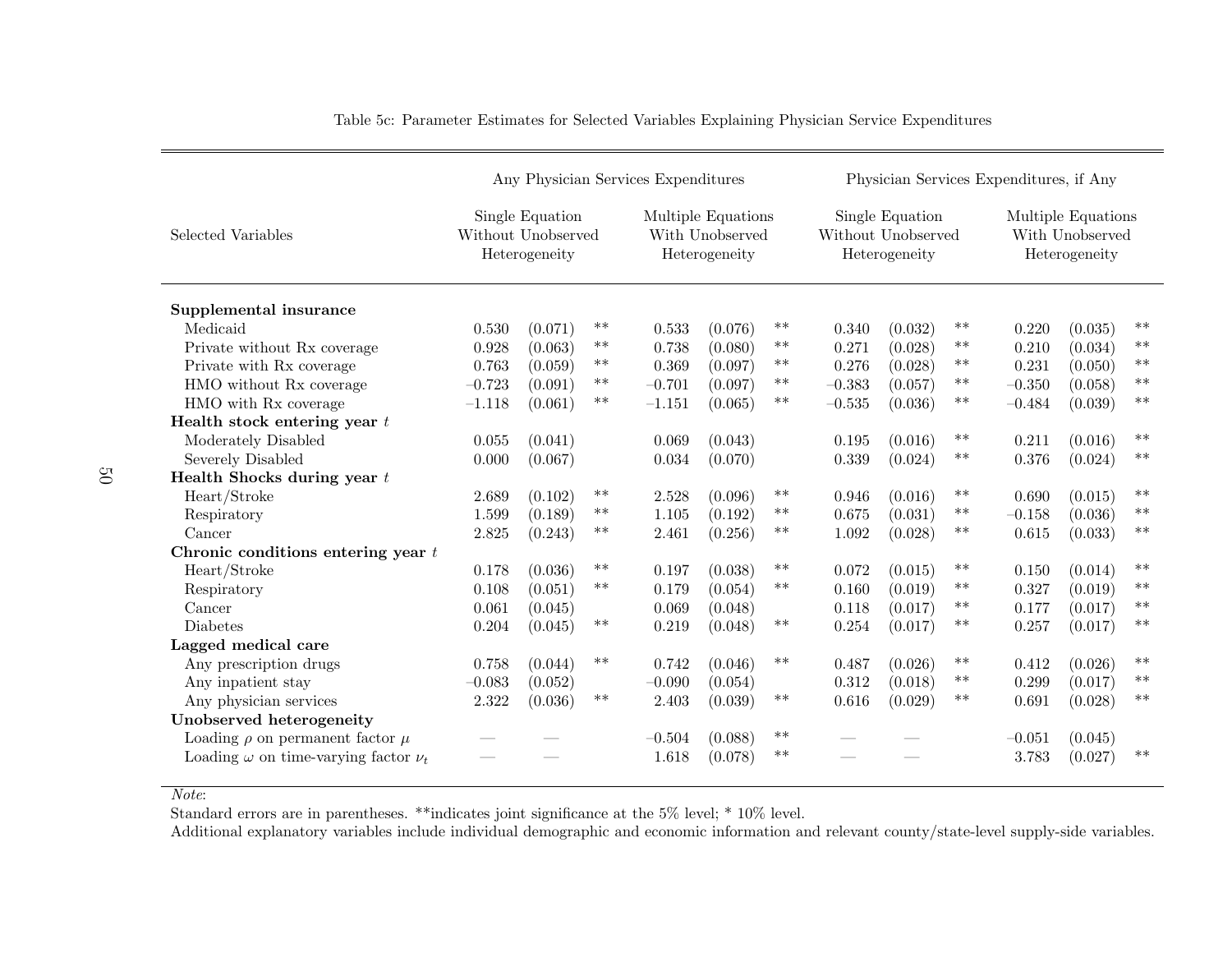| Outcome:                                                     | Die      |                                                        |            |                                                        |         |       |  |  |
|--------------------------------------------------------------|----------|--------------------------------------------------------|------------|--------------------------------------------------------|---------|-------|--|--|
| (relative to no functional limitation)<br>Selected Variables |          | Single Equation<br>Without Unobserved<br>Heterogeneity |            | Multiple Equations<br>With Unobserved<br>Heterogeneity |         |       |  |  |
|                                                              |          |                                                        |            |                                                        |         |       |  |  |
| Health stock entering year $t$                               |          |                                                        |            |                                                        |         |       |  |  |
| Moderately Disabled                                          | 1.770    | (0.191)                                                | **         | 1.706                                                  | (0.206) | $***$ |  |  |
| Severely Disabled                                            | 4.139    | (0.297)                                                | **         | 4.170                                                  | (0.339) | $**$  |  |  |
| Health shock during year $t$                                 |          |                                                        |            |                                                        |         |       |  |  |
| Heart/Stroke                                                 | 0.704    | (0.064)                                                | $\ast\ast$ | 0.322                                                  | (0.070) | $**$  |  |  |
| Respiratory                                                  | 0.398    | (0.092)                                                | **         | 0.639                                                  | (0.099) | $**$  |  |  |
| Cancer                                                       | 1.178    | (0.080)                                                | $***$      | 1.046                                                  | (0.085) | $***$ |  |  |
| Medical care utilization and expenditures                    |          |                                                        |            |                                                        |         |       |  |  |
| Any prescription drugs                                       | 0.920    | (0.207)                                                | $\ast\ast$ | 0.795                                                  | (0.218) | $***$ |  |  |
| Prescription drug expenditures                               | $-0.261$ | (0.041)                                                | **         | $-0.190$                                               | (0.042) | $***$ |  |  |
| Any inpatient stay                                           | $-1.588$ | (0.557)                                                | **         | $-2.272$                                               | (0.542) | $**$  |  |  |
| Hospital expenditures                                        | 0.452    | (0.066)                                                | $***$      | 0.738                                                  | (0.067) | $***$ |  |  |
| Any physician services                                       | $-0.887$ | (0.276)                                                | **         | $-2.937$                                               | (0.302) | $***$ |  |  |
| Physician service expenditures                               | 0.067    | (0.046)                                                |            | 0.582                                                  | (0.054) | $***$ |  |  |
| Interaction of beginning health stock and medical care       |          |                                                        |            |                                                        |         |       |  |  |
| Moderately disabled $\times$ Any prescription drugs          | 0.860    | (0.312)                                                | $***$      | 0.925                                                  | (0.330) | $**$  |  |  |
| Moderately disabled $\times$ Prescription drug expenditures  | $-0.100$ | (0.046)                                                | $***$      | $-0.106$                                               | (0.048) | $**$  |  |  |
| Moderately disabled $\times$ Any inpatient stay              | 0.003    | (0.847)                                                |            | 0.061                                                  | (0.808) |       |  |  |
| Moderately disabled $\times$ Hospital expenditures           | 0.017    | (0.093)                                                |            | 0.008                                                  | (0.089) |       |  |  |
| Moderately disabled $\times$ Any physician service           | 0.184    | (0.379)                                                |            | 0.050                                                  | (0.389) |       |  |  |
| Moderately disabled $\times$ Physician service expenditures  | $-0.047$ | (0.051)                                                |            | $-0.044$                                               | (0.052) |       |  |  |
| Severely disabled $\times$ Any prescription drugs            | 0.162    | (0.481)                                                |            | 0.099                                                  | (0.541) |       |  |  |
| Severely disabled $\times$ Prescription drug expenditures    | $-0.002$ | (0.068)                                                |            | 0.003                                                  | (0.073) |       |  |  |
| Severely disabled $\times$ Any inpatient stay                | 0.580    | (1.247)                                                |            | 0.323                                                  | (0.865) |       |  |  |
| Severely disabled $\times$ Hospital expenditures             | $-0.105$ | (0.138)                                                |            | $-0.080$                                               | (0.097) |       |  |  |
| Severely disabled $\times$ Any physician service             | 1.123    | (0.521)                                                | **         | 0.916                                                  | (0.608) |       |  |  |
| Severely disabled $\times$ Physician service expenditures    | $-0.158$ | (0.071)                                                | **         | $-0.167$                                               | (0.079) | $**$  |  |  |
| Interaction of different types of medical care expenditures  |          |                                                        |            |                                                        |         |       |  |  |
| $Hospital \times Precision$ drugs                            | $-0.011$ | (0.003)                                                | **         | $-0.013$                                               | (0.003) | $**$  |  |  |
| $Hospital \times Physician$ services                         | 0.007    | (0.002)                                                | $***$      | $-0.012$                                               | (0.003) | $***$ |  |  |
| Physician services $\times$ Prescription drugs               | $-0.010$ | (0.004)                                                | **         | $-0.017$                                               | (0.005) | $**$  |  |  |
| Unobserved heterogeneity                                     |          |                                                        |            |                                                        |         |       |  |  |
| Loading $\rho$ on permanent factor $\mu$                     |          |                                                        |            | 0.410                                                  | (0.071) | $***$ |  |  |
| Loading $\omega$ on time-varying factor $\nu_t$              |          |                                                        |            | $-3.558$                                               | (0.192) | $**$  |  |  |
|                                                              |          |                                                        |            |                                                        |         |       |  |  |

Table 6a: Parameter Estimates for Selected Variables Explaining Health Stock Transitions

Note: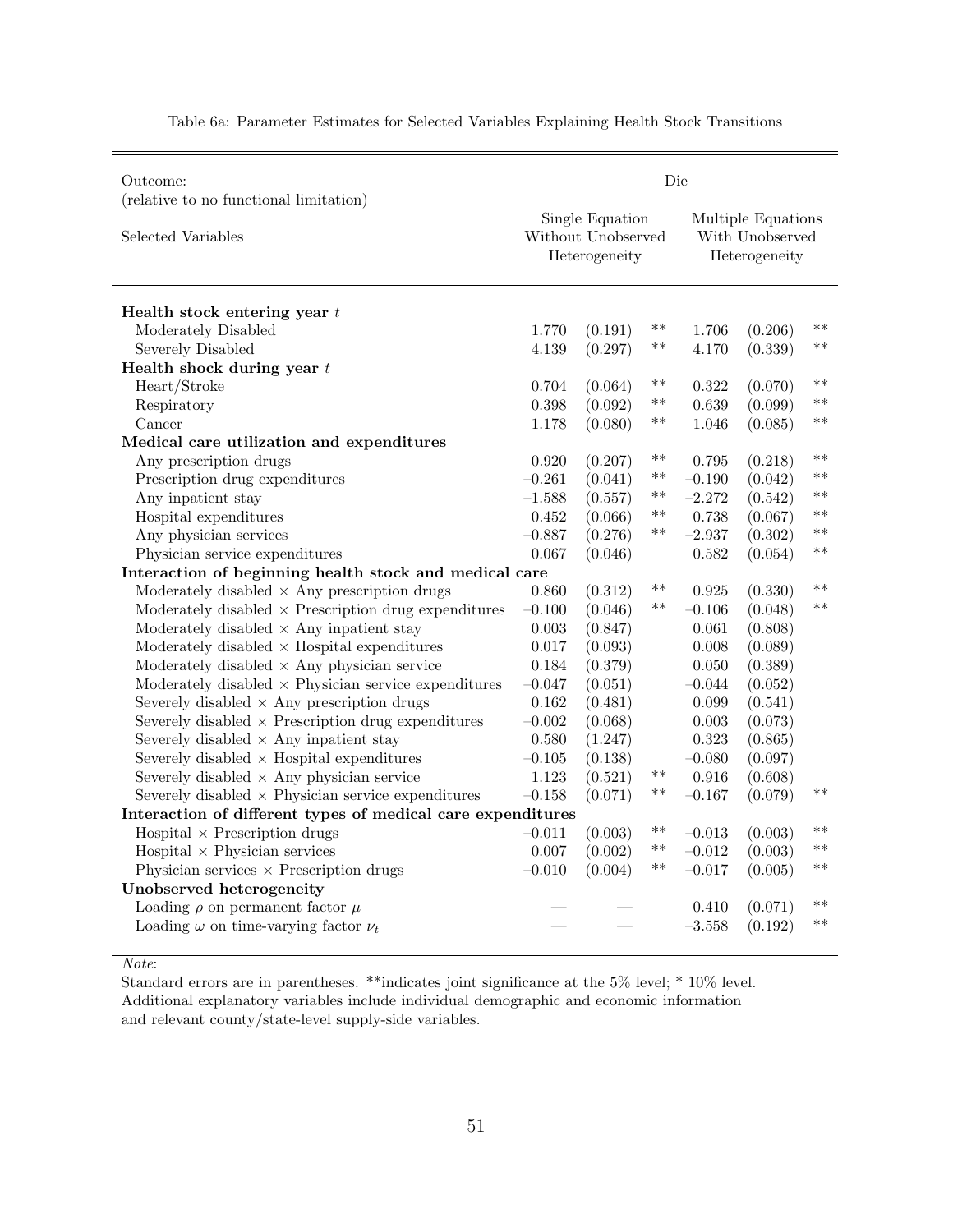| Outcome:                                                     | Severely Disabled |                                                        |        |                                                        |         |       |  |  |  |
|--------------------------------------------------------------|-------------------|--------------------------------------------------------|--------|--------------------------------------------------------|---------|-------|--|--|--|
| (relative to no functional limitation)<br>Selected Variables |                   | Single Equation<br>Without Unobserved<br>Heterogeneity |        | Multiple Equations<br>With Unobserved<br>Heterogeneity |         |       |  |  |  |
| Health stock entering year $t$                               |                   |                                                        |        |                                                        |         |       |  |  |  |
| Moderately Disabled                                          | 3.833             | (0.354)                                                | **     | 3.807                                                  | (0.343) | $**$  |  |  |  |
| Severely Disabled                                            | 6.723             | (0.407)                                                | $***$  | 6.741                                                  | (0.421) | $***$ |  |  |  |
| Health shock during year $t$                                 |                   |                                                        |        |                                                        |         |       |  |  |  |
| Heart/Stroke                                                 | $-0.003$          | (0.051)                                                |        | $-0.116$                                               | (0.054) | $***$ |  |  |  |
| Respiratory                                                  | 0.189             | (0.083)                                                | $***$  | 0.248                                                  | (0.087) | $**$  |  |  |  |
| Cancer                                                       | $-0.051$          | (0.086)                                                |        | $-0.093$                                               | (0.089) |       |  |  |  |
| Medical care utilization and expenditures                    |                   |                                                        |        |                                                        |         |       |  |  |  |
| Any prescription drugs                                       | $-0.078$          | (0.415)                                                |        | $-0.192$                                               | (0.403) |       |  |  |  |
| Prescription drug expenditures                               | 0.265             | (0.050)                                                | $***$  | 0.296                                                  | (0.052) | $***$ |  |  |  |
| Any inpatient stay                                           | $-1.707$          | (0.717)                                                | $***$  | $-1.890$                                               | (0.600) | $**$  |  |  |  |
| Hospital expenditures                                        | 0.273             | (0.085)                                                | **     | 0.343                                                  | (0.074) | $***$ |  |  |  |
| Any physician services                                       | $-0.926$          | (0.328)                                                | $***$  | $-1.529$                                               | (0.351) | $**$  |  |  |  |
| Physician service expenditures                               | 0.160             | (0.052)                                                | **     | 0.309                                                  | (0.058) | $***$ |  |  |  |
| Interaction of beginning health stock and medical care       |                   |                                                        |        |                                                        |         |       |  |  |  |
| Moderately disabled $\times$ Any prescription drugs          | $-0.665$          | (0.475)                                                |        | $-0.637$                                               | (0.469) |       |  |  |  |
| Moderately disabled $\times$ Prescription drug expenditures  | $-0.014$          | (0.051)                                                |        | $-0.016$                                               | (0.053) |       |  |  |  |
| Moderately disabled $\times$ Any inpatient stay              | 2.047             | (0.927)                                                | $***$  | 2.003                                                  | (0.772) | $***$ |  |  |  |
| Moderately disabled $\times$ Hospital expenditures           | $-0.266$          | (0.102)                                                | $***$  | $-0.262$                                               | (0.085) | $***$ |  |  |  |
| Moderately disabled $\times$ Any physician service           | 0.124             | (0.382)                                                |        | 0.075                                                  | (0.395) |       |  |  |  |
| Moderately disabled $\times$ Physician service expenditures  | $-0.065$          | (0.049)                                                |        | $-0.064$                                               | (0.051) |       |  |  |  |
| Severely disabled $\times$ Any prescription drugs            | $-0.946$          | (0.573)                                                |        | $-0.994$                                               | (0.613) |       |  |  |  |
| Severely disabled $\times$ Prescription drug expenditures    | 0.068             | (0.067)                                                |        | 0.073                                                  | (0.072) |       |  |  |  |
| Severely disabled $\times$ Any inpatient stay                | 1.050             | (1.263)                                                |        | 0.807                                                  | (0.800) |       |  |  |  |
| Severely disabled $\times$ Hospital expenditures             | $-0.232$          | (0.140)                                                |        | $-0.204$                                               | (0.089) | $**$  |  |  |  |
| Severely disabled $\times$ Any physician service             | 0.965             | (0.495)                                                | $\ast$ | 0.922                                                  | (0.577) |       |  |  |  |
| Severely disabled $\times$ Physician service expenditures    | $-0.181$          | (0.065)                                                | $***$  | $-0.190$                                               | (0.073) | $***$ |  |  |  |
| Interaction of different types of medical care expenditures  |                   |                                                        |        |                                                        |         |       |  |  |  |
| $Hospital \times Precision$ drugs                            | $-0.001$          | (0.004)                                                |        | $-0.001$                                               | (0.004) |       |  |  |  |
| $Hospital \times Physician$ services                         | 0.010             | (0.002)                                                | $**$   | 0.006                                                  | (0.003) | $***$ |  |  |  |
| Physician services $\times$ Prescription drugs               | 0.000             | (0.005)                                                |        | $-0.002$                                               | (0.005) |       |  |  |  |
| Unobserved heterogeneity                                     |                   |                                                        |        |                                                        |         |       |  |  |  |
| Loading $\rho$ on permanent factor $\mu$                     |                   |                                                        |        | 0.439                                                  | (0.052) | $**$  |  |  |  |
| Loading $\omega$ on time-varying factor $\nu_t$              |                   |                                                        |        | $-1.068$                                               | (0.155) | $**$  |  |  |  |
|                                                              |                   |                                                        |        |                                                        |         |       |  |  |  |

Table 6b: Parameter Estimates for Selected Variables Explaining Health Stock Transitions

Note: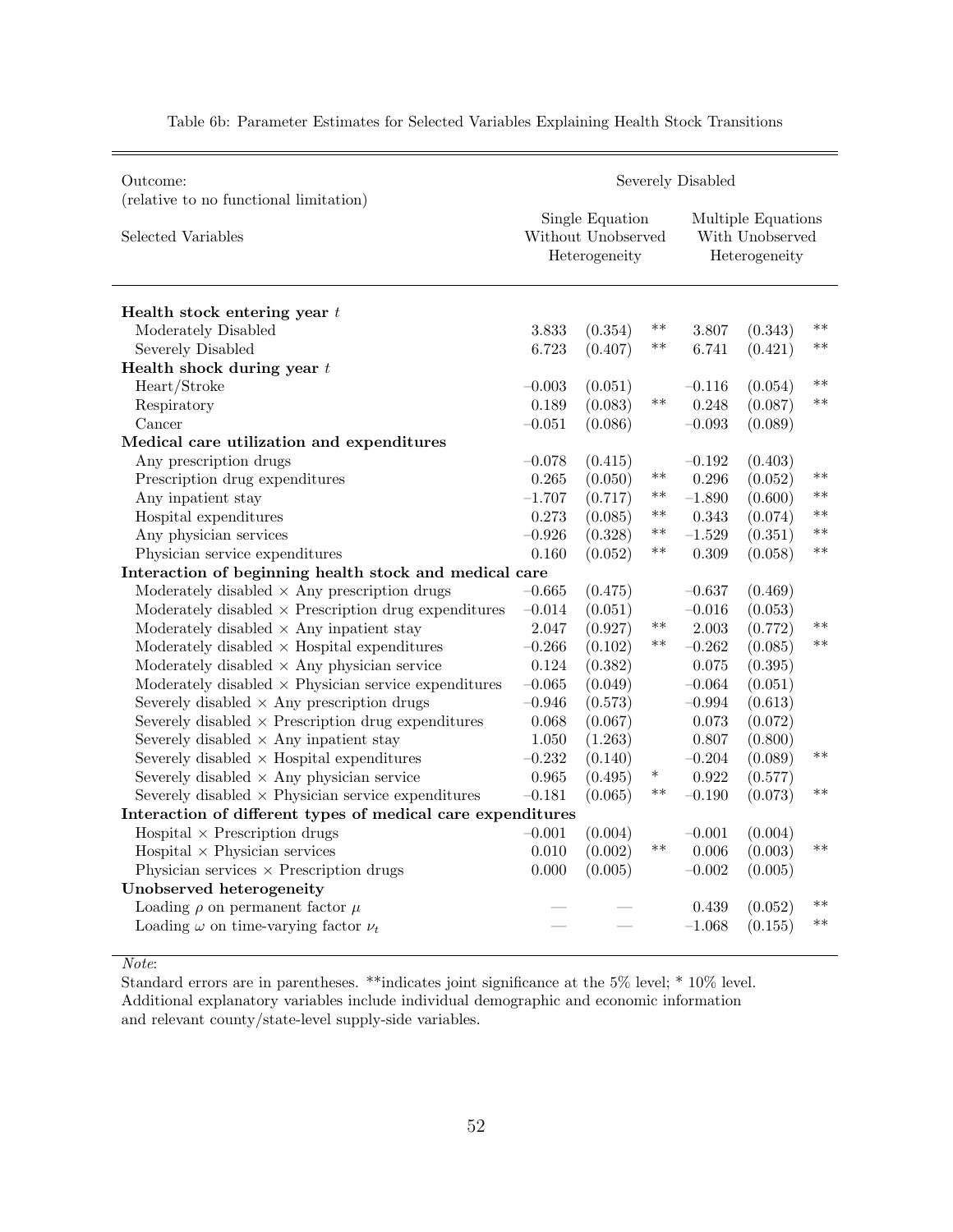| Outcome:                                                     | Moderately Disabled |                                                        |       |                                                        |         |        |  |  |  |
|--------------------------------------------------------------|---------------------|--------------------------------------------------------|-------|--------------------------------------------------------|---------|--------|--|--|--|
| (relative to no functional limitation)<br>Selected Variables |                     | Single Equation<br>Without Unobserved<br>Heterogeneity |       | Multiple Equations<br>With Unobserved<br>Heterogeneity |         |        |  |  |  |
| Health stock entering year $t$                               |                     |                                                        |       |                                                        |         |        |  |  |  |
| Moderately Disabled                                          | 2.503               | (0.107)                                                | $***$ | 2.479                                                  | (0.110) | $***$  |  |  |  |
| Severely Disabled                                            | 2.747               | (0.285)                                                | $***$ | 2.765                                                  | (0.303) | $**$   |  |  |  |
| Health shock during year $t$                                 |                     |                                                        |       |                                                        |         |        |  |  |  |
| Heart/Stroke                                                 | 0.010               | (0.033)                                                |       | $-0.077$                                               | (0.035) | $**$   |  |  |  |
| Respiratory                                                  | 0.227               | (0.060)                                                | $***$ | 0.277                                                  | (0.062) | $**$   |  |  |  |
| Cancer                                                       | 0.052               | (0.055)                                                |       | 0.014                                                  | (0.056) |        |  |  |  |
| Medical care utilization and expenditures                    |                     |                                                        |       |                                                        |         |        |  |  |  |
| Any prescription drugs                                       | $-0.497$            | (0.114)                                                | **    | $-0.575$                                               | (0.116) | $***$  |  |  |  |
| Prescription drug expenditures                               | 0.187               | (0.019)                                                | $***$ | 0.210                                                  | (0.020) | $***$  |  |  |  |
| Any inpatient stay                                           | $-0.481$            | (0.352)                                                |       | $-0.662$                                               | (0.373) | $\ast$ |  |  |  |
| Hospital expenditures                                        | 0.093               | (0.044)                                                | $***$ | 0.149                                                  | (0.047) | $**$   |  |  |  |
| Any physician services                                       | $-0.559$            | (0.101)                                                | $***$ | $-1.040$                                               | (0.124) | $***$  |  |  |  |
| Physician service expenditures                               | 0.113               | (0.020)                                                | $***$ | 0.229                                                  | (0.026) | $***$  |  |  |  |
| Interaction of beginning health stock and medical care       |                     |                                                        |       |                                                        |         |        |  |  |  |
| Moderately disabled $\times$ Any prescription drugs          | $-0.030$            | (0.176)                                                |       | $-0.011$                                               | (0.179) |        |  |  |  |
| Moderately disabled $\times$ Prescription drug expenditures  | $-0.020$            | (0.023)                                                |       | $-0.021$                                               | (0.023) |        |  |  |  |
| Moderately disabled $\times$ Any inpatient stay              | 0.703               | (0.591)                                                |       | 0.712                                                  | (0.647) |        |  |  |  |
| Moderately disabled $\times$ Hospital expenditures           | $-0.100$            | (0.066)                                                |       | $-0.100$                                               | (0.072) |        |  |  |  |
| Moderately disabled $\times$ Any physician service           | 0.364               | (0.153)                                                | $***$ | 0.339                                                  | (0.156) | $**$   |  |  |  |
| Moderately disabled $\times$ Physician service expenditures  | $-0.080$            | (0.021)                                                | $***$ | $-0.081$                                               | (0.021) | $***$  |  |  |  |
| Severely disabled $\times$ Any prescription drugs            | $-0.520$            | (0.449)                                                |       | $-0.570$                                               | (0.484) |        |  |  |  |
| Severely disabled $\times$ Prescription drug expenditures    | 0.117               | (0.057)                                                | $***$ | 0.122                                                  | (0.061) | $**$   |  |  |  |
| Severely disabled $\times$ Any inpatient stay                | 0.205               | (1.165)                                                |       | 0.063                                                  | (0.864) |        |  |  |  |
| Severely disabled $\times$ Hospital expenditures             | $-0.073$            | (0.129)                                                |       | $-0.056$                                               | (0.097) |        |  |  |  |
| Severely disabled $\times$ Any physician service             | 0.904               | (0.405)                                                | $***$ | 0.896                                                  | (0.466) | $\ast$ |  |  |  |
| Severely disabled $\times$ Physician service expenditures    | $-0.175$            | (0.053)                                                | $***$ | $-0.185$                                               | (0.060) | $**$   |  |  |  |
| Interaction of different types of medical care expenditures  |                     |                                                        |       |                                                        |         |        |  |  |  |
| $Hospital \times Precision$ drugs                            | 0.004               | (0.002)                                                |       | 0.003                                                  | (0.002) |        |  |  |  |
| $Hospital \times Physician$ services                         | 0.000               | (0.001)                                                |       | $-0.003$                                               | (0.002) | $\ast$ |  |  |  |
| Physician services $\times$ Prescription drugs               | $-0.002$            | (0.002)                                                |       | $-0.004$                                               | (0.002) |        |  |  |  |
| Unobserved heterogeneity                                     |                     |                                                        |       |                                                        |         |        |  |  |  |
| Loading $\rho$ on permanent factor $\mu$                     |                     |                                                        |       | 0.318                                                  | (0.032) | $***$  |  |  |  |
| Loading $\omega$ on time-varying factor $\nu_t$              |                     |                                                        |       | $-0.804$                                               | (0.113) | $***$  |  |  |  |
|                                                              |                     |                                                        |       |                                                        |         |        |  |  |  |

Table 6c: Parameter Estimates for Selected Variables Explaining Health Stock Transitions

Note: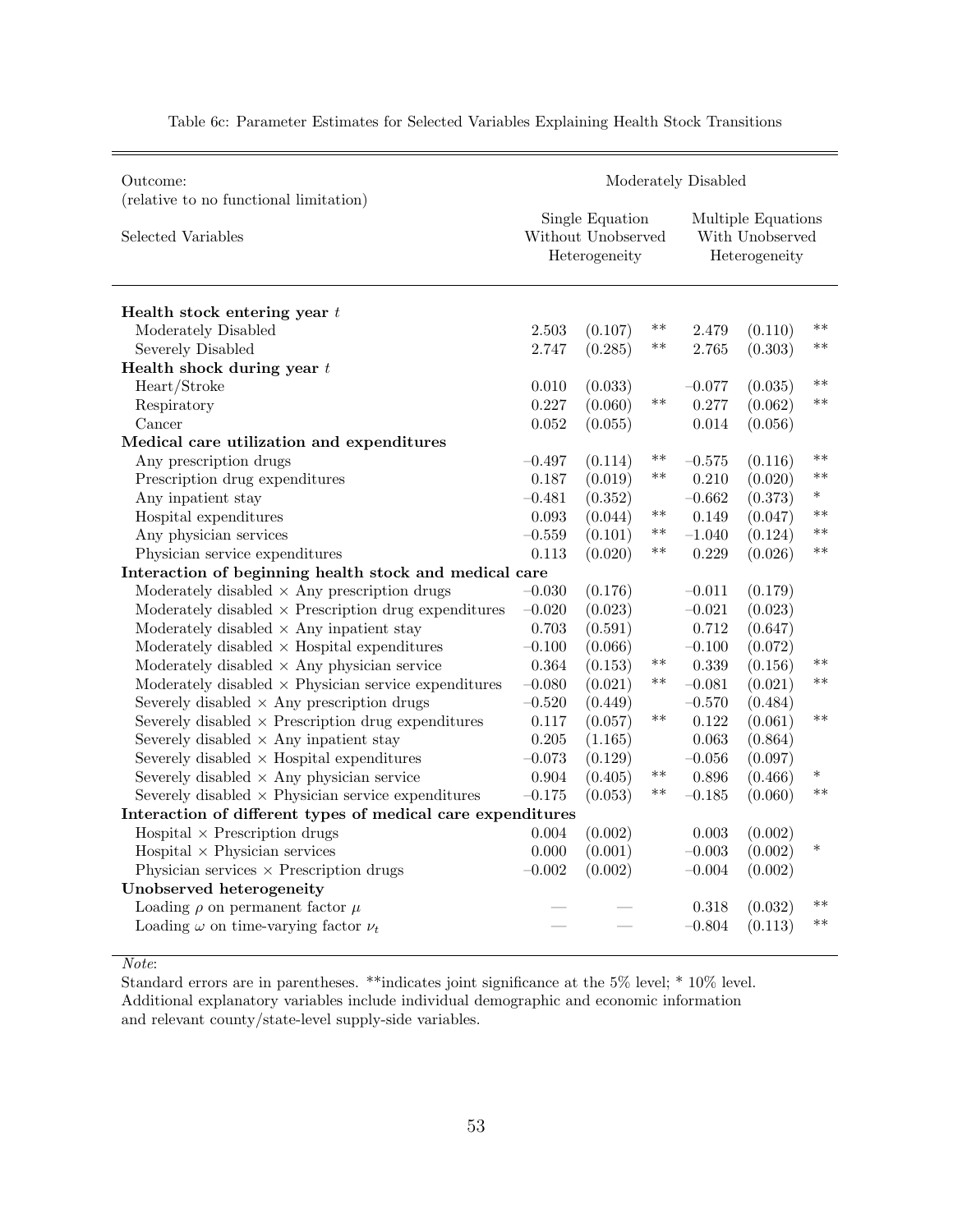| Selected Variables                              |           | Single Equation<br>Without Unobserved<br>Heterogeneity |            |           | Multiple Equations<br>With Unobserved<br>Heterogeneity |       |  |  |  |
|-------------------------------------------------|-----------|--------------------------------------------------------|------------|-----------|--------------------------------------------------------|-------|--|--|--|
| Outcome: Medicaid                               |           |                                                        |            |           |                                                        |       |  |  |  |
| Health stock entering year $t$                  |           |                                                        |            |           |                                                        |       |  |  |  |
| Moderately Disabled                             | 0.366     | (0.051)                                                | $***$      | 0.441     | (0.057)                                                | $**$  |  |  |  |
| Severely Disabled                               | 0.668     | (0.071)                                                | $***$      | 0.851     | (0.082)                                                | $***$ |  |  |  |
| Chronic conditions entering year $t$            |           |                                                        |            |           |                                                        |       |  |  |  |
| Heart/Stroke                                    | 0.384     | (0.046)                                                | $***$      | 0.395     | (0.053)                                                | $***$ |  |  |  |
| Respiratory                                     | $0.375\,$ | (0.059)                                                | $\ast\ast$ | 0.443     | (0.069)                                                | $***$ |  |  |  |
| Cancer                                          | 0.042     | (0.058)                                                |            | 0.054     | (0.068)                                                |       |  |  |  |
| Diabetes                                        | 0.357     | (0.053)                                                | $***$      | 0.380     | (0.061)                                                | $**$  |  |  |  |
| Unobserved heterogeneity                        |           |                                                        |            |           |                                                        |       |  |  |  |
| Loading $\rho$ on permanent factor $\mu$        |           |                                                        |            | 8.406     | (0.349)                                                | $***$ |  |  |  |
| Loading $\omega$ on time-varying factor $\nu_t$ |           |                                                        |            | 0.978     | (0.116)                                                | $***$ |  |  |  |
|                                                 |           |                                                        |            |           |                                                        |       |  |  |  |
| Outcome: Private                                |           |                                                        |            |           |                                                        |       |  |  |  |
| Health stock entering year $t$                  |           |                                                        |            |           |                                                        |       |  |  |  |
| Moderately Disabled                             | $-0.143$  | (0.042)                                                | $***$      | $-0.127$  | (0.077)                                                |       |  |  |  |
| Severely Disabled                               | $-0.307$  | (0.062)                                                | $***$      | $-0.437$  | (0.120)                                                | $***$ |  |  |  |
| Chronic conditions entering year $t$            |           |                                                        |            |           |                                                        |       |  |  |  |
| Heart/Stroke                                    | 0.231     | (0.037)                                                | $***$      | 0.148     | (0.075)                                                | $**$  |  |  |  |
| Respiratory                                     | 0.091     | (0.050)                                                | $\ast$     | $-0.025$  | (0.100)                                                |       |  |  |  |
| Cancer                                          | 0.199     | (0.047)                                                | $***$      | 0.062     | (0.096)                                                |       |  |  |  |
| Diabetes                                        | 0.083     | (0.045)                                                | *          | 0.087     | (0.092)                                                |       |  |  |  |
| Unobserved heterogeneity                        |           |                                                        |            |           |                                                        |       |  |  |  |
| Loading $\rho$ on permanent factor $\mu$        |           |                                                        |            | $-15.664$ | (0.268)                                                | $***$ |  |  |  |
| Loading $\omega$ on time-varying factor $\nu_t$ |           |                                                        |            | 0.485     | (0.140)                                                | $***$ |  |  |  |
|                                                 |           |                                                        |            |           |                                                        |       |  |  |  |
| Outcome: HMO                                    |           |                                                        |            |           |                                                        |       |  |  |  |
| Health stock entering year $t$                  |           |                                                        |            |           |                                                        |       |  |  |  |
| Moderately Disabled                             | $-0.151$  | (0.049)                                                | $***$      | $-0.128$  | (0.054)                                                | $***$ |  |  |  |
| Severely Disabled                               | $-0.408$  | (0.077)                                                | $***$      | $-0.436$  | (0.084)                                                | $**$  |  |  |  |
| Chronic conditions entering year $t$            |           |                                                        |            |           |                                                        |       |  |  |  |
| Heart/Stroke                                    | $-0.113$  | (0.043)                                                | $***$      | $-0.062$  | (0.048)                                                |       |  |  |  |
| Respiratory                                     | 0.061     | (0.059)                                                |            | 0.056     | (0.066)                                                |       |  |  |  |
| Cancer                                          | 0.062     | (0.054)                                                |            | 0.040     | (0.061)                                                |       |  |  |  |
| Diabetes                                        | 0.152     | (0.053)                                                | $**$       | 0.121     | (0.057)                                                | $***$ |  |  |  |
| Unobserved heterogeneity                        |           |                                                        |            |           |                                                        |       |  |  |  |
| Loading $\rho$ on permanent factor $\mu$        |           |                                                        |            | $-1.881$  | (0.245)                                                | $***$ |  |  |  |
| Loading $\omega$ on time-varying factor $\nu_t$ |           |                                                        |            | $-0.387$  | (0.104)                                                | $***$ |  |  |  |
|                                                 |           |                                                        |            |           |                                                        |       |  |  |  |

#### Table 7: Parameter Estimates for Selected Variables Explaining Supplemental Insurance (relative to Medicare coverage only)

#### Note: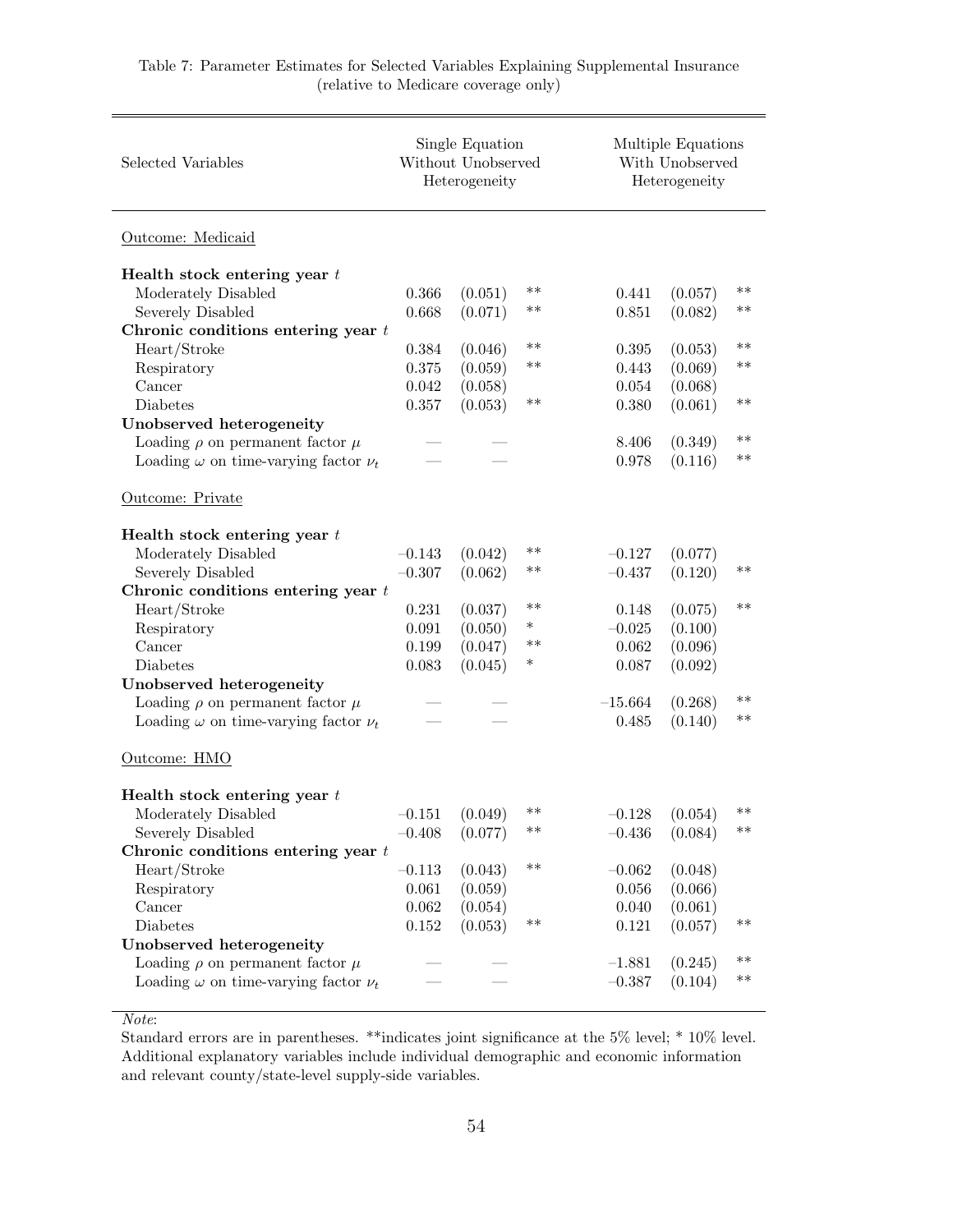| Selected Variables                              |          | Single Equation<br>Without Unobserved<br>Heterogeneity |       |          | Multiple Equations<br>With Unobserved<br>Heterogeneity |        |  |  |  |
|-------------------------------------------------|----------|--------------------------------------------------------|-------|----------|--------------------------------------------------------|--------|--|--|--|
| HMO coverage<br>(relative to private)           | 1.196    | (0.036)                                                | $**$  | 6.073    | (0.088)                                                | $**$   |  |  |  |
| Health stock entering year $t$                  |          |                                                        |       |          |                                                        |        |  |  |  |
| Moderately Disabled                             | 0.074    | (0.027)                                                | $**$  | 0.069    | (0.029)                                                | $**$   |  |  |  |
| Severely Disabled                               | 0.039    | (0.043)                                                |       | $-0.086$ | (0.055)                                                |        |  |  |  |
| Chronic conditions entering year $t$            |          |                                                        |       |          |                                                        |        |  |  |  |
| Heart/Stroke                                    | 0.010    | (0.023)                                                |       | $-0.039$ | (0.030)                                                |        |  |  |  |
| Respiratory                                     | 0.062    | (0.032)                                                | $***$ | 0.170    | (0.043)                                                | $**$   |  |  |  |
| Cancer                                          | $-0.064$ | (0.027)                                                | **    | $-0.216$ | (0.032)                                                | $**$   |  |  |  |
| Diabetes                                        | 0.003    | (0.029)                                                |       | 0.169    | (0.036)                                                | $**$   |  |  |  |
| Unobserved heterogeneity                        |          |                                                        |       |          |                                                        |        |  |  |  |
| Loading $\rho$ on permanent factor $\mu$        |          |                                                        |       | $-8.056$ | (0.108)                                                | $**$   |  |  |  |
| Loading $\omega$ on time-varying factor $\nu_t$ |          |                                                        |       | $-0.165$ | (0.096)                                                | $\ast$ |  |  |  |

Table 8: Parameter Estimates for Selected Variables Explaining Prescription Drug Coverage (conditional on private or HMO supplemental insurance)

Note: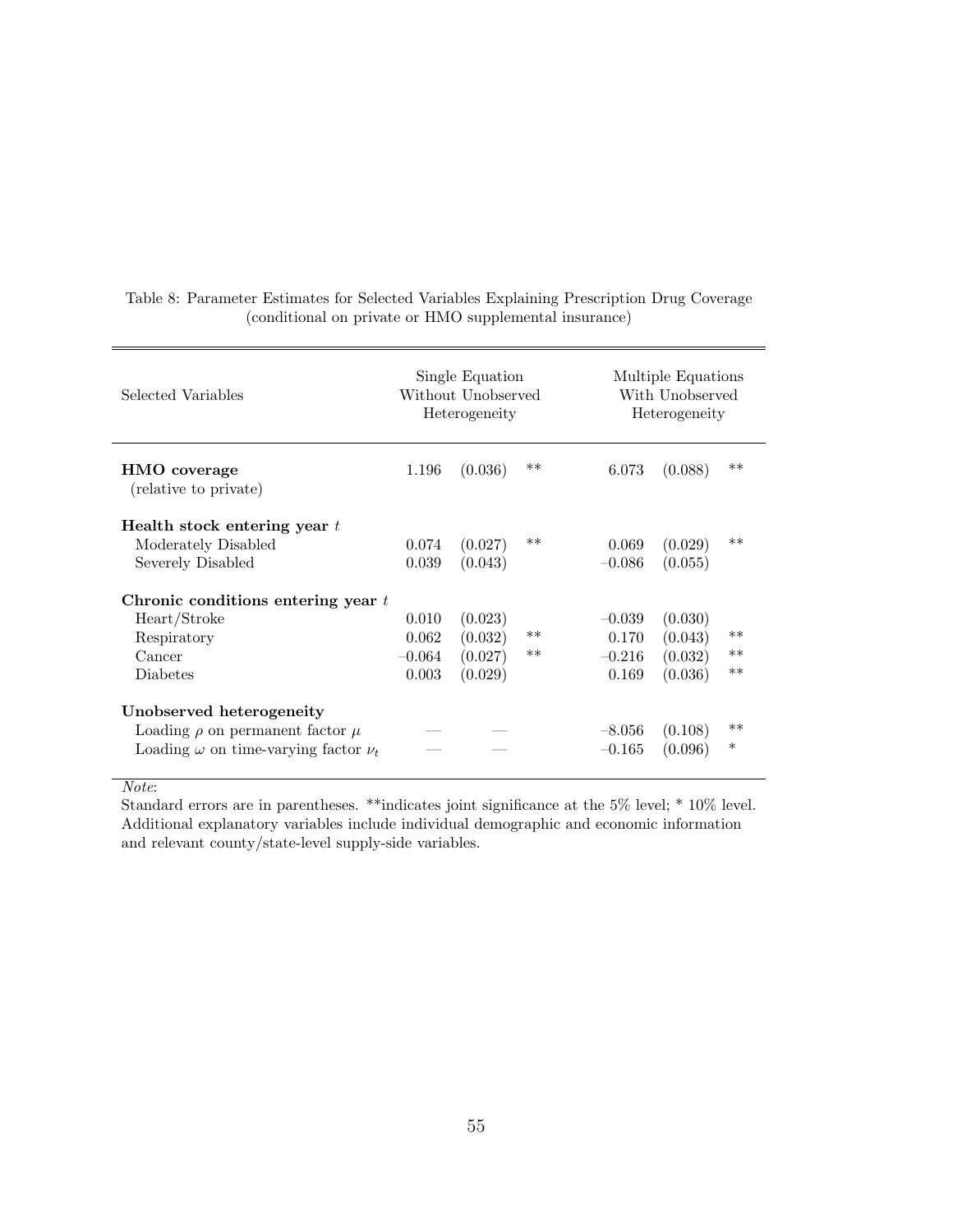| Selected Variables                              | Single Equation<br>Without Unobserved<br>Heterogeneity |         |            |          | Multiple Equations<br>With Unobserved<br>Heterogeneity |            |  |
|-------------------------------------------------|--------------------------------------------------------|---------|------------|----------|--------------------------------------------------------|------------|--|
| Shock: Heart/Stroke                             |                                                        |         |            |          |                                                        |            |  |
| Health stock entering year $t$                  |                                                        |         |            |          |                                                        |            |  |
| Moderately Disabled                             | 0.205                                                  | (0.026) | $***$      | 0.214    | (0.026)                                                | **         |  |
| Severely Disabled                               | 0.292                                                  | (0.037) | $***$      | 0.317    | (0.038)                                                | $***$      |  |
| Chronic conditions entering year $t$            |                                                        |         |            |          |                                                        |            |  |
| Heart/Stroke                                    | 1.417                                                  | (0.024) | $***$      | 1.419    | (0.025)                                                | $***$      |  |
| Respiratory                                     | 0.218                                                  | (0.029) | **         | 0.224    | (0.030)                                                | **         |  |
| Cancer                                          | 0.039                                                  | (0.027) |            | 0.025    | (0.028)                                                |            |  |
| Diabetes                                        | 0.361                                                  | (0.026) | $***$      | 0.371    | (0.027)                                                | $***$      |  |
| Unobserved heterogeneity                        |                                                        |         |            |          |                                                        |            |  |
| Loading $\rho$ on permanent factor $\mu$        |                                                        |         |            | $-0.384$ | (0.028)                                                | $***$      |  |
| Loading $\omega$ on time-varying factor $\nu_t$ |                                                        |         |            | 1.000    | $(-)$                                                  |            |  |
| Shock: Respiratory                              |                                                        |         |            |          |                                                        |            |  |
| Health stock entering year $t$                  |                                                        |         |            |          |                                                        |            |  |
| Moderately Disabled                             | 0.410                                                  | (0.051) | **         | 0.434    | (0.056)                                                | $\ast\ast$ |  |
| Severely Disabled                               | 0.521                                                  | (0.069) | $***$      | 0.590    | (0.078)                                                | **         |  |
| Chronic conditions entering year $t$            |                                                        |         |            |          |                                                        |            |  |
| Heart/Stroke                                    | 0.445                                                  | (0.048) | **         | 0.519    | (0.053)                                                | $***$      |  |
| Respiratory                                     | 2.314                                                  | (0.046) | **         | 2.592    | (0.055)                                                | $***$      |  |
| Cancer                                          | 0.110                                                  | (0.052) | $\ast\ast$ | 0.149    | (0.057)                                                | $***$      |  |
| Diabetes                                        | $-0.033$                                               | (0.054) |            | 0.003    | (0.060)                                                |            |  |
| Unobserved heterogeneity                        |                                                        |         |            |          |                                                        |            |  |
| Loading $\rho$ on permanent factor $\mu$        |                                                        |         |            | $-0.190$ | (0.063)                                                | $***$      |  |
| Loading $\omega$ on time-varying factor $\nu_t$ |                                                        |         |            | 5.658    | (0.266)                                                | $***$      |  |
| Shock: Cancer                                   |                                                        |         |            |          |                                                        |            |  |
| Health stock entering year $t$                  |                                                        |         |            |          |                                                        |            |  |
| Moderately Disabled                             | 0.190                                                  | (0.047) | $***$      | 0.208    | (0.050)                                                | $***$      |  |
| Severely Disabled                               | $-0.100$                                               | (0.075) |            | $-0.053$ | (0.078)                                                |            |  |
| Chronic conditions entering year $t$            |                                                        |         |            |          |                                                        |            |  |
| Heart/Stroke                                    | 0.117                                                  | (0.042) | $***$      | 0.109    | (0.045)                                                | $***$      |  |
| Respiratory                                     | 0.082                                                  | (0.052) |            | 0.094    | (0.055)                                                | $\ast$     |  |
| Cancer                                          | 2.157                                                  | (0.041) | $\ast\ast$ | 2.202    | (0.043)                                                | $***$      |  |
| Diabetes                                        | 0.085                                                  | (0.050) | $\ast$     | 0.119    | (0.053)                                                | $***$      |  |
| Unobserved heterogeneity                        |                                                        |         |            |          |                                                        |            |  |
| Loading $\rho$ on permanent factor $\mu$        |                                                        |         |            | $-0.470$ | (0.055)                                                | $***$      |  |
| Loading $\omega$ on time-varying factor $\nu_t$ |                                                        |         |            | 2.716    | (0.171)                                                | $***$      |  |
|                                                 |                                                        |         |            |          |                                                        |            |  |

Note:

Standard errors are in parentheses. \*\*indicates joint significance at the 5% level; \* 10% level. Additional explanatory variables include individual demographic and economic information and county/state-level supply-side variables.

The factor loading on time-varying heterogeneity in the heart/stroke equation is normalized to one.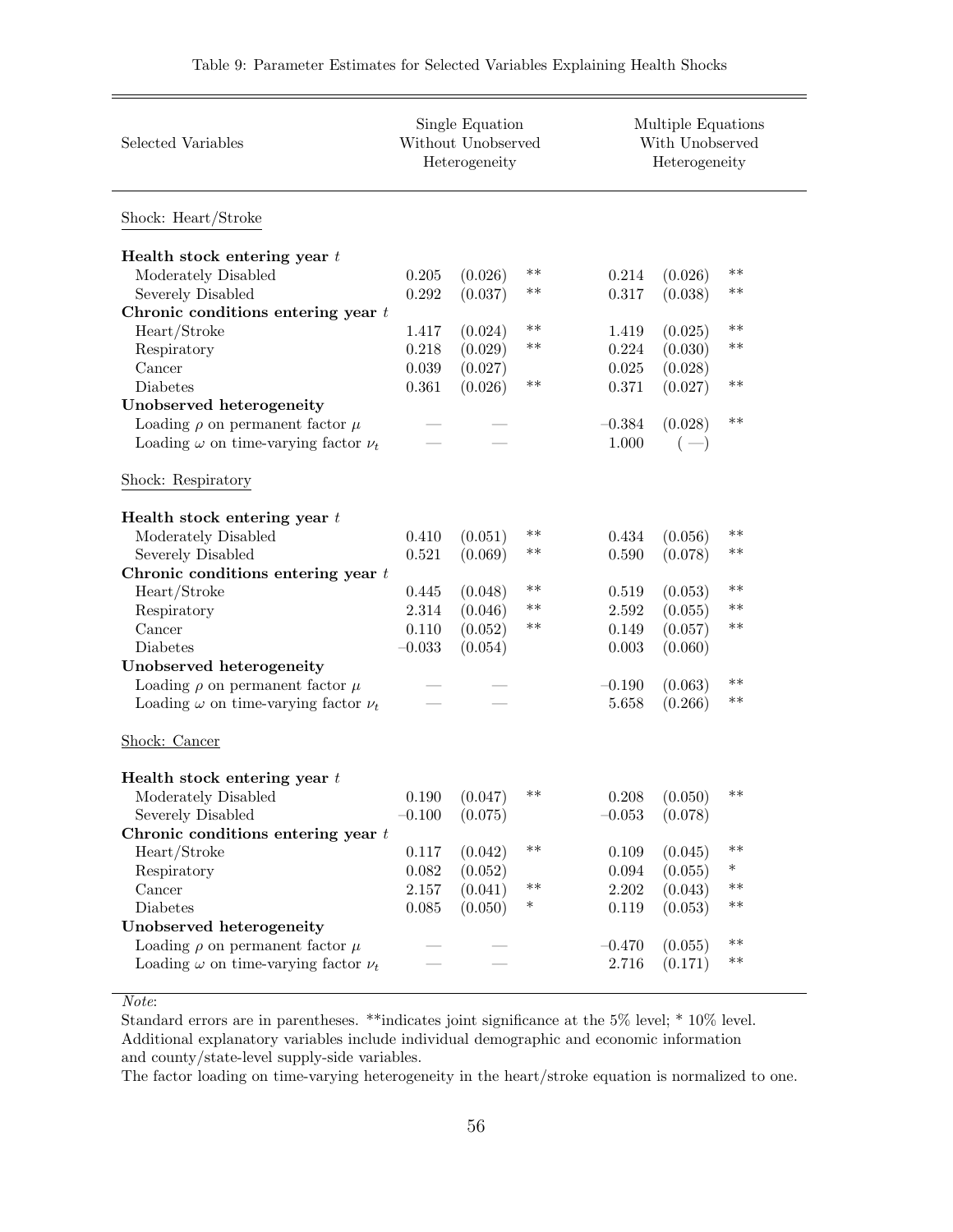| Year                                          | 1992                     | 1993       | 1994       | 1995   | 1996   | 1997   | 1998   | 1999           | 2000           | 2001   | Average  |
|-----------------------------------------------|--------------------------|------------|------------|--------|--------|--------|--------|----------------|----------------|--------|----------|
| <b>Medical Care Expenditures</b>              |                          |            |            |        |        |        |        |                |                |        |          |
|                                               |                          |            |            |        |        |        |        |                |                |        |          |
| Probability of Prescription Drug Use          |                          |            |            |        |        |        |        |                |                |        |          |
| <b>MCBS</b>                                   | 0.87                     | 0.87       | 0.87       | 0.88   | 0.88   | 0.90   | 0.91   | 0.91           | 0.92           | 0.92   | 0.90     |
| Simulation                                    | 0.84                     | 0.88       | 0.87       | 0.88   | 0.89   | 0.90   | 0.91   | 0.92           | 0.92           | 0.92   | 0.93     |
| Prescription Drugs Exp. If Any<br><b>MCBS</b> | 846                      |            |            | 781    | 828    | 896    |        |                |                |        | 969      |
| Simulation                                    |                          | 711<br>716 | 754<br>788 | 812    | 863    | 936    | 1,023  | 1,142<br>1,199 | 1,283<br>1,364 | 1,435  |          |
|                                               |                          |            |            |        |        |        | 1,014  |                |                | 1,553  | 1,012    |
| Probability of Hospitalization<br><b>MCBS</b> | 0.17                     | 0.19       | $0.20\,$   | 0.19   | 0.19   | 0.20   | 0.19   | $0.20\,$       | 0.20           | 0.22   | 0.20     |
| Simulation                                    | 0.13                     | 0.18       | 0.19       | 0.18   | 0.19   | 0.17   | 0.17   | $0.19\,$       | 0.19           | 0.22   | $0.18\,$ |
| Hospital Expenditures, If Any                 |                          |            |            |        |        |        |        |                |                |        |          |
| <b>MCBS</b>                                   | 15,128                   | 13,304     | 13,452     | 13,082 | 12,852 | 12,537 | 12,181 | 12,217         | 12,826         | 13,155 | 13,012   |
| Simulation                                    | $\overline{\phantom{m}}$ | 12,691     | 12,410     | 12,801 | 12,423 | 12,976 | 13,106 | 12,691         | 12,589         | 13,689 | 12,812   |
| Probability of Physician Services             |                          |            |            |        |        |        |        |                |                |        |          |
| <b>MCBS</b>                                   | 0.94                     | 0.86       | 0.86       | 0.87   | 0.87   | 0.87   | 0.86   | 0.76           | 0.77           | 0.79   | 0.84     |
| Simulation                                    | 0.93                     | 0.89       | 0.87       | 0.87   | 0.86   | 0.84   | 0.81   | 0.79           | 0.77           | 0.80   | 0.84     |
| Physician Service Expenditures, In Any        |                          |            |            |        |        |        |        |                |                |        |          |
| <b>MCBS</b>                                   | 2,615                    | 1,845      | 1,941      | 1,642  | 2,000  | 2,037  | 2,085  | 1,957          | 2,093          | 2,337  | 2,039    |
| Simulation                                    | $\overline{\phantom{m}}$ | 1,860      | 1,828      | 1,855  | 1,967  | 2,016  | 2,200  | 2,340          | 2,372          | 2,389  | 2,070    |
|                                               |                          |            |            |        |        |        |        |                |                |        |          |
| <b>Health Status</b>                          |                          |            |            |        |        |        |        |                |                |        |          |
| Probability of Moderately Disabled            |                          |            |            |        |        |        |        |                |                |        |          |
| <b>MCBS</b>                                   | 0.31                     | 0.30       | 0.30       | 0.29   | 0.29   | 0.29   | 0.29   | 0.28           | 0.28           | 0.30   | 0.29     |
| Simulation                                    | 0.32                     | 0.25       | 0.25       | 0.26   | 0.27   | 0.25   | 0.26   | 0.28           | 0.28           | 0.27   | 0.27     |
| Probability of Severely Disabled              |                          |            |            |        |        |        |        |                |                |        |          |
| <b>MCBS</b>                                   | 0.10                     | 0.09       | 0.10       | 0.10   | 0.09   | 0.09   | 0.10   | 0.09           | 0.10           | 0.09   | 0.10     |
| Simulation                                    | 0.10                     | 0.07       | 0.07       | 0.08   | 0.07   | 0.07   | 0.07   | 0.08           | 0.08           | 0.08   | 0.08     |
| Probability of Death                          |                          |            |            |        |        |        |        |                |                |        |          |
| <b>MCBS</b>                                   | $\boldsymbol{0}$         | 0.04       | 0.04       | 0.03   | 0.03   | 0.03   | 0.03   | $0.03\,$       | 0.03           | 0.05   | 0.03     |
| Simulation                                    | $\overline{0}$           | 0.05       | 0.05       | 0.05   | 0.04   | 0.04   | 0.04   | 0.04           | 0.04           | 0.04   | 0.04     |
|                                               |                          |            |            |        |        |        |        |                |                |        |          |

## Table 10: Comparisons of Actual Observations and Model Predictions, by year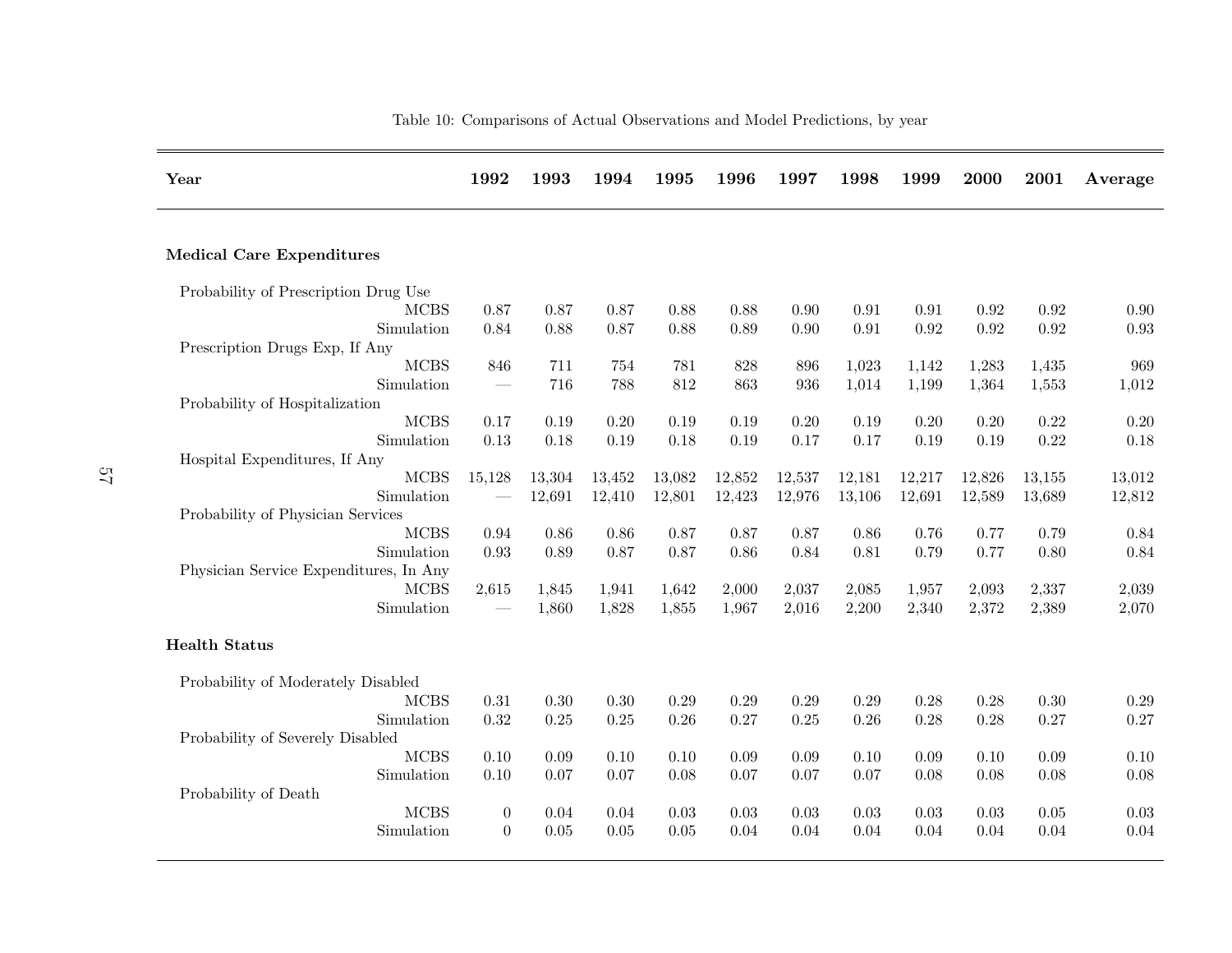| Year                                 | 1992  | 1993  | 1994  | 1995  | 1996  | 1997  | 1998  | 1999  | <b>2000</b> | 2001  | Average |
|--------------------------------------|-------|-------|-------|-------|-------|-------|-------|-------|-------------|-------|---------|
| <b>Supplemental Insurance Choice</b> |       |       |       |       |       |       |       |       |             |       |         |
| Medicaid                             |       |       |       |       |       |       |       |       |             |       |         |
| <b>MCBS</b>                          | 0.13  | 0.11  | 0.12  | 0.12  | 0.12  | 0.11  | 0.11  | 0.12  | 0.11        | 0.13  | 0.12    |
| Simulation                           | 0.10  | 0.08  | 0.08  | 0.08  | 0.08  | 0.07  | 0.11  | 0.09  | 0.09        | 0.09  | 0.08    |
| Private                              |       |       |       |       |       |       |       |       |             |       |         |
| <b>MCBS</b>                          | 0.68  | 0.68  | 0.68  | 0.66  | 0.65  | 0.64  | 0.63  | 0.61  | 0.60        | 0.61  | 0.64    |
| Simulation                           | 0.71  | 0.71  | 0.70  | 0.69  | 0.68  | 0.66  | 0.64  | 0.64  | 0.64        | 0.64  | 0.67    |
| <b>HMO</b>                           |       |       |       |       |       |       |       |       |             |       |         |
| <b>MCBS</b>                          | 0.08  | 0.10  | 0.11  | 0.14  | 0.15  | 0.17  | 0.19  | 0.20  | 0.20        | 0.19  | 0.15    |
| Simulation                           | 0.08  | 0.12  | 0.12  | 0.14  | 0.16  | 0.19  | 0.19  | 0.20  | 0.21        | 0.21  | 0.16    |
| Rx benefit, If Private or HMO        |       |       |       |       |       |       |       |       |             |       |         |
| <b>MCBS</b>                          | 0.45  | 0.51  | 0.51  | 0.61  | 0.63  | 0.66  | 0.68  | 0.72  | 0.72        | 0.74  | 0.63    |
| Simulation                           | 0.49  | 0.44  | 0.47  | 0.58  | 0.60  | 0.60  | 0.60  | 0.66  | 0.66        | 0.68  | 0.60    |
| $\#$ of observations                 | 6,470 | 7,860 | 8,675 | 7,850 | 7,480 | 7,484 | 7,227 | 8,470 | 8,954       | 5,891 | 76,361  |

Table 10: — continued

Note: Observations in this table include only those observed *and* simulated to be alive in a particular year.

By construction, everyone in 1992 survives because individuals contribute <sup>a</sup> minimum of two years of data to estimation.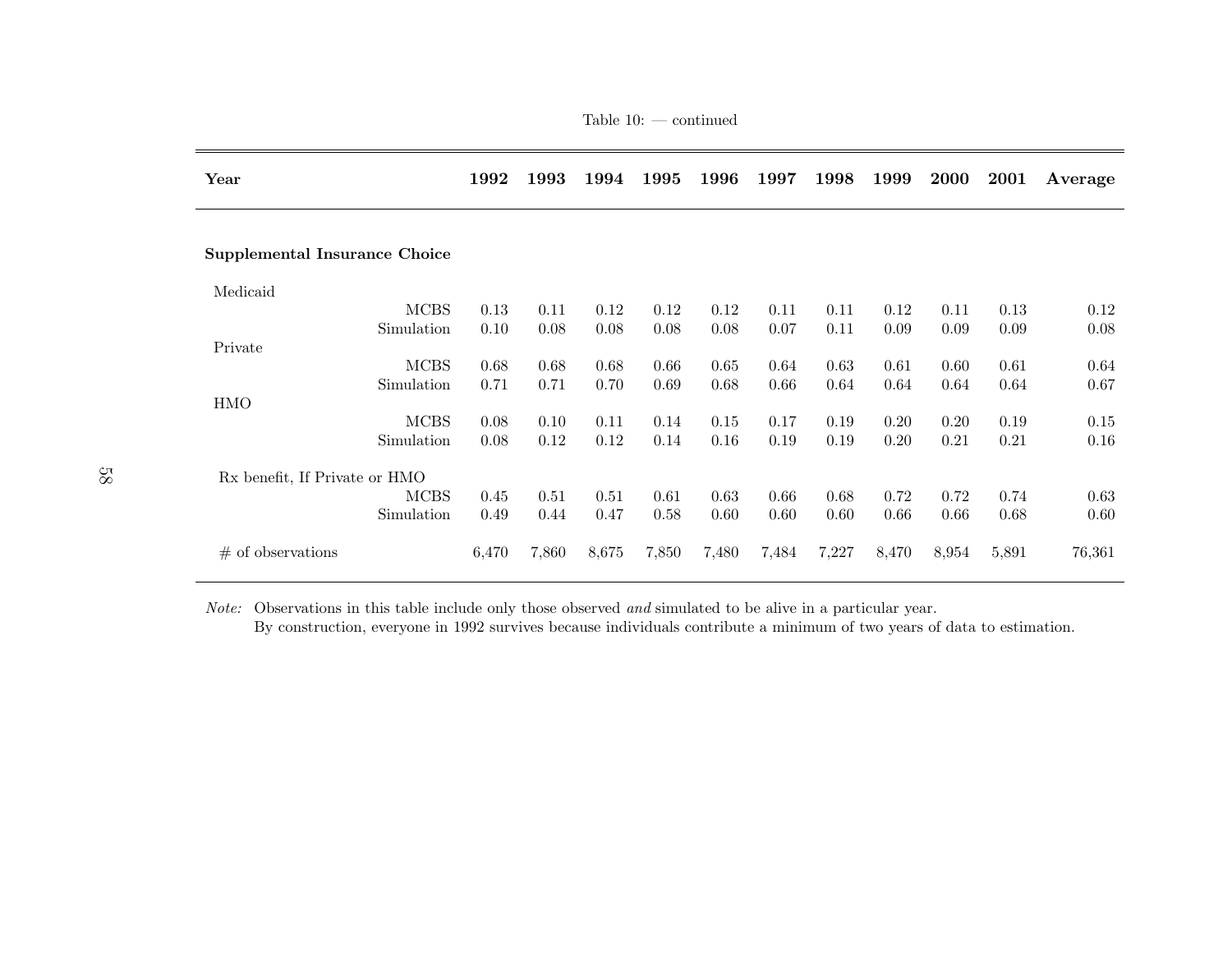|                                                                                                                                                                  | No<br>Benefit                      | Medicaid<br>Benefit                | $\%$<br>$\triangle^*$          | Private<br>Benefit                 | %<br>$\triangle^*$          | <b>HMO</b><br>Benefit              | %<br>$\triangle^*$                   |
|------------------------------------------------------------------------------------------------------------------------------------------------------------------|------------------------------------|------------------------------------|--------------------------------|------------------------------------|-----------------------------|------------------------------------|--------------------------------------|
| Medical Care Expenditures (total over five years)                                                                                                                |                                    |                                    |                                |                                    |                             |                                    |                                      |
| With Unobserved Heterogeneity                                                                                                                                    |                                    |                                    |                                |                                    |                             |                                    |                                      |
| Prescription Drug Expenditures<br>Hospital Expenditures<br>Physician Service Expenditures<br>Total Medical Care Expenditures                                     | 5,311<br>11,432<br>7,170<br>23,913 | 6,942<br>10,599<br>9,623<br>27,164 | 30.7<br>$-7.3$<br>34.2<br>13.6 | 7,195<br>12,559<br>9,638<br>29,392 | 35.5<br>9.9<br>34.4<br>22.9 | 6,337<br>12,698<br>3,810<br>22,845 | 19.3<br>11.1<br>$-46.9$<br>$-4.5$    |
| Without Unobserved Heterogeneity<br>Prescription Drug Expenditures<br>Hospital Expenditures<br>Physician Service Expenditures<br>Total Medical Care Expenditures | 4,310<br>12,226<br>5,263<br>21,799 | 5,838<br>13,296<br>8,195<br>27,329 | 35.4<br>8.8<br>55.7<br>25.4    | 6,810<br>13,277<br>7,882<br>27,969 | 57.9<br>8.6<br>49.8<br>28.3 | 4,997<br>11,785<br>2,544<br>19,326 | 15.9<br>$-3.6$<br>$-51.7$<br>$-11.3$ |
| <b>Health Outcomes</b> (at end of five years)<br>With Unobserved Heterogeneity                                                                                   |                                    |                                    |                                |                                    |                             |                                    |                                      |
| Survival<br>Survivors without Disabilities<br>Moderately Disabled Survivors<br>Severely Disabled Survivors                                                       | 80.76<br>58.40<br>29.79<br>11.81   | 82.59<br>57.54<br>30.40<br>12.06   | 1.8<br>$-1.5$<br>1.2<br>0.3    | 81.47<br>56.65<br>30.82<br>12.44   | 0.8<br>$-1.8$<br>1.2<br>0.6 | 80.87<br>57.97<br>28.85<br>11.09   | 0.1<br>$-0.4$<br>0.4<br>0.0          |
| Without Unobserved Heterogeneity                                                                                                                                 |                                    |                                    |                                |                                    |                             |                                    |                                      |
| Survival<br>Survivors without Disabilities<br>Moderately Disabled Survivors<br>Severely Disabled Survivors                                                       | 78.49<br>59.36<br>29.31<br>11.32   | 81.05<br>55.92<br>30.97<br>13.12   | 2.6<br>$-3.5$<br>1.7<br>1.8    | 82.14<br>55.11<br>31.45<br>13.44   | 3.7<br>$-4.3$<br>2.1<br>2.1 | 77.53<br>58.52<br>29.98<br>11.50   | $-0.9$<br>$-0.9$<br>0.7<br>0.2       |

*Note:*  $*\%$   $\triangle$  refers to percentage change when the outcome is in levels (expenditures) and percentage point change when the outcome is a percent (health). We report changes in behaviors from simulations of no drug coverage to the observed benefit structure (combinations of no supplemental coverage, Medicaid coverage, and private coverage of drugs), to a Medicaid-like benefit, and to a private insurance benefit, respectively.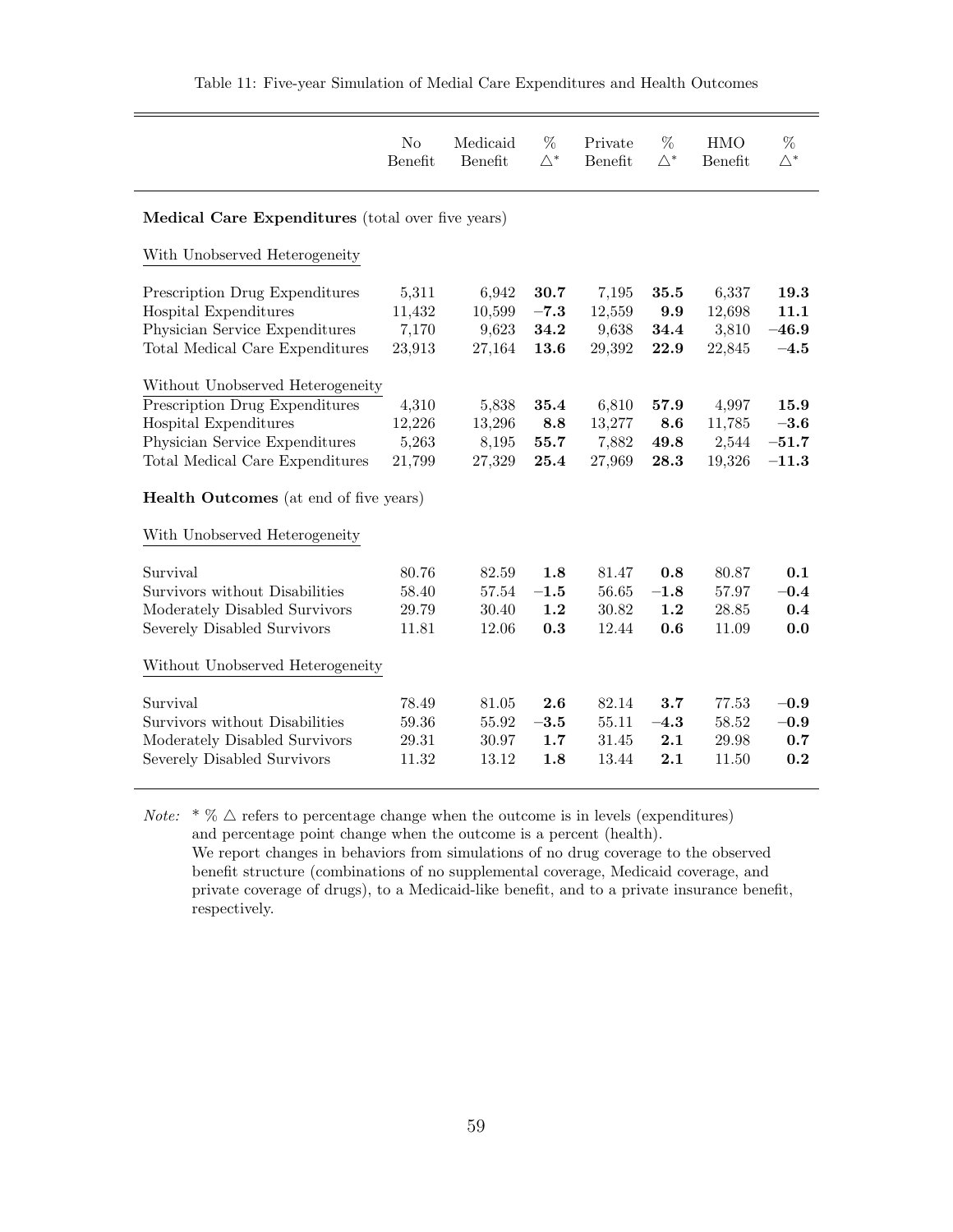|                                 | Medicaid |        | Private  |        | <b>HMO</b> |         |
|---------------------------------|----------|--------|----------|--------|------------|---------|
|                                 | Marginal | Sole   | Marginal | Sole   | Marginal   | Sole    |
| Initial Condition               |          |        |          |        |            |         |
| Age                             | 77.85    | 73.83  | 77.89    | 73.82  | 77.29      | 73.75   |
| Male                            | 0.48     | 0.40   | 0.44     | 0.40   | 0.47       | 0.40    |
| Income:                         | 9.53     | 9.81   | 9.61     | 9.81   | 9.65       | 9.81    |
| Height:                         | 65.69    | 65.69  | 65.66    | 65.69  | 65.90      | 65.68   |
| Moderately Disabled             | 0.37     | 0.26   | 0.36     | 0.26   | 0.34       | 0.30    |
| Severely Disabled               | 0.18     | 0.07   | 0.18     | 0.06   | 0.13       | 0.11    |
| Cancer                          | 0.23     | 0.18   | 0.23     | 0.18   | 0.22       | 0.25    |
| Heart Diseases and Stroke       | 0.51     | 0.44   | 0.54     | 0.44   | 0.49       | 0.43    |
| Respiratory System Diseases     | 0.16     | 0.14   | 0.18     | 0.14   | 0.17       | 0.14    |
| Diabetes                        | 0.20     | 0.19   | 0.21     | 0.19   | 0.19       | 0.19    |
| Total Medical Care Expenditures |          |        |          |        |            |         |
| Prescription Drug Expenditures  |          |        |          |        |            |         |
| Without Benefit                 | 2,288    | 5,926  | 2,490    | 5,892  | 2,698      | 5,903   |
| With Benefit                    | 6,881    | 7,615  | 8,063    | 7,919  | 6,967      | 7,004   |
| $\%\Delta$                      | 200.7    | 28.5   | 223.8    | 34.4   | 158.2      | 18.7    |
| Hospital Expenditures           |          |        |          |        |            |         |
| Without Benefit                 | 15,035   | 10,428 | 14,689   | 10,524 | 15,626     | 10,515  |
| With Benefit                    | 18,063   | 9,536  | 22,010   | 11,487 | 20,982     | 11,811  |
| $\%\Delta$                      | 20.1     | $-8.6$ | 49.9     | 9.2    | 34.3       | 12.3    |
| Physician Service Expenditures  |          |        |          |        |            |         |
| Without Benefit                 | 5,464    | 7,505  | 5,804    | 7,444  | 6,815      | 7,427   |
| With Benefit                    | 12,944   | 10,018 | 13,692   | 10,050 | 5,962      | 3,846   |
| $\%\Delta$                      | 136.9    | 33.5   | 135.9    | 35.0   | $-12.5$    | $-48.2$ |
| Total Medical Care Expenditures |          |        |          |        |            |         |
| Without Benefit                 | 22,788   | 23,859 | 22,982   | 23,860 | 25,139     | 23,845  |
| With Benefit                    | 37,888   | 27,169 | 43,766   | 29,456 | 33,911     | 22,662  |
| $\%\Delta$                      | 66.3     | 13.9   | 90.4     | 23.5   | 34.9       | $-5.0$  |

## Table 12: Total (five-year) Expenditures of Sole Survivors vs. Marginal Survivors with Different Types of Prescription Drug Coverage

*Note:*  $* \% \triangle$  refers to percentage change when the outcome is in levels (expenditures) and percentage point change when the outcome is a percent (health).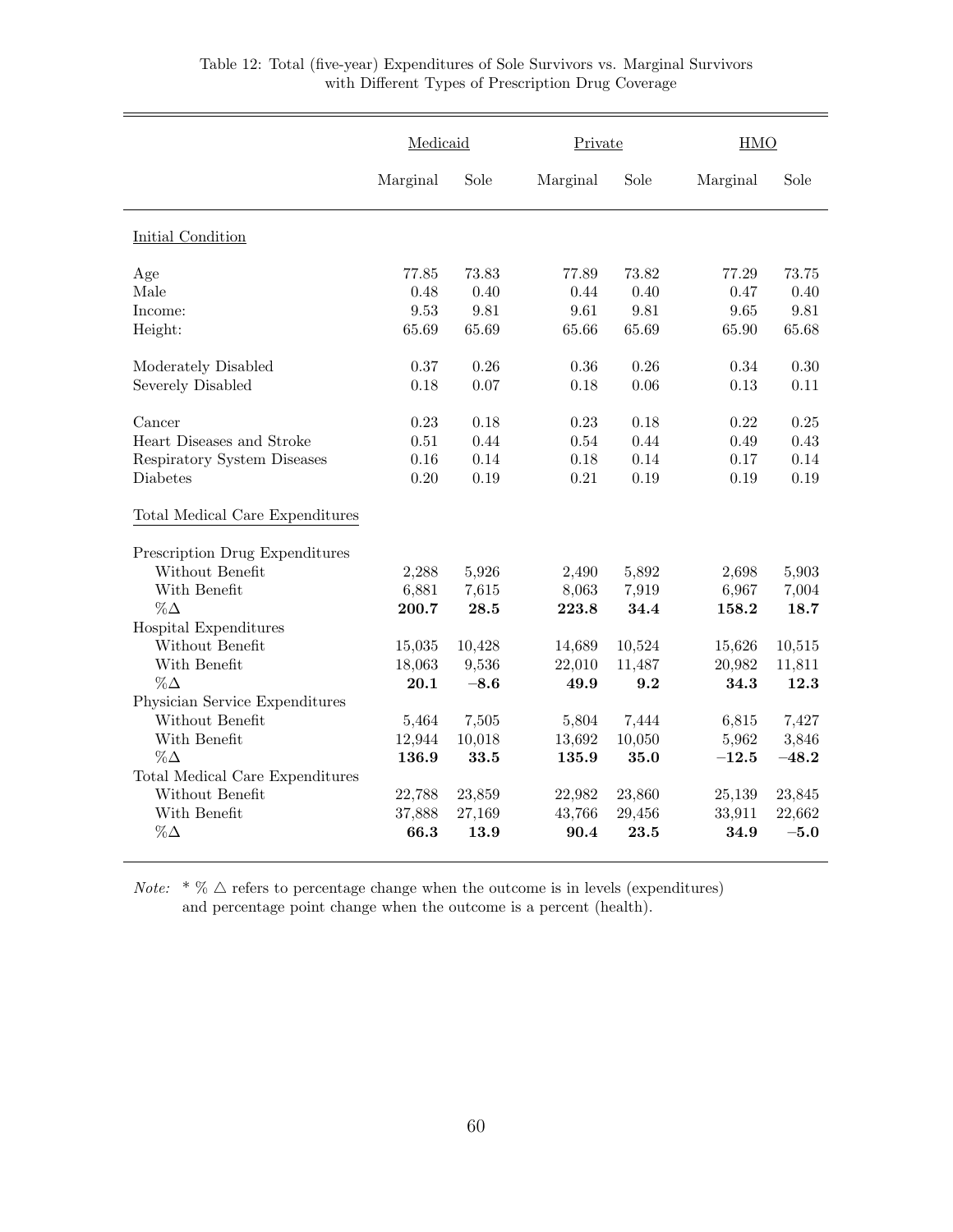|                                        |                            | Medicaid                   |                            |                            | Private                    |                         |                            | <b>HMO</b>                 |                               |
|----------------------------------------|----------------------------|----------------------------|----------------------------|----------------------------|----------------------------|-------------------------|----------------------------|----------------------------|-------------------------------|
|                                        | Without<br>Benefit         | With<br>Benefit            | %<br>$\triangle^*$         | Without<br>Benefit         | With<br>Benefit            | %<br>$\triangle^*$      | Without<br>Benefit         | With<br>Benefit            | %<br>$\triangle^*$            |
| <b>Distribution</b>                    |                            |                            |                            |                            |                            |                         |                            |                            |                               |
| Improved<br>Maintained<br>Deteriorated | 16.00<br>56.35<br>26.04    | 16.20<br>56.70<br>26.02    | 0.20<br>0.35<br>$-0.02$    | 16.91<br>57.03<br>26.05    | 16.21<br>57.31<br>26.48    | $-0.70$<br>0.28<br>0.43 | 16.91<br>57.10<br>25.99    | 16.89<br>57.06<br>26.05    | $-0.02$<br>$-0.04$<br>0.06    |
| <b>Prescription Drug Expenditures</b>  |                            |                            |                            |                            |                            |                         |                            |                            |                               |
| Improved<br>Maintained<br>Deteriorated | 6,476<br>5,316<br>6,993    | 8,225<br>6,932<br>8,757    | 27.0<br>30.4<br>25.2       | 6,493<br>5,323<br>6,996    | 8,575<br>7,221<br>9,144    | 32.1<br>35.7<br>30.7    | 6,516<br>5,331<br>7,038    | 7,605<br>6,369<br>8,266    | 16.7<br>19.5<br>17.5          |
| <b>Hospital Expenditures</b>           |                            |                            |                            |                            |                            |                         |                            |                            |                               |
| Improved<br>Maintained<br>Deteriorated | 11,492<br>8,676<br>13,596  | 10,495<br>7,890<br>12,472  | $-8.7$<br>$-9.1$<br>$-8.3$ | 11,533<br>8,685<br>13,591  | 12,528<br>9,482<br>14,654  | 8.6<br>9.2<br>7.8       | 11,628<br>8,696<br>13,628  | 12,889<br>10,116<br>14,727 | 10.8<br>16.3<br>8.1           |
| <b>Physician Service Expenditures</b>  |                            |                            |                            |                            |                            |                         |                            |                            |                               |
| Improved<br>Maintained<br>Deteriorated | 7,593<br>6,718<br>8,962    | 10,625<br>9,053<br>11,673  | 39.9<br>34.8<br>30.3       | 7,953<br>6,711<br>8,944    | 10,730<br>9,054<br>11,820  | 34.9<br>34.9<br>32.2    | 8,019<br>6,696<br>8,969    | 4,195<br>3,432<br>4,771    | $-47.7$<br>$-48.8$<br>$-45.8$ |
| <b>Total Medical Care Expenditures</b> |                            |                            |                            |                            |                            |                         |                            |                            |                               |
| Improved<br>Maintained<br>Deteriorated | 25,561<br>20,710<br>29,551 | 29,345<br>23,875<br>32,700 | 14.8<br>15.3<br>10.7       | 25,979<br>20,719<br>29,531 | 31,833<br>25,757<br>35,618 | 22.5<br>24.3<br>20.1    | 26,163<br>20,723<br>29,635 | 24,689<br>19,917<br>27,764 | $-5.6$<br>$-3.9$<br>$-6.3$    |

*Note:*  $\sqrt[*]{6}$   $\triangle$  refers to percentage change when the outcome is in levels (expenditures) and percentage point change when the outcome is a percent (health).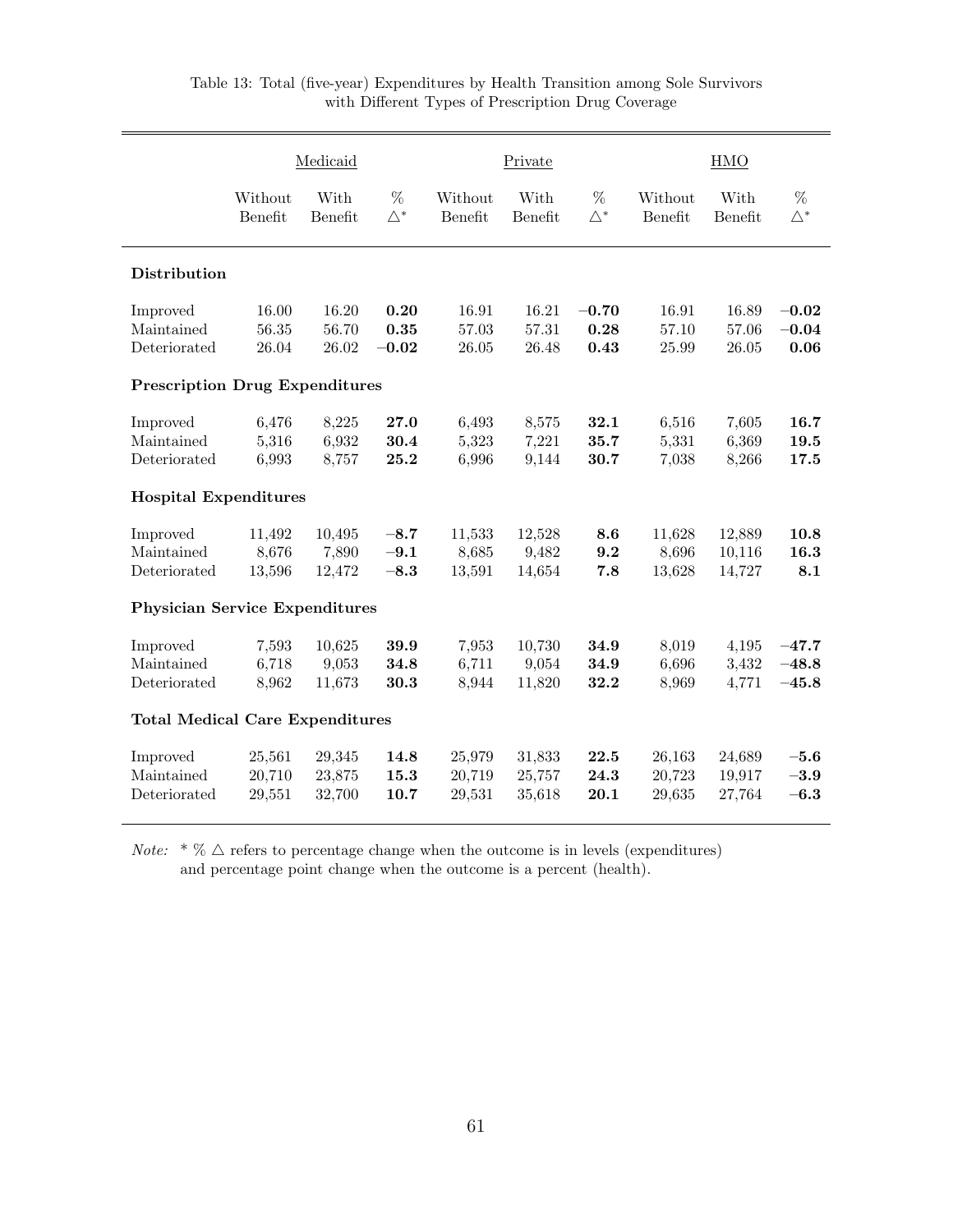|                                                                                                                                                                             | N <sub>o</sub><br>Benefit                      | Medicaid<br>Benefit              | $\%$<br>$\bigwedge^*$           | Private<br>Benefit               | %<br>$\bigwedge^*$              | <b>HMO</b><br>Benefit           | %<br>$\triangle^*$                   |  |  |  |  |
|-----------------------------------------------------------------------------------------------------------------------------------------------------------------------------|------------------------------------------------|----------------------------------|---------------------------------|----------------------------------|---------------------------------|---------------------------------|--------------------------------------|--|--|--|--|
|                                                                                                                                                                             | Medical Care Expenditures (total for one-year) |                                  |                                 |                                  |                                 |                                 |                                      |  |  |  |  |
| With Unobserved Heterogeneity                                                                                                                                               |                                                |                                  |                                 |                                  |                                 |                                 |                                      |  |  |  |  |
| Prescription Drug Expenditures<br>Hospital Expenditures<br>Physician Service Expenditures<br>Total Medical Care Expenditures                                                | $873\,$<br>2,157<br>1,277<br>4,307             | 1,157<br>1,965<br>1,771<br>4,893 | 32.5<br>$-8.9$<br>38.7<br>13.6  | 1,188<br>2,351<br>1,752<br>5,291 | 26.5<br>8.3<br>27.1<br>18.6     | 1,047<br>2,337<br>631<br>4,015  | 19.9<br>8.3<br>$-50.6$<br>$-6.8$     |  |  |  |  |
| Without Unobserved Heterogeneity                                                                                                                                            |                                                |                                  |                                 |                                  |                                 |                                 |                                      |  |  |  |  |
| Prescription Drug Expenditures<br>Hospital Expenditures<br>Physician Service Expenditures<br>Total Medical Care Expenditures<br><b>Health Outcomes</b> (at end of one year) | 709<br>2,372<br>918<br>3,999                   | 964<br>2,510<br>1,460<br>4,934   | 36.0<br>5.8<br>59.0<br>23.4     | 1,122<br>2,482<br>1,393<br>4,999 | 58.3<br>4.6<br>51.7<br>25.0     | 835<br>2,243<br>419<br>3,497    | 17.8<br>$-5.4$<br>$-54.4$<br>$-10.2$ |  |  |  |  |
| With Unobserved Heterogeneity                                                                                                                                               |                                                |                                  |                                 |                                  |                                 |                                 |                                      |  |  |  |  |
| Survival<br>Survivors without Disabilities<br>Moderately Disabled Survivors<br>Severely Disabled Survivors                                                                  | 96.13<br>61.41<br>26.93<br>8.52                | 96.68<br>60.26<br>27.92<br>9.15  | 0.55<br>$-1.62$<br>0.99<br>0.63 | 96.44<br>60.16<br>27.88<br>9.15  | 0.31<br>$-1.58$<br>0.95<br>0.63 | 96.23<br>61.38<br>27.15<br>8.55 | 0.10<br>$-0.03$<br>0.00<br>0.03      |  |  |  |  |
| Without Unobserved Heterogeneity                                                                                                                                            |                                                |                                  |                                 |                                  |                                 |                                 |                                      |  |  |  |  |
| Survival<br>Survivors without Disabilities<br>Moderately Disabled Survivors<br>Severely Disabled Survivors                                                                  | 95.28<br>64.74<br>26.91<br>8.35                | 96.12<br>63.13<br>27.78<br>9.09  | 0.84<br>$-1.61$<br>0.86<br>0.74 | 96.41<br>62.79<br>28.00<br>9.21  | 1.13<br>$-1.95$<br>1.09<br>0.86 | 95.19<br>64.15<br>27.38<br>8.47 | $-0.08$<br>$-0.59$<br>0.47<br>0.12   |  |  |  |  |

Table 14: One-year Simulation of Medical Care Expenditures and Health Outcomes

*Note:*  $* \% \triangle$  refers to percentage change when the outcome is in levels (expenditures) and percentage point change when the outcome is a percent (health). We report changes in behaviors from simulations of no drug coverage to the observed benefit structure (combinations of no supplemental coverage, Medicaid coverage, and private coverage of drugs), to a Medicaid-like benefit, and to a private insurance benefit, respectively.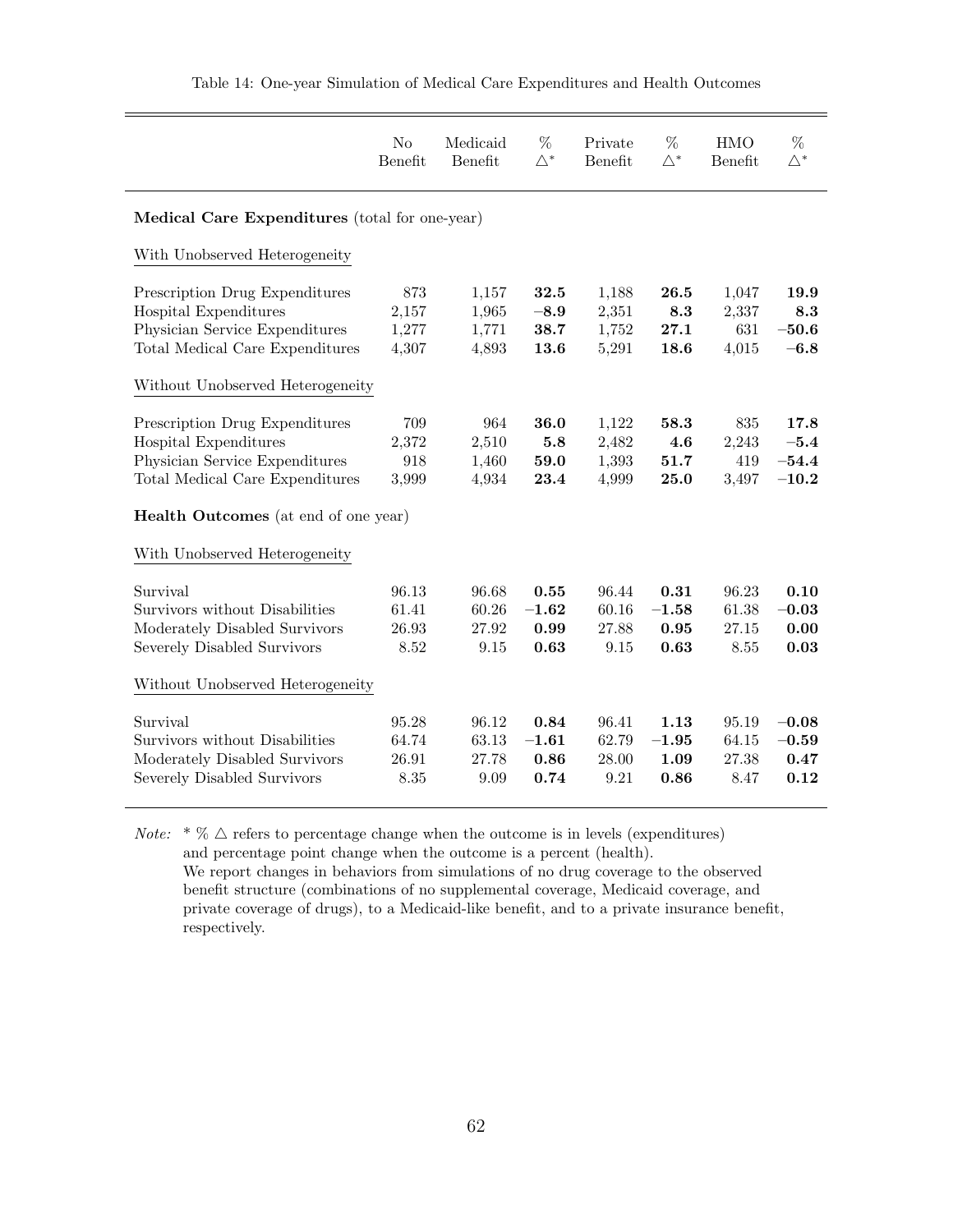# Appendix

An individual  $n$  in our sample data is followed from two to five years. We model her behavior in each annual period  $t, t = 1, \ldots, T_n$ . Our dynamic equations at  $t = 1$  depend on values of explanatory variables at  $t = 0$ , which represents the first year an individual is observed in our data. We recognize that these initial values are likely to be functions of the same individual unobservables that influence behavior in subsequent periods. That is, they are functions of the permanent individual heterogeneity denoted  $\mu$ . We also recognize that these values cannot be estimated using the same health production, insurance, or demand functions specified in Section 3. Hence, we explain variations in these initial observations using reduced form equations and allow them to be correlated with the permanent heterogeneity components that affect subsequent outcomes. These initial equations are estimated jointly with the set of dynamic equations specified in Section 3.2. We use  $\lambda^r$  to indicate estimated parameters in the initial reduced form equation r.

We include four equations explaining the initially observed (in our sample) existence of four chronic conditions, k: heart problems, respiratory problems, cancer, and diabetes.

$$
\ln \left[ \frac{\Pr(C_0^k = 1)}{\Pr(C_0^k = 0)} \right] = \lambda_0^{1k} + \lambda_1^{1k} X_t + \lambda_2^{1k} Z_0^H + \lambda_2^{1k} R_0 + \rho^{1k} \mu
$$
  

$$
k = 1, 2, 3, \text{ or } 4.
$$

The probability of initially observed supplemental health insurance is a multinomial logit where

$$
\ln\left[\frac{\Pr(I_0 = i)}{\Pr(I_0 = 0)}\right] = \lambda_{i0}^2 + \lambda_{i1}^2 X_0 + \lambda_{i2}^2 Z_0^I + \lambda_{i3}^2 R_0 + \rho_i^2 \mu_{i1} + \lambda_{i2}^2 Z_0^I
$$
  
 $i = 1, 2, \text{ or } 3.$ 

An indicator of drug benefits  $(J_0 = 1)$  is modeled as a logit outcome for individuals with private health insurance or Medicare managed care where

$$
\ln \left[ \frac{\Pr(J_0 = 1 | I_0 = 3 \text{ or } 4)}{\Pr(J_0 = 0 | I_0 = 3 \text{ or } 4)} \right] = \lambda_0^3 + \lambda_1^3 X_0 + \lambda_2^3 Z_0^I + \lambda_3^3 R_0 + \rho^3 \mu.
$$

We must model initial medical care utilization as these choices may affect medical care decisions in the subsequent period. The probability of any hospital, physician, or drug expenditures, q, is

$$
\ln\left[\frac{\Pr(q_0 > 0)}{\Pr(q_0 = 0)}\right] = \lambda_0^{4q} + \lambda_1^{4q} X_0 + \lambda_2^{4q} Z_0^P + \lambda_3^{4q} R_0 + \rho_1^{4q} \mu
$$
  
  $q = A, B, \text{ or } D.$ 

There is no need to model expenditures conditional on any in the initial period. The level of expenditures do explain health production at the end of each period, but these expenditures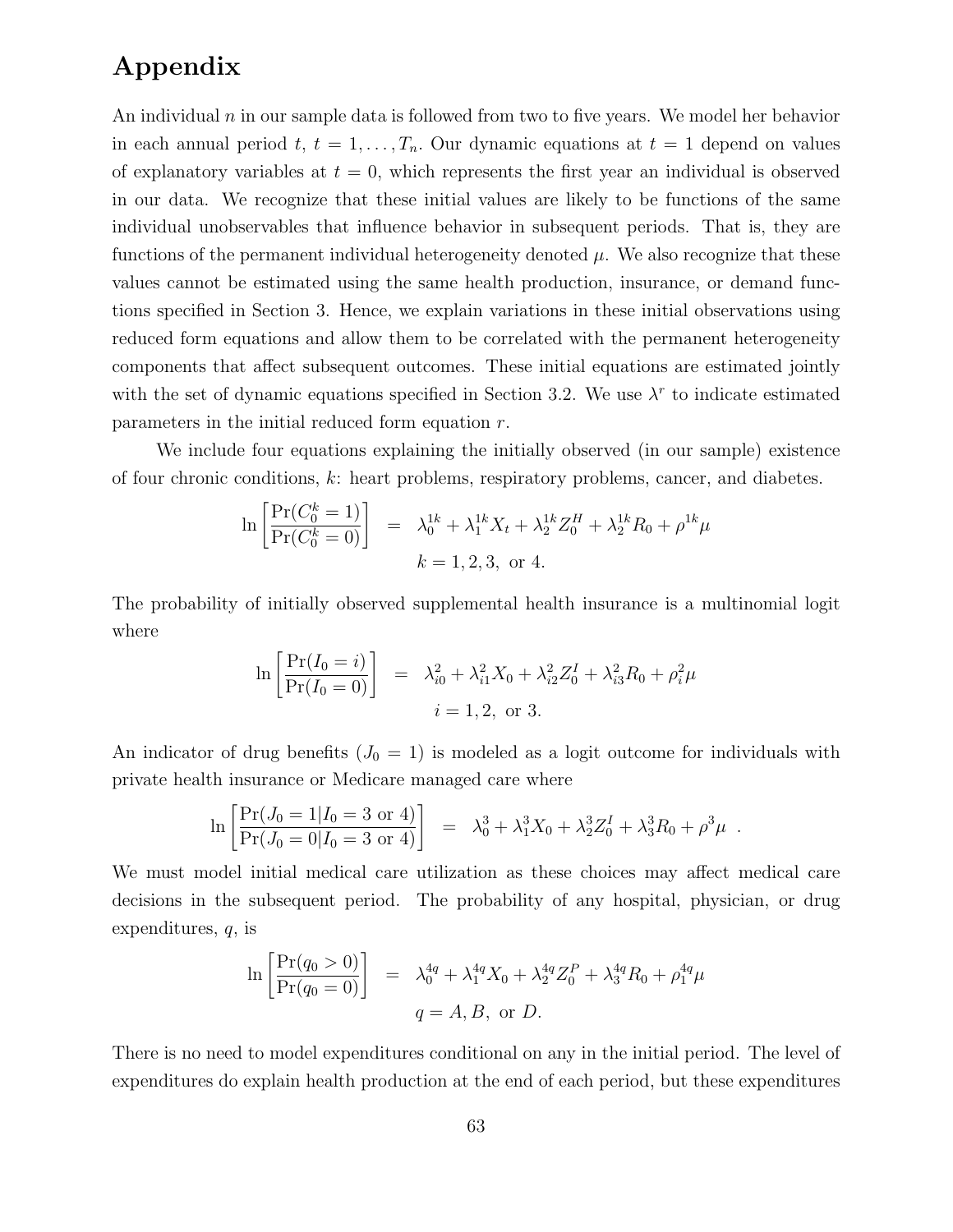are modeled each period. Finally, general health stock entering period 1 is a multinomial logit with the outcomes no disability (no ADLs or IADLs), moderate disability (at least one IADL limitation and up to two ADL limitations), and severe disability (more than two ADL limitations) where

$$
\ln\left[\frac{\Pr(H_1 = h)}{\Pr(H_1 = 0)}\right] = \lambda_{h0}^5 + \lambda_{h1}^5 X_0 + \lambda_{h2}^5 Z_0^H + \lambda_{h3}^5 C_0 + \lambda_{h4}^5 R_0 + \rho_h^5 \mu
$$
  

$$
h = 1 \text{ and } 2.
$$

All equations contain exogenous variables  $(R_0)$  that are excluded from the subsequent dynamic equations in  $t = 1, \ldots, T$ . The supply-side variables  $(Z_0)$  affect outcomes where appropriate. The permanent individual unobserved heterogeneity captured by  $\mu$  affects each of these initial outcomes allowing them to be correlated with subsequent modeled outcomes.

We treat the unobserved heterogeneity  $(\mu$  and  $\nu_t)$  as discrete random effects and integrate them out of the model (see Heckman and Singer (1983) and Mroz (1999) for analyses comparing this procedure and others). This method of allowing correlation in unobservables across multiple equations without imposing a distributional form has been used in a wide variety of empirical applications including health (Goldman, 1995; Cutler, 1995; Blau and Gilleskie, 2001; Mays and Norton, 2000; Mello, Stearns, and Norton, 2002), welfare participation (Hoynes, 1996), child care (Blau and Hagy, 1998; Hu, 1999), disability insurance (Kreider and Riphahn, 2000), and program evaluation (Angeles et al., 1998). Different from the fixed effect or the general random effect approach, the discrete random effect approach assumes error terms in the correlated equations have discrete distributions of several mass points of support  $\mu_m$  and an accompanying probability weight  $\theta_m$ ,  $m = 1, \ldots, M$ , where M is determined empirically. Analogously, the points of support of the time-varying heterogeneity,  $\nu_{\ell t}$ , and the probability weights,  $\psi_{\ell}$ ,  $\ell = 1, \ldots, L$ , are estimated (with the appropriate normalizations for identification).<sup>22</sup> This approach models the common heterogeneity that affects health insurance, health expenditures, health outcomes, and initial conditions. Unlike a fixed effect approach, this approach does not require estimation of  $N-1$  additional parameters, where N is the total number of individuals in the sample. Additionally, there is no distributional assumption imposed on the error terms  $\mu$  and  $\nu_t$  and, hence, the method minimizes possible estimation bias from the stronger assumption of a specific error distribution, such as joint normality, which is commonly assumed in models of joint behavior (Mroz, 1999). The likelihood function is

<sup>&</sup>lt;sup>22</sup>We do not estimate M and L non-parametrically. Rather, we estimate the model by maximum likelihood for a fixed M and L. We then increase the values of M and L independently to obtain the best fit based on comparisons of the log likelihood values.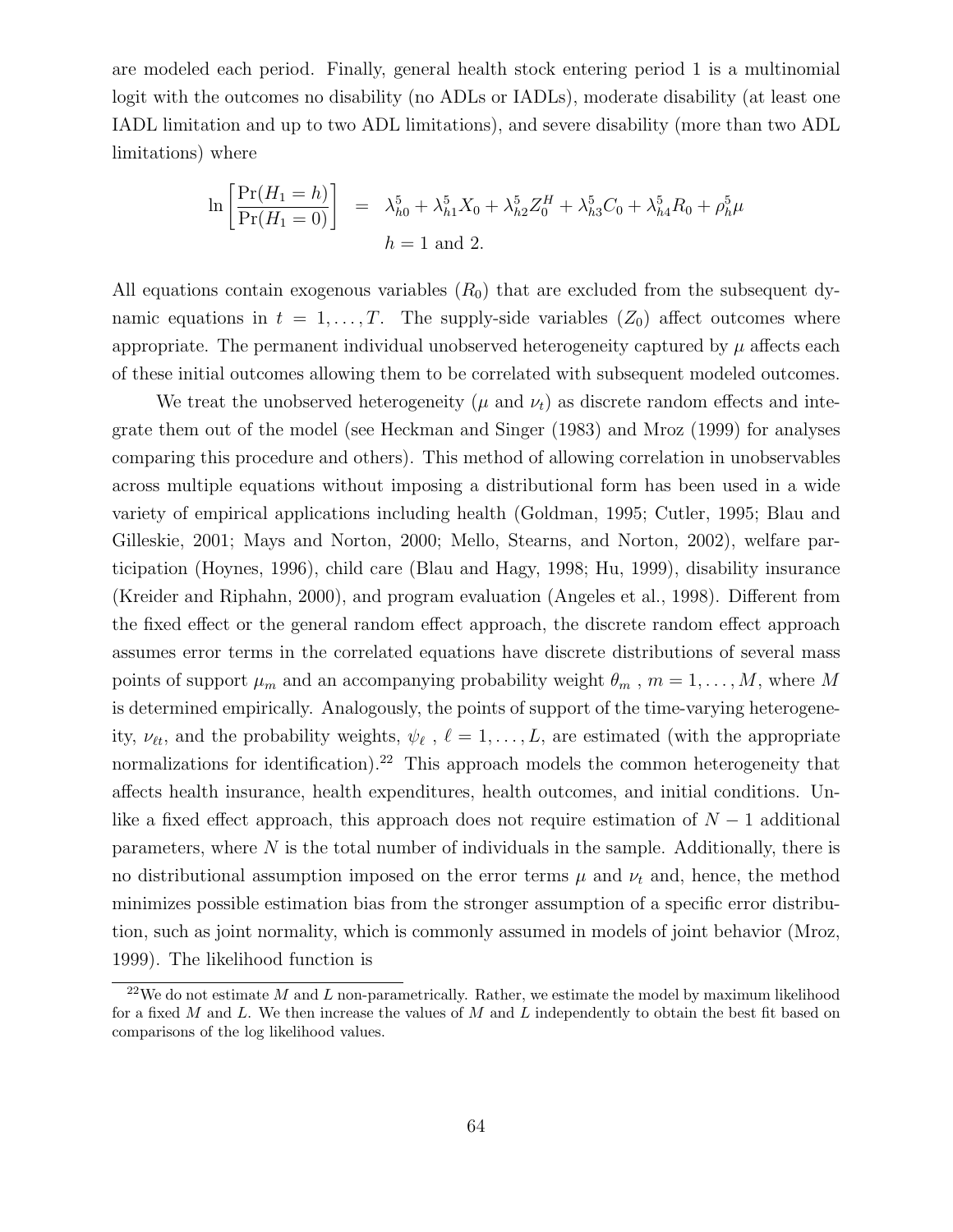$$
\mathcal{L}(\Theta) = \prod_{n=1}^{N} \left\{ \sum_{m=1}^{M} \theta_{m} \prod_{k=1}^{4} (\Pr(C_{0}^{k} = 0 | \mu_{m})^{1(C_{n0}^{k} = 0)} \cdot \Pr(C_{0}^{k} = 1 | \mu_{m})^{1(C_{n0}^{k} = 1)}) \right\} \cdot \prod_{i=0}^{3} \Pr(I_{0} = i | \mu_{m})^{1(I_{n0} = i)} (\prod_{j=0}^{1} \Pr(J_{0} = j | \mu_{m})^{1(I_{n0} = j)})^{1(I_{n0} = 2 \text{ or } 3)} \n\cdot \Pr(A_{0} = 0 | \mu_{m})^{1(A_{n0} = 0)} [(1 - \Pr(A_{0} > 0 | \mu_{m})]^{1(A_{n0} > 0)} \n\cdot \Pr(B_{0} = 0 | \mu_{m})^{1(B_{n0} = 0)} [(1 - \Pr(B_{0} > 0 | \mu_{m})]^{1(B_{n0} > 0)} \n\cdot \prod_{k=0}^{2} \Pr(H_{1} = h | \mu_{m})^{1(H_{n1} = h)} \n\prod_{k=0}^{T_{n}} \left\{ \sum_{\ell=1}^{L} \psi_{\ell} \prod_{i=0}^{3} \Pr(I_{\ell} = i | \mu_{m}, \nu_{\ell})^{1(I_{n\ell} = i)} (\prod_{j=0}^{1} \Pr(J_{\ell} = j | \mu_{m}, \nu_{\ell})^{1(I_{n\ell} = j)})^{1(I_{n\ell} = 2 \text{ or } 3)} \right\} \cdot \prod_{k=1}^{3} (\Pr(S_{\ell}^{k} = 0 | \mu_{m}, \nu_{\ell})^{1(A_{n\ell} = 0)} \cdot \left[ (1 - \Pr(A_{\ell} = 0) | \mu_{m}, \nu_{\ell})^{1(S_{n\ell}^{k} = 1)} \right] \n\cdot \Pr(A_{\ell} = 0 | \mu_{m}, \nu_{\ell})^{1(A_{n\ell} = 0)} \cdot \left[ (1 - \Pr(B_{\ell} = 0) | \mu_{m}, \nu_{\ell}) \cdot \phi_{A}(\cdot | \mu_{m}, \nu_{\ell}) \right]^{1(A_{n\ell} > 0)} \n\cdot \Pr(B_{\ell} = 0 | \mu_{m}, \nu_{\ell})^{1
$$

Density functions for expenditures are denoted by  $\phi_q(\cdot)$ ,  $q = A, B$ , and D and  $\Theta$  represents the vector of all estimated parameters including those that capture the discrete distribution of the unobserved heterogeneity.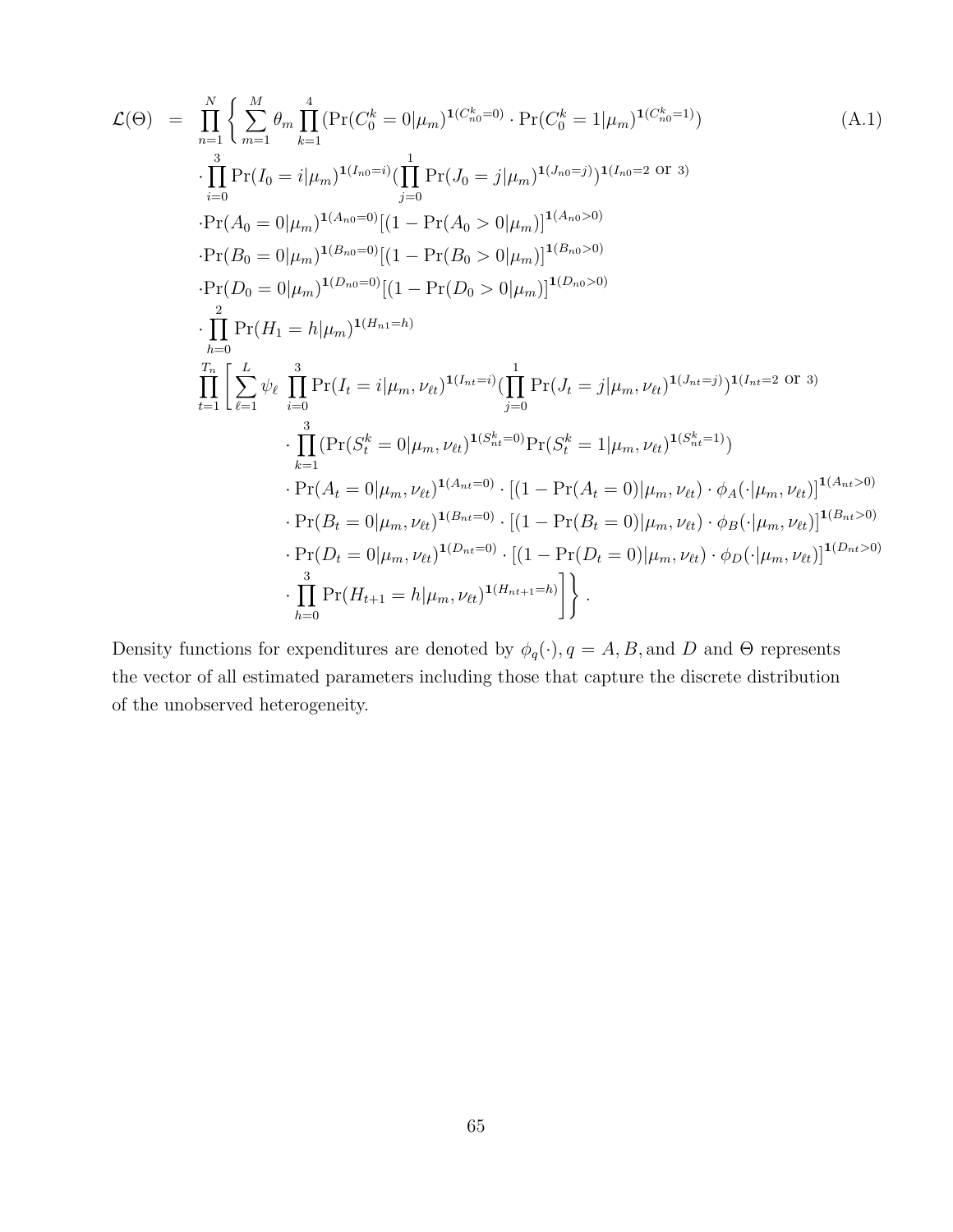| Notation  | Variable Name                                                               | Specification | Percent |
|-----------|-----------------------------------------------------------------------------|---------------|---------|
| $I_0$     | Supplemental Insurance Plan in $t=0$                                        | multinomial   |         |
|           | Medicare Only (no supplement)                                               | logit         | 8.63    |
|           | Medicaid                                                                    |               | 11.53   |
|           | Private Insurance                                                           |               | 64.90   |
|           | Medicare HMO alternative                                                    |               | 14.94   |
| $J_0$     | Prescription Drug Coverage in $t = 0$<br>conditional on Private or HMO plan | logit         | 61.83   |
|           |                                                                             |               |         |
| $A_0 > 0$ | Any Hospitalization in $t=0$                                                | logit         | 17.33   |
| $B_0 > 0$ | Any Physician Service Utilization in $t=0$                                  | logit         | 84.91   |
| $D_0 > 0$ | Any Prescription Drug Utilization in $t = 0$                                | logit         | 89.22   |
| $H_1$     | Health Stock entering $t = 1$ (at end of $t = 0$ )                          | multinomial   |         |
|           | No Disability (No ADL or IADLs)                                             | logit         | 62.46   |
|           | Moderately Disabled (IADL or up to 2 ADLs)                                  |               | 28.31   |
|           | Severely Disabled (3 or more ADLs)                                          |               | 9.23    |
| $C_0$     | Existing Chronic Conditions up to and including $t = 0$                     |               |         |
|           | Heart/Stroke                                                                | logit         | 46.68   |
|           | Respiratory                                                                 | logit         | 15.02   |
|           | Cancer                                                                      | logit         | 19.26   |
|           | Diabetes                                                                    | logit         | 19.73   |
|           |                                                                             |               |         |

# Table A1: Description of Dependent Variables in Initial Condition Equations

 $\equiv$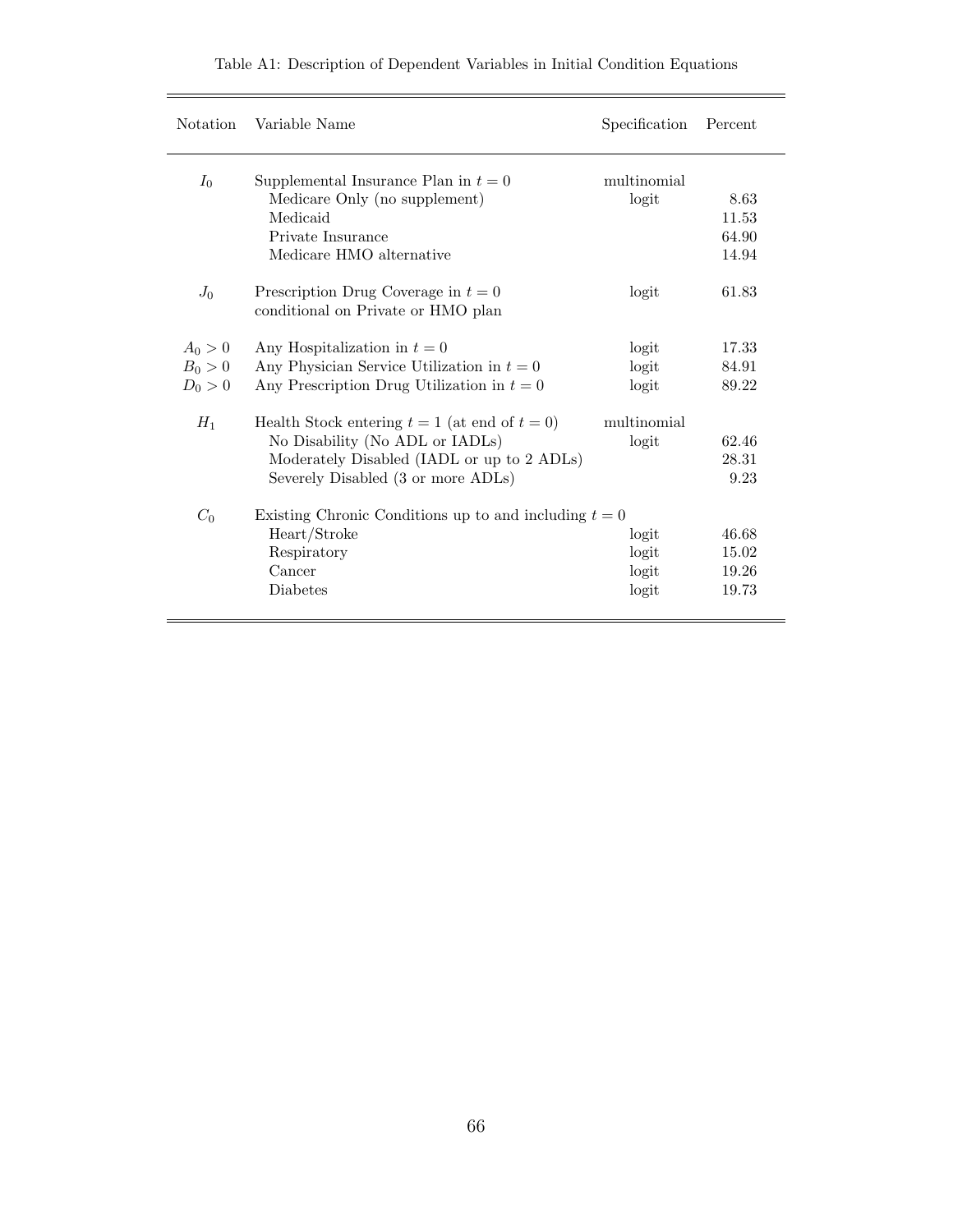|                                             | Heart/Stroke Respiratory |            | Cancer     | Diabetes   |
|---------------------------------------------|--------------------------|------------|------------|------------|
| Age                                         | $0.066**$                | 0.009      | $0.048**$  | $0.017**$  |
|                                             | (0.007)                  | (0.009)    | (0.008)    | (0.009)    |
| Age Squared                                 | $-0.095**$               | $-0.094**$ | $-0.102**$ | $-0.191**$ |
|                                             | (0.023)                  | (0.035)    | (0.029)    | (0.032)    |
| Male                                        | 0.044                    | 0.075      | $-0.169**$ | $0.125**$  |
|                                             | (0.040)                  | (0.055)    | (0.050)    | (0.051)    |
| Education                                   | $-0.024**$               | $-0.040**$ | $0.028**$  | $-0.032**$ |
|                                             | (0.006)                  | (0.008)    | (0.007)    | (0.007)    |
| Race: Black                                 | $0.107**$                | $-0.194**$ | $-0.128**$ | $0.603**$  |
|                                             | (0.045)                  | (0.063)    | (0.058)    | (0.051)    |
| Race: Hispanic                              | $-0.232**$               | $-0.193$   | $-0.252*$  | $0.519**$  |
|                                             | (0.100)                  | (0.136)    | (0.139)    | (0.108)    |
| Race: Other nonwhite                        | $-0.252**$               | $-0.096$   | $-0.319*$  | $0.279*$   |
|                                             | (0.127)                  | (0.174)    | (0.180)    | (0.145)    |
| Marital Status: Widowed                     | $0.071**$                | 0.035      | 0.049      | 0.030      |
|                                             | (0.032)                  | (0.045)    | (0.040)    | (0.041)    |
| Marital Status: Separated, Divorced, Single | 0.075                    | $0.153**$  | $0.177**$  | $-0.168**$ |
|                                             | (0.053)                  | (0.068)    | (0.065)    | (0.066)    |
| Ln(Income)                                  | $0.125**$                | 0.119      | $-0.075$   | $0.242**$  |
|                                             | (0.059)                  | (0.077)    | (0.072)    | (0.084)    |
| Ln(Income) Squared                          | $-0.116**$               | $-0.141**$ | 0.063      | $-0.180**$ |
|                                             | (0.034)                  | (0.046)    | (0.041)    | (0.048)    |
| Rural                                       | $0.206**$                | $0.172**$  | $-0.027$   | 0.031      |
|                                             | (0.029)                  | (0.039)    | (0.036)    | (0.036)    |
| Birth Cohort                                | $0.090**$                | $-0.052$   | 0.031      | $-0.066$   |
|                                             | (0.033)                  | (0.046)    | (0.042)    | (0.042)    |
| Height                                      | $0.018**$                | $-0.011*$  | $0.024**$  | $0.015**$  |
|                                             | (0.005)                  | (0.007)    | (0.006)    | (0.006)    |
| Smoke Ever                                  | $0.191**$                | $0.783**$  | $0.130**$  | $-0.085**$ |
|                                             | (0.028)                  | (0.042)    | (0.035)    | (0.036)    |
| Loading $\rho$ on permanent factor $\mu$    | $-0.119**$               | 0.027      | $-0.141**$ | 1.000      |
|                                             | (0.033)                  | (0.045)    | (0.040)    | $(-)$      |
|                                             |                          |            |            |            |

Note:

Standard errors are in parentheses. \*\* indicates joint significance at the 5% level; \* 10% level. The results are from four logit regressions (estimated jointly with the other equations).

The factor loading on permanent heterogeneity in the diabetes equation is normalized to one.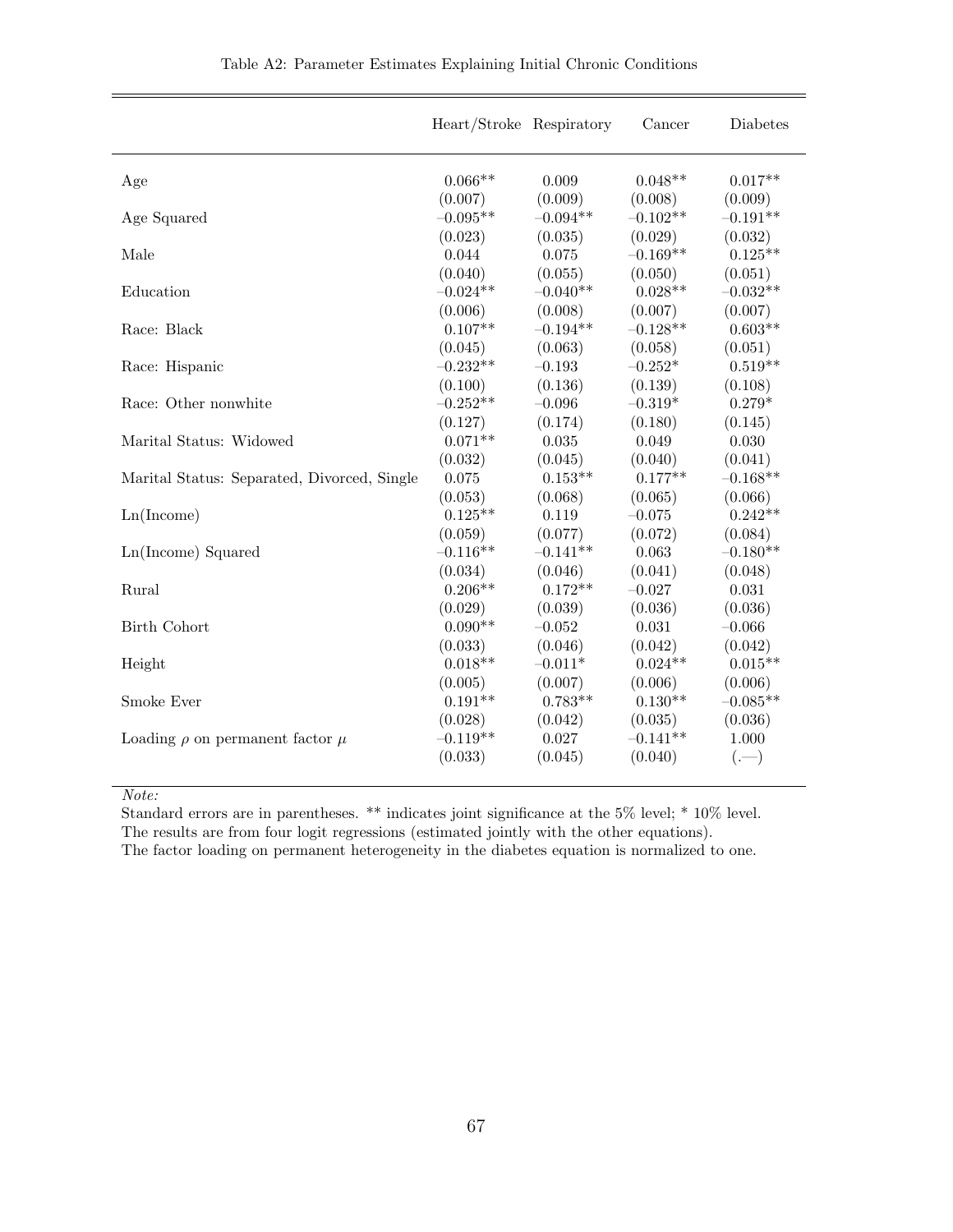|                                             | Medicaid                 | Private               | <b>HMO</b>            | Drug Coverage<br>if private or HMO |
|---------------------------------------------|--------------------------|-----------------------|-----------------------|------------------------------------|
| HMO Supplemental Insurance                  |                          |                       |                       | $5.661**$                          |
| Chronic Condition: Heart/Stroke             | $0.486**$                | 0.072                 | $-0.164**$            | (0.101)<br>$-0.048$                |
| Chronic Condition: Respiratory              | (0.067)                  | (0.082)               | (0.064)               | (0.037)                            |
|                                             | $0.632**$                | $\,0.024\,$           | 0.136                 | $0.094*$                           |
|                                             | (0.089)                  | (0.113)               | (0.088)               | (0.055)                            |
| Chronic Condition: Cancer                   | 0.053                    | $0.205*$              | 0.022                 | $-0.174**$                         |
|                                             | (0.088)                  | (0.107)               | (0.084)               | (0.042)                            |
| Chronic Condition: Diabetes                 | $0.409**$                | $0.100\,$             | 0.079                 | $0.214**$                          |
|                                             | (0.078)                  | (0.101)               | (0.078)               | (0.047)                            |
| Age                                         | 0.001                    | $0.071**$             | $0.045**$             | $-0.035**$                         |
|                                             | $(0.017)$ **             | (0.021)               | (0.017)               | (0.008)                            |
| Age Squared                                 | $-0.004$<br>$(0.052)$ ** | $-0.183**$<br>(0.068) | $-0.177**$<br>(0.056) |                                    |
| Male                                        | 0.008                    | $-0.977**$            | $-0.311**$            | $-0.075$                           |
|                                             | (0.103)                  | (0.131)               | (0.100)               | (0.077)                            |
| Education                                   | $-0.112**$               | $0.106**$             | $0.064**$             | $0.044**$                          |
|                                             | (0.014)                  | (0.017)               | (0.015)               | (0.009)                            |
| Race: Black                                 | $1.404**$                | $-5.911**$            | $-0.953**$            | $-2.027**$                         |
|                                             | (0.105)                  | (0.157)               | (0.110)               | (0.091)                            |
| Race: Hispanic                              | $3.098**$                | $-7.133**$            | $-0.727**$            | $-2.734**$                         |
|                                             | (0.238)                  | (0.377)               | (0.246)               | (0.229)                            |
| Race: Other nonwhite                        | $1.342**$                | $-5.280**$            | $-0.776**$            | $-2.163**$                         |
|                                             | (0.260)                  | (0.355)               | (0.261)               | (0.235)                            |
| Marital Status: Widowed                     | $0.158*$                 | $-0.212**$            | $-0.089$              | $-0.049$                           |
|                                             | (0.081)                  | (0.098)               | (0.078)               | (0.044)                            |
|                                             | $0.512**$                | $-1.203**$            | $-0.308**$            | $-0.059$                           |
| Marital Status: Separated, Divorced, Single | (0.113)                  | (0.156)               | (0.111)               | (0.107)                            |
| Ln(Income)                                  | $1.473**$                | $-0.981**$            | $-0.496**$            | $-0.204$                           |
| Ln(Income) Squared                          | (0.174)                  | (0.141)               | (0.118)               | (0.124)                            |
|                                             | $-1.259**$               | $0.999**$             | $0.633**$             | $0.235**$                          |
| Rural                                       | (0.110)                  | (0.091)               | (0.076)               | (0.069)                            |
|                                             | 0.100                    | $-0.358**$            | $-0.994**$            | $-0.182**$                         |
| <b>Birth Cohort</b>                         | (0.085)                  | (0.106)               | (0.093)               | (0.053)                            |
|                                             | 0.171                    | $-0.171$              | 0.083                 | $-0.019$                           |
| Veteran                                     | (0.112)                  | (0.130)               | (0.104)               | (0.075)                            |
|                                             | $-1.081**$               | $-0.061$              | $-0.325**$            | $0.172**$                          |
| Initial Height                              | $(0.113)$ **             | (0.118)               | (0.091)               | (0.063)                            |
|                                             | $-0.054**$               | $0.044**$             | 0.002                 | $-0.005$                           |
| HMO Penetration                             | $(0.011)$ **             | (0.013)               | (0.010)               | (0.009)                            |
|                                             | $3.960**$                | $-2.018**$            | $5.520**$             | $2.697**$                          |
| Calendar Year                               | (0.317)                  | (0.377)               | (0.289)               | (0.230)                            |
|                                             | $-0.059**$               | $-0.049**$            | $0.128**$             | $0.160**$                          |
| Loading $\rho$ on permanent factor $\mu$    | (0.018)                  | (0.022)               | (0.018)               | (0.012)                            |
|                                             | $6.927**$                | $-12.320**$           | $-1.066**$            | $-7.152**$                         |
|                                             | (0.360)                  | (0.237)               | (0.218)               | (0.112)                            |
|                                             |                          |                       |                       |                                    |

Note:

Standard errors are in parentheses. \*\* indicates joint significance at the 5% level; \* 10% level.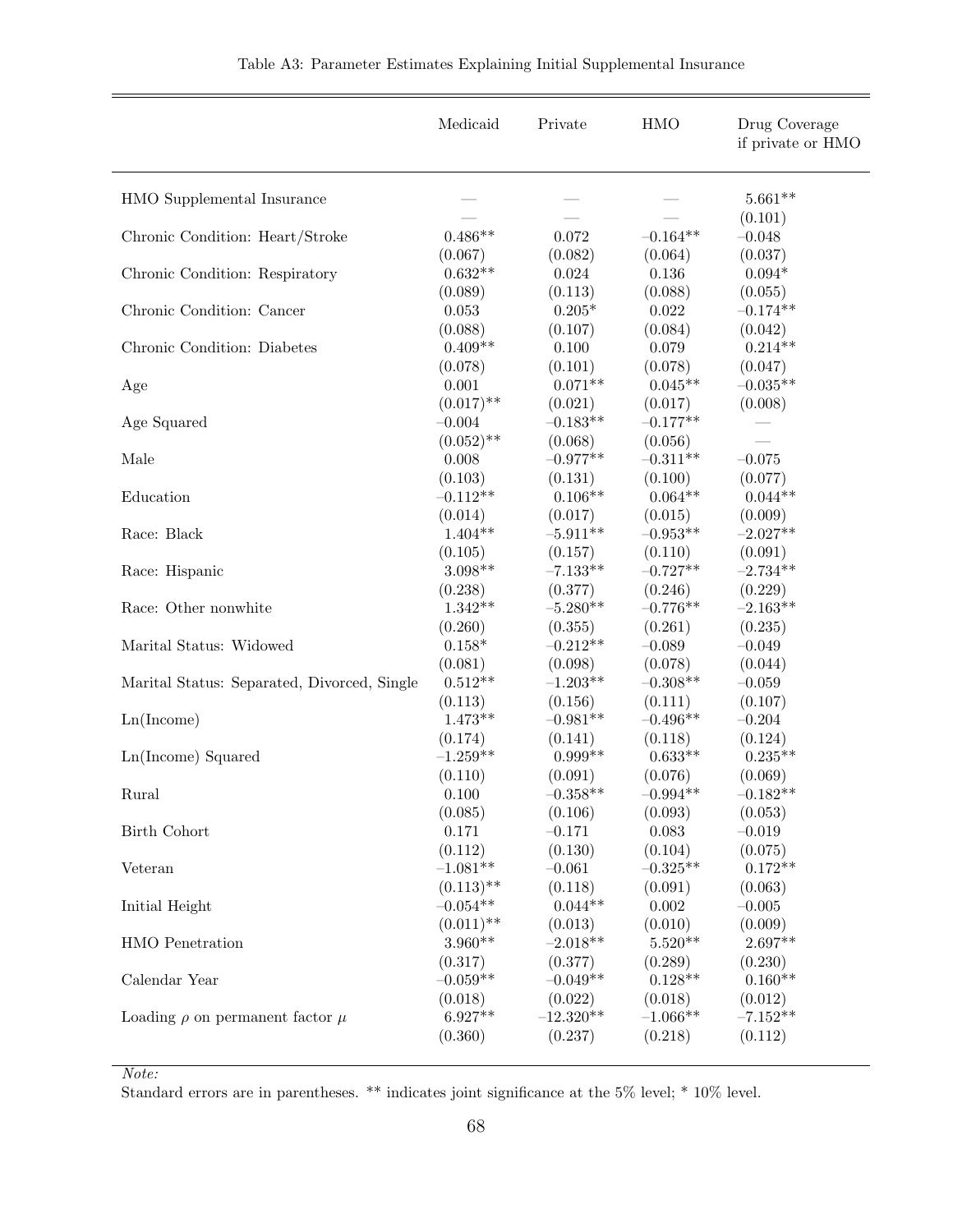|                                                 |          | Any Prescription<br>Drug Use |        | Any Inpatient<br>Stay |         |        | Any Physician<br>Service Use |         |       |
|-------------------------------------------------|----------|------------------------------|--------|-----------------------|---------|--------|------------------------------|---------|-------|
| Medicaid                                        | 0.851    | (0.095)                      | $***$  | 0.103                 | (0.080) |        | 1.027                        | (0.088) | $**$  |
| Private without Rx coverage                     | 0.582    | (0.091)                      | $***$  | 0.096                 | (0.082) |        | 1.215                        | (0.096) | $***$ |
| Private with Rx coverage                        | 0.657    | (0.120)                      | **     | 0.071                 | (0.097) |        | 0.766                        | (0.117) | $**$  |
| HMO without Rx coverage                         | 0.663    | (0.146)                      | $***$  | 0.155                 | (0.136) |        | $-0.549$                     | (0.115) | $**$  |
| HMO with Rx coverage                            | 0.891    | (0.089)                      | $***$  | $-0.156$              | (0.085) | $\ast$ | $-1.187$                     | (0.071) | $***$ |
| Chronic Condition: Heart/Stroke                 | 1.630    | (0.055)                      | $***$  | 1.360                 | (0.038) | $***$  | 0.993                        | (0.045) | $***$ |
| Chronic Condition: Respiratory                  | 1.067    | (0.090)                      | $***$  | 0.729                 | (0.042) | $***$  | 0.463                        | (0.064) | $**$  |
| Chronic Condition: Cancer                       | 0.673    | (0.067)                      | $***$  | 0.505                 | (0.040) | $***$  | 0.517                        | (0.059) | $***$ |
| Chronic Condition: Diabetes                     | 1.322    | (0.083)                      | $***$  | 0.338                 | (0.041) | $***$  | 0.555                        | (0.057) | $***$ |
| Age                                             | 0.028    | (0.010)                      | $***$  | 0.029                 | (0.008) | $***$  | 0.084                        | (0.009) | $***$ |
| Age Squared                                     | $-0.069$ | (0.039)                      | $\ast$ | $-0.042$              | (0.031) |        | $-0.217$                     | (0.038) | $***$ |
| Male                                            | $-0.594$ | (0.046)                      | $***$  | 0.133                 | (0.039) | $***$  | $-0.374$                     | (0.044) | $***$ |
| Education                                       | 0.015    | (0.011)                      |        | $-0.004$              | (0.009) |        | 0.017                        | (0.011) |       |
| Race: Black                                     | $-0.123$ | (0.083)                      |        | $-0.131$              | (0.066) | $***$  | $-0.288$                     | (0.074) | $***$ |
| Race: Hispanic                                  | $-0.048$ | (0.172)                      |        | $-0.104$              | (0.144) |        | $-0.324$                     | (0.140) | $***$ |
| Race: Other nonwhite                            | $-0.247$ | (0.189)                      |        | $-0.167$              | (0.182) |        | $-0.619$                     | (0.166) | $***$ |
| Marital Status: Widowed                         | $-0.056$ | (0.054)                      |        | 0.145                 | (0.043) | $***$  | $-0.114$                     | (0.051) | $***$ |
| Marital Status: Separated, Divorced, Single     | $-0.238$ | (0.083)                      | $***$  | 0.010                 | (0.074) |        | $-0.402$                     | (0.073) | $***$ |
| Ln(Income)                                      | 0.083    | (0.024)                      | $***$  | $-0.048$              | (0.021) | $***$  | 0.102                        | (0.023) | $***$ |
| Rural                                           | $-0.149$ | (0.062)                      | $***$  | 0.022                 | (0.051) |        | 0.204                        | (0.064) | $***$ |
| AAPCC Part A                                    | $-0.009$ | (0.005)                      | $\ast$ | 0.008                 | (0.004) | $\ast$ | $-0.014$                     | (0.005) | $***$ |
| <b>AAPCC</b> Part B                             | 0.012    | (0.007)                      | $\ast$ | 0.000                 | (0.006) |        | 0.002                        | (0.007) |       |
| Average Prescription Drug Retail Price          | $-0.010$ | (0.007)                      |        | 0.011                 | (0.005) | $***$  | 0.009                        | (0.006) |       |
| Reside within 100 miles of Canada/Mexico Border | $-0.059$ | (0.059)                      |        | $-0.064$              | (0.048) |        | $-0.056$                     | (0.053) |       |
| $#$ of Hospitals/Capita                         | 0.151    | (0.148)                      |        | 0.099                 | (0.121) |        | 0.060                        | (0.153) |       |
| $#$ of Hospital Beds/Capita                     | $-0.001$ | (0.001)                      |        | 0.000                 | (0.001) |        | 0.003                        | (0.002) |       |
| $\#$ of MDs/Capita                              | 0.000    | (0.002)                      |        | 0.001                 | (0.002) |        | 0.001                        | (0.002) |       |
| Calendar Year                                   | 0.077    | (0.013)                      | $***$  | $-0.018$              | (0.011) |        | $-0.141$                     | (0.013) | $***$ |
| Loading $\rho$ on permanent factor $\mu$        | $-0.313$ | (0.113)                      | $***$  | 0.040                 | (0.078) |        | $-0.504$                     | (0.111) | $**$  |

Table A4: Parameter Estimates Explaining Initial Medical Care Use

Note:

 Standard errors are in parentheses. \*\* indicates joint significance at the 5% level; \* 10% level. The three demand equations are estimated separately.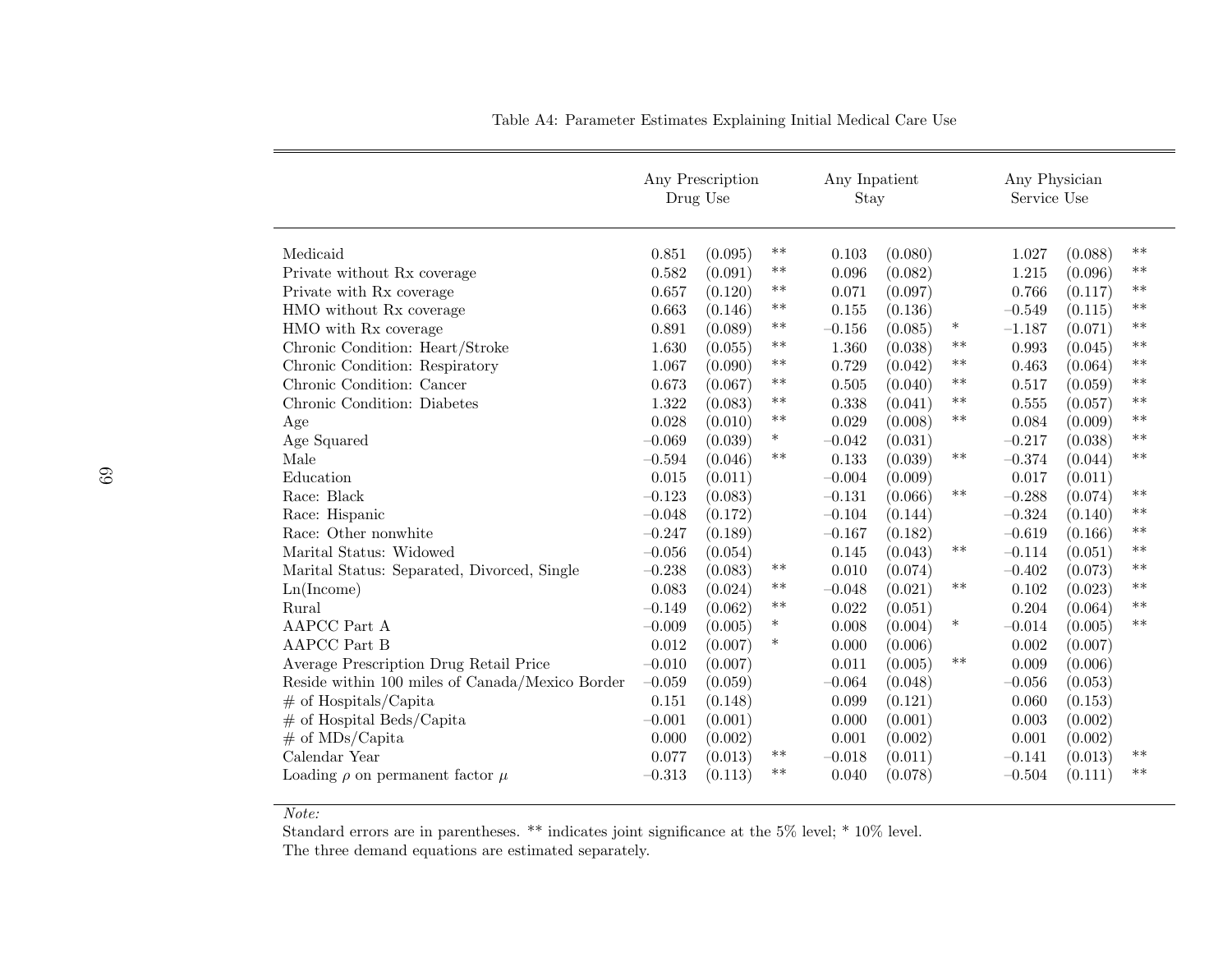|                                             | Severely<br>Disabled             | Moderately<br>Disabled           |
|---------------------------------------------|----------------------------------|----------------------------------|
| Chronic Condition: Heart/Stroke             | $1.071**$                        | $0.703**$                        |
| Chronic Condition: Respiratory              | (0.050)<br>$0.886**$             | (0.031)<br>$0.750**$             |
| Chronic Condition: Cancer                   | (0.060)<br>$0.381**$             | (0.041)<br>$0.284**$             |
| Chronic Condition: Diabetes                 | (0.056)<br>$0.656**$             | (0.038)<br>$0.344**$             |
| Age                                         | (0.054)<br>$0.078**$             | (0.038)<br>$0.048**$             |
| Male                                        | (0.007)<br>$-0.741**$            | (0.005)<br>$-0.673**$            |
| Education                                   | (0.077)<br>$-0.048**$            | (0.049)<br>$-0.026**$            |
| Race: Black                                 | (0.010)<br>$0.405**$             | (0.007)<br>$0.161**$             |
| Race: Hispanic                              | (0.074)<br>0.068                 | (0.053)<br>0.101                 |
| Race: Other nonwhite                        | $(0.175)$ **<br>0.033            | (0.114)<br>0.124                 |
| Marital Status: Widowed                     | (0.229)<br>$-0.073$              | (0.144)<br>0.020                 |
| Marital Status: Separated, Divorced, Single | (0.058)<br>$0.190**$             | (0.037)<br>0.053                 |
| Ln(Income) Squared                          | (0.094)<br>$0.746**$             | (0.062)<br>$0.182**$             |
| Ln(Income) Squared:                         | (0.184)<br>$-0.558**$            | (0.066)<br>$-0.220**$            |
| Rural                                       | (0.103)<br>0.024                 | (0.039)<br>$0.099**$             |
| Birth Cohort                                | (0.055)<br>$-0.248**$<br>(0.063) | (0.036)<br>$-0.139**$<br>(0.040) |
| Initial Height                              | $-0.459**$<br>(0.044)            | $-0.133**$<br>(0.033)            |
| Initial Height Squared                      | $0.348**$<br>$(0.035)$ **        | $0.095**$<br>(0.026)             |
| Smoke ever                                  | $0.118**$<br>(0.053)             | $0.131**$<br>(0.034)             |
| Air Quality                                 | $0.005**$<br>(0.002)             | $0.004**$<br>(0.002)             |
| Loading $\rho$ on permanent factor $\mu$    | $0.285**$<br>(0.062)             | $0.097**$<br>(0.036)             |

## Table A5: Parameters Explaining Initial Health Stock (relative to no functional limitation)

#### Note:

Standard errors are in parentheses.

\*\* indicates joint significance at the 5% level; \*  $10\%$  level.

The parameters are from one multinomial logit model.